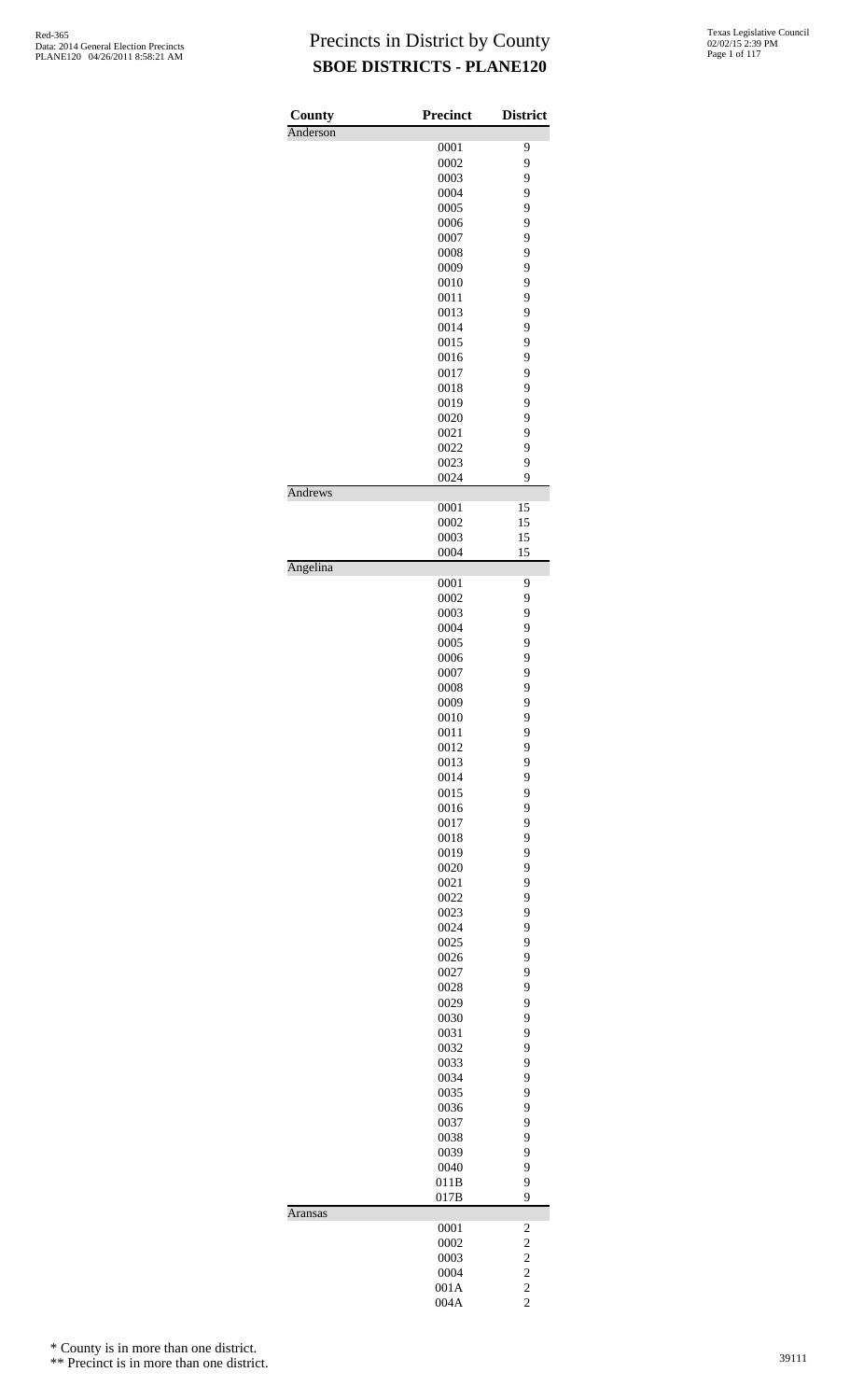| County<br>Archer | Precinct     | <b>District</b>   |
|------------------|--------------|-------------------|
|                  | 0001         | 15                |
|                  | 0002         | 15                |
|                  | 0003         | 15                |
|                  | 0004         | 15                |
|                  | 0005         | 15                |
|                  | 0006         | 15                |
|                  | 0007         | 15                |
|                  | 0008<br>0009 | 15<br>15          |
|                  | 0010         | 15                |
|                  | 0011         | 15                |
| Armstrong        |              |                   |
|                  | 0101         | 15                |
|                  | 0201         | 15                |
|                  | 0202         | 15                |
|                  | 0301         | 15                |
|                  | 0303         | 15                |
|                  | 0401         | 15                |
|                  | 0402<br>0404 | 15<br>15          |
| Atascosa         |              |                   |
|                  | 0001         | 1                 |
|                  | 0002         | $\mathbf{1}$      |
|                  | 0003         | $\mathbf{1}$      |
|                  | 0004         | $\mathbf{1}$      |
|                  | 0005         | 1                 |
|                  | 0006         | 1                 |
|                  | 0007         | $\mathbf{1}$      |
|                  | 0008         | $\mathbf{1}$      |
|                  | 0009         | $\mathbf{1}$      |
|                  | 0010         | $\mathbf{1}$      |
|                  | 0011<br>0012 | 1<br>$\mathbf{1}$ |
|                  | 0013         | $\mathbf{1}$      |
|                  | 0014         | $\mathbf{1}$      |
|                  | 0015         | $\mathbf{1}$      |
|                  | 0016         | 1                 |
|                  | 0017         | $\mathbf{1}$      |
|                  | 0018         | $\mathbf{1}$      |
|                  | 0019         | $\mathbf{1}$      |
|                  | 0020         | $\mathbf{1}$      |
|                  | 0021         | 1                 |
|                  | 0022         | $\mathbf{1}$      |
|                  | 0023         | $\mathbf{1}$      |
|                  | 0024         | 1                 |
| <b>Austin</b>    | 0101         | 10                |
|                  | 0102         | 10                |
|                  | 0103         | 10                |
|                  | 0104         | 10                |
|                  | 0205         | 10                |
|                  | 0206         | 10                |
|                  | 0207         | 10                |
|                  | 0208         | 10                |
|                  | 0209         | 10                |
|                  | 0210         | 10                |
|                  | 0211         | 10                |
|                  | 0312<br>0313 | 10<br>10          |
|                  | 0314         | 10                |
|                  | 0415         | 10                |
|                  | 0416         | 10                |
|                  | 0417         | 10                |
|                  | 0418         | 10                |
| Bailey           |              |                   |
|                  | 0001         | 15                |
|                  | 0002         | 15                |
|                  | 0003         | 15                |
| Bandera          | 0004         | 15                |
|                  | 0101         | 1                 |
|                  | 0102         | 1                 |
|                  | 0203         | $\mathbf{1}$      |
|                  | 0204         | $\mathbf{1}$      |
|                  | 0305         | $\mathbf{1}$      |
|                  | 0306         | 1                 |
|                  | 0407         | 1                 |
|                  | 0408         | $\mathbf{1}$      |
|                  | 0409         | $\mathbf{1}$      |

\* County is in more than one district.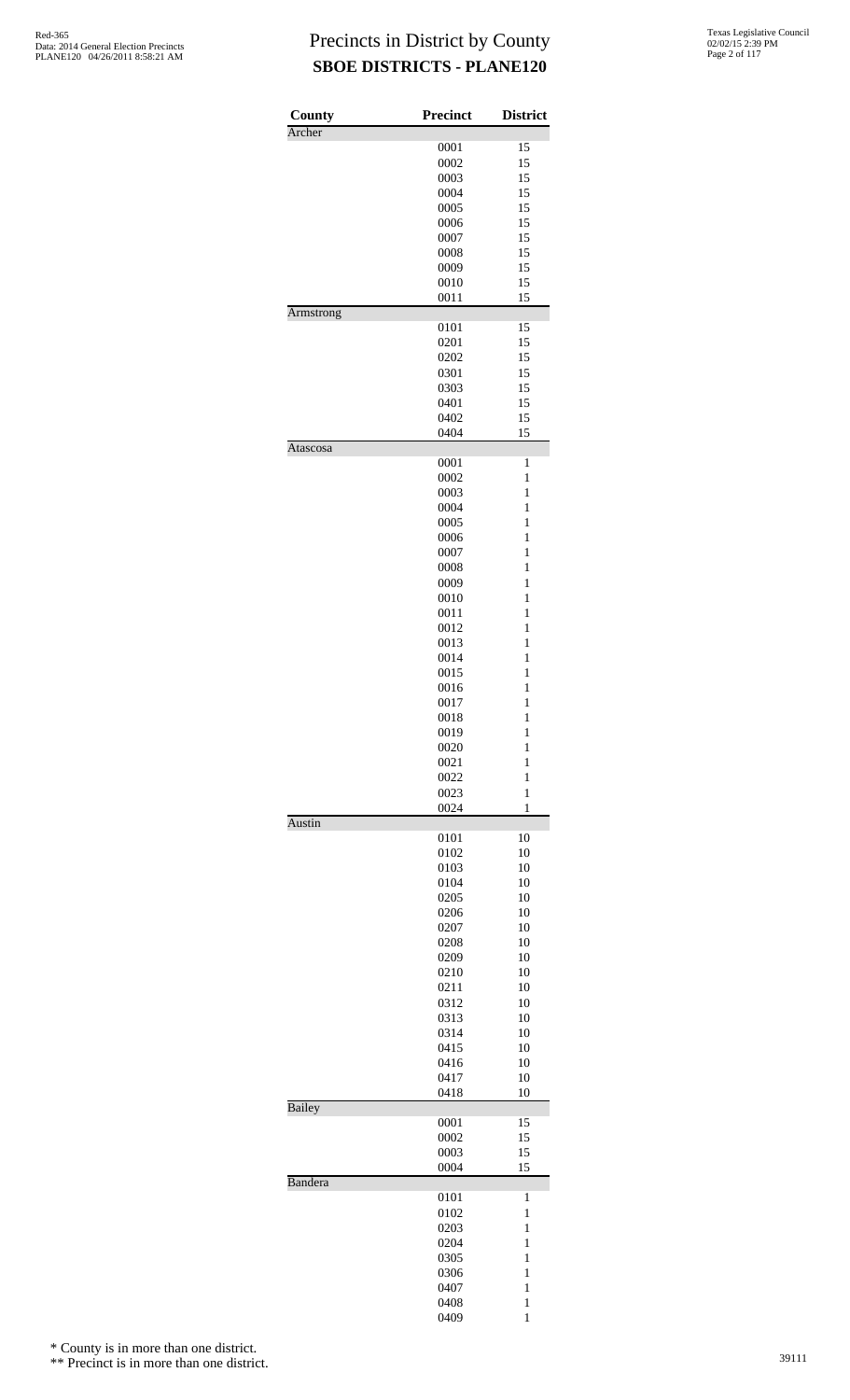| County<br>Bandera | Precinct     | <b>District</b>         |
|-------------------|--------------|-------------------------|
|                   | 0410         | $\mathbf{1}$            |
| <b>Bastrop</b>    |              |                         |
|                   | 1001<br>1002 | 10<br>10                |
|                   | 1003         | 10                      |
|                   | 1004         | 10                      |
|                   | 2005<br>2006 | 10<br>10                |
|                   | 2007         | 10                      |
|                   | 2008         | 10                      |
|                   | 2009         | 10                      |
|                   | 2010<br>2011 | 10<br>10                |
|                   | 3012         | 10                      |
|                   | 3013         | 10                      |
|                   | 3014<br>3015 | 10<br>10                |
|                   | 3016         | 10                      |
|                   | 4017         | 10                      |
|                   | 4018         | 10                      |
|                   | 4019         | 10                      |
|                   | 4020<br>4021 | 10<br>10                |
| Baylor            |              |                         |
|                   | 0001<br>0002 | 15<br>15                |
|                   | 0003         | 15                      |
|                   | 0004         | 15                      |
| Bee               |              |                         |
|                   | 0001<br>0002 | 3<br>3                  |
|                   | 0003         | 3                       |
|                   | 0004         | 3                       |
|                   | 0005<br>0006 | 3<br>3                  |
|                   | 0008         |                         |
|                   | 0009         | $\frac{3}{3}$           |
|                   | 0010         | $\overline{\mathbf{3}}$ |
|                   | 0011<br>0012 | 3<br>3                  |
|                   | 0013         | 3                       |
|                   | 0014         | 3                       |
|                   | 0016         | 3                       |
|                   | 0017<br>0018 | 3<br>3                  |
|                   | 0019         | 3                       |
| Bell              | 0101         | 10                      |
|                   | 0102         | 10                      |
|                   | 0103         | 10                      |
|                   | 0104         | 10                      |
|                   | 0105<br>0106 | 10<br>10                |
|                   | 0107         | 10                      |
|                   | 0108         | 10                      |
|                   | 0109<br>0110 | 10<br>10                |
|                   | 0111         | 10                      |
|                   | 0113         | 10                      |
|                   | 0201         | 10                      |
|                   | 0202<br>0203 | 10<br>10                |
|                   | 0204         | 10                      |
|                   | 0205         | 10                      |
|                   | 0206         | 10                      |
|                   | 0207<br>0208 | 10<br>10                |
|                   | 0209         | 10                      |
|                   | 0210         | 10                      |
|                   | 0301         | 10                      |
|                   | 0302<br>0303 | 10<br>10                |
|                   | 0304         | 10                      |
|                   | 0305         | 10                      |
|                   | 0306         | 10                      |
|                   | 0307<br>0308 | 10<br>10                |
|                   | 0309         | 10                      |
|                   | 0310         | 10                      |

\* County is in more than one district.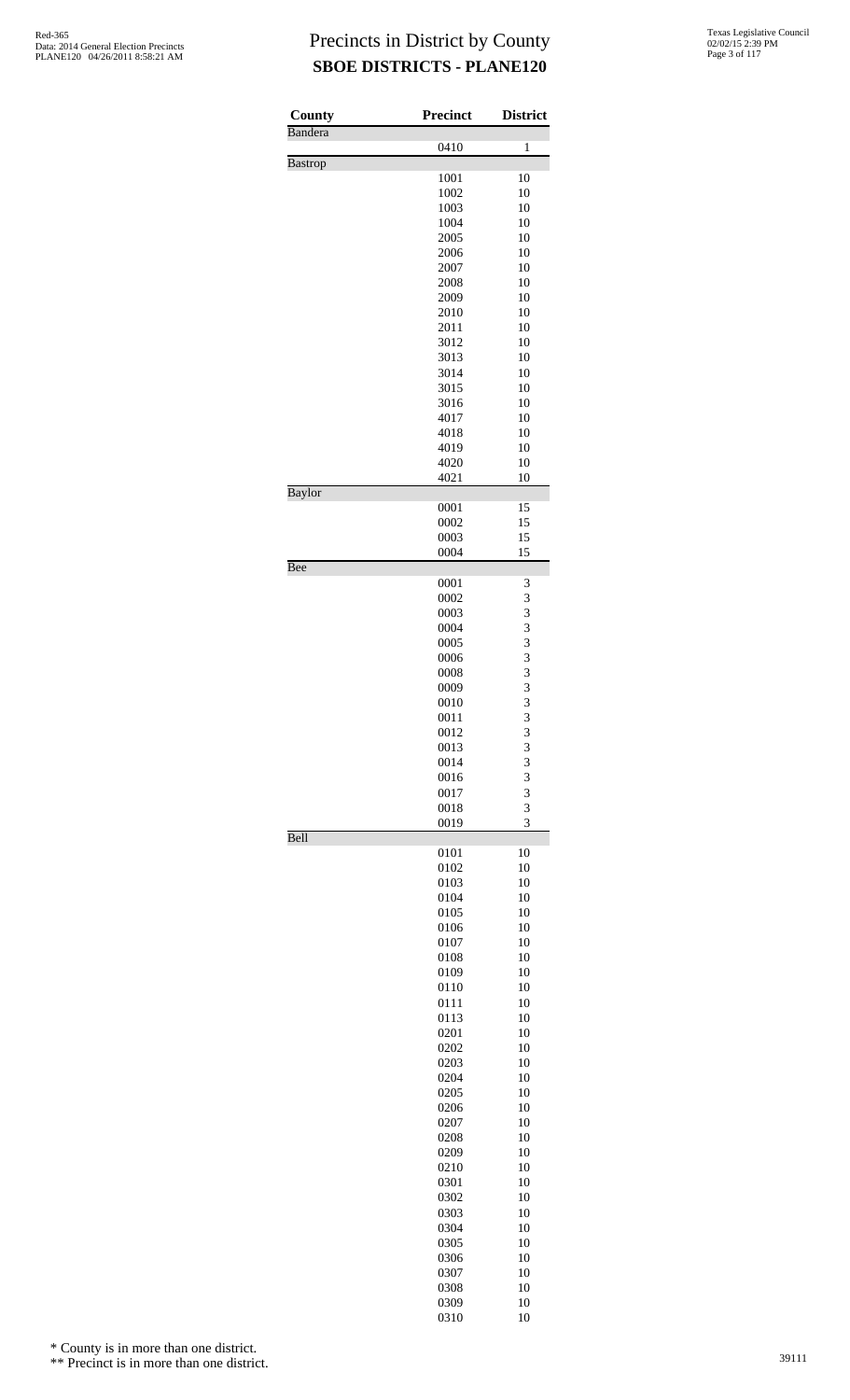| County<br>Bell     | <b>Precinct</b> | <b>District</b> |
|--------------------|-----------------|-----------------|
|                    | 0311            | 10              |
|                    | 0312            | 10              |
|                    | 0313            | 10              |
|                    | 0314            | 10              |
|                    | 0315            | 10              |
|                    | 0317            | 10              |
|                    | 0401            | 10              |
|                    | 0402            | 10              |
|                    | 0404            | 10              |
|                    | 0405            | 10              |
|                    | 0406            | 10              |
|                    | 0408            | 10              |
|                    | 0409            | 10              |
|                    | 0410            | 10              |
|                    | 0412            | 10              |
| Bexar <sup>*</sup> | 0413            | 10              |
|                    | 1001            | 3<br>3          |
|                    | 1002            | 3               |
|                    | 1003<br>1004    | 3               |
|                    | 1005            | 3               |
|                    | 1006            | 3               |
|                    | 1007            | 3               |
|                    | 1008            | 3               |
|                    | 1009            | 3               |
|                    | 1010            | 3               |
|                    | 1011            | 3               |
|                    | 1012            | 3               |
|                    | 1013            | 3               |
|                    | 1014            | 3               |
|                    | 1015            | 3               |
|                    | 1016            | 3               |
|                    | 1017            | 3               |
|                    | 1018            | 3               |
|                    | 1019            | 3               |
|                    | 1020            | 3               |
|                    | 1021            | 3               |
|                    | 1022            | $\overline{3}$  |
|                    | 1023            | 3               |
|                    | 1024            | $\frac{3}{3}$   |
|                    | 1025            |                 |
|                    | 1026<br>1027    | 3<br>3          |
|                    | 1028            | 3               |
|                    | 1029            | 3               |
|                    | 1030            | 3               |
|                    | 1031            | 3               |
|                    | 1032            | 3               |
|                    | 1033            | 3               |
|                    | 1034            | 3               |
|                    | 1035            | 3               |
|                    | 1036            | 3               |
|                    | 1037            | 3               |
|                    | 1038            | 3               |
|                    | 1039            | 3               |
|                    | 1040            | 3               |
|                    | 1041            | 3               |
|                    | 1042            | 3               |
|                    | 1043            | 3               |
|                    | 1044            | 3               |
|                    | 1045            | 3               |
|                    | 1046            | 3               |
|                    | 1047            | 3               |
|                    | 1048            | 3               |
|                    | 1049<br>1050    | 3<br>3          |
|                    | 1051            | 3               |
|                    | 1052            | 3               |
|                    | 1053            | 3               |
|                    | 1054            | 3               |
|                    | 1055            | 3               |
|                    | 1056            | 3               |
|                    | 1057            | 3               |
|                    | 1058            | 3               |
|                    | 1059            |                 |
|                    | 1060            | $\frac{3}{3}$   |
|                    | 1061            | 3               |
|                    | 1062            | 3               |

\* County is in more than one district.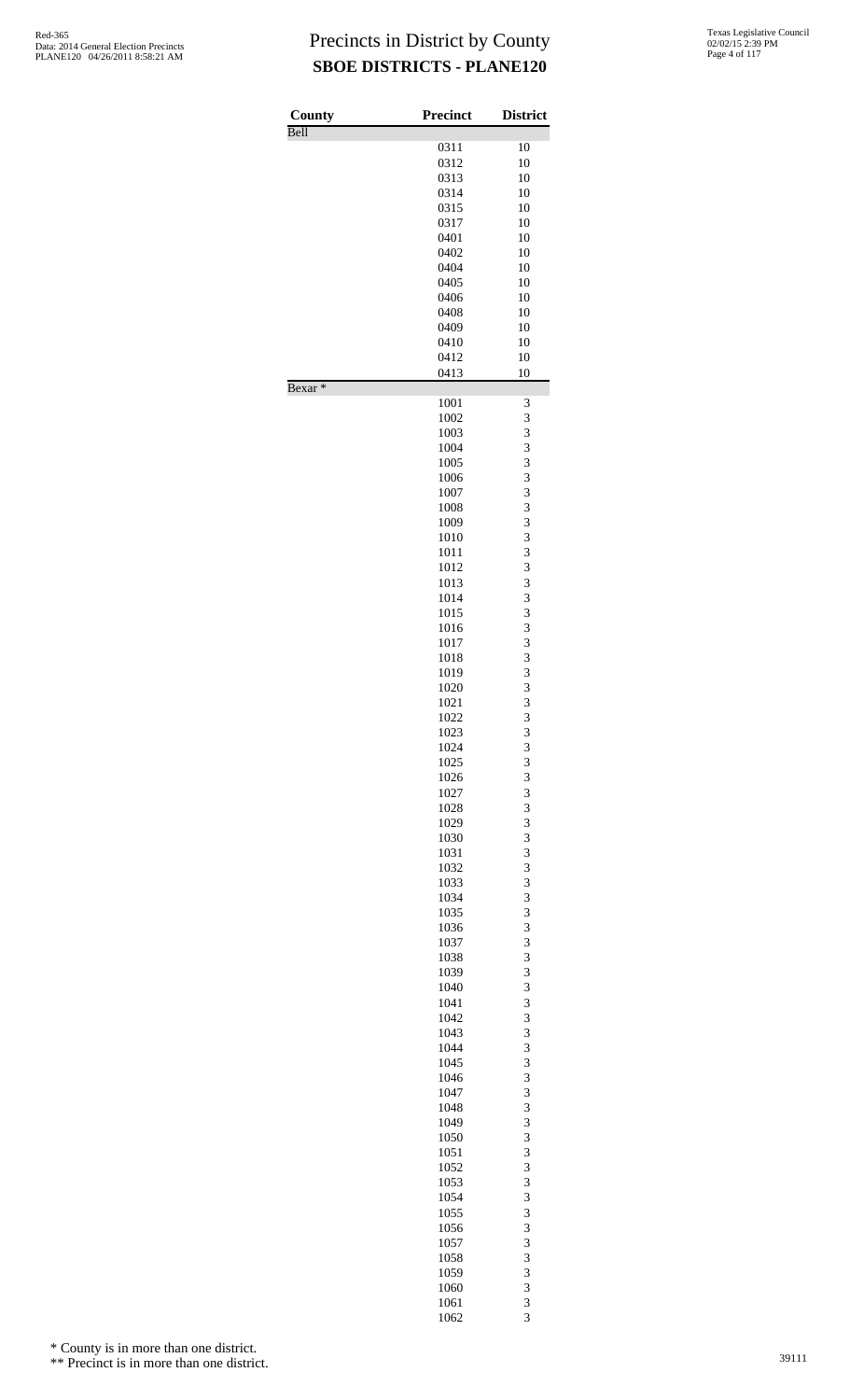| County             | <b>Precinct</b> | <b>District</b>     |
|--------------------|-----------------|---------------------|
| Bexar <sup>*</sup> |                 |                     |
|                    | 1063            | 3                   |
|                    | 1064            | 3                   |
|                    | 1065            | 3                   |
|                    | 1066            | 3                   |
|                    | 1067            | 3                   |
|                    | 1068<br>1069    | 3<br>3              |
|                    | 1070            | 3                   |
|                    | 1071            | 3                   |
|                    | 1072            | 3                   |
|                    | 1073            | 3                   |
|                    | 1074            | 3                   |
|                    | 1075            | 3                   |
|                    | 1076            | 3                   |
|                    | 1077            | 3                   |
|                    | 1078            | 3                   |
|                    | 1079            | 3<br>3              |
|                    | 1080<br>1081    | 3                   |
|                    | 1082            | 3                   |
|                    | 1083            | 3                   |
|                    | 1084            | 3                   |
|                    | 1085            | 3                   |
|                    | 1086            | 3                   |
|                    | 1087            | 3                   |
|                    | 1088            | 3                   |
|                    | 1089            | 3                   |
|                    | 1090            | 3                   |
|                    | 1091            | 3                   |
|                    | 1092<br>1093    | 3<br>3              |
|                    | 1094            | 3                   |
|                    | 1095            | 3                   |
|                    | 1096            | 3                   |
|                    | 1097            | 3                   |
|                    | 1098            | 3                   |
|                    | 1099            | 3                   |
|                    | 1100            | 3                   |
|                    | 1101            | 3                   |
|                    | 1102<br>1103    | $\overline{3}$<br>3 |
|                    | 1104            | 3                   |
|                    | 1105            |                     |
|                    | 1106            | $\frac{3}{3}$       |
|                    | 1107            | 3                   |
|                    | 1108            | 3                   |
|                    | 1109            | 3                   |
|                    | 1110            | $\frac{3}{3}$       |
|                    | 1111            |                     |
|                    | 1112            | 3                   |
|                    | 1113<br>1114    | 3<br>3              |
|                    | 1115            |                     |
|                    | 1116            | $\frac{3}{3}$       |
|                    | 1117            | 3                   |
|                    | 1118            | 3                   |
|                    | 1119            | 3                   |
|                    | 1120            | $\frac{3}{3}$       |
|                    | 1121            |                     |
|                    | 1122            | 3                   |
|                    | 1123            | 3                   |
|                    | 1124<br>1125    | 3                   |
|                    | 1126            | $\frac{3}{3}$       |
|                    | 1127            | 3                   |
|                    | 1128            | 3                   |
|                    | 1129            | 3                   |
|                    | 1130            | $\frac{3}{3}$       |
|                    | 1131            |                     |
|                    | 1132            | 3                   |
|                    | 1133            | 3                   |
|                    | 1134            | 3                   |
|                    | 1135            | $\frac{3}{3}$       |
|                    | 1136<br>1137    | 3                   |
|                    | 1138            | 3                   |
|                    | 1139            | 3                   |
|                    | 2001            |                     |
|                    | 2002            | $\frac{3}{3}$       |

\* County is in more than one district.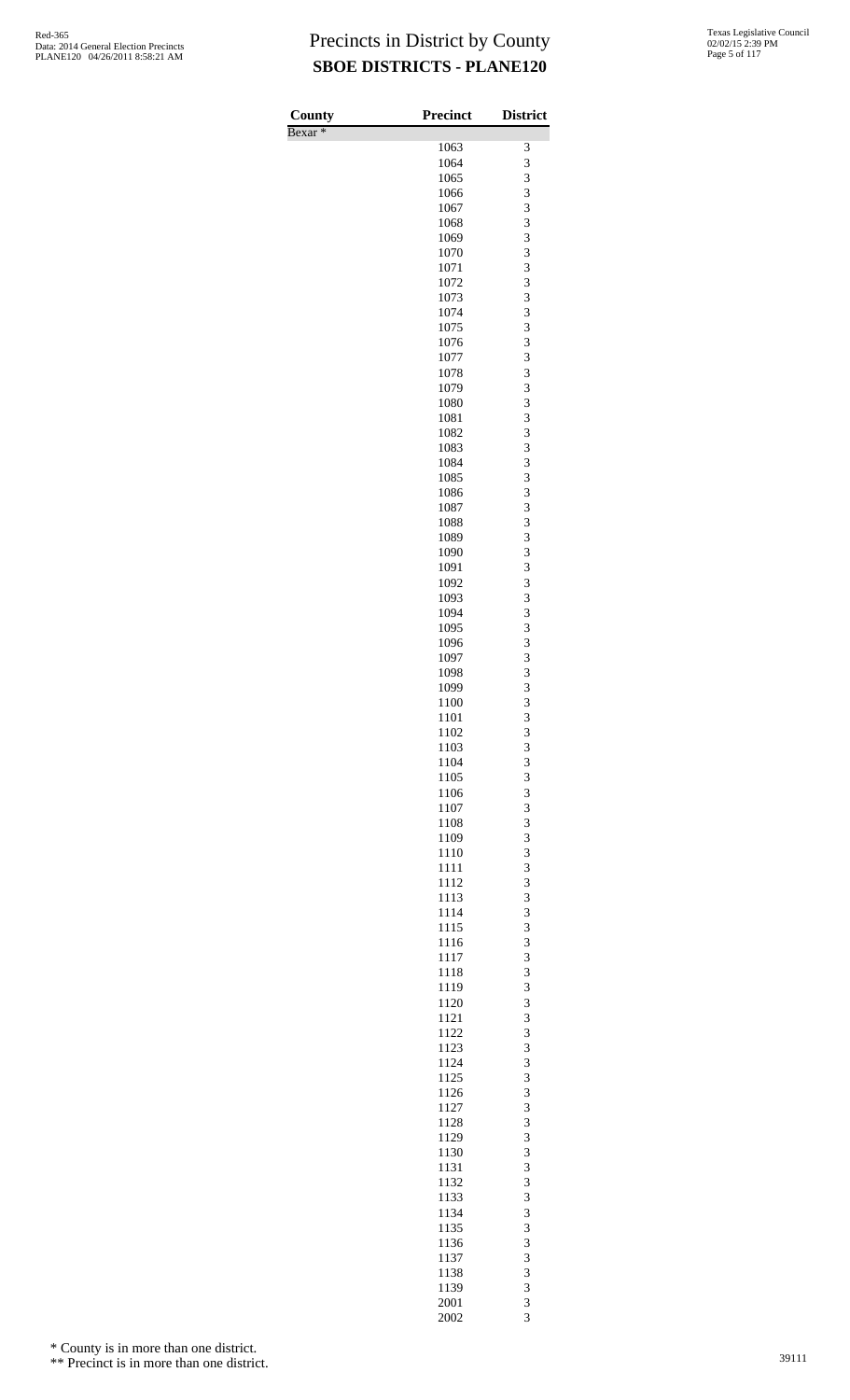| County             | <b>Precinct</b> | <b>District</b> |
|--------------------|-----------------|-----------------|
| Bexar <sup>*</sup> |                 |                 |
|                    | 2003            | 3               |
|                    | 2004            | 3               |
|                    | 2005<br>2006    | 3<br>3          |
|                    | 2007            | 3               |
|                    | 2008            | 3               |
|                    | 2009            | 3               |
|                    | 2010            | 3               |
|                    | 2011            | 3               |
|                    | 2012            | 3               |
|                    | 2013            | 3               |
|                    | 2014<br>2015    | 3<br>3          |
|                    | 2016            | 3               |
|                    | 2017            | 3               |
|                    | 2018            | 3               |
|                    | 2019            | 3               |
|                    | 2020            | 3               |
|                    | 2021            | 3               |
|                    | 2022            | 3               |
|                    | 2023<br>2024    | 3<br>3          |
|                    | 2025            | 3               |
|                    | 2026            | 3               |
|                    | 2027            | 3               |
|                    | 2028            | 3               |
|                    | 2029            | 3               |
|                    | 2030            | 3               |
|                    | 2031            | 3               |
|                    | 2032            | 3<br>3          |
|                    | 2033<br>2034    | 3               |
|                    | 2035            | 3               |
|                    | 2036            | 3               |
|                    | 2037            | 5               |
|                    | 2038            | 3               |
|                    | 2039            | 3               |
|                    | 2040            | 3               |
|                    | 2041            | 3               |
|                    | 2042<br>2043    | 3<br>3          |
|                    | 2044            | 3               |
|                    | 2045            | 3               |
|                    | 2046            | 3               |
|                    | 2047            | 3               |
|                    | 2048            | 3               |
|                    | 2049            | 3               |
|                    | 2050            | 3<br>3          |
|                    | 2051<br>2052    | 3               |
|                    | 2053            | 3               |
|                    | 2054            | 3               |
|                    | 2055            | 3               |
|                    | 2056            | 3               |
|                    | 2057            | 3               |
|                    | 2058            | 3               |
|                    | 2059            | 3               |
|                    | 2060<br>2061    | 3<br>3          |
|                    | 2062            | 3               |
|                    | 2063            | 5               |
|                    | 2064            | 3               |
|                    | 2065            | 3               |
|                    | 2066            | 5               |
|                    | 2067            | 3               |
|                    | 2068            | 3               |
|                    | 2069<br>2070    | 3<br>3          |
|                    | 2071            | 3               |
|                    | 2072            | 3               |
|                    | 2073            | 3               |
|                    | 2074            | 3               |
|                    | 2075            | 3               |
|                    | 2076            | 3               |
|                    | 2077            | 3               |
|                    | 2078            | 3               |
|                    | 2079<br>2080    | 3<br>3          |
|                    |                 |                 |

\* County is in more than one district.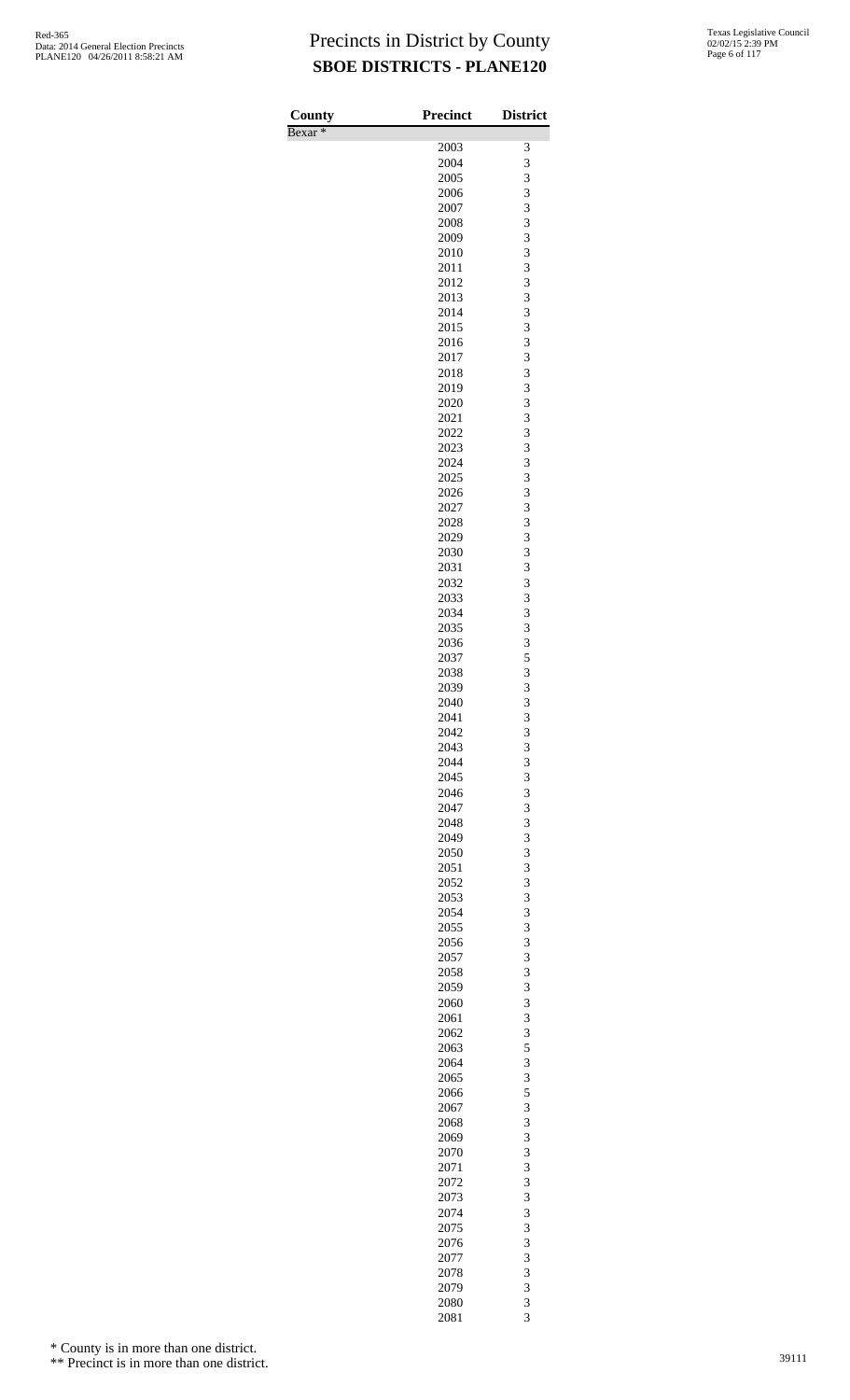| County             | <b>Precinct</b> | <b>District</b>         |
|--------------------|-----------------|-------------------------|
| Bexar <sup>*</sup> | 2082            | 3                       |
|                    | 2083            | 3                       |
|                    | 2084            | 5                       |
|                    | 2085            | 3                       |
|                    | 2086            | 3                       |
|                    | 2087            | 3                       |
|                    | 2088            | 3<br>3                  |
|                    | 2089<br>2090    | 3                       |
|                    | 2091            | 3                       |
|                    | 2092            | 5                       |
|                    | 2093            | 3                       |
|                    | 2094            | 5                       |
|                    | 2095            | 5                       |
|                    | 2096            | 3                       |
|                    | 2097<br>2098    | 3<br>3                  |
|                    | 2099            | 5                       |
|                    | 2100            | 3                       |
|                    | 2101            | 5                       |
|                    | 2102            | 3                       |
|                    | 2103            | 3                       |
|                    | 2104            | 3                       |
|                    | 2105            | 3                       |
|                    | 2106<br>2107    | 3<br>3                  |
|                    | 2108            | 5                       |
|                    | 2109            | 3                       |
|                    | 2110            | 3                       |
|                    | 2111            | 3                       |
|                    | 2112            | 3                       |
|                    | 2113            | 3                       |
|                    | 2114            | 3                       |
|                    | 2115<br>2116    | 5<br>3                  |
|                    | 2117            | 3                       |
|                    | 2118            | 3                       |
|                    | 2119            | $\overline{\mathbf{3}}$ |
|                    | 2120            | 3                       |
|                    | 2121            | 3                       |
|                    | 2122            | $\overline{\mathbf{3}}$ |
|                    | 2123            | $\frac{5}{3}$           |
|                    | 2124<br>2125    | 3                       |
|                    | 2126            | 3                       |
|                    | 2127            | 3                       |
|                    | 2128            | 3                       |
|                    | 2129            | 3                       |
|                    | 2130            | 3                       |
|                    | 2131            | 3                       |
|                    | 2132            | 3                       |
|                    | 2133<br>2134    | 3<br>3                  |
|                    | 2135            | 3                       |
|                    | 2136            | 3                       |
|                    | 2137            | 3                       |
|                    | 2138            | 3                       |
|                    | 2139            | 3                       |
|                    | 2140            | 3                       |
|                    | 2141            | 3                       |
|                    | 2142            | 3                       |
|                    | 2143<br>2144    | 3<br>3                  |
|                    | 2145            | 3                       |
|                    | 2146            | 3                       |
|                    | 2147            | 3                       |
|                    | 2148            | 3                       |
|                    | 2149            | 3                       |
|                    | 2150            | 3                       |
|                    | 2151<br>2152    | 3<br>3                  |
|                    | 2153            | 3                       |
|                    | 2154            | 5                       |
|                    | 2155            | 3                       |
|                    | 2156            | 3                       |
|                    | 2157            | 3                       |
|                    | 2158            | 3                       |
|                    | 2159            | 3                       |
|                    | 2160            | 3                       |

\* County is in more than one district.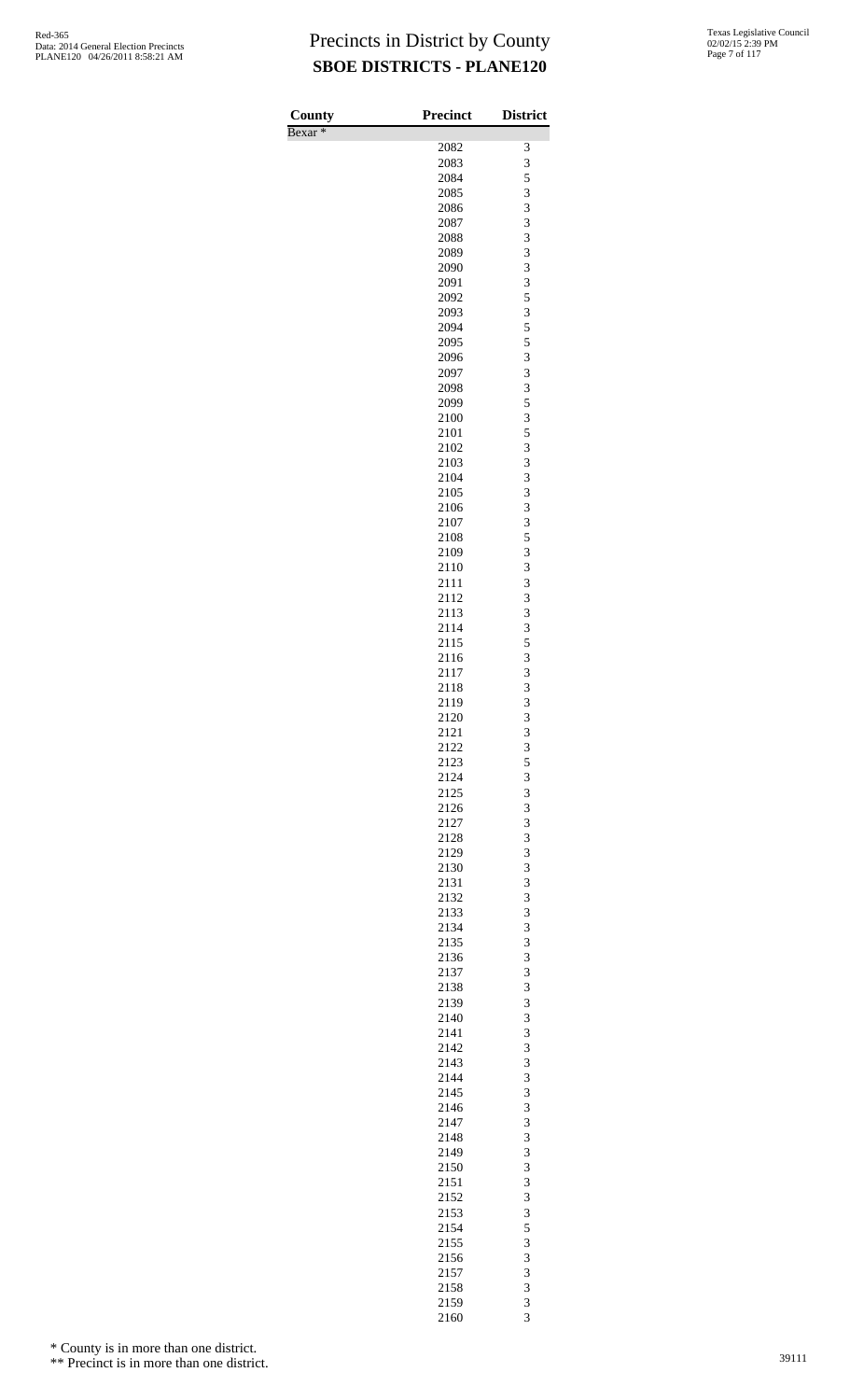| <b>County</b>      | <b>Precinct</b> | <b>District</b> |
|--------------------|-----------------|-----------------|
| Bexar <sup>*</sup> |                 |                 |
|                    | 2161            | 3               |
|                    | 2162            | 5               |
|                    | 3001            | 5               |
|                    | 3002            | 3               |
|                    | 3003            | 3               |
|                    | 3004            | 5               |
|                    | 3005<br>3006    | 5<br>5          |
|                    | 3007            | 5               |
|                    | 3008            | 5               |
|                    | 3009            | 5               |
|                    | 3010            | 3               |
|                    | 3011            | 5               |
|                    | 3012            | 5               |
|                    | 3013            | 3               |
|                    | 3014            | 5               |
|                    | 3015            | 3               |
|                    | 3016            | 5               |
|                    | 3017            | 5               |
|                    | 3018            | 5<br>3          |
|                    | 3019<br>3020    | 5               |
|                    | 3021            | 5               |
|                    | 3022            | 5               |
|                    | 3023            | 3               |
|                    | 3024            | 5               |
|                    | 3025            | 5               |
|                    | 3026            | 5               |
|                    | 3027            | 5               |
|                    | 3028            | 5               |
|                    | 3029            | 3               |
|                    | 3030            | 5               |
|                    | 3031            | 5               |
|                    | 3032            | 3               |
|                    | 3033            | 5<br>5          |
|                    | 3034<br>3035    | 5               |
|                    | 3036            | 3               |
|                    | 3037            | 5               |
|                    | 3038            | 5               |
|                    | 3039            | 5               |
|                    | 3040            | 5               |
|                    | 3041            | 5               |
|                    | 3042            | 5               |
|                    | 3043            | 5               |
|                    | 3044            | 5               |
|                    | 3045            | 5               |
|                    | 3046            | 5               |
|                    | 3047            | 5               |
|                    | 3048            | 5<br>5          |
|                    | 3049<br>3050    | 5               |
|                    | 3051            | 5               |
|                    | 3052            | 5               |
|                    | 3053            | 5               |
|                    | 3054            | 5               |
|                    | 3055            | 5               |
|                    | 3056            | 3               |
|                    | 3057            | 5               |
|                    | 3058            | 3               |
|                    | 3059            | 5               |
|                    | 3060            | 5               |
|                    | 3061            | 5               |
|                    | 3062            | 5<br>5          |
|                    | 3063<br>3064    | 5               |
|                    | 3065            | 3               |
|                    | 3066            | 5               |
|                    | 3067            | 5               |
|                    | 3068            | 5               |
|                    | 3069            | 5               |
|                    | 3070            | 5               |
|                    | 3071            | 3               |
|                    | 3072            | 5               |
|                    | 3073            | 5               |
|                    | 3074            | 5               |
|                    | 3075            | 5               |
|                    | 3076            | 5<br>5          |
|                    | 3077            |                 |

\* County is in more than one district.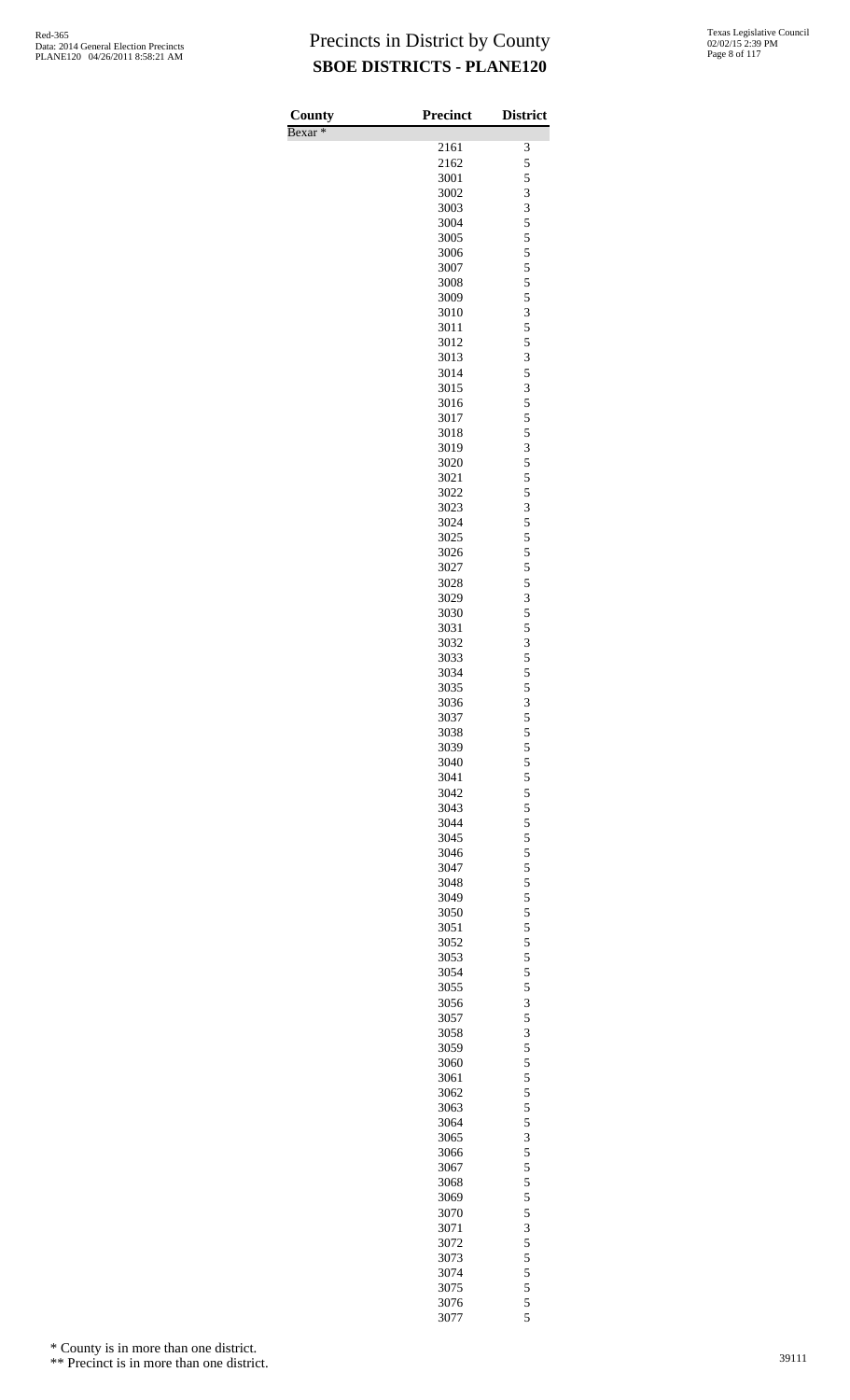Bexar \*

| County    | <b>Precinct</b> | <b>District</b>                            |
|-----------|-----------------|--------------------------------------------|
| $Bexar *$ |                 |                                            |
|           | 3078            | 5                                          |
|           | 3079<br>3080    | 5                                          |
|           | 3081            | $\frac{5}{5}$                              |
|           | 3082            | 5                                          |
|           | 3083            | 5                                          |
|           | 3084            | $\overline{5}$                             |
|           | 3085            |                                            |
|           | 3086            | $\frac{5}{5}$                              |
|           | 3087            | 5                                          |
|           | 3088            | 5                                          |
|           | 3089            | $\overline{5}$                             |
|           | 3090            | $\frac{5}{5}$                              |
|           | 3091            |                                            |
|           | 3092            | 5                                          |
|           | 3093            | 5                                          |
|           | 3094            | 5                                          |
|           | 3095<br>3096    | $rac{3}{5}$                                |
|           | 3097            | 5                                          |
|           | 3098            | 5                                          |
|           | 3099            | $\overline{5}$                             |
|           | 3100            |                                            |
|           | 3101            | $\frac{5}{5}$                              |
|           | 3102            | 5                                          |
|           | 3103            | 5                                          |
|           | 3104            | $\overline{5}$                             |
|           | 3105            | $\frac{5}{5}$                              |
|           | 3106            |                                            |
|           | 3107            | 3                                          |
|           | 3108            | 5                                          |
|           | 3109            | 3                                          |
|           | 3110            | $\frac{5}{5}$                              |
|           | 3111<br>3112    | 3                                          |
|           | 3113            |                                            |
|           | 3114            | $\frac{3}{5}$                              |
|           | 3115            | 5                                          |
|           | 3116            | 3                                          |
|           | 3117            |                                            |
|           | 3118            | $\begin{array}{c} 5 \\ 5 \\ 5 \end{array}$ |
|           | 3119            |                                            |
|           | 3120            | $\frac{5}{5}$                              |
|           | 3121            |                                            |
|           | 3122            | $\begin{array}{c} 5 \\ 3 \\ 5 \end{array}$ |
|           | 3123            |                                            |
|           | 3124            |                                            |
|           | 3125<br>3126    | $\frac{5}{5}$ 5 5                          |
|           | 3127            |                                            |
|           | 3128            |                                            |
|           | 3129            | $\overline{\mathbf{3}}$                    |
|           | 3130            |                                            |
|           | 3131            | $\frac{5}{5}$                              |
|           | 3132            |                                            |
|           | 3133            | $\begin{array}{c} 5 \\ 3 \\ 5 \end{array}$ |
|           | 3134            |                                            |
|           | 3135            | $rac{3}{5}$                                |
|           | 3136            |                                            |
|           | 3137            | 5                                          |
|           | 3138            | 5                                          |
|           | 3139            | 3                                          |
|           | 3140<br>3141    | $\frac{3}{3}$                              |
|           | 3142            |                                            |
|           | 3143            | $\begin{array}{c} 5 \\ 3 \\ 5 \end{array}$ |
|           | 3144            |                                            |
|           | 3145            |                                            |
|           | 3146            | $\frac{5}{3}$                              |
|           | 3147            |                                            |
|           | 3148            | $\frac{5}{5}$                              |
|           | 3149            | $\overline{\mathbf{3}}$                    |
|           | 3150            | $\frac{5}{5}$                              |
|           | 3151            |                                            |
|           | 3152            | 3                                          |
|           | 3153            | 5                                          |
|           | 3154            | 5                                          |
|           | 3155            | $\frac{3}{3}$                              |
|           | 3156            |                                            |

\* County is in more than one district.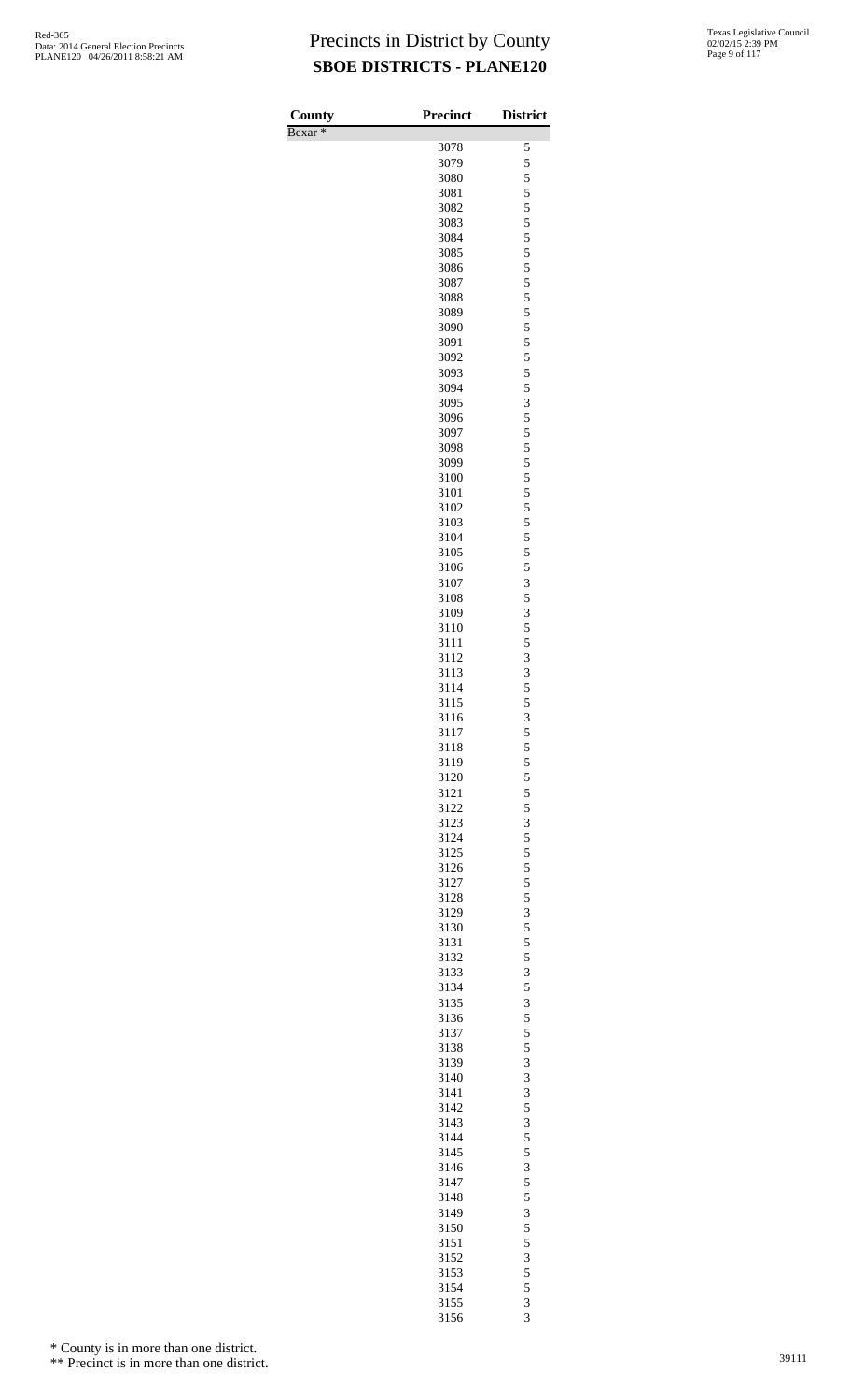| County             | <b>Precinct</b> | <b>District</b> |
|--------------------|-----------------|-----------------|
| Bexar <sup>*</sup> | 3157            | 5               |
|                    | 3158            | 5               |
|                    | 3159            | 3               |
|                    | 3160            | 5               |
|                    | 3161<br>3162    | 5<br>5          |
|                    | 3163            | 5               |
|                    | 3164            | 5               |
|                    | 3165            | 5               |
|                    | 3166<br>3167    | 5<br>3          |
|                    | 3168            | 5               |
|                    | 3169            | 5               |
|                    | 3170            | 5               |
|                    | 3171<br>3172    | 3<br>3          |
|                    | 3173            | 5               |
|                    | 3174            | 5               |
|                    | 3175            | 5               |
|                    | 3176            | 5<br>5          |
|                    | 3177<br>3178    | 5               |
|                    | 3179            | 5               |
|                    | 3180            | 5               |
|                    | 3181            | 5               |
|                    | 3182<br>3183    | 5<br>5          |
|                    | 3184            | 5               |
|                    | 3185            | 5               |
|                    | 3186            | 5               |
|                    | 3187<br>3188    | 5<br>5          |
|                    | 3189            | 5               |
|                    | 3190            | 5               |
|                    | 3191            | 5               |
|                    | 4001<br>4002    | 3<br>3          |
|                    | 4003            | 3               |
|                    | 4004            | 3               |
|                    | 4005            | 3               |
|                    | 4006<br>4007    | 3<br>5          |
|                    | 4008            | 5               |
|                    | 4009            | 3               |
|                    | 4010            | 3               |
|                    | 4011<br>4012    | 3<br>3          |
|                    | 4013            | 3               |
|                    | 4014            | 3               |
|                    | 4015            | 3               |
|                    | 4016<br>4017    | 3<br>3          |
|                    | 4018            | 3               |
|                    | 4019            | 3               |
|                    | 4020            | 3               |
|                    | 4021<br>4022    | 3<br>5          |
|                    | 4023            | 3               |
|                    | 4024            | 3               |
|                    | 4025            | 3               |
|                    | 4026<br>4027    | 3<br>3          |
|                    | 4028            | 3               |
|                    | 4029            | 3               |
|                    | 4030            | 3               |
|                    | 4031<br>4032    | 3<br>3          |
|                    | 4033            | 3               |
|                    | 4034            | 3               |
|                    | 4035            | 3               |
|                    | 4036<br>4037    | 3<br>3          |
|                    | 4038            | 5               |
|                    | 4039            | 3               |
|                    | 4040            | 3               |
|                    | 4041            | 3<br>3          |
|                    | 4042<br>4043    | 3               |
|                    | 4044            | $\overline{3}$  |

\* County is in more than one district.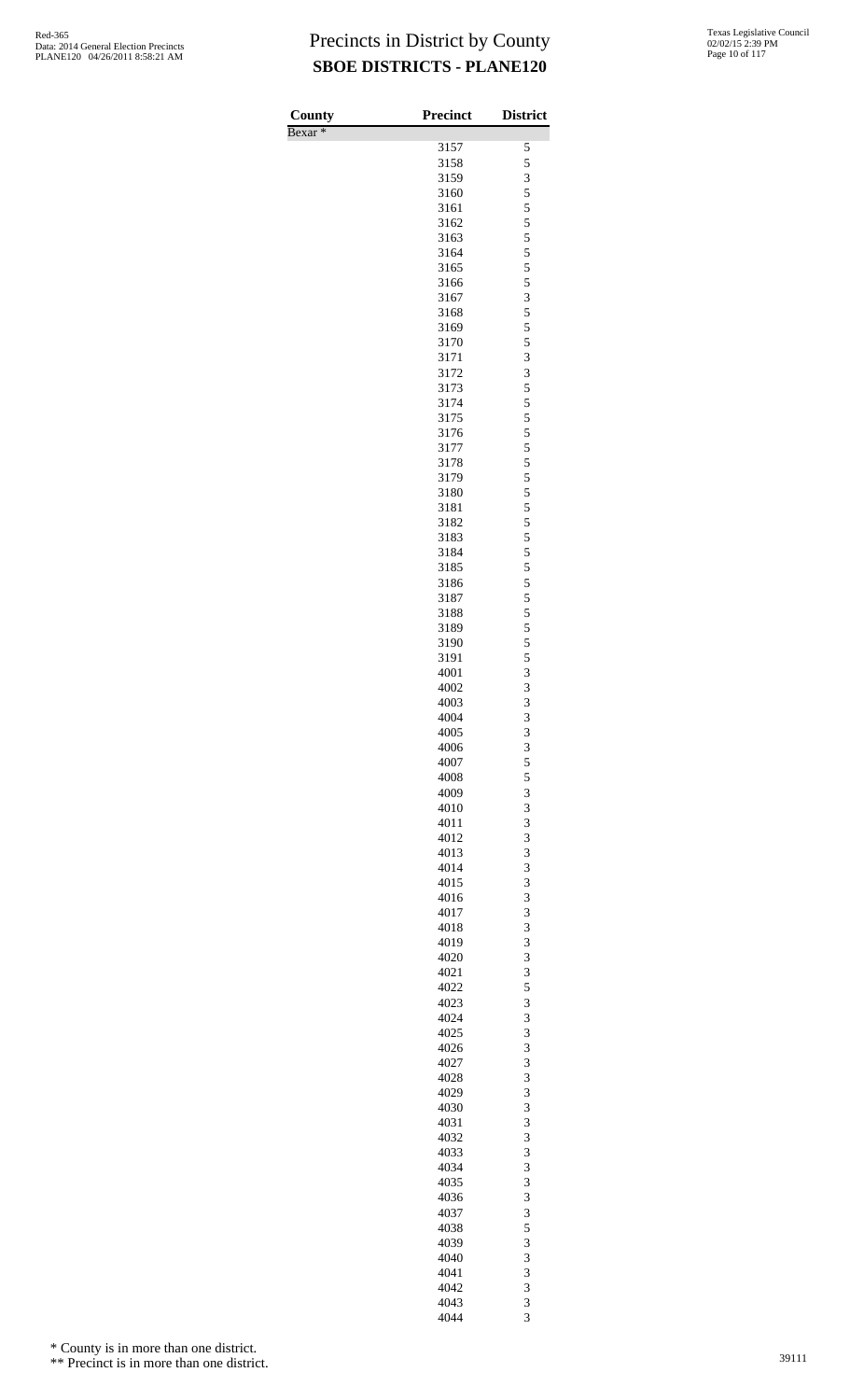| County             | <b>Precinct</b> | <b>District</b> |
|--------------------|-----------------|-----------------|
| Bexar <sup>*</sup> | 4045            | 3               |
|                    | 4046            | 5               |
|                    | 4047            | 3               |
|                    | 4048<br>4049    | 3<br>3          |
|                    | 4050            | 5               |
|                    | 4051            | 5               |
|                    | 4052            | 5               |
|                    | 4053<br>4054    | 5<br>5          |
|                    | 4055            | 5               |
|                    | 4056            | 5               |
|                    | 4057<br>4058    | 5<br>5          |
|                    | 4059            | 5               |
|                    | 4060            | 3               |
|                    | 4061            | 3               |
|                    | 4062<br>4063    | 3<br>3          |
|                    | 4064            | 3               |
|                    | 4065            | 3               |
|                    | 4066            | 3               |
|                    | 4067<br>4068    | 5<br>5          |
|                    | 4069            | 5               |
|                    | 4070            | 3               |
|                    | 4071<br>4072    | 5<br>5          |
|                    | 4073            | 5               |
|                    | 4074            | 3               |
|                    | 4075            | 3               |
|                    | 4076<br>4077    | 3<br>3          |
|                    | 4078            | 5               |
|                    | 4079            | 5               |
|                    | 4080<br>4081    | 3<br>5          |
|                    | 4082            | 3               |
|                    | 4083            | 3               |
|                    | 4084            | $\frac{3}{5}$   |
|                    | 4085<br>4086    | 5               |
|                    | 4087            | 5               |
|                    | 4088            | 3               |
|                    | 4089<br>4090    | 5<br>5          |
|                    | 4091            | 5               |
|                    | 4092            | 5               |
|                    | 4093            | 5               |
|                    | 4094<br>4095    | 5<br>5          |
|                    | 4096            | 3               |
|                    | 4097            | 5               |
|                    | 4098<br>4099    | 5<br>3          |
|                    | 4100            | 5               |
|                    | 4101            | 5               |
|                    | 4102            | 3               |
|                    | 4103<br>4104    | 5<br>5          |
|                    | 4105            | 5               |
|                    | 4106            | 3               |
|                    | 4107            | 5               |
|                    | 4108<br>4109    | 5<br>3          |
|                    | 4110            | 3               |
|                    | 4111            | 3               |
|                    | 4112<br>4113    | 5<br>3          |
|                    | 4114            | 3               |
|                    | 4115            | 5               |
|                    | 4116            | 5               |
|                    | 4117<br>4118    | 5<br>5          |
|                    | 4119            | 3               |
|                    | 4120            | 5               |
|                    | 4121<br>4122    | 5               |
|                    | 4123            | 5<br>3          |

\* County is in more than one district.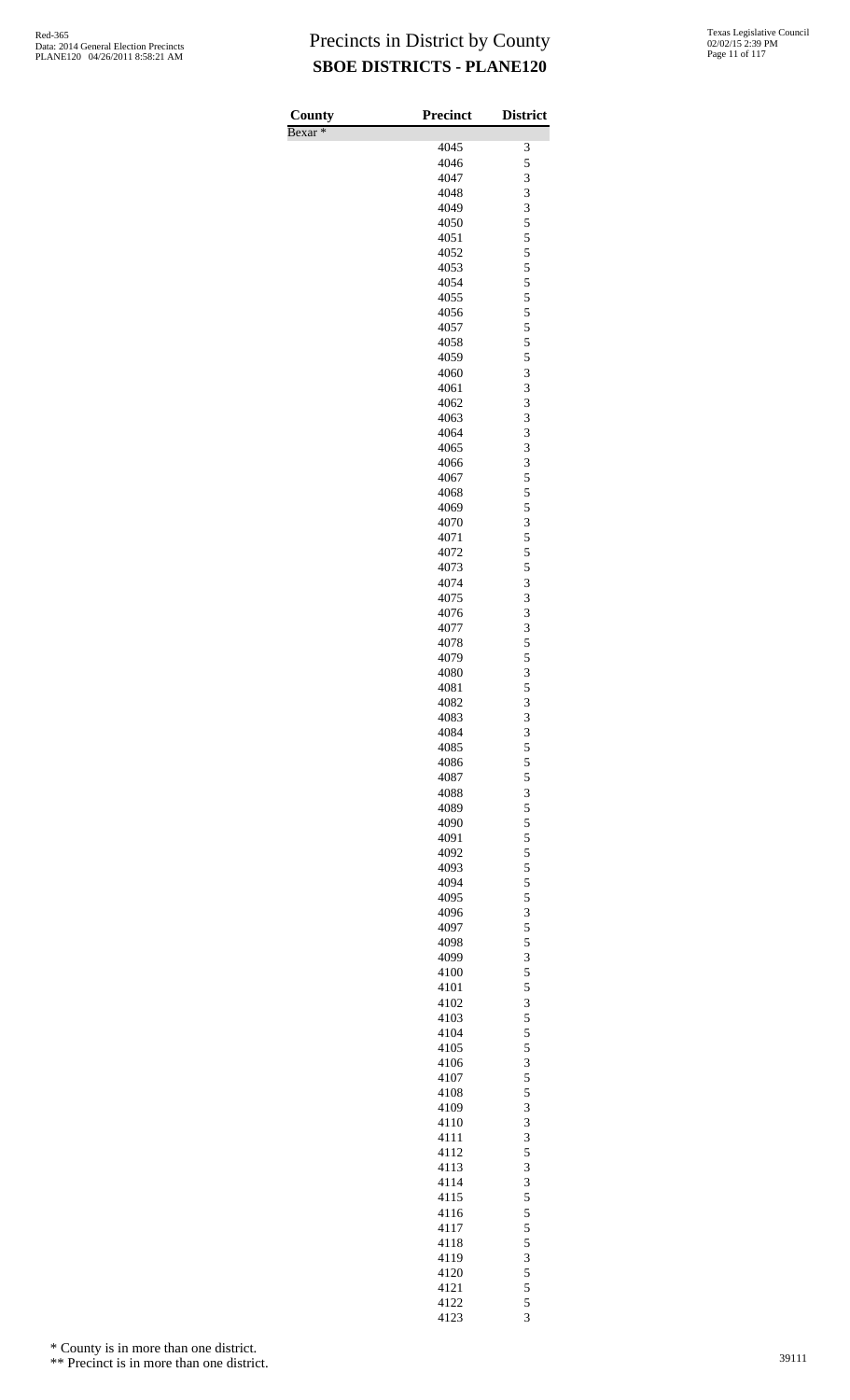| <b>County</b><br>Bexar <sup>*</sup> | <b>Precinct</b> | <b>District</b> |
|-------------------------------------|-----------------|-----------------|
|                                     | 4124            | 3               |
|                                     | 4125            | 3               |
|                                     | 4126            | 5               |
|                                     | 4127<br>4128    | 5<br>3          |
|                                     | 4129            | 3               |
|                                     | 4130            | 5               |
|                                     | 4131            | 5               |
|                                     | 4132            | 5               |
|                                     | 4133<br>4134    | 3<br>5          |
|                                     | 4135            | 3               |
|                                     | 4136            | 5               |
|                                     | 4137            | 5               |
|                                     | 4138            | 5               |
|                                     | 4139<br>4140    | 3<br>5          |
|                                     | 4141            | 3               |
|                                     | 4142            | 3               |
|                                     | 4143            | 3               |
|                                     | 4144            | 5               |
|                                     | 4145<br>4146    | 3<br>3          |
|                                     | 4147            | 5               |
|                                     | 4148            | 5               |
|                                     | 4149            | 3               |
|                                     | 4150            | 3               |
|                                     | 4151<br>4152    | 5<br>3          |
|                                     | 4153            | 5               |
|                                     | 4154            | 3               |
|                                     | 4155            | 3               |
|                                     | 4156            | 3               |
|                                     | 4157<br>4158    | 3<br>5          |
|                                     | 4159            | 5               |
|                                     | 4160            | 3               |
|                                     | 4161            | 3               |
|                                     | 4162            | 5               |
|                                     | 4163<br>4164    | 3<br>5          |
|                                     | 4165            | 3               |
|                                     | 4166            | 3               |
|                                     | 4167            | 3               |
|                                     | 4168            | 3               |
|                                     | 4169<br>4170    | 3<br>5          |
|                                     | 4171            | 5               |
|                                     | 4172            | 5               |
|                                     | 4173            | 5               |
|                                     | 4174            | 3               |
|                                     | 4175<br>4176    | 5<br>5          |
|                                     | 4177            | 3               |
|                                     | 4178            | 3               |
|                                     | 4179            | 5               |
|                                     | 4180            | 5               |
|                                     | 4181<br>4182    | 3<br>3          |
|                                     | 4183            | 3               |
|                                     | 4184            | 3               |
|                                     | 4185            | 5               |
|                                     | 4186            | 3<br>5          |
|                                     | 4187<br>4188    | 5               |
|                                     | 4189            | 3               |
|                                     | 4190            | 3               |
|                                     | 4191            | 3               |
|                                     | 4192<br>4193    | 3<br>3          |
|                                     | 4194            | 5               |
|                                     | 4195            | 3               |
|                                     | 4196            | 3               |
|                                     | 4197            | 3               |
|                                     | 4198            | 3<br>5          |
|                                     | 4199<br>4200    | 3               |
|                                     | 4201            | 5               |
|                                     | 4202            | 3               |

\* County is in more than one district.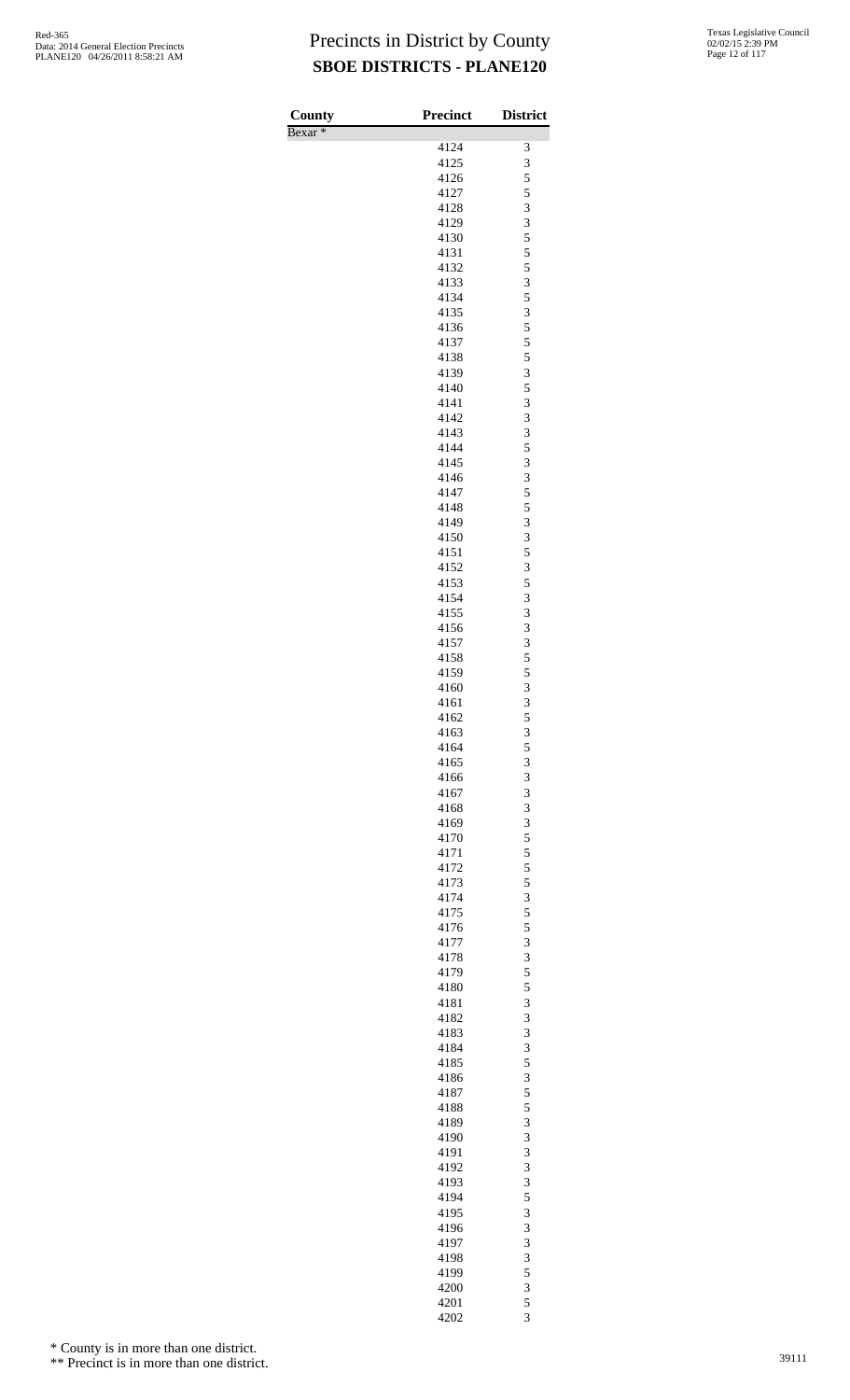| County             | <b>Precinct</b> | <b>District</b> |
|--------------------|-----------------|-----------------|
| Bexar <sup>*</sup> |                 |                 |
|                    | 4203            | 3               |
|                    | 4204            | 3               |
|                    | 4205<br>4206    | 3<br>5          |
|                    | 4207            | 5               |
|                    | 4208            | 5               |
|                    | 4209            | 5               |
|                    | 4210            | 5               |
|                    | 4211            | 3               |
|                    | 4212            | 5               |
|                    | 4213            | 5               |
|                    | 4214            | 3               |
|                    | 4215            | 5               |
|                    | 4216            | 3               |
|                    | 4217            | 3               |
|                    | 4218            | 3               |
|                    | 4219            | 3               |
|                    | 4220            | 3               |
| Blanco             |                 |                 |
|                    | 0102            | 5               |
|                    | 0201<br>0302    | 5<br>5          |
|                    | 0303            | 5               |
|                    | 0304            | 5               |
|                    | 0401            | 5               |
| Borden             |                 |                 |
|                    | 0004            | 15              |
|                    | 001A            | 15              |
|                    | 001B            | 15              |
|                    | 002A            | 15              |
|                    | 002B            | 15              |
|                    | 003A            | 15              |
|                    | 003B            | 15              |
| <b>Bosque</b>      |                 |                 |
|                    | 0001            | 14              |
|                    | 0002            | 14              |
|                    | 0003            | 14              |
|                    | 0004<br>0005    | 14<br>14        |
|                    | 0006            | 14              |
|                    | 0007            | 14              |
|                    | 0008            | 14              |
|                    | 0009            | 14              |
|                    | 0010            | 14              |
|                    | 0011            | 14              |
| Bowie              |                 |                 |
|                    | 0007            | 9               |
|                    | 0009            | 9               |
|                    | 0010            | 9               |
|                    | 0011            | 9               |
|                    | 0012            | 9               |
|                    | 0013            | 9               |
|                    | 0014            | 9               |
|                    | 0015            | 9               |
|                    | 0016            | 9               |
|                    | 0017            | 9               |
|                    | 0018<br>0019    | 9<br>9          |
|                    | 001A            | 9               |
|                    | 001B            | 9               |
|                    | 0020            | 9               |
|                    | 0021            | 9               |
|                    | 0022            | 9               |
|                    | 0024            | 9               |
|                    | 0025            | 9               |
|                    | 0027            | 9               |
|                    | 0028            | 9               |
|                    | 0029            | 9               |
|                    | 002A            | 9               |
|                    | 002B            | 9               |
|                    | 002C            | 9               |
|                    | 002D            | 9               |
|                    | 003A            | 9               |
|                    | 003B            | 9               |
|                    | 004A            | 9               |
|                    | 004B            | 9               |
|                    | 004C            | 9               |
|                    | 004D            | 9               |
|                    | 004E            | 9               |

\* County is in more than one district.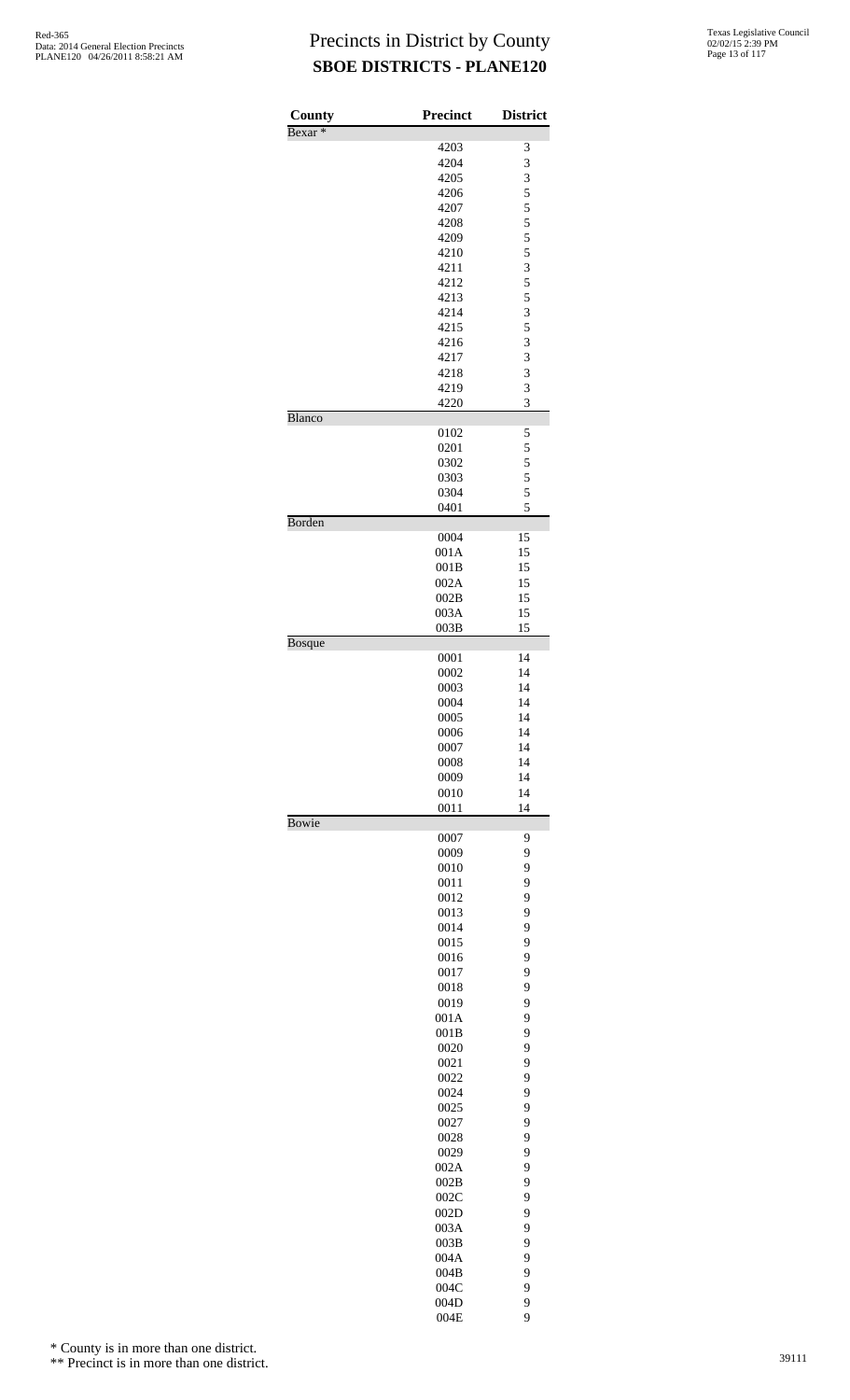| County          | <b>Precinct</b> | <b>District</b>                  |
|-----------------|-----------------|----------------------------------|
| Bowie           |                 |                                  |
|                 | 005A            | 9                                |
|                 | 005B            | 9                                |
|                 | 005C<br>006A    | 9<br>9                           |
|                 | 006B            | 9                                |
|                 | 008A            | 9                                |
|                 | 008B            | 9                                |
|                 | 008C            | 9                                |
| <b>Brazoria</b> |                 |                                  |
|                 | 0001            | 7                                |
|                 | 0002            | $\overline{7}$                   |
|                 | 0003            | 7                                |
|                 | 0004            | $\overline{7}$                   |
|                 | 0005            | $\overline{7}$                   |
|                 | 0006            | $\overline{7}$<br>$\overline{7}$ |
|                 | 0007<br>0008    | $\overline{7}$                   |
|                 | 0009            | $\overline{7}$                   |
|                 | 0010            | $\overline{7}$                   |
|                 | 0011            | $\overline{7}$                   |
|                 | 0012            | $\overline{7}$                   |
|                 | 0013            | $\overline{7}$                   |
|                 | 0014            | $\overline{7}$                   |
|                 | 0015            | $\overline{7}$                   |
|                 | 0016            | $\overline{7}$                   |
|                 | 0017            | $\overline{7}$                   |
|                 | 0018            | $\overline{7}$                   |
|                 | 0019            | $\overline{7}$                   |
|                 | 0020            | $\overline{7}$                   |
|                 | 0021            | $\overline{7}$                   |
|                 | 0022            | $\overline{7}$                   |
|                 | 0023            | $\overline{7}$                   |
|                 | 0024            | $\overline{7}$                   |
|                 | 0025            | $\overline{7}$                   |
|                 | 0026            | $\overline{7}$                   |
|                 | 0027            | $\overline{7}$                   |
|                 | 0028            | $\overline{7}$                   |
|                 | 0029            | $\overline{7}$                   |
|                 | 0030            | $\overline{7}$                   |
|                 | 0031            | 7                                |
|                 | 0032            | $\overline{7}$                   |
|                 | 0033<br>0034    | $\overline{7}$<br>7              |
|                 | 0035            | $\overline{7}$                   |
|                 | 0036            | $\overline{7}$                   |
|                 | 0037            | 7                                |
|                 | 0038            | $\overline{7}$                   |
|                 | 0039            | $\overline{7}$                   |
|                 | 0040            | $\overline{7}$                   |
|                 | 0041            | $\overline{7}$                   |
|                 | 0042            | 7                                |
|                 | 0043            | $\overline{7}$                   |
|                 | 0044            | 7                                |
|                 | 0045            | $\overline{7}$                   |
|                 | 0046            | $\overline{7}$                   |
|                 | 0047            | 7                                |
|                 | 0048            | $\overline{7}$                   |
|                 | 0049            | $\overline{7}$                   |
|                 | 0050            | $\overline{7}$                   |
|                 | 0051            | $\overline{7}$                   |
|                 | 0052            | 7                                |
|                 | 0053            | $\overline{7}$                   |
|                 | 0054            | 7                                |
|                 | 0055            | $\overline{7}$                   |
|                 | 0056            | $\overline{7}$                   |
|                 | 0057<br>0058    | 7<br>$\overline{7}$              |
|                 | 0059            | 7                                |
|                 | 0060            | $\overline{7}$                   |
|                 | 0061            | $\overline{7}$                   |
|                 | 0062            | 7                                |
|                 | 0063            | $\overline{7}$                   |
|                 | 0064            | 7                                |
|                 | 0065            | $\overline{7}$                   |
|                 | 0066            | $\overline{7}$                   |
|                 | 0067            | $\overline{7}$                   |
|                 | 0068            | 7                                |
| <b>Brazos</b>   |                 |                                  |
|                 | 0001            | 8                                |

\* County is in more than one district.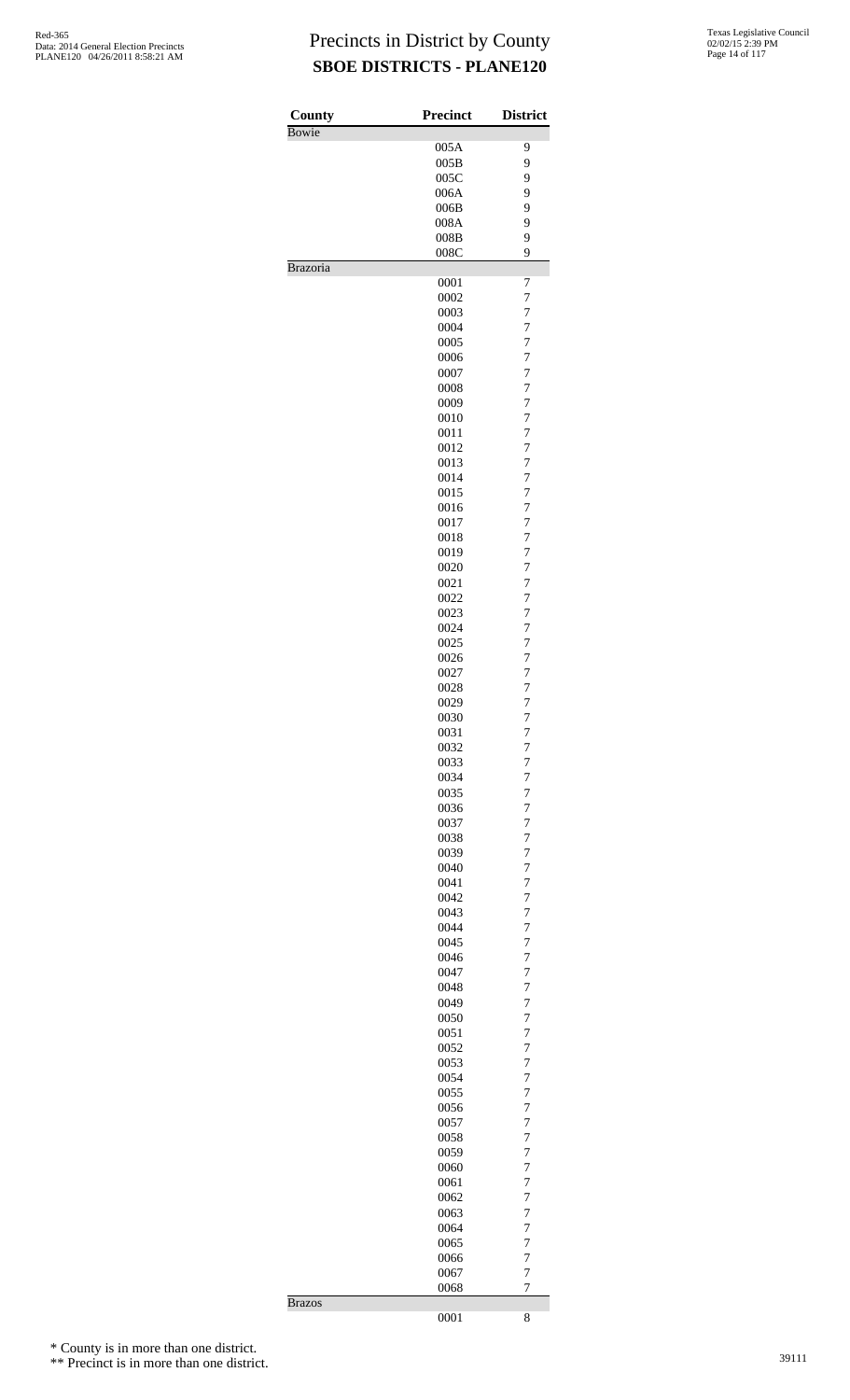| County        | Precinct     | <b>District</b>              |
|---------------|--------------|------------------------------|
| <b>Brazos</b> |              |                              |
|               | 0002         | 8                            |
|               | 0003         | 8                            |
|               | 0004<br>0005 | 8<br>8                       |
|               | 0006         | 8                            |
|               | 0007         | 8                            |
|               | 0008         | 8                            |
|               | 0009         | 8                            |
|               | 0010         | 8                            |
|               | 0011         | 8                            |
|               | 0012         | 8                            |
|               | 0013<br>0014 | 8<br>8                       |
|               | 0015         | 8                            |
|               | 0016         | 8                            |
|               | 0017         | 8                            |
|               | 0018         | 8                            |
|               | 0019         | 8                            |
|               | 0020         | 8                            |
|               | 0021         | 8                            |
|               | 0022         | 8                            |
|               | 0023<br>0024 | 8<br>8                       |
|               | 0025         | 8                            |
|               | 0026         | 8                            |
|               | 0027         | 8                            |
|               | 0028         | 8                            |
|               | 0029         | 8                            |
|               | 0030         | 8                            |
|               | 0031         | 8                            |
|               | 0032<br>0033 | 8                            |
|               | 0034         | 8<br>8                       |
|               | 0035         | 8                            |
|               | 0036         | 8                            |
|               | 0037         | 8                            |
|               | 0038         | 8                            |
|               | 0039         | 8                            |
|               | 0040         | 8                            |
|               | 0041         | 8                            |
|               | 0042<br>0043 | 8<br>8                       |
|               | 0044         | 8                            |
|               | 0045         | 8                            |
|               | 0046         | 8                            |
|               | 0047         | 8                            |
|               | 0048         | 8                            |
|               | 0049         | 8                            |
|               | 0050         | 8                            |
|               | 0051         | 8                            |
|               | 0052<br>0053 | 8<br>8                       |
|               | 0056         | 8                            |
|               | 0057         | 8                            |
|               | 0058         | 8                            |
|               | 0059         | 8                            |
|               | 0060         | 8                            |
|               | 0061         | 8                            |
|               | 0062         | 8                            |
|               | 0063         | 8                            |
|               | 0064<br>0065 | 8<br>8                       |
|               | 0067         | 8                            |
|               | 0068         | 8                            |
|               | 0069         | 8                            |
|               | 0070         | 8                            |
|               | 0071         | 8                            |
|               | 0072         | 8                            |
|               | 0074         | 8                            |
|               | 0077         | 8                            |
|               | 0078<br>0079 | 8<br>8                       |
|               | 0080         | 8                            |
|               | 0081         | 8                            |
|               | 0082         | 8                            |
|               | 0083         | 8                            |
| Brewster      |              |                              |
|               | 0001<br>0002 | $\mathbf{1}$<br>$\mathbf{1}$ |
|               |              |                              |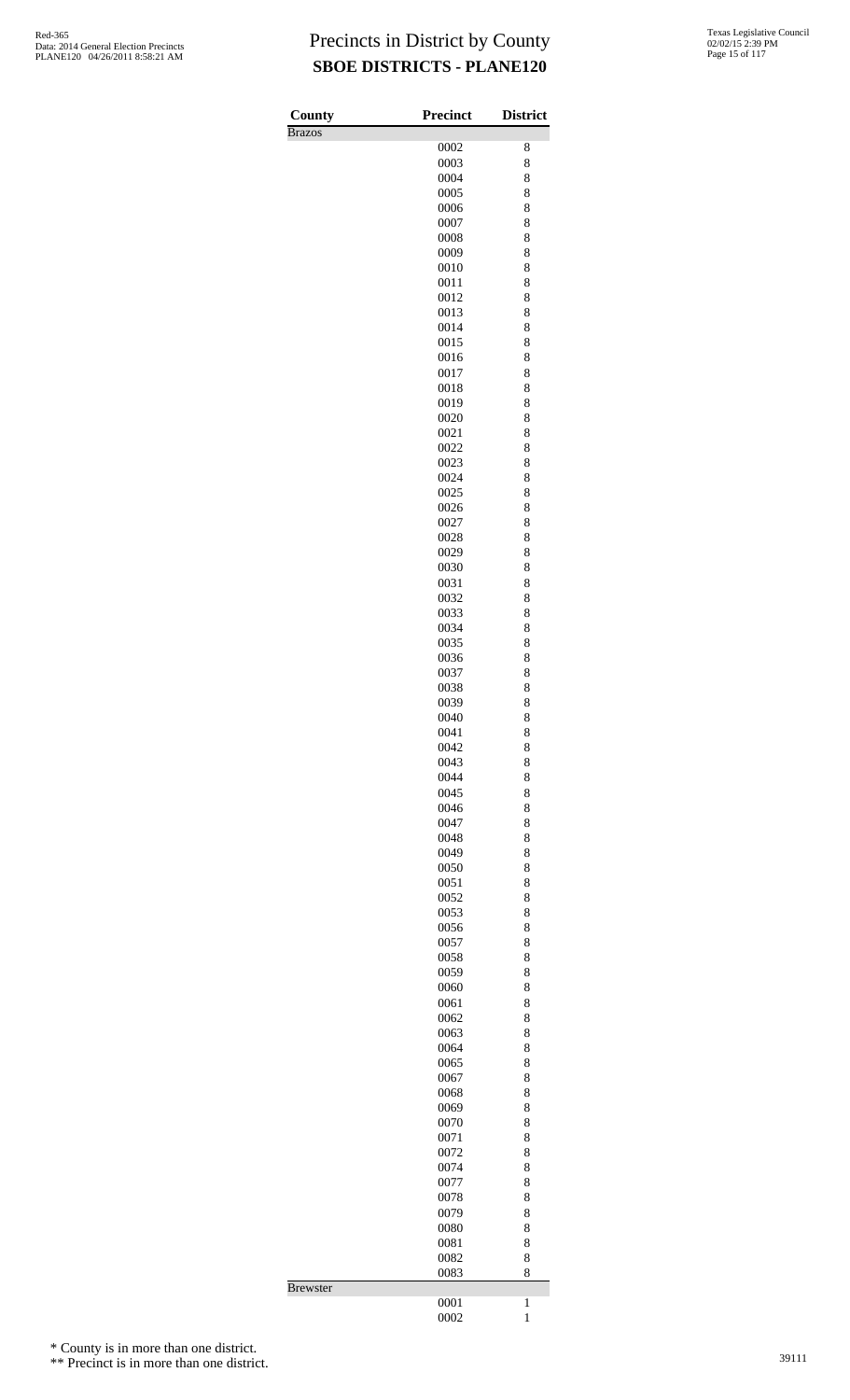| County          | Precinct     | <b>District</b> |
|-----------------|--------------|-----------------|
| <b>Brewster</b> | 0003         | 1               |
|                 | 0004         | $\mathbf{1}$    |
|                 | 0005         | 1               |
|                 | 0006         | $\mathbf{1}$    |
|                 | 0007         | $\mathbf{1}$    |
|                 | 0008         | 1               |
| <b>Briscoe</b>  |              |                 |
|                 | 0001         | 15              |
|                 | 0002         | 15              |
|                 | 0003         | 15              |
|                 | 0004         | 15              |
|                 | 0006         | 15              |
| <b>Brooks</b>   | 0001         | 3               |
|                 | 0002         | 3               |
|                 | 0003         | 3               |
|                 | 0004         | 3               |
|                 | 0005         | 3               |
|                 | 0006         | 3               |
|                 | 0007         | 3               |
|                 | 0008         | 3               |
|                 | 0009         | 3               |
| <b>Brown</b>    |              |                 |
|                 | 0101         | 14              |
|                 | 0105         | 14              |
|                 | 0109         | 14              |
|                 | 0113         | 14              |
|                 | 0202         | 14              |
|                 | 0204         | 14              |
|                 | 0212         | 14              |
|                 | 0214         | 14              |
|                 | 0215         | 14              |
|                 | 0303         | 14              |
|                 | 0306         | 14              |
|                 | 0307         | 14              |
|                 | 0308         | 14              |
|                 | 0316         | 14              |
|                 | 0318<br>0410 | 14<br>14        |
|                 | 0411         | 14              |
|                 | 0417         | 14              |
| <b>Burleson</b> |              |                 |
|                 | 0113         | 10              |
|                 | 0114         | 10              |
|                 | 0203         | 10              |
|                 | 0204         | 10              |
|                 | 0207         | 10              |
|                 | 0211         | 10              |
|                 | 0215         | 10              |
|                 | 0301         | 10              |
|                 | 0305         | 10              |
|                 | 0308         | 10              |
|                 | 0309         | 10              |
|                 | 0406         | 10              |
|                 | 0410<br>0412 | 10<br>10        |
| <b>Burnet</b>   |              |                 |
|                 | 0001         | 10              |
|                 | 0002         | 10              |
|                 | 0003         | 10              |
|                 | 0004         | 10              |
|                 | 0005         | 10              |
|                 | 0006         | 10              |
|                 | 0007         | 10              |
|                 | 0008         | 10              |
|                 | 0009         | 10              |
|                 | 0010         | 10              |
|                 | 0011         | 10              |
|                 | 0012         | 10              |
|                 | 0013         | 10              |
|                 | 0014         | 10              |
|                 | 0015         | 10              |
|                 | 0016         | 10              |
|                 | 0017         | 10              |
|                 | 0018         | 10              |
|                 | 0019         | 10              |
|                 | 0020         | 10              |
| Caldwell        | 0100         | 5               |
|                 |              |                 |

\* County is in more than one district.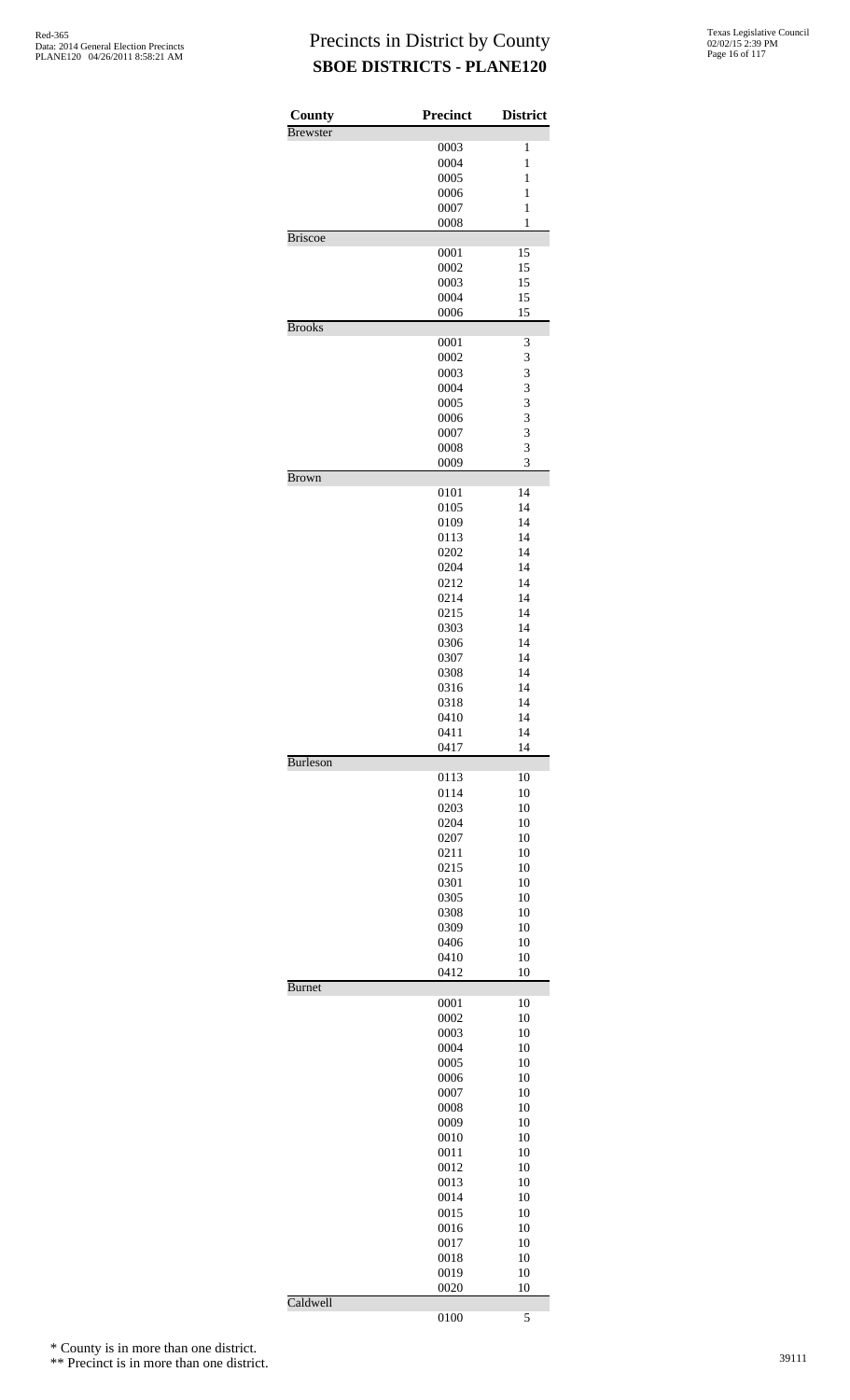| County   | <b>Precinct</b> | <b>District</b>                  |
|----------|-----------------|----------------------------------|
| Caldwell | 0101            | 5                                |
|          | 0102            | 5                                |
|          | 0103            | 5                                |
|          | 0104            | 5                                |
|          | 0105            | 5                                |
|          | 0107            | 5                                |
|          | 0108            | 5                                |
|          | 0109            | 5                                |
|          | 0110<br>0111    | 5<br>5                           |
|          | 0112            | 5                                |
|          | 0113            | 5                                |
|          | 0114            | 5                                |
|          | 0115            | 5                                |
|          | 0116            | 5                                |
|          | 0117            | 5                                |
|          | 0118            | 5                                |
|          | 0201            | 5<br>5                           |
|          | 0202<br>0203    | 5                                |
|          | 0204            | 5                                |
|          | 0205            | 5                                |
|          | 0206            | 5                                |
|          | 0301            | 5                                |
|          | 0302            | 5                                |
|          | 0303            | 5                                |
|          | 0305            | 5                                |
|          | 0306<br>0307    | 5<br>5                           |
|          | 0400            | 5                                |
|          | 0401            | 5                                |
|          | 0402            | 5                                |
|          | 0404            | 5                                |
|          | 0405            | 5                                |
|          | 0407            | 5                                |
|          | 0408            | 5                                |
|          | 0409            | 5<br>5                           |
|          | 0410<br>0411    | 5                                |
|          | 0412            | 5                                |
| Calhoun  |                 |                                  |
|          | 0001            | $\overline{\mathbf{c}}$          |
|          | 0002            | $\overline{c}$                   |
|          | 0003            | $\overline{c}$                   |
|          | 0004            | $\overline{c}$<br>$\overline{c}$ |
|          | 0005<br>0006    | $\overline{c}$                   |
|          | 0007            | $\overline{c}$                   |
|          | 0008            | $\overline{c}$                   |
|          | 0009            | $\overline{c}$                   |
|          | 0010            | $\overline{c}$                   |
|          | 0011            | $\overline{c}$                   |
|          | 0012            | $\overline{c}$                   |
|          | 0013            | $\overline{c}$                   |
|          | 0014<br>0015    | $\overline{c}$<br>$\overline{c}$ |
|          | 0016            | $\overline{c}$                   |
|          | 0017            | $\overline{c}$                   |
|          | 0018            | $\overline{c}$                   |
|          | 0019            | $\overline{c}$                   |
|          | 0020            | $\overline{c}$                   |
|          | 0021            | $\overline{c}$                   |
|          | 0022            | $\overline{c}$                   |
|          | 0023            | $\overline{c}$                   |
|          | 0024<br>0025    | $\overline{2}$<br>$\overline{c}$ |
| Callahan |                 |                                  |
|          | 0001            | 15                               |
|          | 0002            | 15                               |
|          | 0003            | 15                               |
|          | 0004            | 15                               |
|          | 0005            | 15                               |
|          | 0006            | 15                               |
| Cameron  | 0007            | 15                               |
|          | 0001            | 2                                |
|          | 0002            | $\overline{c}$                   |
|          | 0003            | $\overline{2}$                   |
|          | 0004            | $\overline{c}$                   |

\* County is in more than one district.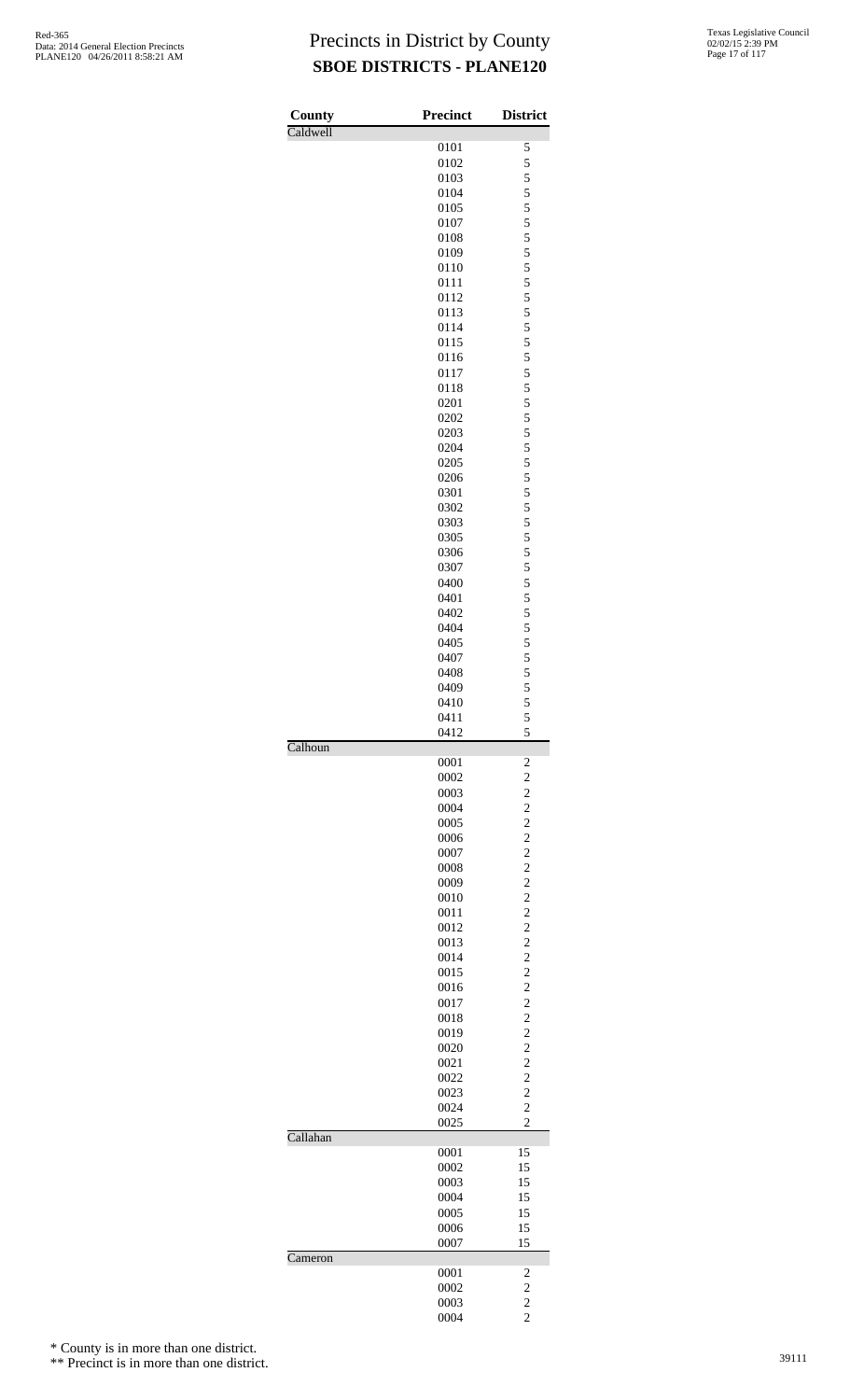| County  | <b>Precinct</b> | <b>District</b>                           |
|---------|-----------------|-------------------------------------------|
| Cameron |                 |                                           |
|         | 0005            | $\overline{\mathbf{c}}$                   |
|         | 0006            | $\overline{c}$                            |
|         | 0007            | $\overline{c}$                            |
|         | 0008            | $\overline{c}$                            |
|         | 0009<br>0010    | $\overline{c}$<br>$\overline{\mathbf{c}}$ |
|         | 0011            | $\overline{c}$                            |
|         | 0012            | $\overline{c}$                            |
|         | 0013            | $\overline{c}$                            |
|         | 0014            | $\overline{c}$                            |
|         | 0015            | $\overline{\mathbf{c}}$                   |
|         | 0016            | $\overline{c}$                            |
|         | 0017            | $\overline{c}$                            |
|         | 0018<br>0019    | $\overline{c}$<br>$\overline{c}$          |
|         | 0020            | $\overline{\mathbf{c}}$                   |
|         | 0021            | $\overline{c}$                            |
|         | 0022            | $\overline{c}$                            |
|         | 0023            | $\overline{c}$                            |
|         | 0024            | $\overline{c}$                            |
|         | 0025            | $\overline{\mathbf{c}}$                   |
|         | 0026            | $\overline{c}$                            |
|         | 0027<br>0028    | $\overline{c}$<br>$\overline{c}$          |
|         | 0029            | $\overline{c}$                            |
|         | 0030            | $\overline{\mathbf{c}}$                   |
|         | 0031            | $\overline{c}$                            |
|         | 0032            | $\overline{c}$                            |
|         | 0033            | $\overline{c}$                            |
|         | 0034            | $\overline{c}$                            |
|         | 0035            | $\overline{\mathbf{c}}$                   |
|         | 0036            | $\overline{c}$<br>$\overline{c}$          |
|         | 0037<br>0038    | $\overline{c}$                            |
|         | 0039            | $\overline{c}$                            |
|         | 0040            | $\overline{\mathbf{c}}$                   |
|         | 0041            | $\overline{c}$                            |
|         | 0042            | $\overline{c}$                            |
|         | 0043            | $\overline{2}$                            |
|         | 0044            | $\overline{c}$                            |
|         | 0045            | $\frac{2}{2}$                             |
|         | 0046<br>0047    |                                           |
|         | 0048            | $\frac{2}{2}$                             |
|         | 0049            | $\overline{c}$                            |
|         | 0050            | $\overline{\mathbf{c}}$                   |
|         | 0051            | $\overline{c}$                            |
|         | 0052            | $\overline{\mathbf{c}}$                   |
|         | 0053            | $\overline{c}$                            |
|         | 0054            | $\overline{c}$                            |
|         | 0055            | $\overline{\mathbf{c}}$<br>$\overline{c}$ |
|         | 0056<br>0057    |                                           |
|         | 0058            | $\frac{2}{2}$                             |
|         | 0059            | $\overline{c}$                            |
|         | 0060            | $\overline{\mathbf{c}}$                   |
|         | 0061            | $\overline{c}$                            |
|         | 0062            | $\overline{\mathbf{c}}$                   |
|         | 0063            | $\overline{c}$                            |
|         | 0064            | $\overline{c}$                            |
|         | 0065<br>0066    | $\overline{\mathbf{c}}$<br>$\overline{c}$ |
|         | 0067            |                                           |
|         | 0068            | $\frac{2}{2}$                             |
|         | 0069            | $\overline{c}$                            |
|         | 0070            | $\overline{\mathbf{c}}$                   |
|         | 0071            | $\overline{c}$                            |
|         | 0072            | $\overline{\mathbf{c}}$                   |
|         | 0073            | $\overline{c}$                            |
|         | 0074<br>0075    | $\overline{c}$                            |
|         | 0076            | $\overline{\mathbf{c}}$<br>$\overline{c}$ |
|         | 0077            | $\overline{\mathbf{c}}$                   |
|         | 0078            | $\overline{c}$                            |
|         | 0079            | $\overline{c}$                            |
|         | 0080            | $\frac{2}{2}$                             |
|         | 0081            |                                           |
|         | 0082            | $\frac{2}{2}$                             |
|         | 0083            |                                           |

\* County is in more than one district.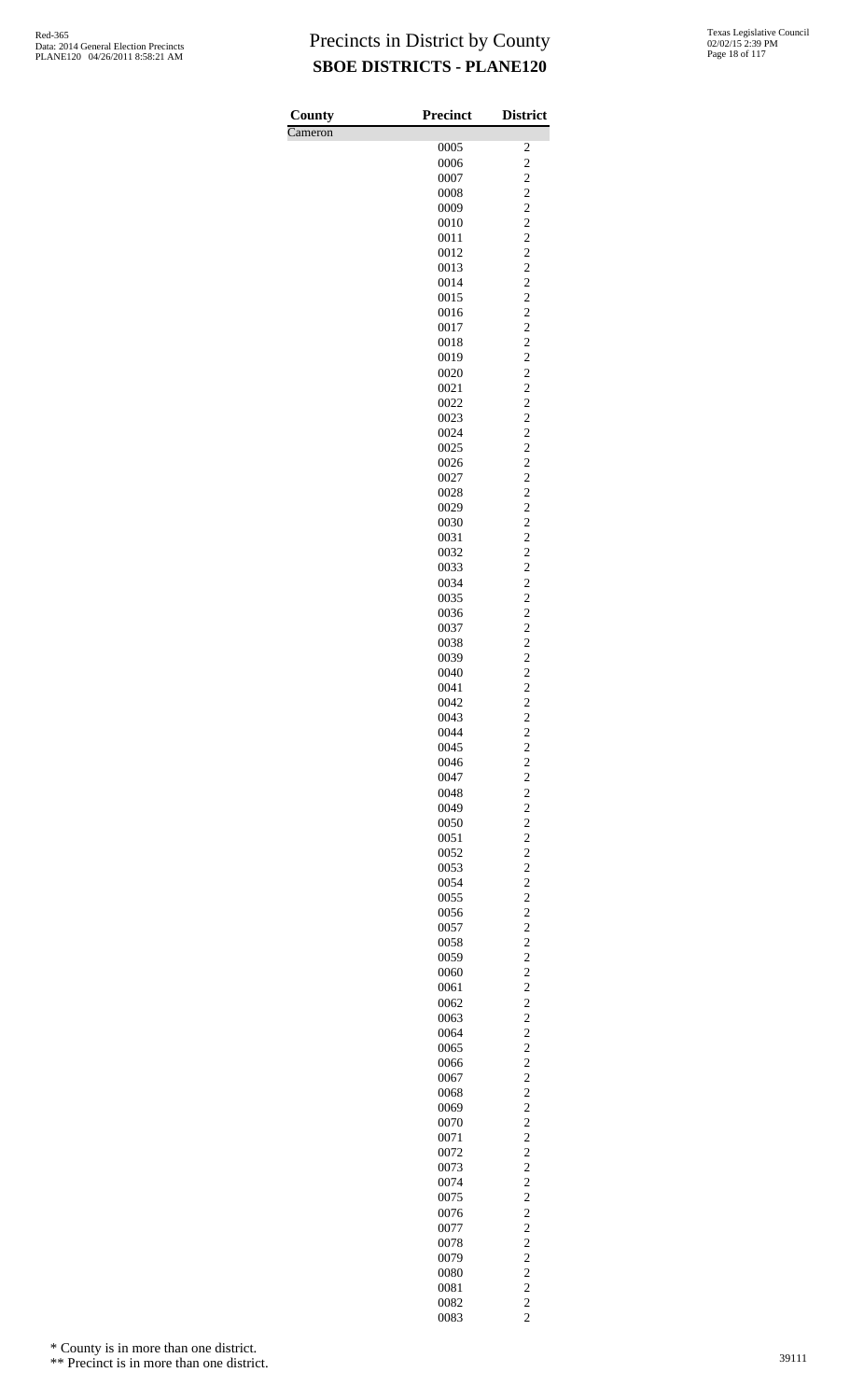| <b>County</b>            | <b>Precinct</b> | <b>District</b>     |
|--------------------------|-----------------|---------------------|
| Cameron                  |                 |                     |
|                          | 0084<br>0085    | 2<br>$\overline{c}$ |
|                          | 0086            | $\overline{c}$      |
|                          | 0087            | $\overline{c}$      |
|                          | 0095            | $\overline{c}$      |
|                          | 0096            | $\overline{c}$      |
|                          | 0097            | $\overline{c}$      |
|                          | 0098            | $\overline{c}$      |
|                          | 0099            | $\overline{c}$      |
|                          | 0100            | $\overline{c}$      |
|                          | 0101            | $\overline{c}$      |
|                          | 0102            | $\overline{c}$      |
|                          | 0103            | $\overline{c}$      |
|                          | 0104            | $\overline{c}$      |
|                          | 0105            | $\overline{c}$      |
|                          | 0106            | $\overline{c}$      |
|                          | 0107            | $\overline{c}$      |
|                          | 0108            | $\overline{c}$      |
| Camp                     | 0109            | $\overline{2}$      |
|                          | 1001            | 9                   |
|                          | 2002            | 9                   |
|                          | 3003            | 9                   |
|                          | 4004            | 9                   |
| Carson                   |                 |                     |
|                          | 0101            | 15                  |
|                          | 0102            | 15                  |
|                          | 0103            | 15                  |
|                          | 0201            | 15                  |
|                          | 0301            | 15                  |
|                          | 0302            | 15                  |
|                          | 0401<br>0402    | 15<br>15            |
| $\overline{\text{Cass}}$ |                 |                     |
|                          | 0001            | 9                   |
|                          | 0002            | 9                   |
|                          | 0004            | 9                   |
|                          | 0005            | 9                   |
|                          | 0006            | 9                   |
|                          | 0007            | 9                   |
|                          | 0009            | 9                   |
|                          | 0011            | 9                   |
|                          | 0012            | 9                   |
|                          | 0014            | 9                   |
|                          | 0015            | 9                   |
|                          | 0016            | 9                   |
|                          | 0017            | 9                   |
|                          | 0018            | 9                   |
|                          | 0019            | 9                   |
|                          | 0021            | 9                   |
|                          | 013T<br>020E    | 9<br>9              |
| Castro                   |                 |                     |
|                          | 0101            | 15                  |
|                          | 0105            | 15                  |
|                          | 0201            | 15                  |
|                          | 0206            | 15                  |
|                          | 0301            | 15                  |
|                          | 0307            | 15                  |
|                          | 0401            | 15                  |
| Chambers                 | 0408            | 15                  |
|                          | 0001            | $\boldsymbol{7}$    |
|                          | 0002            | 7                   |
|                          | 0003            | $\overline{7}$      |
|                          | 0004            | $\overline{7}$      |
|                          | 0005            | $\overline{7}$      |
|                          | 0006            | $\overline{7}$      |
|                          | 0007            | 7                   |
|                          | 0008            | $\overline{7}$      |
|                          | 0009            | $\overline{7}$      |
|                          | 0010            | $\overline{7}$      |
|                          | 0011            | $\overline{7}$      |
|                          | 0012            | 7                   |
|                          | 0013            | $\overline{7}$      |
| Cherokee                 | 0014            | $\overline{7}$      |
|                          | 0012            | 9                   |
|                          | 0013            | 9                   |

\* County is in more than one district.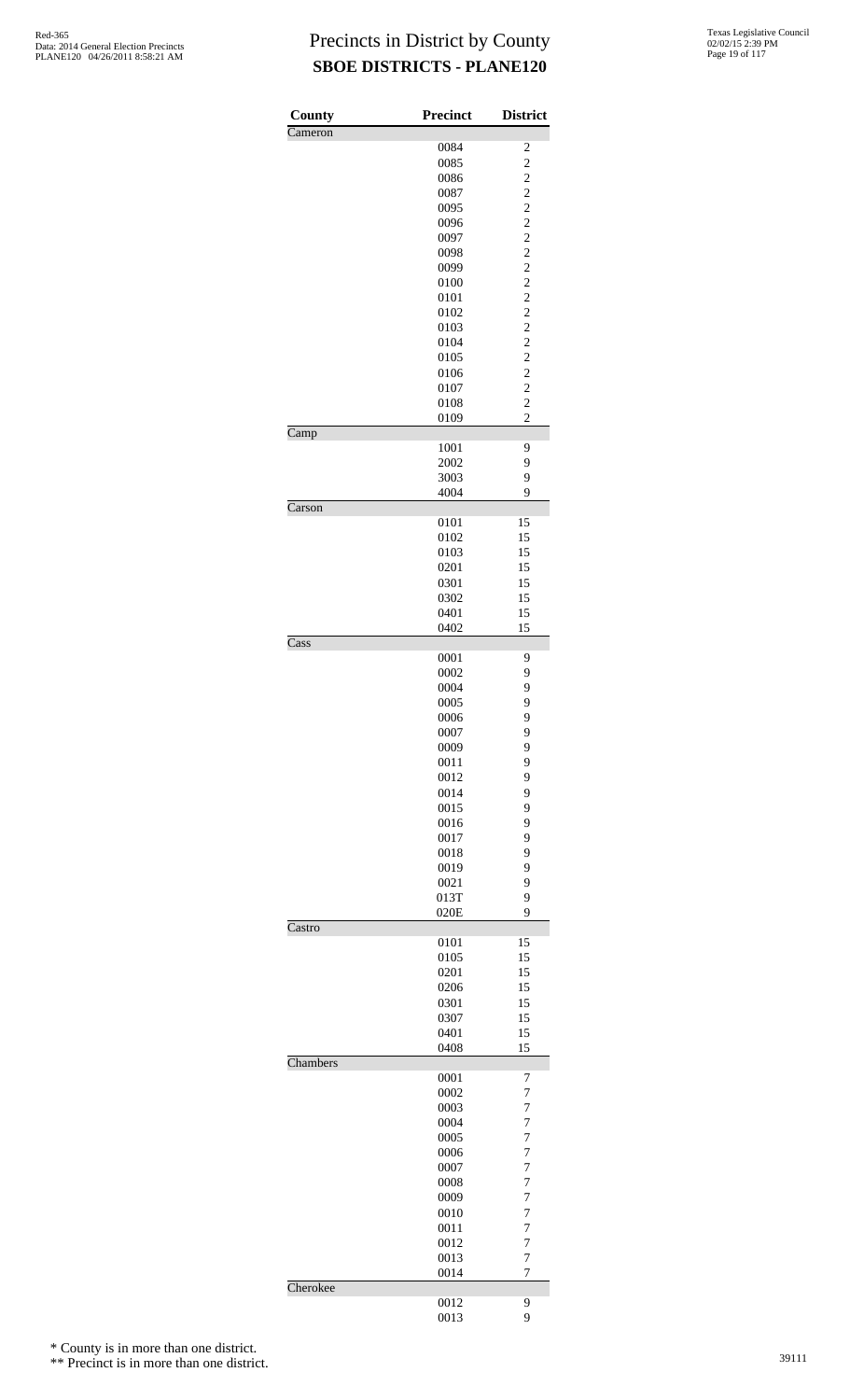| County    | <b>Precinct</b> | <b>District</b> |
|-----------|-----------------|-----------------|
| Cherokee  | 0014            | 9               |
|           | 0015            | 9               |
|           | 0022            | 9               |
|           | 0023            | 9               |
|           | 0024            | 9               |
|           | 0025            | 9               |
|           | 0027            | 9               |
|           | 0028            | 9               |
|           | 0032            | 9               |
|           | 0033            | 9               |
|           | 0034            | 9               |
|           | 0035            | 9               |
|           | 0036            | 9               |
|           | 0037            | 9               |
|           | 0038<br>0042    | 9<br>9          |
|           | 0043            | 9               |
|           | 0044            | 9               |
|           | 0045            | 9               |
|           | 0046            | 9               |
|           | 0047            | 9               |
|           | 0048            | 9               |
| Childress |                 |                 |
|           | 0101            | 15              |
|           | 0201            | 15              |
|           | 0301            | 15              |
|           | 0401            | 15              |
| Clay      |                 |                 |
|           | 0001<br>0006    | 15<br>15        |
|           | 0008            | 15              |
|           | 0009            | 15              |
|           | 0010            | 15              |
|           | 0011            | 15              |
|           | 0012            | 15              |
|           | 0013            | 15              |
|           | 0014            | 15              |
|           | 0015            | 15              |
|           | 0017            | 15              |
|           | 0020            | 15              |
|           | 0024            | 15              |
|           | 0026            | 15              |
|           | 0027            | 15              |
| Cochran   | 0032            | 15              |
|           | 0101            | 15              |
|           | 0202            | 15              |
|           | 0303            | 15              |
|           | 0306            | 15              |
|           | 0404            | 15              |
| Coke      |                 |                 |
|           | 0001            | 15              |
|           | 0002            | 15              |
|           | 0003<br>0004    | 15<br>15        |
| Coleman   |                 |                 |
|           | 0001            | 15              |
|           | 0002            | 15              |
|           | 0003            | 15              |
|           | 0004            | 15              |
|           | 002E            | 15              |
| Collin    |                 |                 |
|           | 0001            | 12<br>12        |
|           | 0002<br>0003    | 12              |
|           | 0004            | 12              |
|           | 0005            | 12              |
|           | 0006            | 12              |
|           | 0007            | 12              |
|           | 0008            | 12              |
|           | 0009            | 12              |
|           | 0010            | 12              |
|           | 0011            | 12              |
|           | 0012            | 12              |
|           | 0013            | 12              |
|           | 0014            | 12              |
|           | 0015            | 12              |
|           | 0016            | 12              |

12

\* County is in more than one district.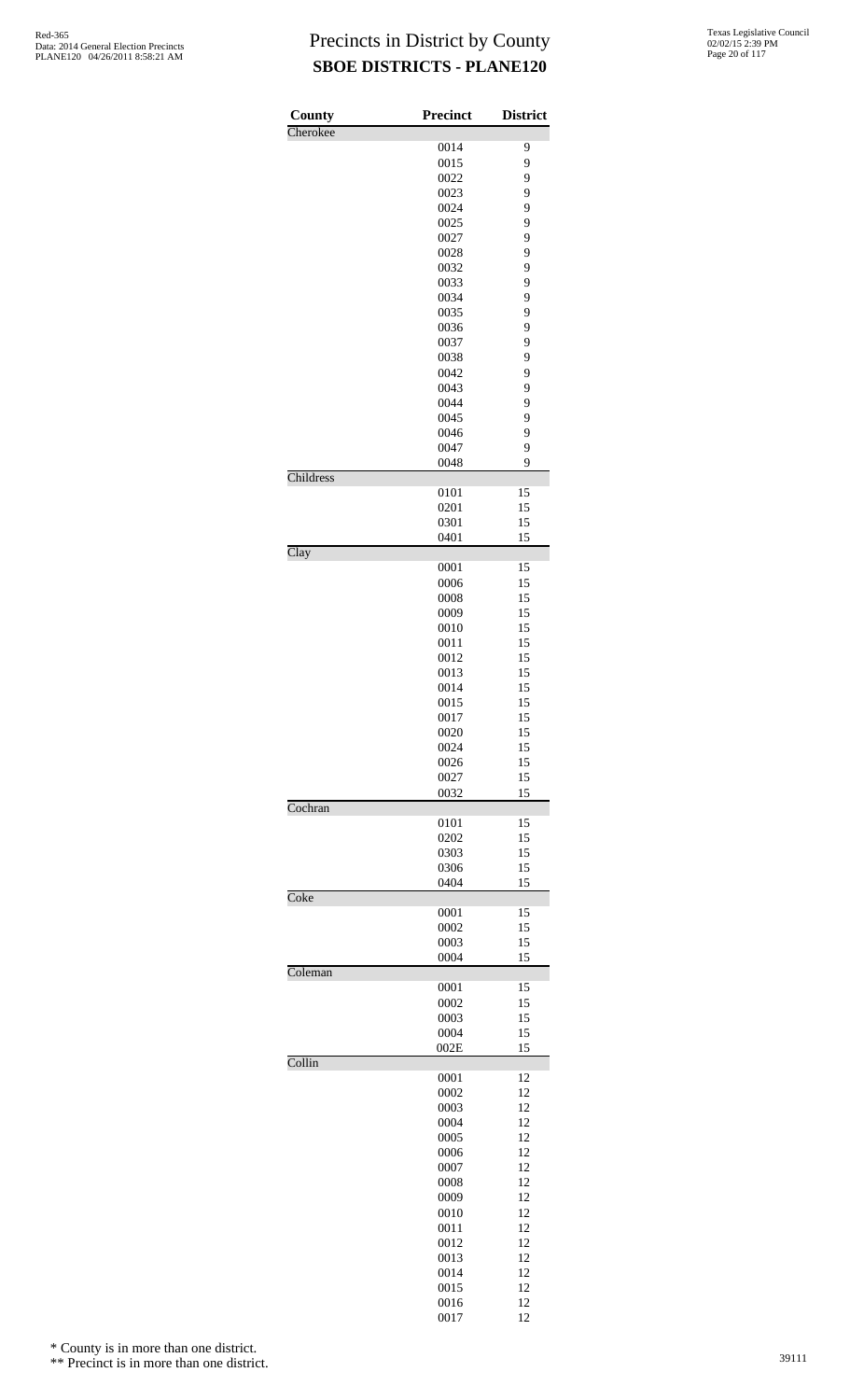Collin

| County | <b>Precinct</b> | <b>District</b> |
|--------|-----------------|-----------------|
| Collin | 0018            | 12              |
|        | 0019            | 12              |
|        | 0020            | 12              |
|        | 0021            | 12              |
|        | 0022            | 12<br>12        |
|        | 0023<br>0024    | 12              |
|        | 0025            | 12              |
|        | 0026            | 12              |
|        | 0027            | 12              |
|        | 0028            | 12              |
|        | 0029<br>0030    | 12<br>12        |
|        | 0031            | 12              |
|        | 0032            | 12              |
|        | 0033            | 12              |
|        | 0034            | 12              |
|        | 0035<br>0036    | 12<br>12        |
|        | 0037            | 12              |
|        | 0038            | 12              |
|        | 0039            | 12              |
|        | 0040            | 12              |
|        | 0041<br>0042    | 12<br>12        |
|        | 0043            | 12              |
|        | 0044            | 12              |
|        | 0045            | 12              |
|        | 0046            | 12              |
|        | 0047<br>0048    | 12<br>12        |
|        | 0049            | 12              |
|        | 0050            | 12              |
|        | 0051            | 12              |
|        | 0052            | 12              |
|        | 0053<br>0054    | 12<br>12        |
|        | 0055            | 12              |
|        | 0056            | 12              |
|        | 0057            | 12              |
|        | 0058            | 12              |
|        | 0059<br>0060    | 12<br>12        |
|        | 0061            | 12              |
|        | 0062            | 12              |
|        | 0063            | 12              |
|        | 0064            | 12              |
|        | 0065            | 12<br>12        |
|        | 0066<br>0067    | 12              |
|        | 0068            | 12              |
|        | 0069            | 12              |
|        | 0070            | 12              |
|        | 0071<br>0072    | 12<br>12        |
|        | 0073            | 12              |
|        | 0074            | 12              |
|        | 0075            | 12              |
|        | 0076            | 12              |
|        | 0077            | 12<br>12        |
|        | 0078<br>0079    | 12              |
|        | 0080            | 12              |
|        | 0081            | 12              |
|        | 0082            | 12              |
|        | 0083            | 12              |
|        | 0084<br>0085    | 12<br>12        |
|        | 0086            | 12              |
|        | 0087            | 12              |
|        | 0088            | 12              |
|        | 0089            | 12              |
|        | 0090<br>0091    | 12<br>12        |
|        | 0092            | 12              |
|        | 0093            | 12              |
|        | 0094            | 12              |
|        | 0095<br>0096    | 12<br>12        |
|        |                 |                 |

\* County is in more than one district.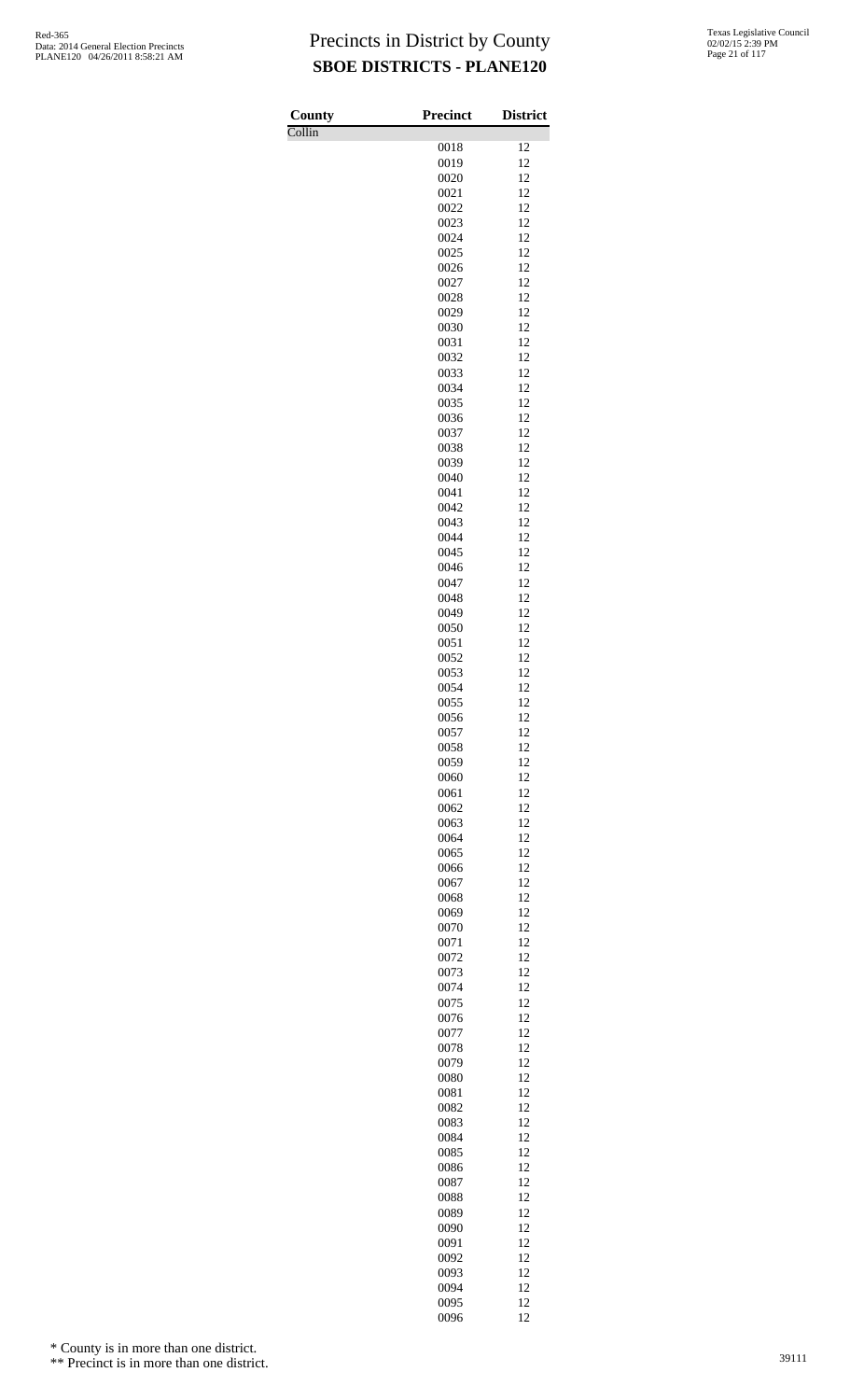Collin

| County                     | <b>Precinct</b> | <b>District</b> |
|----------------------------|-----------------|-----------------|
| $\overline{\text{Collin}}$ |                 |                 |
|                            | 0097<br>0098    | 12<br>12        |
|                            | 0099            | 12              |
|                            | 0100            | 12              |
|                            | 0101            | 12              |
|                            | 0102            | 12              |
|                            | 0103<br>0104    | 12<br>12        |
|                            | 0105            | 12              |
|                            | 0106            | 12              |
|                            | 0107            | 12              |
|                            | 0108<br>0109    | 12<br>12        |
|                            | 0110            | 12              |
|                            | 0111            | 12              |
|                            | 0112            | 12              |
|                            | 0113<br>0114    | 12<br>12        |
|                            | 0115            | 12              |
|                            | 0116            | 12              |
|                            | 0117            | 12              |
|                            | 0118<br>0119    | 12<br>12        |
|                            | 0120            | 12              |
|                            | 0121            | 12              |
|                            | 0122            | 12              |
|                            | 0123            | 12              |
|                            | 0124<br>0125    | 12<br>12        |
|                            | 0126            | 12              |
|                            | 0127            | 12              |
|                            | 0128            | 12              |
|                            | 0129<br>0130    | 12<br>12        |
|                            | 0131            | 12              |
|                            | 0132            | 12              |
|                            | 0133            | 12              |
|                            | 0134<br>0135    | 12<br>12        |
|                            | 0136            | 12              |
|                            | 0137            | 12              |
|                            | 0138            | 12              |
|                            | 0139<br>0140    | 12<br>12        |
|                            | 0141            | 12              |
|                            | 0142            | 12              |
|                            | 0143            | 12              |
|                            | 0144<br>0145    | 12<br>12        |
|                            | 0146            | 12              |
|                            | 0147            | 12              |
|                            | 0148            | 12              |
|                            | 0149            | 12              |
|                            | 0150<br>0151    | 12<br>12        |
|                            | 0152            | 12              |
|                            | 0153            | 12              |
|                            | 0154            | 12              |
|                            | 0155<br>0156    | 12<br>12        |
|                            | 0157            | 12              |
|                            | 0158            | 12              |
|                            | 0159            | 12              |
|                            | 0160<br>0161    | 12<br>12        |
|                            | 0162            | 12              |
|                            | 0163            | 12              |
|                            | 0164            | 12              |
|                            | 0165<br>0166    | 12<br>12        |
|                            | 0167            | 12              |
|                            | 0168            | 12              |
|                            | 0169            | 12              |
|                            | 0170<br>0171    | 12<br>12        |
|                            | 0172            | 12              |
|                            | 0173            | 12              |
|                            | 0174            | 12              |
|                            | 0175            | 12              |

\* County is in more than one district.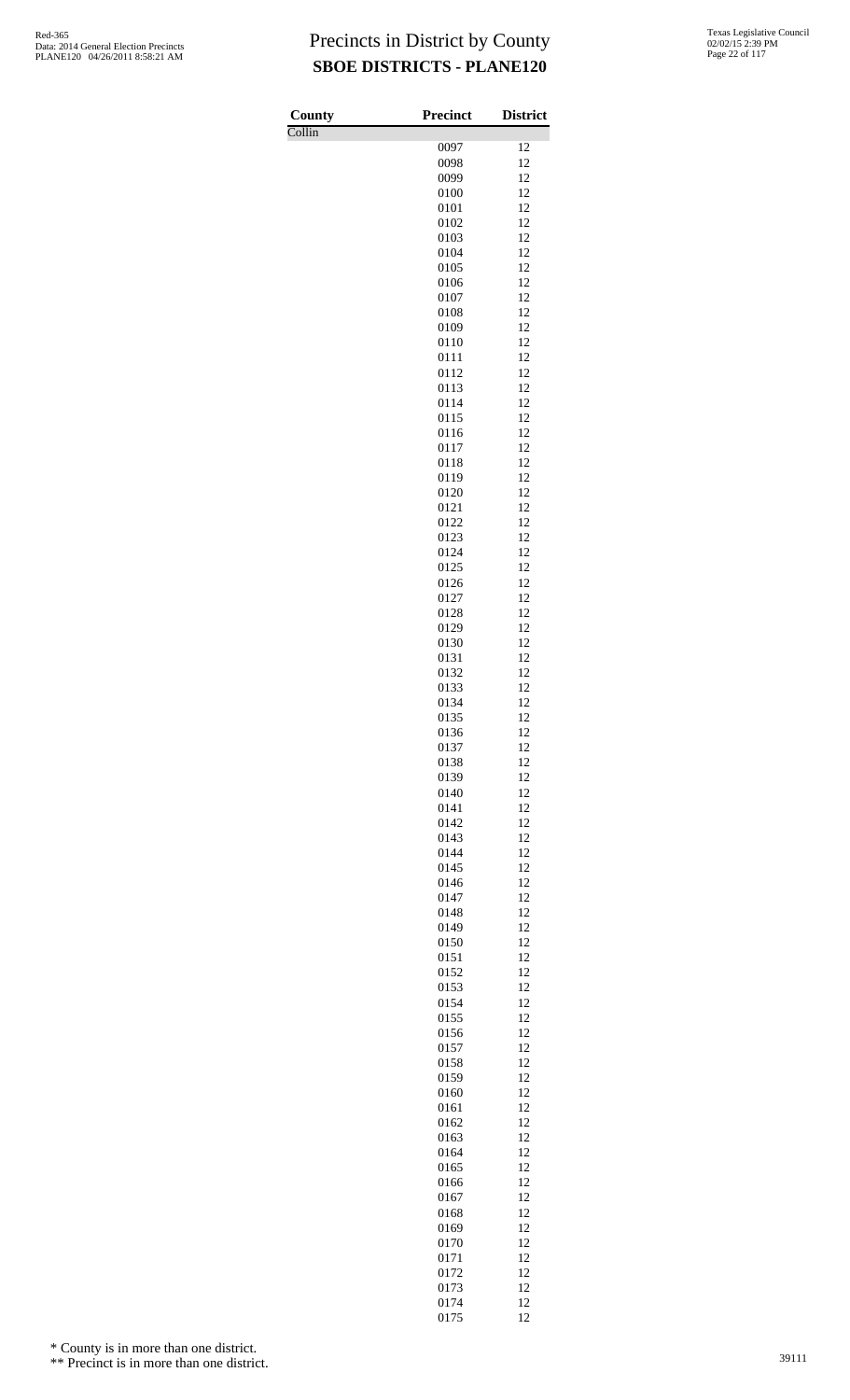| County        | <b>Precinct</b> | <b>District</b>                  |
|---------------|-----------------|----------------------------------|
| Collin        | 0176            | 12                               |
|               | 0177            | 12                               |
|               | 0178            | 12                               |
|               | 0179            | 12                               |
|               | 0180            | 12                               |
|               | 0181            | 12<br>12                         |
|               | 0182<br>0183    | 12                               |
|               | 0184            | 12                               |
|               | 0185            | 12                               |
|               | 0186            | 12                               |
|               | 0187            | 12                               |
|               | 0188<br>0189    | 12<br>12                         |
|               | 0190            | 12                               |
|               | 0191            | 12                               |
|               | 0192            | 12                               |
|               | 0193            | 12                               |
|               | 0194            | 12<br>12                         |
|               | 0195<br>0196    | 12                               |
|               | 0197            | 12                               |
|               | 0198            | 12                               |
|               | 0199            | 12                               |
|               | 0200            | 12                               |
|               | 0201            | 12                               |
|               | 0202<br>0203    | 12<br>12                         |
|               | 0204            | 12                               |
|               | 0205            | 12                               |
|               | 0206            | 12                               |
|               | 0207            | 12                               |
|               | 0208            | 12                               |
| Collingsworth | 0209            | 12                               |
|               | 0101            | 15                               |
|               | 0201            | 15                               |
|               | 0202            | 15                               |
|               | 0301<br>0302    | 15<br>15                         |
|               | 0401            | 15                               |
|               | 0402            | 15                               |
| Colorado      | 0101            | $\overline{\mathbf{c}}$          |
|               | 0102            | $\overline{c}$                   |
|               | 0103            | $\overline{c}$                   |
|               | 0201            | $\overline{c}$                   |
|               | 0202            | $\overline{c}$                   |
|               | 0301            | $\overline{c}$                   |
|               | 0302<br>0303    | $\overline{c}$<br>$\overline{c}$ |
|               | 0304            | $\overline{c}$                   |
|               | 0305            | $\overline{c}$                   |
|               | 0401            | $\overline{c}$                   |
| Comal         | 0402            | $\overline{2}$                   |
|               | 0101            | 5                                |
|               | 0102            | 5                                |
|               | 0103            | 5                                |
|               | 0104            | 5                                |
|               | 0105<br>0106    | 5<br>5                           |
|               | 0201            | 5                                |
|               | 0202            | 5                                |
|               | 0203            | 5                                |
|               | 0204            | 5                                |
|               | 0205            | 5                                |
|               | 0206<br>0301    | 5<br>5                           |
|               | 0302            | 5                                |
|               | 0303            | 5                                |
|               | 0304            | 5                                |
|               | 0305            | 5                                |
|               | 0401            | 5                                |
|               | 0402<br>0403    | 5<br>5                           |
|               | 0404            | 5                                |
|               | 0405            | 5                                |
|               | 0406            | 5                                |

\* County is in more than one district.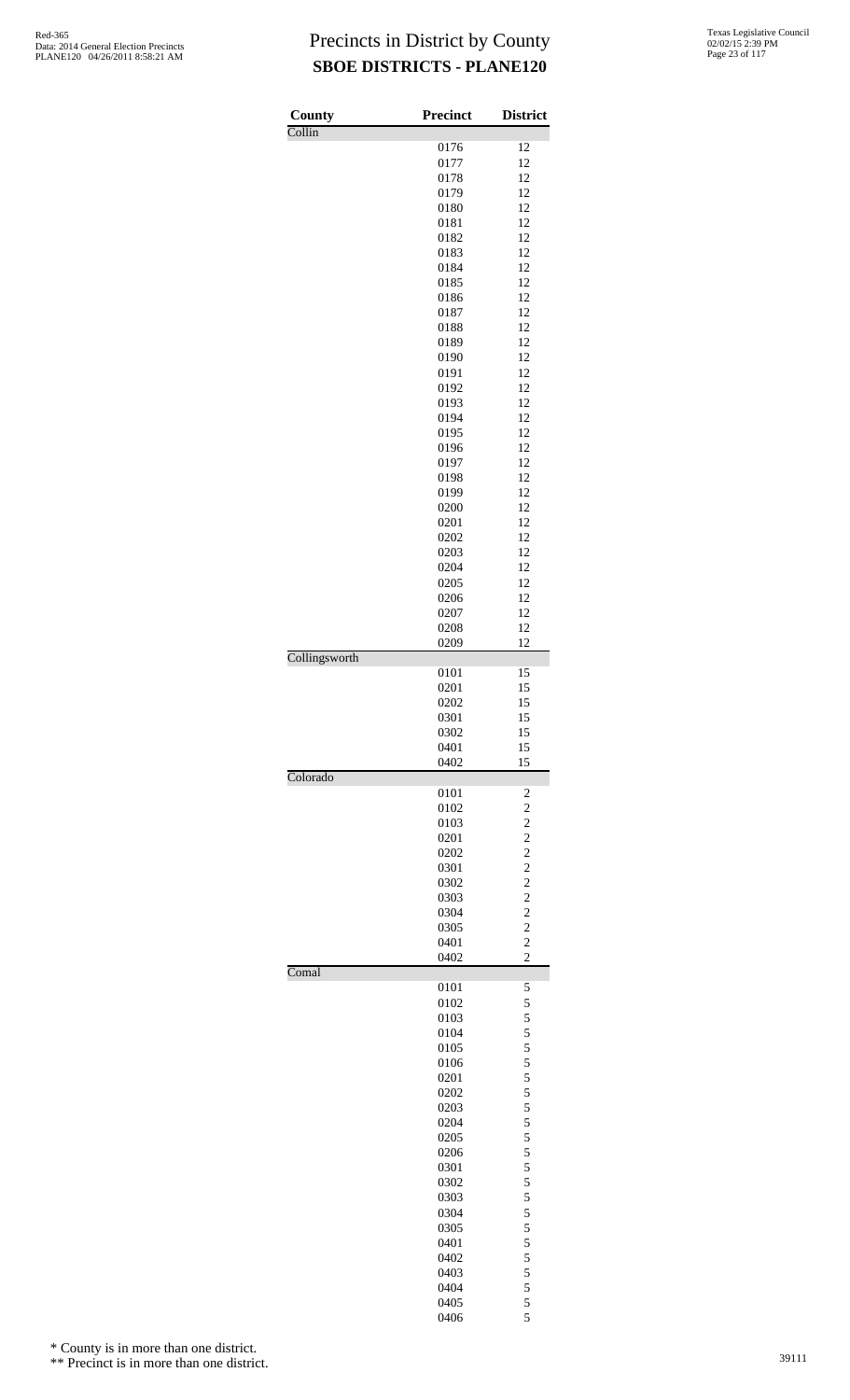| County   | <b>Precinct</b> | <b>District</b> |
|----------|-----------------|-----------------|
| Comanche |                 |                 |
|          | 0001            | 14              |
|          | 0002<br>0004    | 14<br>14        |
|          | 0005            | 14              |
|          | 0006            | 14              |
|          | 0007            | 14              |
|          | 0009            | 14              |
|          | 0010            | 14<br>14        |
|          | 0011<br>0012    | 14              |
|          | 0013            | 14              |
|          | 0014            | 14              |
|          | 0015            | 14              |
| Concho   | 0016            | 14              |
|          | 0101            | 1               |
|          | 0102            | 1               |
|          | 0203            | 1               |
|          | 0204            | 1               |
|          | 0205<br>0306    | 1<br>1          |
|          | 0407            | 1               |
|          | 0408            | $\mathbf{1}$    |
| Cooke    |                 |                 |
|          | 0001<br>0002    | 15<br>15        |
|          | 0003            | 15              |
|          | 0004            | 15              |
|          | 0005            | 15              |
|          | 0006            | 15              |
|          | 0007<br>0008    | 15<br>15        |
|          | 0009            | 15              |
|          | 0010            | 15              |
|          | 0011            | 15              |
|          | 0012            | 15              |
|          | 0014<br>0015    | 15<br>15        |
|          | 0017            | 15              |
|          | 0018            | 15              |
|          | 0019            | 15              |
|          | 0020            | 15              |
|          | 0021<br>0022    | 15<br>15        |
|          | 0024            | 15              |
|          | 0025            | 15              |
|          | 0026            | 15              |
|          | 0027<br>0028    | 15<br>15        |
|          | 0030            | 15              |
|          | 0031            | 15              |
|          | 0033            | 15              |
|          | 0034            | 15              |
|          | 0035<br>0037    | 15<br>15        |
| Coryell  |                 |                 |
|          | 0101            | 14              |
|          | 0102<br>0103    | 14<br>14        |
|          | 0104            | 14              |
|          | 0205            | 14              |
|          | 0206            | 14              |
|          | 0207            | 14              |
|          | 0308<br>0309    | 14<br>14        |
|          | 0310            | 14              |
|          | 0311            | 14              |
|          | 0412            | 14              |
|          | 0413            | 14              |
|          | 0414<br>0415    | 14<br>14        |
|          | 0416            | 14              |
| Cottle   |                 |                 |
|          | 0101<br>0102    | 15              |
|          | 0201            | 15<br>15        |
|          | 0301            | 15              |
|          | 0401            | 15              |

\* County is in more than one district.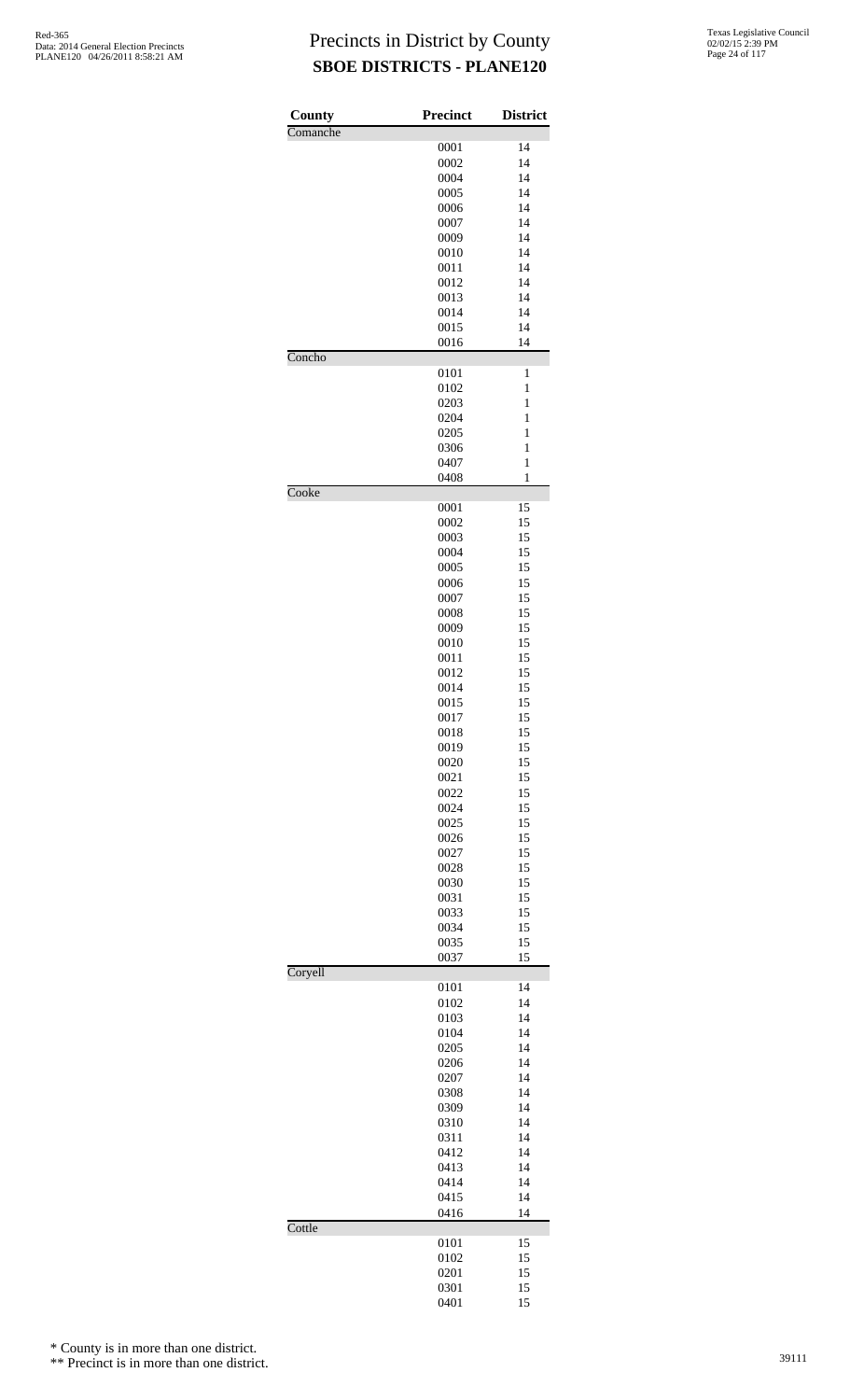| <b>County</b>                     | <b>Precinct</b> | <b>District</b>              |
|-----------------------------------|-----------------|------------------------------|
| $\overline{\text{C} \text{rane}}$ | 0001            | 1                            |
|                                   | 0002            | $\mathbf{1}$                 |
|                                   | 0003            | $\mathbf{1}$                 |
|                                   | 0004            | 1                            |
| Crockett                          |                 |                              |
|                                   | 0001            | 1                            |
|                                   | 0002<br>0003    | $\mathbf{1}$<br>$\mathbf{1}$ |
|                                   | 0004            | 1                            |
| Crosby                            |                 |                              |
|                                   | 0011            | 15                           |
|                                   | 0027            | 15                           |
|                                   | 0039            | 15                           |
|                                   | 0044            | 15                           |
| Culberson                         | 0001            | 1                            |
|                                   | 0002            | $\mathbf{1}$                 |
|                                   | 0004            | $\mathbf{1}$                 |
|                                   | $03 - 3$        | 1                            |
|                                   | $03 - 5$        | 1                            |
| Dallam                            |                 |                              |
|                                   | 0001            | 15                           |
|                                   | 0002            | 15                           |
|                                   | 0003            | 15                           |
|                                   | 0004<br>0005    | 15<br>15                     |
|                                   | 0006            | 15                           |
|                                   | 0007            | 15                           |
|                                   | 0008            | 15                           |
|                                   | 0009            | 15                           |
| Dallas <sup>*</sup>               |                 |                              |
|                                   | 1000            | 12                           |
|                                   | 1001<br>1002    | 12<br>12                     |
|                                   | 1003            | 12                           |
|                                   | 1004            | 12                           |
|                                   | 1005            | 12                           |
|                                   | 1006            | 12                           |
|                                   | 1007            | 12                           |
|                                   | 1008            | 12                           |
|                                   | 1009            | 12                           |
|                                   | 1010            | 12                           |
|                                   | 1011<br>1012    | 12<br>12                     |
|                                   | 1013            | 12                           |
|                                   | 1014            | 13                           |
|                                   | 1015            | 13                           |
|                                   | 1016            | 12                           |
|                                   | 1017            | 12                           |
|                                   | 1018            | 13                           |
|                                   | 1019            | 12                           |
|                                   | 1020            | 12<br>12                     |
|                                   | 1021<br>1022    | 12                           |
|                                   | 1023            | 12                           |
|                                   | 1026            | 12                           |
|                                   | 1027            | 12                           |
|                                   | 1028            | 12                           |
|                                   | 1029            | 12                           |
|                                   | 1030            | 12                           |
|                                   | 1032            | 12                           |
|                                   | 1033<br>1035    | 12<br>12                     |
|                                   | 1036            | 12                           |
|                                   | 1037            | 12                           |
|                                   | 1038            | 12                           |
|                                   | 1039            | 12                           |
|                                   | 1040            | 12                           |
|                                   | 1041            | 12                           |
|                                   | 1042            | 12                           |
|                                   | 1043            | 12                           |
|                                   | 1044<br>1045    | 12<br>12                     |
|                                   | 1046            | 12                           |
|                                   | 1047            | 12                           |
|                                   | 1048            | 12                           |
|                                   | 1049            | 12                           |
|                                   | 1050            | 12                           |
|                                   | 1051            | 12                           |

\* County is in more than one district.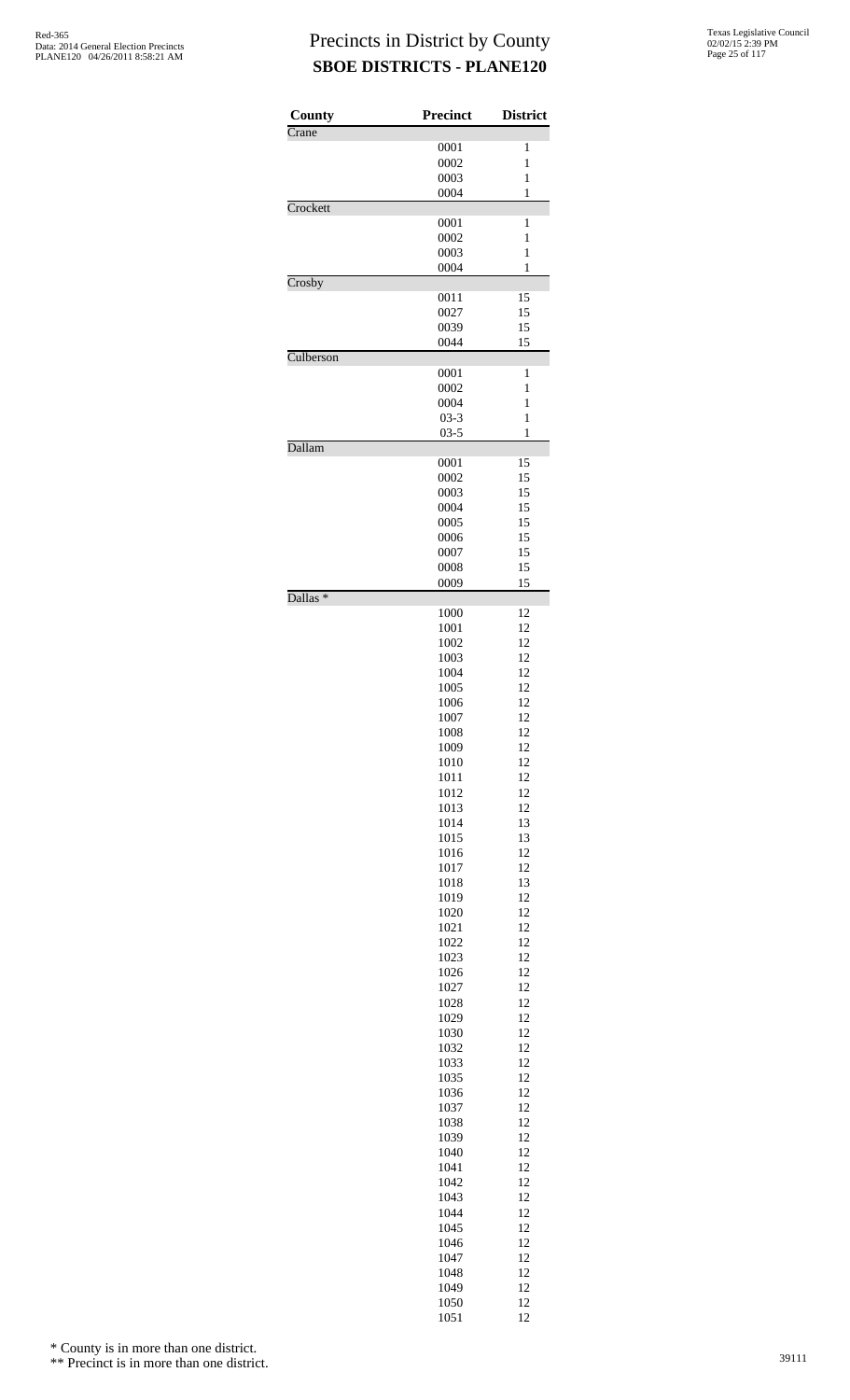Dallas \*

| County<br>$D$ allas $*$ | Precinct           | <b>District</b> |
|-------------------------|--------------------|-----------------|
|                         | 1052               | 12              |
|                         | 1054               | 13              |
|                         | 1055<br>1056       | 13<br>13        |
|                         | 1057               | 13              |
|                         | 1058               | 12              |
|                         | 1059<br>1060       | 12<br>12        |
|                         | 1061               | 12              |
|                         | 1062               | 12              |
|                         | 1063               | 13              |
|                         | 1064<br>**<br>1065 | 13<br>12        |
|                         | **<br>1065         | 13              |
|                         | 1067               | 12              |
|                         | 1068<br>1069       | 12<br>12        |
|                         | 1070               | 13              |
|                         | **<br>1071         | 12              |
|                         | **<br>1071         | 13              |
|                         | 1073<br>1074       | 13<br>13        |
|                         | 1075               | 13              |
|                         | 1076               | 12              |
|                         | 1077<br>1078       | 13<br>13        |
|                         | 1079               | 13              |
|                         | 1080               | 13              |
|                         | 1081               | 13              |
|                         | 1082<br>1083       | 13<br>13        |
|                         | 1084               | 13              |
|                         | 1085               | 13              |
|                         | 1086<br>**         | 13              |
|                         | 1087<br>**<br>1087 | 12<br>13        |
|                         | 1088               | 13              |
|                         | 1089               | 13              |
|                         | 1090<br>1091       | 13<br>13        |
|                         | 1092               | 13              |
|                         | 1093               | 13              |
|                         | 1094               | 13              |
|                         | 1095<br>1096       | 13<br>13        |
|                         | 1097               | 13              |
|                         | 1098               | 13              |
|                         | 1099<br>1100       | 13<br>13        |
|                         | 1101               | 13              |
|                         | 1102               | 13              |
|                         | 1103               | 13              |
|                         | 1104<br>1105       | 13<br>13        |
|                         | 1106               | 13              |
|                         | 1107               | 13              |
|                         | 1108<br>1109       | 13<br>13        |
|                         | 1110               | 13              |
|                         | 1111               | 13              |
|                         | 1112               | 13              |
|                         | 1113<br>1114       | 13<br>13        |
|                         | 1115               | 13              |
|                         | 1116               | 13              |
|                         | 1117               | 12              |
|                         | 1118<br>1119       | 13<br>13        |
|                         | 1120               | 13              |
|                         | 1121               | 13              |
|                         | 1122               | 12<br>13        |
|                         | 1124<br>1125       | 13              |
|                         | 1126               | 12              |
|                         | 1127               | 12              |
|                         | 1128<br>1129       | 12<br>12        |
|                         | 1130               | 13              |
|                         | 1131               | 13              |

\* County is in more than one district.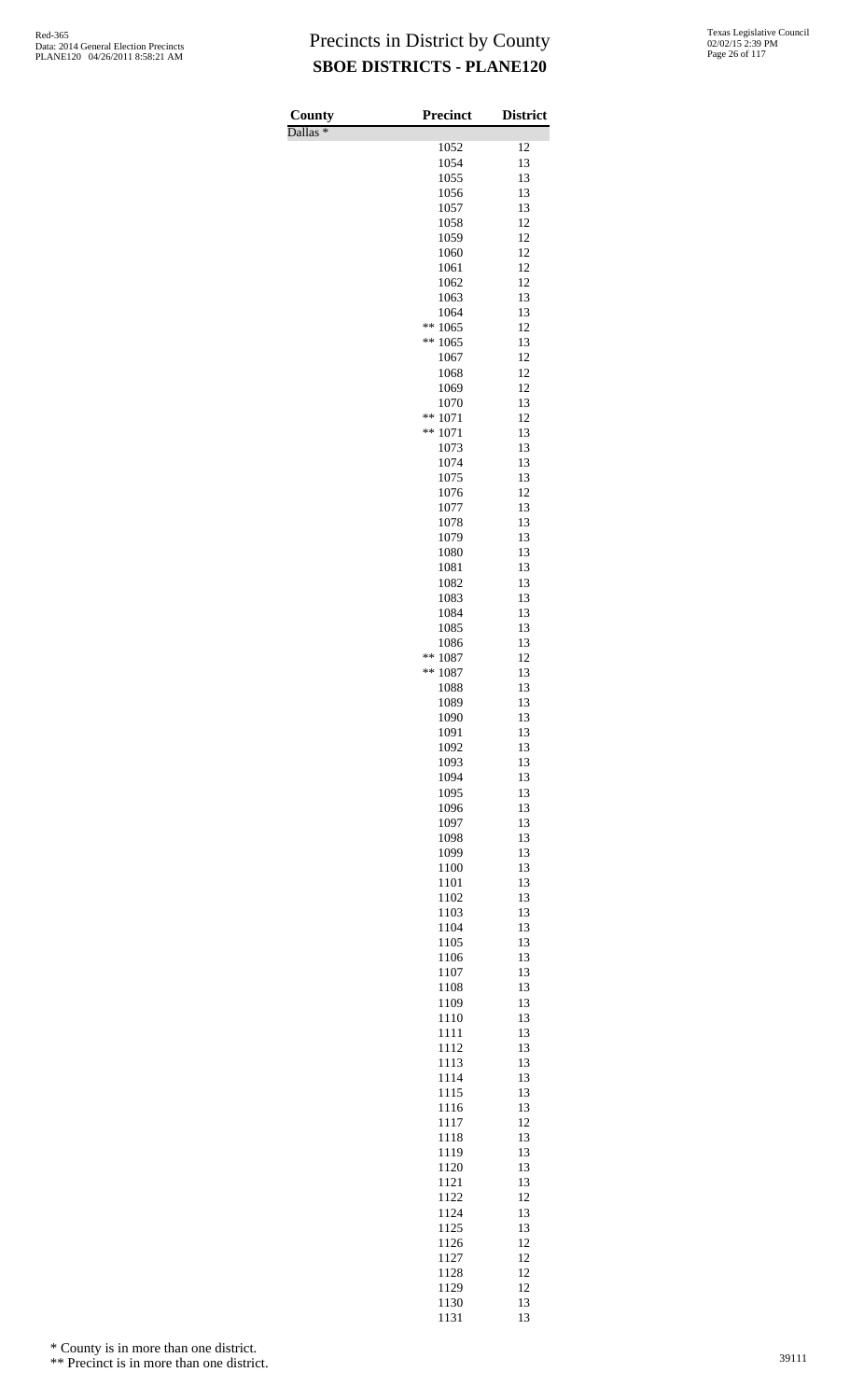Dallas \*

| County<br>$\overline{\text{Dallas}}$ * | Precinct     | <b>District</b> |
|----------------------------------------|--------------|-----------------|
|                                        | 1132         | 13              |
|                                        | 1133         | 13              |
|                                        | 1134         | 13              |
|                                        | 1135<br>1136 | 13<br>13        |
|                                        | 1137         | 13              |
|                                        | 1138         | 13              |
|                                        | 1139         | 12              |
|                                        | 1140         | 13              |
|                                        | 1141<br>1300 | 13<br>12        |
|                                        | 1301         | 12              |
|                                        | 1302         | 12              |
|                                        | 1303         | 13              |
|                                        | 1304         | 12              |
|                                        | 1305<br>1307 | 12<br>13        |
|                                        | 1308         | 12              |
|                                        | 1309         | 13              |
|                                        | 1310         | 12              |
|                                        | 1311         | 12              |
|                                        | 1312<br>1313 | 12<br>13        |
|                                        | 1314         | 13              |
|                                        | 1315         | 13              |
|                                        | 1316         | 12              |
|                                        | 1317         | 13              |
|                                        | 1500<br>1501 | 12<br>12        |
|                                        | 1502         | 12              |
|                                        | 1503         | 12              |
|                                        | 1504         | 12              |
|                                        | 1700         | 12              |
|                                        | 1701<br>1702 | 12<br>12        |
|                                        | 1703         | 12              |
|                                        | 1704         | 12              |
|                                        | 1705         | 12              |
|                                        | 1706         | 12              |
|                                        | 1707<br>1708 | 12<br>12        |
|                                        | 1709         | 12              |
|                                        | 1710         | 12              |
|                                        | 1711         | 12              |
|                                        | 1712         | 12              |
|                                        | 1713         | 12              |
|                                        | 1714<br>1715 | 12<br>12        |
|                                        | 1716         | 12              |
|                                        | 1717         | 12              |
|                                        | 1718         | 12              |
|                                        | 1719         | 12              |
|                                        | 1720<br>1721 | 12<br>12        |
|                                        | 1722         | 12              |
|                                        | 1723         | 12              |
|                                        | 1724         | 12              |
|                                        | 1725         | 12              |
|                                        | 1726<br>1727 | 12<br>12        |
|                                        | 1728         | 12              |
|                                        | 1729         | 12              |
|                                        | 1730         | 12              |
|                                        | 1731         | 12              |
|                                        | 2000<br>2001 | 13<br>11        |
|                                        | 2002         | 11              |
|                                        | 2003         | 11              |
|                                        | 2004         | 11              |
|                                        | 2005         | 11              |
|                                        | 2006<br>2007 | 11<br>11        |
|                                        | 2008         | 12              |
|                                        | 2009         | 12              |
|                                        | 2010         | 12              |
|                                        | 2011         | 12              |
|                                        | 2012<br>2013 | 12<br>12        |
|                                        | 2014         | 12              |

\* County is in more than one district.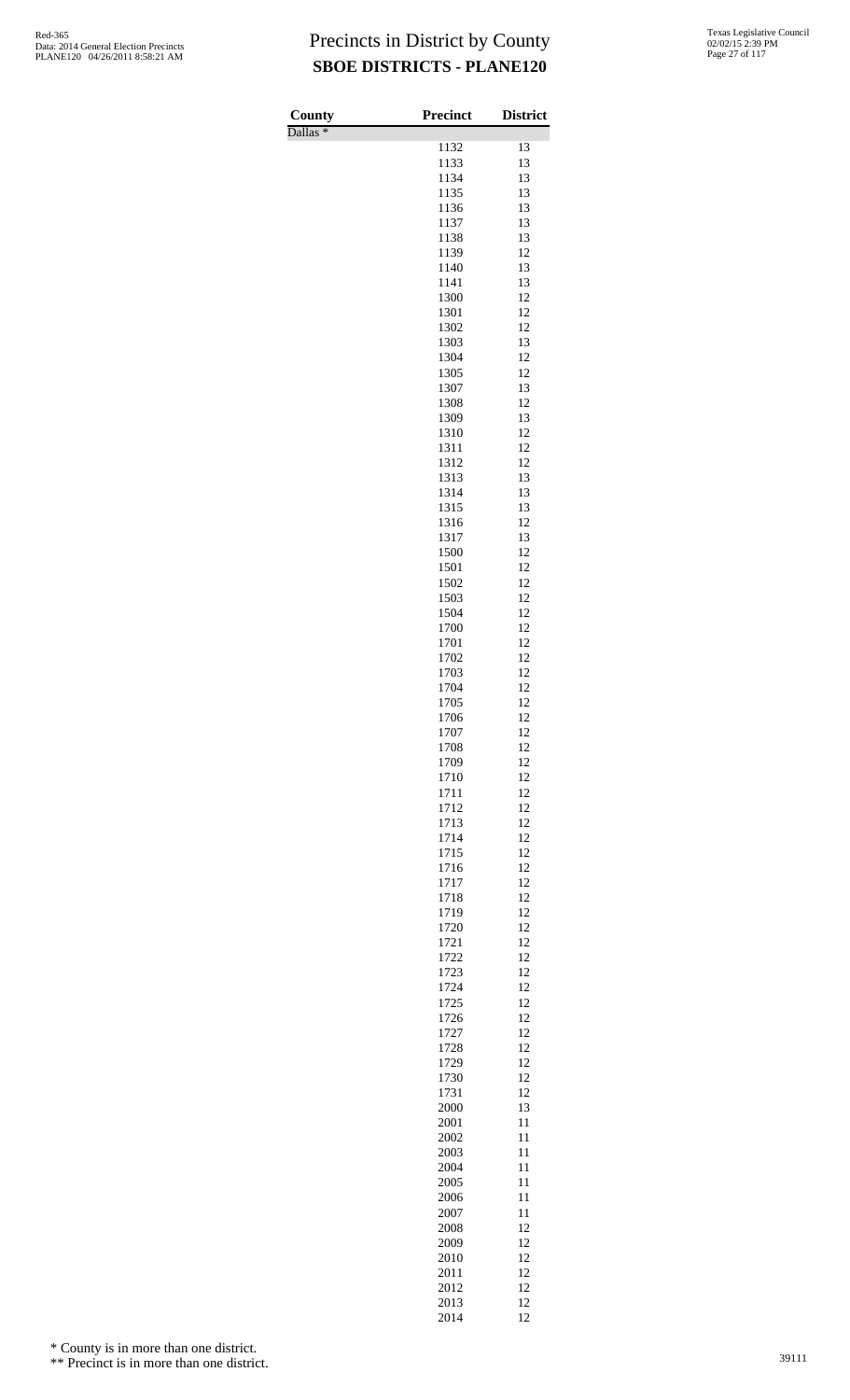Dallas \*

| County<br>Dallas <sup>*</sup> | <b>Precinct</b> | <b>District</b> |
|-------------------------------|-----------------|-----------------|
|                               | 2015            | 11              |
|                               | 2016            | 12              |
|                               | 2017            | 12              |
|                               | 2018            | 12              |
|                               | 2019            | 12              |
|                               | 2020            | 12              |
|                               | 2021            | 12              |
|                               | 2022<br>2023    | 12<br>12        |
|                               | 2024            | 12              |
|                               | 2025            | 12              |
|                               | 2026            | 12              |
|                               | 2027            | 12              |
|                               | 2028            | 11              |
|                               | 2029            | 12              |
|                               | 2030            | 12              |
|                               | 2031            | 12<br>12        |
|                               | 2032<br>2033    | 12              |
|                               | 2034            | 12              |
|                               | 2035            | 12              |
|                               | 2036            | 12              |
|                               | 2037            | 12              |
|                               | 2038            | 12              |
|                               | 2039            | 12              |
|                               | 2040            | 12              |
|                               | 2041            | 11              |
|                               | 2042<br>2043    | 12<br>12        |
|                               | 2044            | 12              |
|                               | 2045            | 12              |
|                               | 2046            | 12              |
|                               | 2047            | 12              |
|                               | 2048            | 11              |
|                               | 2049            | 12              |
|                               | 2050            | 12              |
|                               | 2051<br>2052    | 12<br>12        |
|                               | 2053            | 11              |
|                               | 2054            | 11              |
|                               | 2055            | 11              |
|                               | 2056            | 12              |
|                               | 2057            | 12              |
|                               | 2058            | 12              |
|                               | 2059            | 12              |
|                               | 2060            | 12<br>12        |
|                               | 2061<br>2062    | 12              |
|                               | 2063            | 12              |
|                               | 2064            | 12              |
|                               | 2065            | 12              |
|                               | 2066            | 12              |
|                               | 2067            | 12              |
|                               | 2068            | 12              |
|                               | 2069            | 12              |
|                               | 2070<br>2071    | 12<br>12        |
|                               | 2072            | 12              |
|                               | 2073            | 12              |
|                               | 2074            | 11              |
|                               | 2076            | 13              |
|                               | 2077            | 11              |
|                               | 2078            | 11              |
|                               | 2079            | 11              |
|                               | 2200<br>2201    | 12<br>12        |
|                               | 2202            | 12              |
|                               | 2203            | 12              |
|                               | 2220            | 12              |
|                               | 2221            | 12              |
|                               | 2222            | 12              |
|                               | 2223            | 12              |
|                               | 2224            | 12              |
|                               | 2225            | 12              |
|                               | 2226<br>2300    | 12              |
|                               | 2301            | 11<br>11        |
|                               | 2302            | 11              |
|                               | 2303            | 11              |

\* County is in more than one district.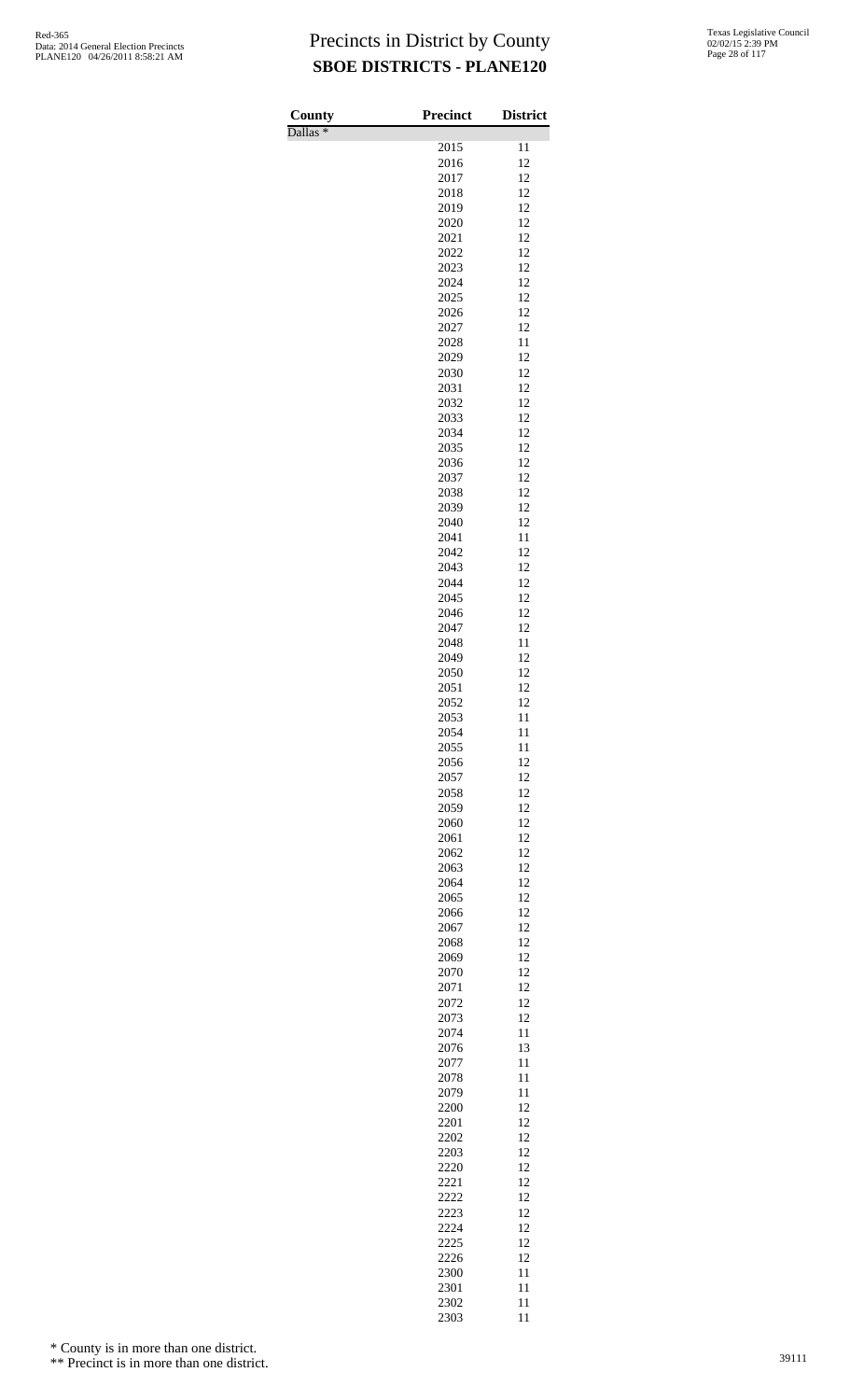Dallas \*

| County              | <b>Precinct</b> | <b>District</b> |
|---------------------|-----------------|-----------------|
| Dallas <sup>*</sup> | 2305            | 11              |
|                     | 2306            | 11              |
|                     | 2307            | 11              |
|                     | 2308            | 11              |
|                     | 2309            | 13              |
|                     | 2310            | 11              |
|                     | 2311<br>2312    | 11<br>11        |
|                     | 2400            | 11              |
|                     | 2401            | 11              |
|                     | 2402            | 11              |
|                     | 2403            | 11              |
|                     | 2404<br>2405    | 11<br>11        |
|                     | 2406            | 11              |
|                     | 2407            | 11              |
|                     | 2408            | 11              |
|                     | 2409            | 11              |
|                     | 2410<br>2411    | 11<br>11        |
|                     | 2500            | 12              |
|                     | 2501            | 12              |
|                     | 2502            | 12              |
|                     | 2503            | 12              |
|                     | 2504            | 12              |
|                     | 2505<br>2506    | 12<br>12        |
|                     | 2507            | 12              |
|                     | 2508            | 12              |
|                     | 2509            | 12              |
|                     | 2510            | 12              |
|                     | 2511<br>2512    | 12<br>12        |
|                     | 2513            | 12              |
|                     | 2514            | 12              |
|                     | 2601            | 11              |
|                     | 2602<br>2603    | 11<br>11        |
|                     | 2604            | 11              |
|                     | 2605            | 11              |
|                     | 2606            | 11              |
|                     | 2700            | 12              |
|                     | 2701<br>2702    | 12<br>12        |
|                     | 2703            | 12              |
|                     | 2704            | 12              |
|                     | 2705            | 12              |
|                     | 2706            | 12              |
|                     | 2707<br>2708    | 12<br>12        |
|                     | 2709            | 12              |
|                     | 2710            | 12              |
|                     | 2711            | 12              |
|                     | 2712            | 12              |
|                     | 2713<br>2714    | 12<br>12        |
|                     | 2715            | 12              |
|                     | 2716            | 12              |
|                     | 2717            | 12              |
|                     | 2800            | 11              |
|                     | 2801<br>2802    | 11<br>11        |
|                     | 2803            | 11              |
|                     | 2804            | 11              |
|                     | 2805            | 11              |
|                     | 2806            | 11              |
|                     | 2807<br>2808    | 11<br>11        |
|                     | 2809            | 11              |
|                     | 2810            | 11              |
|                     | 2900            | 11              |
|                     | 2901<br>2902    | 11<br>11        |
|                     | 2903            | 11              |
|                     | 2904            | 11              |
|                     | 2905            | 11              |
|                     | 2910            | 11              |
|                     | 2911<br>2920    | 11<br>12        |

\* County is in more than one district.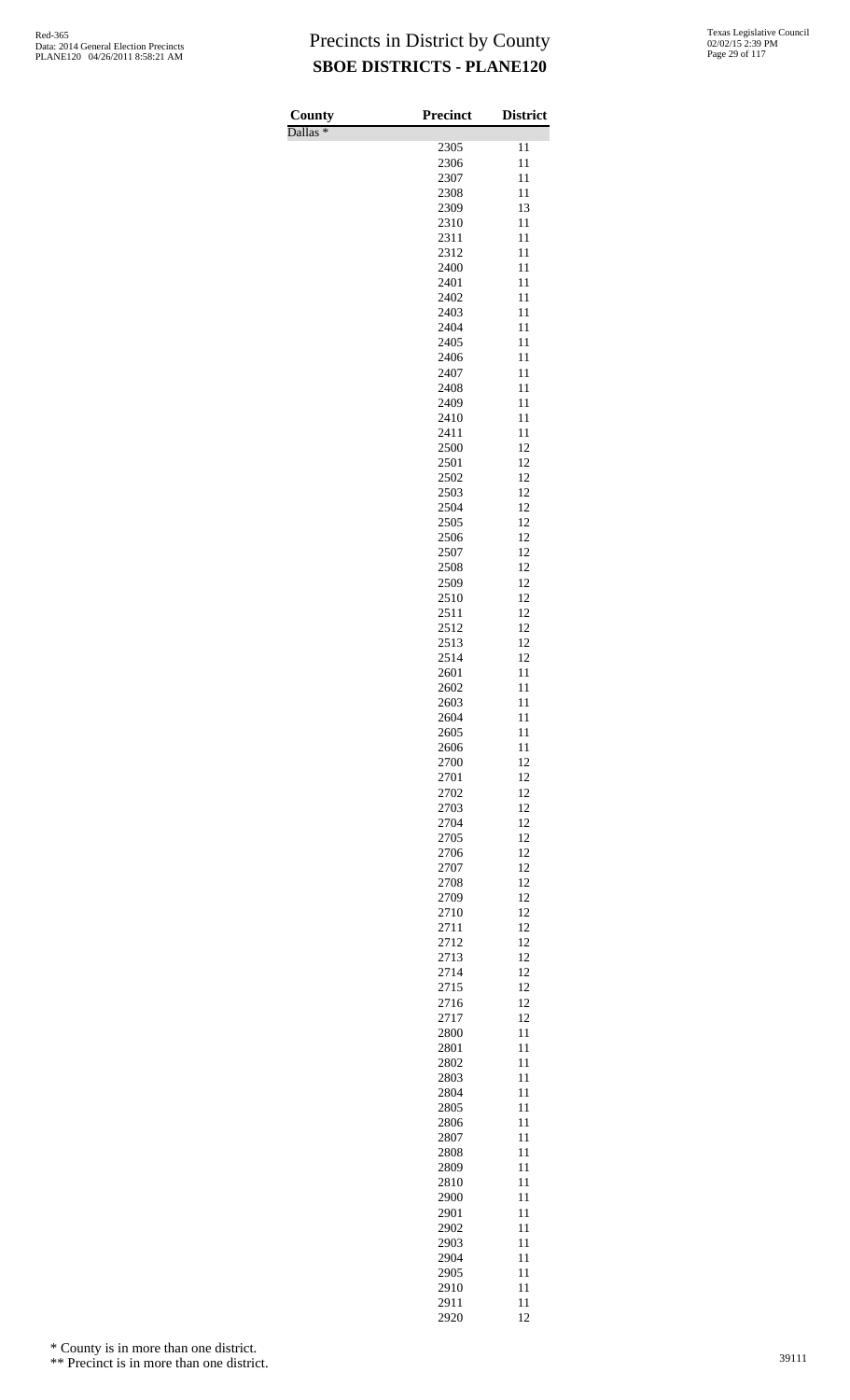Dallas \*

| County        | Precinct     | <b>District</b> |
|---------------|--------------|-----------------|
| $D$ allas $*$ | 2921         | 12              |
|               | 2922         | 12              |
|               | 2923         | 12              |
|               | 2924         | 12              |
|               | 2925         | 12              |
|               | 2926         | 12              |
|               | 2927         | 12              |
|               | 2928         | 12<br>12        |
|               | 2929<br>2940 | 12              |
|               | 2941         | 12              |
|               | 2942         | 12              |
|               | 3000         | 12              |
|               | 3001         | 13              |
|               | 3002         | 13              |
|               | 3003         | 13              |
|               | 3004         | 13<br>13        |
|               | 3005<br>3006 | 12              |
|               | 3007         | 12              |
|               | ** 3008      | 12              |
|               | ** 3008      | 13              |
|               | 3009         | 12              |
|               | 3010         | 12              |
|               | 3011         | 12              |
|               | 3012         | 13              |
|               | 3013         | 12              |
|               | 3014<br>3015 | 12<br>12        |
|               | ** 3016      | 12              |
|               | ** 3016      | 13              |
|               | 3017         | 13              |
|               | 3018         | 13              |
|               | 3019         | 13              |
|               | 3020         | 13              |
|               | 3021         | 13              |
|               | 3022<br>3023 | 13<br>13        |
|               | 3024         | 13              |
|               | 3025         | 13              |
|               | 3026         | 13              |
|               | 3027         | 13              |
|               | 3028         | 13              |
|               | 3029         | 13              |
|               | 3030         | 13              |
|               | 3031<br>3032 | 12<br>13        |
|               | 3033         | 13              |
|               | 3034         | 13              |
|               | 3035         | 13              |
|               | 3036         | 13              |
|               | 3037         | 13              |
|               | 3038         | 13              |
|               | 3039         | 13              |
|               | 3040         | 13              |
|               | 3041<br>3042 | 13<br>13        |
|               | 3043         | 13              |
|               | 3044         | 13              |
|               | 3045         | 13              |
|               | 3046         | 13              |
|               | 3047         | 13              |
|               | 3048         | 13              |
|               | 3049         | 13              |
|               | 3050         | 13<br>13        |
|               | 3051<br>3052 | 13              |
|               | 3053         | 13              |
|               | 3054         | 13              |
|               | 3055         | 13              |
|               | 3056         | 13              |
|               | 3057         | 13              |
|               | 3058         | 13              |
|               | 3059         | 13              |
|               | 3060         | 13              |
|               | 3061         | 13<br>13        |
|               | 3062<br>3063 | 13              |
|               | 3064         | 13              |

\* County is in more than one district.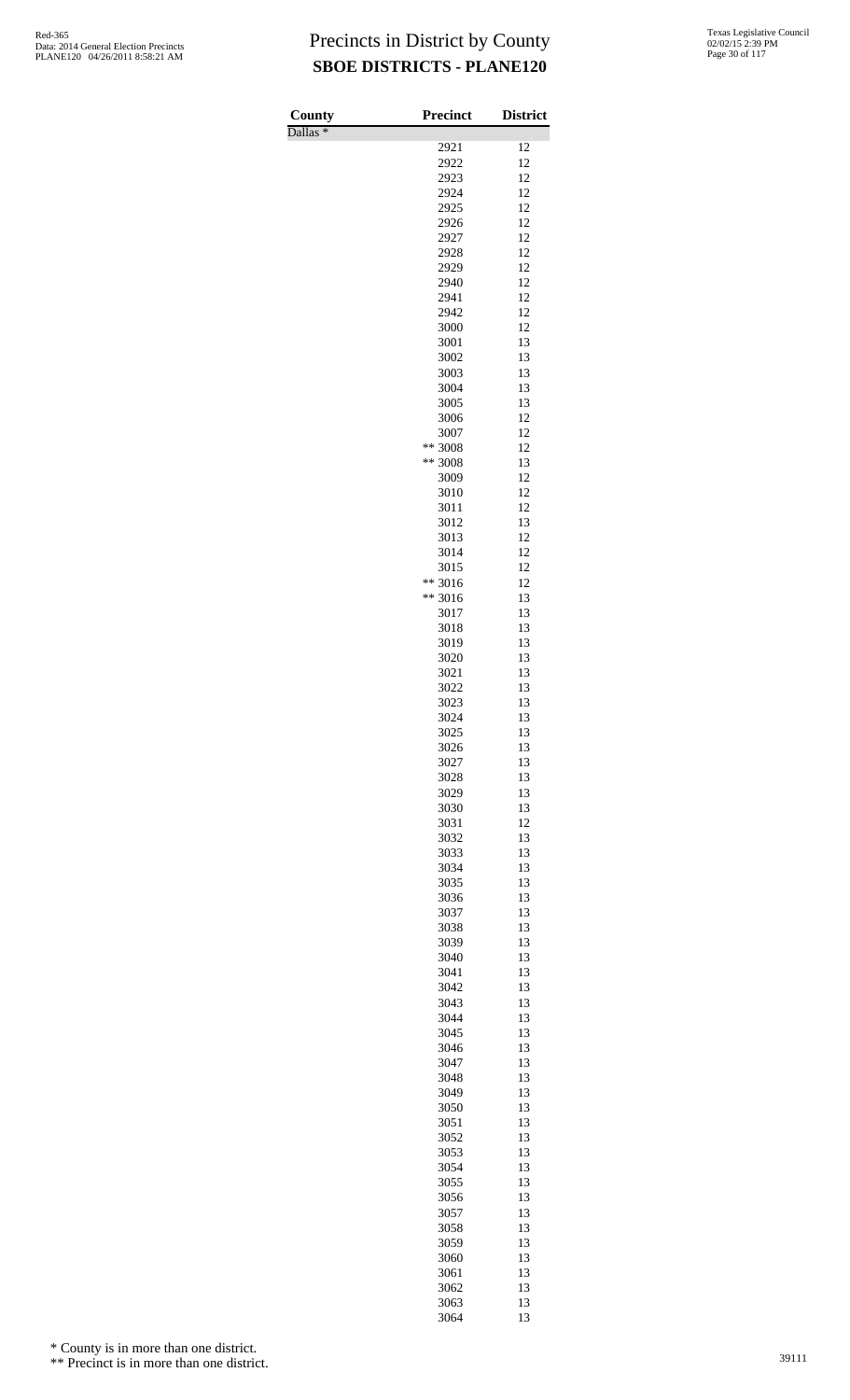Dallas \*

| County<br>$\overline{\text{Dallas}}$ * | <b>Precinct</b> | <b>District</b> |
|----------------------------------------|-----------------|-----------------|
|                                        | 3065            | 13              |
|                                        | 3066            | 13              |
|                                        | 3067            | 13              |
|                                        | 3068            | 13              |
|                                        | 3069<br>3070    | 13<br>13        |
|                                        | 3071            | 13              |
|                                        | 3072            | 13              |
|                                        | 3073            | 13              |
|                                        | 3074            | 13              |
|                                        | 3075            | 13              |
|                                        | 3076<br>3077    | 13<br>13        |
|                                        | 3078            | 13              |
|                                        | 3079            | 12              |
|                                        | 3080            | 12              |
|                                        | 3081            | 12              |
|                                        | 3082<br>3083    | 13<br>13        |
|                                        | 3084            | 13              |
|                                        | 3086            | 12              |
|                                        | 3087            | 13              |
|                                        | 3088            | 13              |
|                                        | 3089<br>3090    | 13<br>12        |
|                                        | 3091            | 13              |
|                                        | 3092            | 13              |
|                                        | 3093            | 13              |
|                                        | 3094            | 13              |
|                                        | 3095<br>3096    | 13<br>13        |
|                                        | 3097            | 13              |
|                                        | 3098            | 13              |
|                                        | 3099            | 13              |
|                                        | 3100            | 13              |
|                                        | 3101<br>3102    | 13<br>13        |
|                                        | 3103            | 13              |
|                                        | 3104            | 13              |
|                                        | 3105            | 13              |
|                                        | 3106            | 13              |
|                                        | 3107<br>3108    | 13<br>13        |
|                                        | 3109            | 13              |
|                                        | 3110            | 13              |
|                                        | 3111            | 13              |
|                                        | 3112            | 13              |
|                                        | 3113<br>3200    | 13<br>13        |
|                                        | 3201            | 13              |
|                                        | 3202            | 13              |
|                                        | 3203            | 13              |
|                                        | 3204            | 13              |
|                                        | 3205<br>3206    | 13<br>13        |
|                                        | 3207            | 13              |
|                                        | 3208            | 13              |
|                                        | 3209            | 13              |
|                                        | 3210            | 13              |
|                                        | 3211            | 13              |
|                                        | 3300<br>3301    | 12<br>12        |
|                                        | 3302            | 12              |
|                                        | 3303            | 12              |
|                                        | 3304            | 12              |
|                                        | 3305<br>3306    | 12<br>12        |
|                                        | 3307            | 12              |
|                                        | 3308            | 12              |
|                                        | 3309            | 12              |
|                                        | 3310            | 12              |
|                                        | 3311            | 12              |
|                                        | 3312<br>3313    | 12<br>12        |
|                                        | 3314            | 12              |
|                                        | 3315            | 12              |
|                                        | 3316            | 12              |
|                                        | 3317            | 12              |
|                                        | 3318            | 12              |

\* County is in more than one district.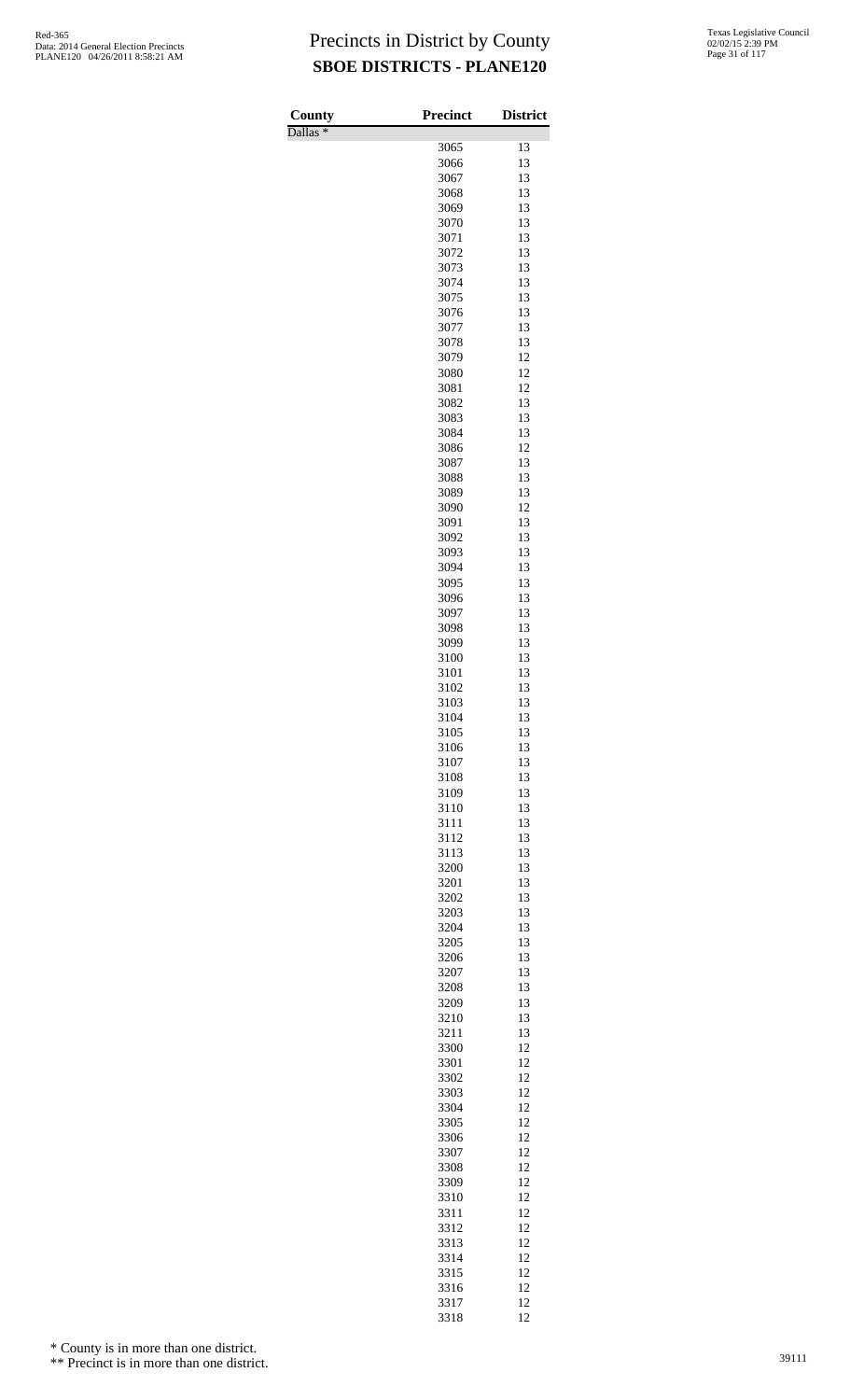Dallas \*

| County<br>$\overline{\text{Dallas}}$ $*$ | Precinct          | <b>District</b> |
|------------------------------------------|-------------------|-----------------|
|                                          | 3400              | 12              |
|                                          | 3401              | 13              |
|                                          | 3402              | 13              |
|                                          | 3404              | 13<br>12        |
|                                          | 3405<br>3406      | 12              |
|                                          | 3407              | 13              |
|                                          | 3408              | 13              |
|                                          | 3409              | 13              |
|                                          | 3410<br>3411      | 13<br>13        |
|                                          | 3500              | 12              |
|                                          | 3501              | 12              |
|                                          | 3600              | 13              |
|                                          | 3601              | 13              |
|                                          | 3602              | 13              |
|                                          | 3603<br>3604      | 13<br>13        |
|                                          | 3605              | 13              |
|                                          | 3606              | 13              |
|                                          | 3607              | 13              |
|                                          | 3608              | 13              |
|                                          | 3609<br>3610      | 13<br>13        |
|                                          | 3611              | 13              |
|                                          | 3612              | 13              |
|                                          | 3613              | 13              |
|                                          | 3614              | 13              |
|                                          | 3615<br>3616      | 13<br>13        |
|                                          | 3617              | 13              |
|                                          | 3618              | 13              |
|                                          | 3619              | 13              |
|                                          | 3620              | 13              |
|                                          | 3621<br>3700      | 13<br>12        |
|                                          | 3701              | 12              |
|                                          | 3702              | 12              |
|                                          | 3703              | 12              |
|                                          | 3800              | 13              |
|                                          | 3801<br>3802      | 13<br>13        |
|                                          | 3803              | 13              |
|                                          | 3805              | 13              |
|                                          | 3806              | 13              |
|                                          | 3807              | 13              |
|                                          | 3808<br>3809      | 13<br>13        |
|                                          | 3900              | 13              |
|                                          | 3920              | 12              |
|                                          | 3921              | 12              |
|                                          | 3922              | 12              |
|                                          | 3940<br>3950      | 13<br>13        |
|                                          | 4000              | 13              |
|                                          | 4001              | 13              |
|                                          | 4002              | 13              |
|                                          | ** 4003           | 11              |
|                                          | ** $4003$<br>4004 | 13<br>13        |
|                                          | 4005              | 11              |
|                                          | ** 4006           | 11              |
|                                          | $** 4006$         | 13              |
|                                          | 4007              | 12              |
|                                          | 4008<br>** 4009   | 13<br>12        |
|                                          | ** 4009           | 13              |
|                                          | 4010              | 13              |
|                                          | 4011              | 13              |
|                                          | 4012              | 13              |
|                                          | 4013              | 12              |
|                                          | 4014<br>4015      | 12<br>13        |
|                                          | 4016              | 13              |
|                                          | 4017              | 12              |
|                                          | 4018              | 12              |
|                                          | 4019              | 13              |
|                                          | 4020<br>4021      | 13<br>13        |

\* County is in more than one district.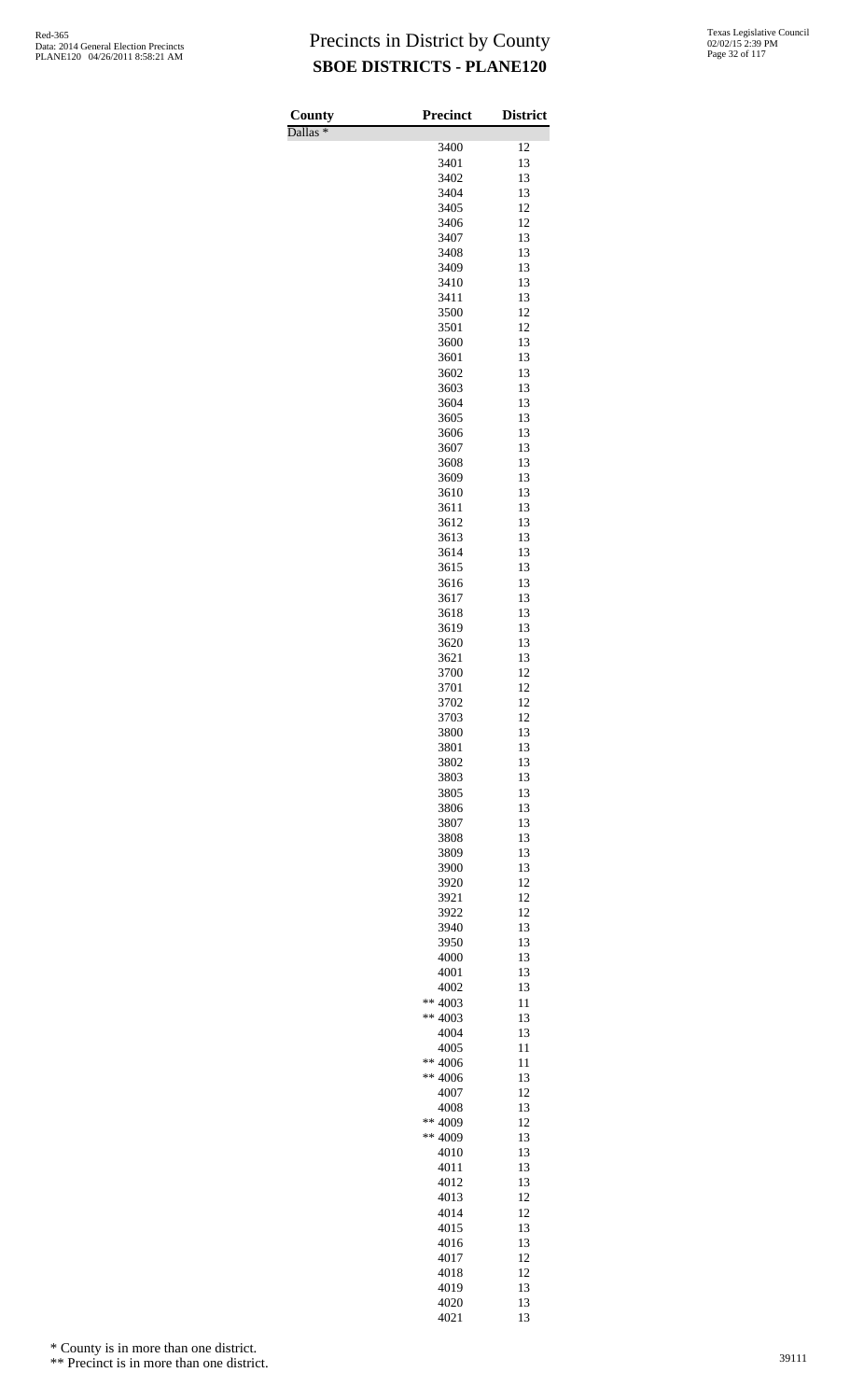Dallas \*

| County<br>$D$ allas $*$ | <b>Precinct</b> | <b>District</b> |
|-------------------------|-----------------|-----------------|
|                         | 4022            | 13              |
|                         | 4023            | 13              |
|                         | 4024            | 13              |
|                         | 4025            | 13              |
|                         | 4026<br>4027    | 13<br>13        |
|                         | 4028            | 13              |
|                         | 4029            | 13              |
|                         | 4030            | 13              |
|                         | 4031            | 13              |
|                         | 4032<br>4033    | 13<br>13        |
|                         | 4035            | 13              |
|                         | 4036            | 13              |
|                         | 4037            | 13              |
|                         | 4038            | 13              |
|                         | 4039<br>4040    | 13<br>13        |
|                         | 4041            | 13              |
|                         | 4043            | 13              |
|                         | 4044            | 13              |
|                         | 4046            | 13              |
|                         | 4047            | 13<br>13        |
|                         | 4048<br>4049    | 13              |
|                         | 4050            | 13              |
|                         | 4051            | 13              |
|                         | 4052            | 13              |
|                         | 4053            | 13<br>13        |
|                         | 4054<br>4055    | 13              |
|                         | 4056            | 13              |
|                         | 4057            | 13              |
|                         | 4058            | 13              |
|                         | 4059            | 13              |
|                         | 4060<br>4061    | 13<br>13        |
|                         | 4062            | 13              |
|                         | 4063            | 13              |
|                         | 4065            | 13              |
|                         | 4066            | 13              |
|                         | 4067<br>4068    | 13<br>13        |
|                         | 4069            | 13              |
|                         | 4070            | 13              |
|                         | 4071            | 13              |
|                         | 4072            | 13              |
|                         | 4073<br>4074    | 13<br>13        |
|                         | 4075            | 13              |
|                         | 4076            | 13              |
|                         | 4077            | 13              |
|                         | 4078            | 13              |
|                         | 4079<br>4080    | 13<br>13        |
|                         | 4081            | 13              |
|                         | 4082            | 13              |
|                         | 4083            | 13              |
|                         | 4084            | 13              |
|                         | 4085            | 13              |
|                         | 4086<br>4087    | 13<br>13        |
|                         | 4088            | 13              |
|                         | 4090            | 13              |
|                         | 4091            | 13              |
|                         | 4092<br>4093    | 12<br>13        |
|                         | 4094            | 11              |
|                         | 4095            | 11              |
|                         | 4096            | 11              |
|                         | ** 4097         | 12              |
|                         | ** 4097         | 13              |
|                         | 4098<br>4099    | 13<br>12        |
|                         | 4100            | 13              |
|                         | 4101            | 13              |
|                         | 4102            | 13              |
|                         | 4103<br>4104    | 13<br>13        |
|                         |                 |                 |

\* County is in more than one district.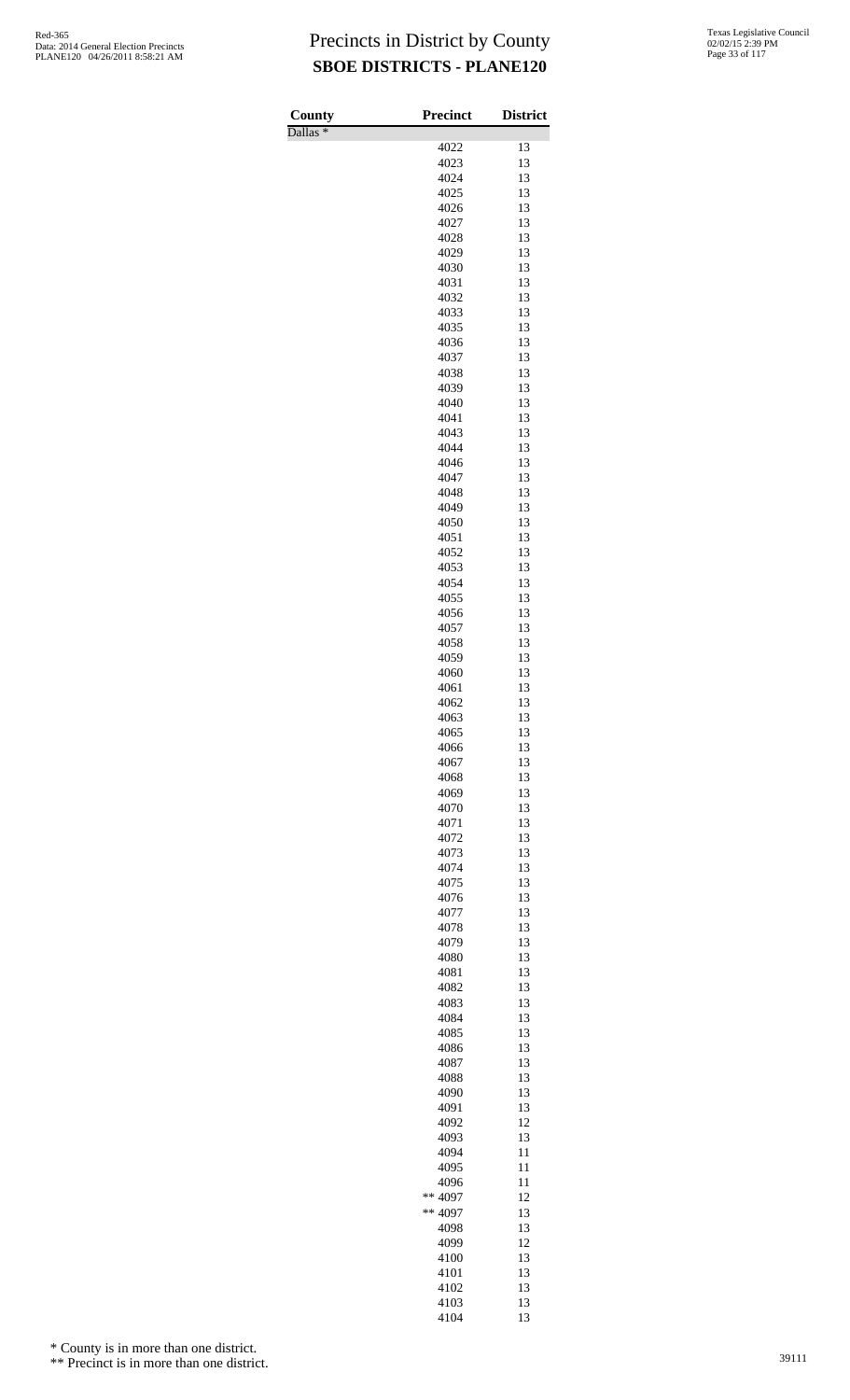Dallas \*

| County                       | Precinct     | <b>District</b> |
|------------------------------|--------------|-----------------|
| $\overline{\text{Dallas}}$ * | 4105         | 13              |
|                              | 4106         | 13              |
|                              | 4107         | 13              |
|                              | 4108         | 13              |
|                              | 4109         | 13              |
|                              | 4110         | 13              |
|                              | 4111         | 13              |
|                              | 4112<br>4113 | 13<br>13        |
|                              | 4114         | 13              |
|                              | 4115         | 13              |
|                              | 4116         | 13              |
|                              | 4117         | 13              |
|                              | 4118         | 13              |
|                              | 4119         | 13              |
|                              | 4120         | 13              |
|                              | 4121<br>4122 | 11<br>13        |
|                              | 4123         | 13              |
|                              | 4124         | 13              |
|                              | 4125         | 12              |
|                              | 4300         | 13              |
|                              | 4500         | 13              |
|                              | 4501         | 13              |
|                              | 4502         | 13              |
|                              | 4503         | 13              |
|                              | 4504<br>4505 | 13<br>13        |
|                              | 4506         | 13              |
|                              | 4507         | 13              |
|                              | 4508         | 13              |
|                              | 4509         | 13              |
|                              | 4510         | 13              |
|                              | 4511         | 13              |
|                              | 4512         | 13              |
|                              | 4513         | 13              |
|                              | 4514<br>4515 | 13<br>13        |
|                              | 4516         | 13              |
|                              | 4517         | 13              |
|                              | 4518         | 13              |
|                              | 4519         | 13              |
|                              | 4520         | 13              |
|                              | 4521         | 13              |
|                              | 4522         | 13              |
|                              | 4523<br>4525 | 13<br>13        |
|                              | 4527         | 13              |
|                              | 4528         | 13              |
|                              | 4529         | 13              |
|                              | 4530         | 13              |
|                              | 4531         | 13              |
|                              | 4532         | 13              |
|                              | 4533         | 13              |
|                              | 4534<br>4535 | 13<br>13        |
|                              | 4536         | 13              |
|                              | 4537         | 13              |
|                              | 4538         | 13              |
|                              | 4539         | 13              |
|                              | 4540         | 13              |
|                              | 4541         | 13              |
|                              | 4542         | 13              |
|                              | 4600         | 13              |
|                              | 4601<br>4602 | 13<br>13        |
|                              | 4603         | 13              |
|                              | 4604         | 13              |
|                              | 4605         | 13              |
|                              | 4606         | 13              |
|                              | 4607         | 13              |
|                              | 4608         | 13              |
|                              | 4609         | 13              |
|                              | 4610<br>4611 | 13<br>13        |
|                              | 4612         | 13              |
|                              | 4613         | 13              |
|                              | 4614         | 11              |
|                              | 4615         | 13              |

\* County is in more than one district.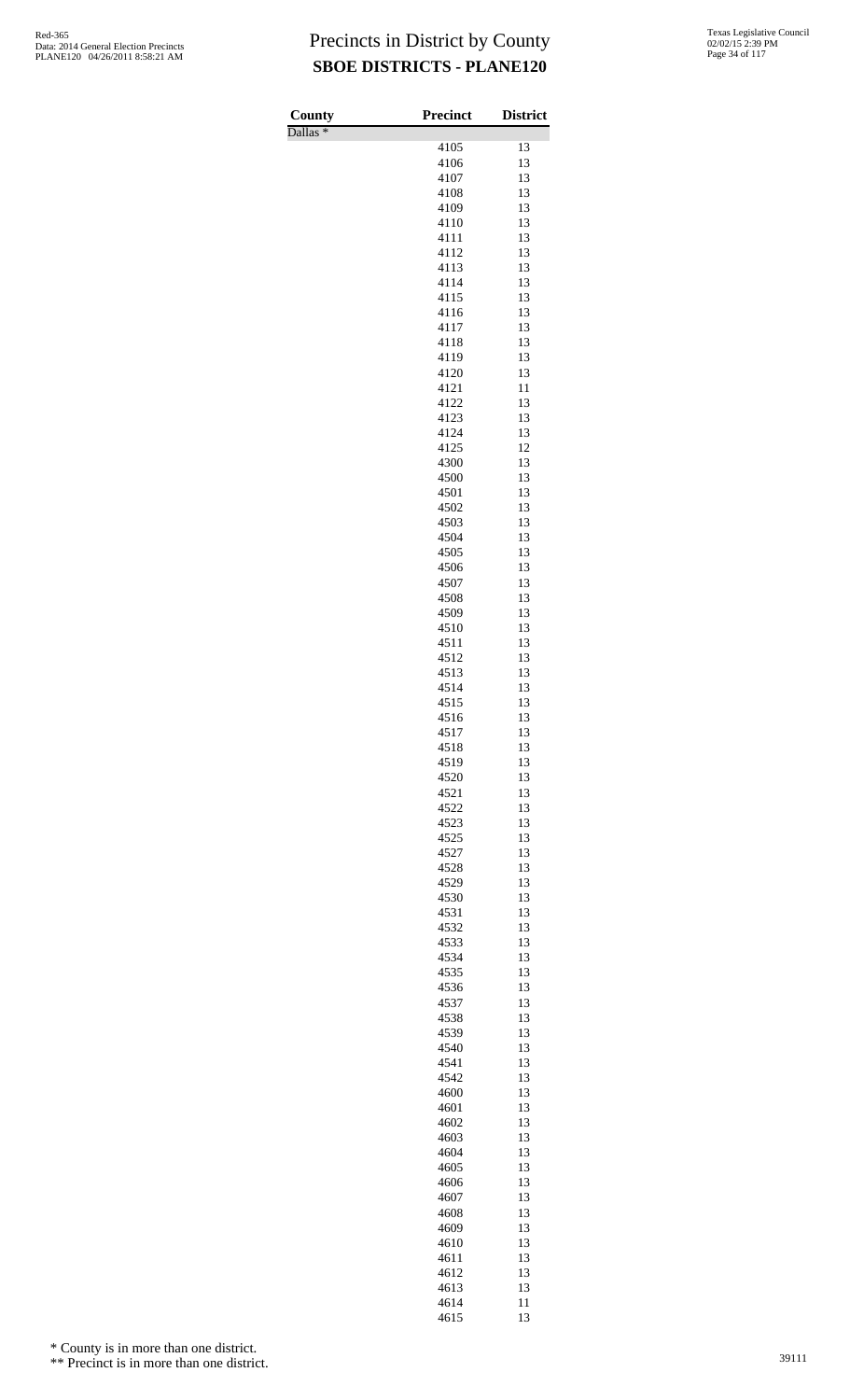| <b>County</b>       | Precinct     | <b>District</b>                  |
|---------------------|--------------|----------------------------------|
| Dallas <sup>*</sup> | 4616         | 13                               |
|                     | 4617         | 13                               |
|                     | 4618         | 11                               |
|                     | 4619         | 11                               |
|                     | 4620         | 11                               |
|                     | 4621         | 11                               |
|                     | 4622         | 11                               |
|                     | 4623         | 11<br>11                         |
|                     | 4624<br>4625 | 11                               |
|                     | 4626         | 11                               |
|                     | 4627         | 11                               |
|                     | 4628         | 11                               |
|                     | 4629         | 11                               |
|                     | 4630         | 11                               |
|                     | 4631         | 11                               |
|                     | 4632<br>4633 | 11                               |
|                     | 4634         | 11<br>11                         |
|                     | 4635         | 11                               |
|                     | 4636         | 11                               |
|                     | 4637         | 11                               |
|                     | 4639         | 11                               |
|                     | 4640         | 11                               |
|                     | 4641         | 11                               |
|                     | 4642         | 11                               |
|                     | 4644<br>4645 | 11<br>11                         |
|                     | 4646         | 13                               |
|                     | 4647         | 11                               |
|                     | 4648         | 11                               |
|                     | 4649         | 13                               |
|                     | 4650         | 13                               |
|                     | 4651         | 13                               |
|                     | 4652         | 13                               |
|                     | 4653<br>4654 | 13<br>13                         |
|                     | 4655         | 13                               |
|                     | 4656         | 13                               |
|                     | 4657         | 13                               |
|                     | 4658         | 11                               |
|                     | 4659         | 11                               |
|                     | 4660         | 11                               |
|                     | 4661<br>4662 | 11                               |
|                     | 4663         | 13<br>13                         |
|                     | 4664         | 11                               |
| Dawson              |              |                                  |
|                     | 0001         | 15                               |
|                     | 0002         | 15                               |
|                     | 0003         | 15                               |
|                     | 0004         | 15                               |
|                     | 0005<br>0011 | 15<br>15                         |
|                     | 0012         | 15                               |
|                     | 0013         | 15                               |
|                     | 0017         | 15                               |
| De Witt             |              |                                  |
|                     | 0101         | 2                                |
|                     | 0102         | $\overline{c}$                   |
|                     | 0201<br>0202 | $\overline{c}$<br>$\overline{c}$ |
|                     | 0203         | $\overline{c}$                   |
|                     | 0301         | $\overline{c}$                   |
|                     | 0302         | $\overline{c}$                   |
|                     | 0303         | $\overline{c}$                   |
|                     | 0401         | $\overline{c}$                   |
|                     | 0402         | $\overline{c}$                   |
| Deaf Smith          |              |                                  |
|                     | 0001<br>0002 | 15<br>15                         |
|                     | 0003         | 15                               |
|                     | 0004         | 15                               |
| Delta               |              |                                  |
|                     | 0001         | 9                                |
|                     | 0003         | 9                                |
|                     | 0004         | 9                                |
|                     | 0005<br>0007 | 9<br>9                           |
|                     |              |                                  |

\* County is in more than one district.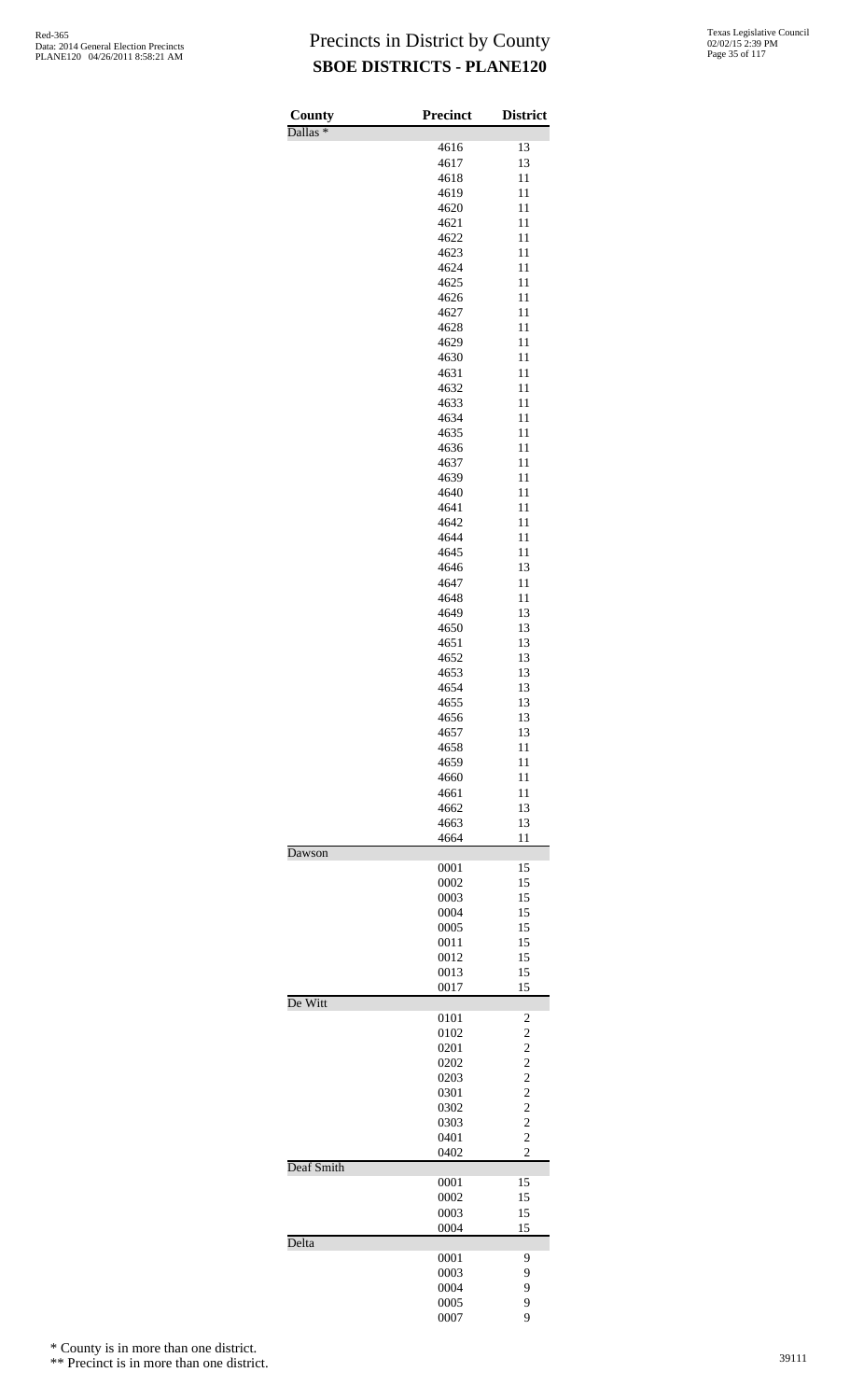| <b>County</b> | <b>Precinct</b> | <b>District</b> |
|---------------|-----------------|-----------------|
| Delta         |                 |                 |
|               | 0009<br>0010    | 9<br>9          |
| Denton        |                 |                 |
|               | 1000            | 14              |
|               | 1001<br>1002    | 14<br>14        |
|               | 1003            | 14              |
|               | 1004            | 14              |
|               | 1005            | 14              |
|               | 1006<br>1007    | 14<br>14        |
|               | 1008            | 14              |
|               | 1009            | 14              |
|               | 1010            | 14              |
|               | 1011            | 14<br>14        |
|               | 1012<br>1013    | 14              |
|               | 1014            | 14              |
|               | 1015            | 14              |
|               | 1016            | 14              |
|               | 1017<br>1018    | 14<br>14        |
|               | 1019            | 14              |
|               | 1020            | 14              |
|               | 1021            | 14              |
|               | 1022<br>1023    | 14<br>14        |
|               | 1024            | 14              |
|               | 1025            | 14              |
|               | 1026            | 14              |
|               | 1027            | 14              |
|               | 1028<br>1029    | 14<br>14        |
|               | 1030            | 14              |
|               | 1031            | 14              |
|               | 1032            | 14              |
|               | 1033<br>1034    | 14<br>14        |
|               | 1035            | 14              |
|               | 1036            | 14              |
|               | 1037            | 14              |
|               | 1038<br>1039    | 14<br>14        |
|               | 1040            | 14              |
|               | 2000            | 14              |
|               | 2001            | 14              |
|               | 2002<br>2003    | 14<br>14        |
|               | 2004            | 14              |
|               | 2005            | 14              |
|               | 2006            | 14              |
|               | 2007<br>2008    | 14<br>14        |
|               | 2009            | 14              |
|               | 2010            | 14              |
|               | 2011            | 14              |
|               | 2012<br>2013    | 14<br>14        |
|               | 2014            | 14              |
|               | 2015            | 14              |
|               | 2016            | 14              |
|               | 2017<br>2018    | 14<br>14        |
|               | 2019            | 14              |
|               | 2020            | 14              |
|               | 2021            | 14              |
|               | 2022<br>2023    | 14<br>14        |
|               | 2024            | 14              |
|               | 2025            | 14              |
|               | 2026            | 14              |
|               | 2027            | 14              |
|               | 2028<br>2029    | 14<br>14        |
|               | 2030            | 14              |
|               | 2031            | 14              |
|               | 2032            | 14              |
|               | 2033            | 14              |

14

\* County is in more than one district.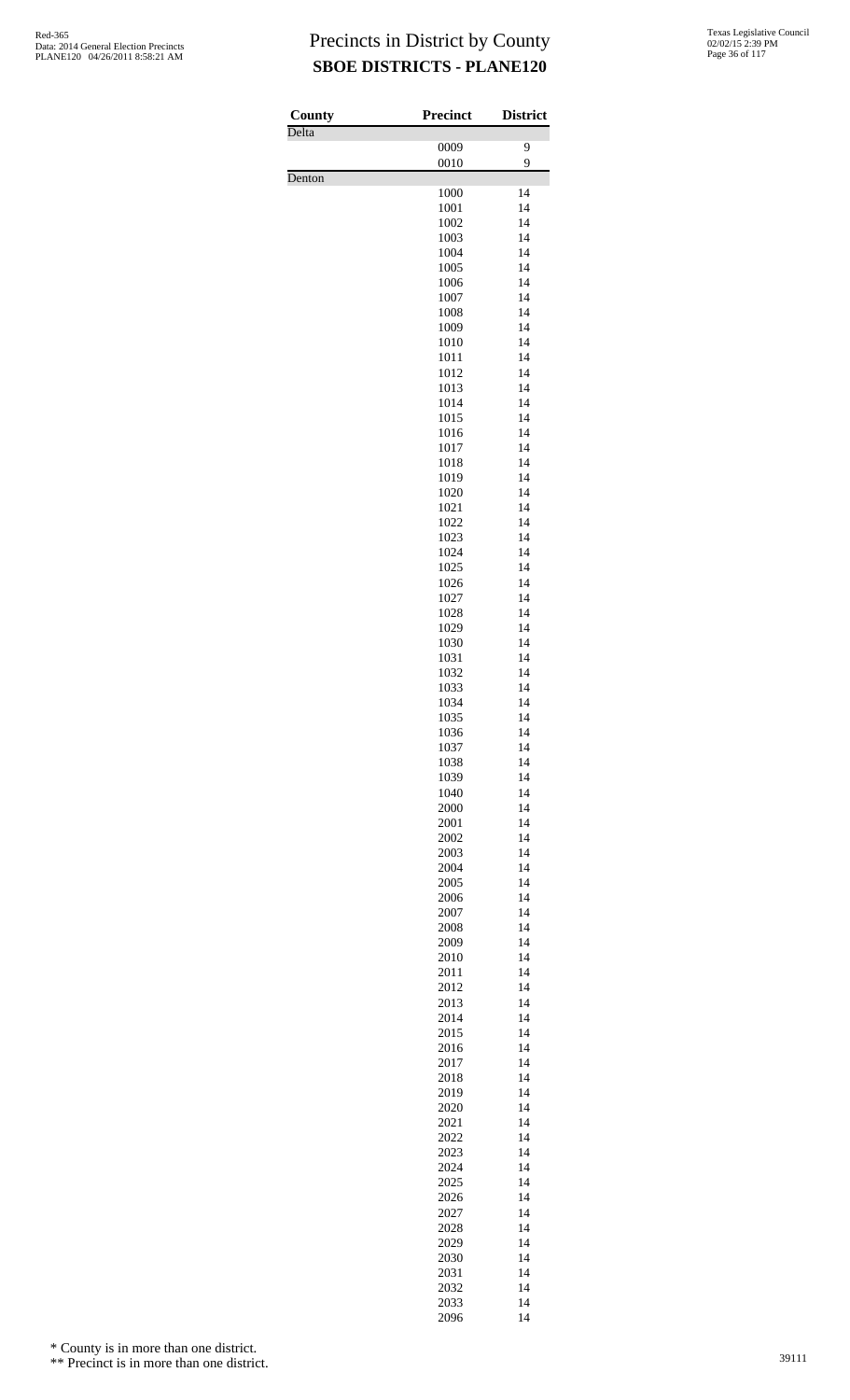| County | <b>Precinct</b> | <b>District</b> |
|--------|-----------------|-----------------|
| Denton |                 |                 |
|        | 2097            | 14              |
|        | 2098<br>2099    | 14<br>14        |
|        | 3000            | 14              |
|        | 3001            | 14              |
|        | 3002            | 14              |
|        | 3003            | 14              |
|        | 3004            | 14              |
|        | 3005            | 14              |
|        | 3006            | 14              |
|        | 3007            | 14<br>14        |
|        | 3008<br>3009    | 14              |
|        | 3010            | 14              |
|        | 3011            | 14              |
|        | 3012            | 14              |
|        | 3013            | 14              |
|        | 3014            | 14              |
|        | 3015            | 14              |
|        | 3016            | 14              |
|        | 3017            | 14              |
|        | 3018<br>3019    | 14<br>14        |
|        | 3020            | 14              |
|        | 3021            | 14              |
|        | 3022            | 14              |
|        | 3023            | 14              |
|        | 3024            | 14              |
|        | 3025            | 14              |
|        | 3026            | 14<br>14        |
|        | 3027<br>3028    | 14              |
|        | 3029            | 14              |
|        | 3030            | 14              |
|        | 3031            | 14              |
|        | 3032            | 14              |
|        | 3098            | 14              |
|        | 3099            | 14              |
|        | 4000            | 14              |
|        | 4001<br>4002    | 14<br>14        |
|        | 4003            | 14              |
|        | 4004            | 14              |
|        | 4005            | 14              |
|        | 4006            | 14              |
|        | 4007            | 14              |
|        | 4008            | 14              |
|        | 4009            | 14              |
|        | 4010            | 14<br>14        |
|        | 4011<br>4012    | 14              |
|        | 4013            | 14              |
|        | 4014            | 14              |
|        | 4015            | 14              |
|        | 4016            | 14              |
|        | 4017            | 14              |
|        | 4018            | 14              |
|        | 4019            | 14              |
|        | 4020<br>4021    | 14<br>14        |
|        | 4022            | 14              |
|        | 4023            | 14              |
|        | 4024            | 14              |
|        | 4025            | 14              |
|        | 4026            | 14              |
|        | 4027            | 14              |
|        | 4028            | 14              |
|        | 4029<br>4030    | 14<br>14        |
|        | 4031            | 14              |
|        | 4032            | 14              |
|        | 4033            | 14              |
|        | 4034            | 14              |
|        | 4035            | 14              |
|        | 4036            | 14              |
|        | 4037            | 14              |
|        | 4038            | 14              |
|        | 4039<br>4040    | 14<br>14        |
|        |                 |                 |

\* County is in more than one district.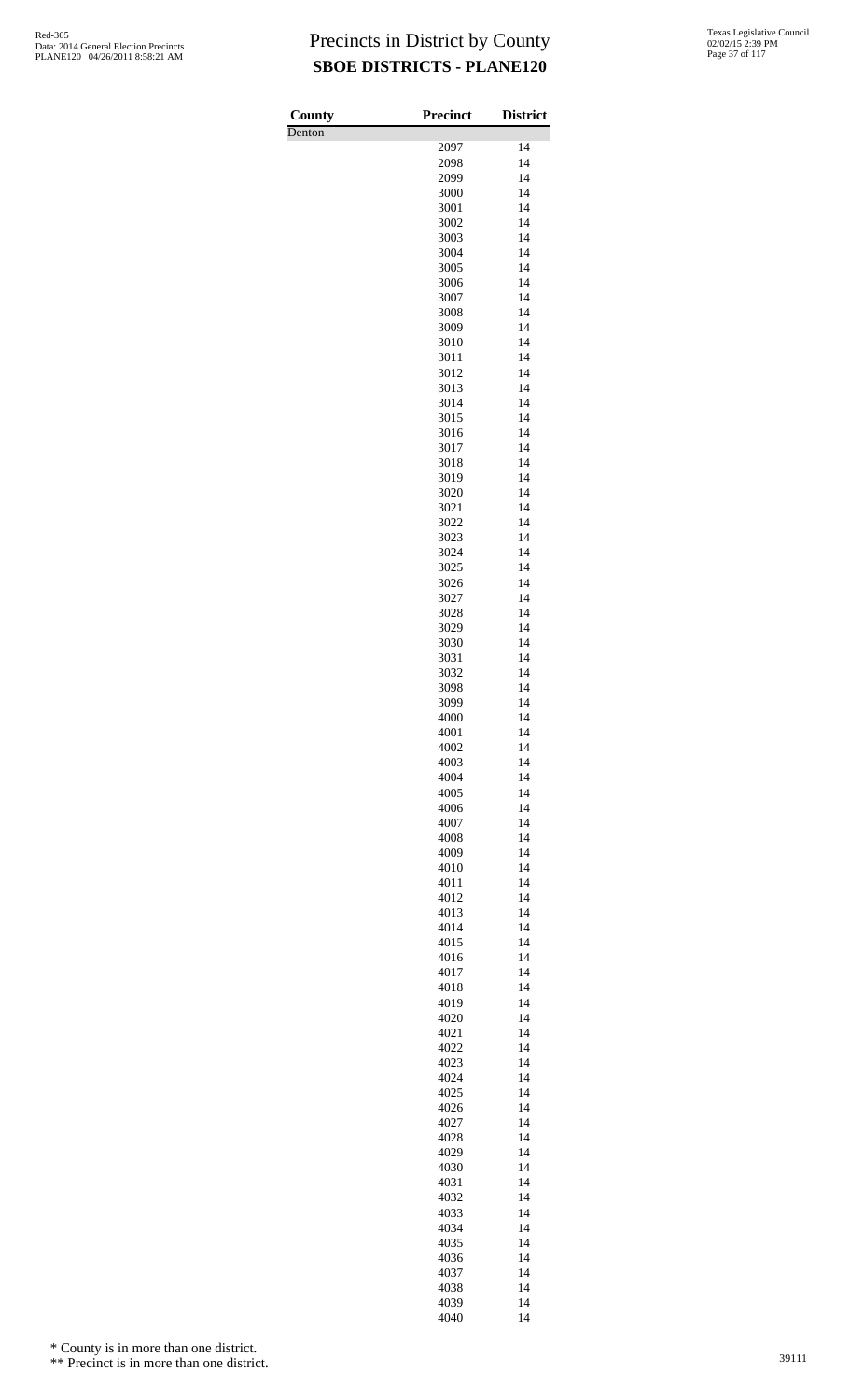| County         | <b>Precinct</b> | <b>District</b>              |
|----------------|-----------------|------------------------------|
| Denton         |                 |                              |
|                | 4041            | 14                           |
|                | 4042<br>4043    | 14<br>14                     |
| <b>Dickens</b> |                 |                              |
|                | 0001            | 15                           |
|                | 0002            | 15                           |
|                | 0003            | 15                           |
|                | 0004            | 15                           |
|                | 0005<br>0006    | 15<br>15                     |
| Dimmit         |                 |                              |
|                | 0001            | 1                            |
|                | 0002            | $\mathbf{1}$                 |
|                | 0003            | 1                            |
|                | 0004            | 1<br>$\mathbf{1}$            |
|                | 0005<br>0006    | $\mathbf{1}$                 |
|                | 0007            | $\mathbf{1}$                 |
| Donley         |                 |                              |
|                | 0101            | 15                           |
|                | 0102            | 15                           |
|                | 0201            | 15                           |
|                | 0301<br>0303    | 15<br>15                     |
|                | 0401            | 15                           |
| Duval          |                 |                              |
|                | 0001            | 3                            |
|                | 0002            | 3                            |
|                | 0003<br>0004    | 3<br>3                       |
|                | 0005            | 3                            |
|                | 0006            | 3                            |
|                | 0007            | $\overline{\mathbf{3}}$      |
|                | 0008            | 3                            |
|                | 0009            | 3                            |
| Eastland       | 0001            | 14                           |
|                | 0002            | 14                           |
|                | 0003            | 14                           |
|                | 0004            | 14                           |
|                | 0005            | 14                           |
|                | 0006            | 14                           |
|                | 0007            | 14                           |
|                | 0008<br>0009    | 14<br>14                     |
| Ector          |                 |                              |
|                | 0101            | $\mathbf{1}$                 |
|                | 0102            | $\mathbf{1}$                 |
|                | 0103            | $\mathbf{1}$                 |
|                | 0104            | 1                            |
|                | 0106<br>0107    | $\mathbf{1}$<br>$\mathbf{1}$ |
|                | 0108            | $\mathbf{1}$                 |
|                | 0109            | $\mathbf{1}$                 |
|                | 0110            | 1                            |
|                | 0111            | $\mathbf{1}$                 |
|                | 0201            | $\mathbf{1}$                 |
|                | 0202            | $\mathbf{1}$<br>$\mathbf{1}$ |
|                | 0203<br>0204    | 1                            |
|                | 0205            | $\mathbf{1}$                 |
|                | 0206            | $\mathbf{1}$                 |
|                | 0207            | $\mathbf{1}$                 |
|                | 0208            | $\mathbf{1}$                 |
|                | 0209            | 1                            |
|                | 0301            | $\mathbf{1}$<br>$\mathbf{1}$ |
|                | 0302<br>0303    | $\mathbf{1}$                 |
|                | 0304            | $\mathbf{1}$                 |
|                | 0305            | 1                            |
|                | 0306            | $\mathbf{1}$                 |
|                | 0307            | $\mathbf{1}$                 |
|                | 0308            | $\mathbf{1}$                 |
|                | 0309            | $\mathbf{1}$                 |
|                | 0311            | 1                            |
|                | 0312<br>0401    | $\mathbf{1}$<br>$\mathbf{1}$ |
|                | 0402            | $\mathbf{1}$                 |
|                | 0403            | $\mathbf{1}$                 |

\* County is in more than one district.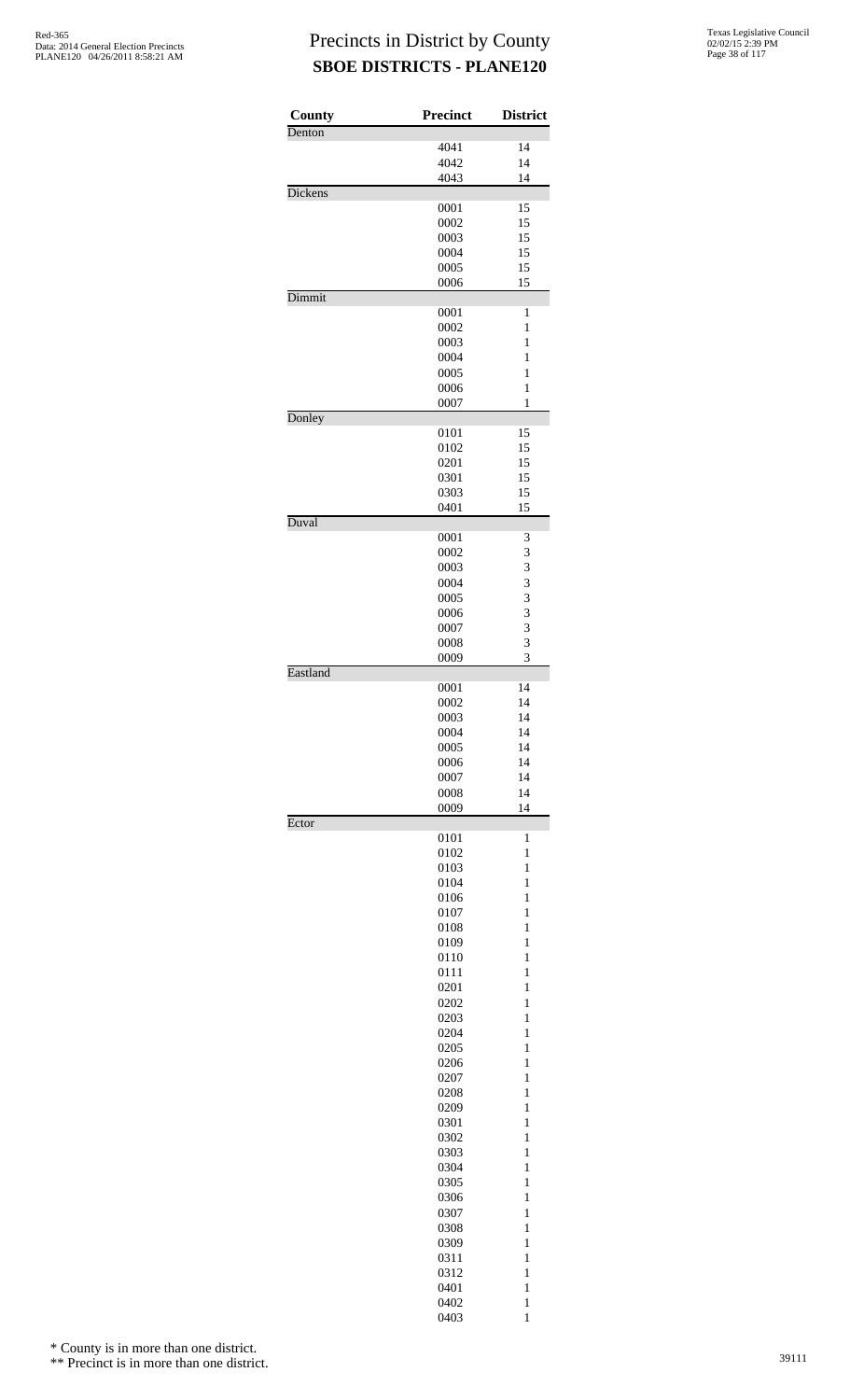| County  | <b>Precinct</b> | <b>District</b>              |
|---------|-----------------|------------------------------|
| Ector   |                 |                              |
|         | 0404            | 1                            |
|         | 0405            | $\mathbf{1}$                 |
|         | 0406            | $\mathbf{1}$                 |
|         | 0407            | 1                            |
|         | 0408            | 1                            |
|         | 0409            | 1                            |
|         | 0412            | $\mathbf{1}$                 |
| Edwards |                 |                              |
|         | 0001<br>0002    | $\mathbf{1}$<br>$\mathbf{1}$ |
|         | 0003            | 1                            |
|         | 0004            | $\mathbf{1}$                 |
| El Paso |                 |                              |
|         | 0001            | $\mathbf{1}$                 |
|         | 0002            | 1                            |
|         | 0003            | 1                            |
|         | 0004            | $\mathbf{1}$                 |
|         | 0005            | $\mathbf{1}$                 |
|         | 0006            | 1                            |
|         | 0007            | 1                            |
|         | 0008            | 1                            |
|         | 0009            | 1                            |
|         | 0010            | $\mathbf{1}$                 |
|         | 0011            | 1                            |
|         | 0012            | 1                            |
|         | 0013            | 1                            |
|         | 0014            | $\mathbf{1}$                 |
|         | 0015            | $\mathbf{1}$                 |
|         | 0016            | 1                            |
|         | 0017            | 1                            |
|         | 0018            | 1                            |
|         | 0019            | $\mathbf{1}$                 |
|         | 0020            | $\mathbf{1}$                 |
|         | 0021            | 1                            |
|         | 0022            | 1                            |
|         | 0023            | 1                            |
|         | 0024            | $\mathbf{1}$                 |
|         | 0025            | $\mathbf{1}$                 |
|         | 0026            | $\,1$                        |
|         | 0027            | $\mathbf{1}$                 |
|         | 0028            | $\mathbf{1}$                 |
|         | 0029            | $\mathbf{1}$                 |
|         | 0030            | $\mathbf{1}$                 |
|         | 0031            | $\mathbf{1}$                 |
|         | 0032            | $\mathbf{1}$                 |
|         | 0033            | $\mathbf{1}$                 |
|         | 0034            | $\mathbf{1}$                 |
|         | 0035            | $\mathbf{1}$                 |
|         | 0036            | $\mathbf{1}$                 |
|         | 0037            | $\mathbf{1}$                 |
|         | 0038            | $\mathbf{1}$                 |
|         | 0039            | $\mathbf{1}$                 |
|         | 0040            | $\mathbf{1}$                 |
|         | 0041            | $\mathbf{1}$                 |
|         | 0042            | $\mathbf{1}$                 |
|         | 0043            | $\mathbf{1}$                 |
|         | 0044            | $\mathbf{1}$                 |
|         | 0045            | $\mathbf{1}$                 |
|         | 0046            | $\mathbf{1}$                 |
|         | 0047            | $\mathbf{1}$                 |
|         | 0048<br>0049    | $\mathbf{1}$<br>$\mathbf{1}$ |
|         | 0050            | $\mathbf{1}$                 |
|         | 0051            | $\mathbf{1}$                 |
|         | 0052            | $\mathbf{1}$                 |
|         | 0053            | $\mathbf{1}$                 |
|         | 0054            | $\mathbf{1}$                 |
|         | 0055            | $\mathbf{1}$                 |
|         | 0056            | $\mathbf{1}$                 |
|         | 0057            | $\mathbf{1}$                 |
|         | 0058            | $\mathbf{1}$                 |
|         | 0059            | $\mathbf{1}$                 |
|         | 0060            | $\mathbf{1}$                 |
|         | 0061            | $\mathbf{1}$                 |
|         | 0062            | $\mathbf{1}$                 |
|         |                 | $\mathbf{1}$                 |
|         | 0063            | $\mathbf{1}$                 |
|         | 0064<br>0065    | $\mathbf{1}$                 |
|         | 0066            | $\mathbf{1}$                 |
|         |                 |                              |

\* County is in more than one district.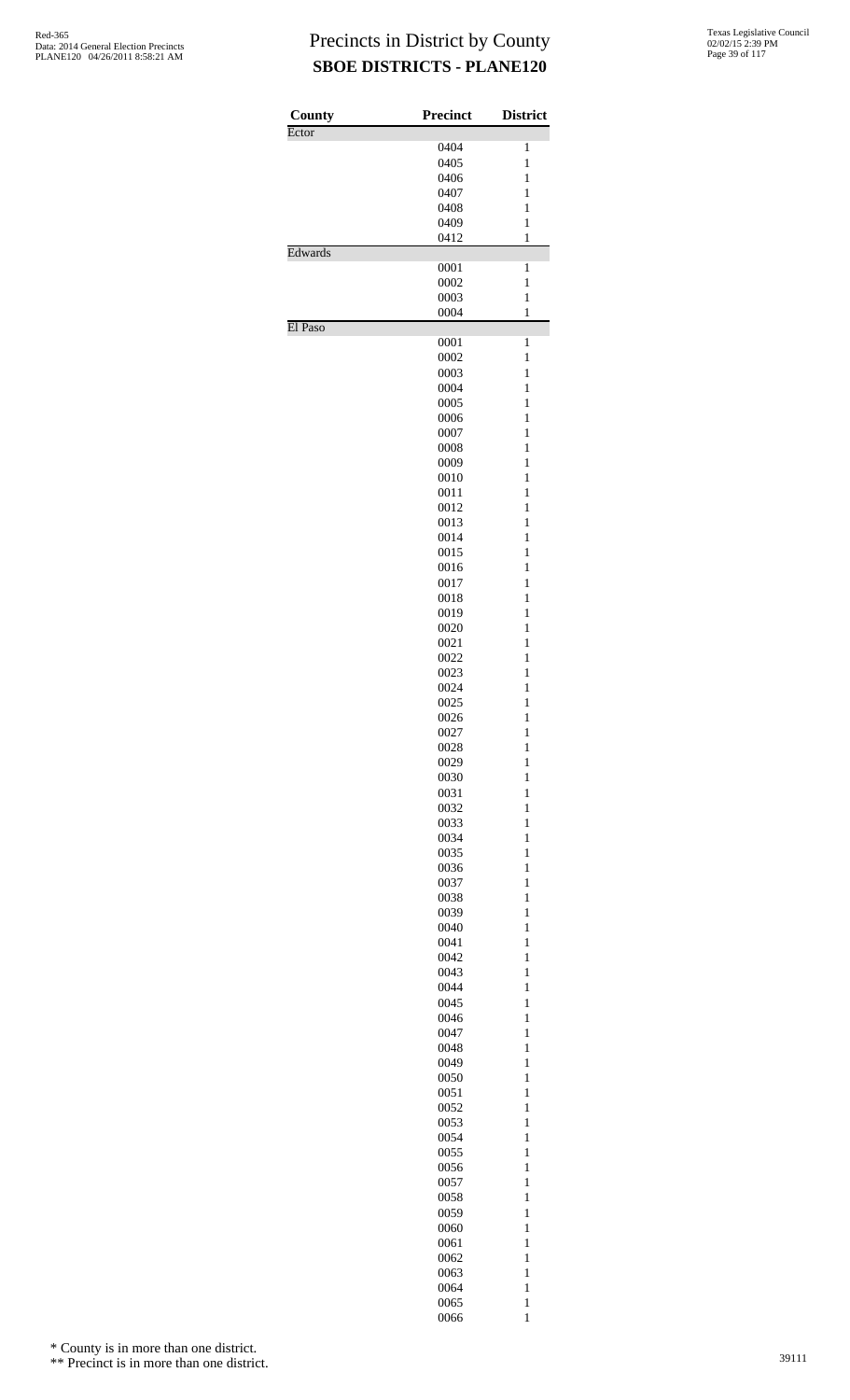| County  | Precinct     | <b>District</b>              |
|---------|--------------|------------------------------|
| El Paso |              |                              |
|         | 0067<br>0068 | 1<br>$\mathbf{1}$            |
|         | 0069         | $\mathbf{1}$                 |
|         | 0070         | $\mathbf{1}$                 |
|         | 0071         | $\mathbf{1}$                 |
|         | 0072         | $\mathbf{1}$                 |
|         | 0073         | $\mathbf{1}$                 |
|         | 0074<br>0075 | $\mathbf{1}$<br>$\mathbf{1}$ |
|         | 0076         | $\mathbf{1}$                 |
|         | 0077         | $\mathbf{1}$                 |
|         | 0078         | $\mathbf{1}$                 |
|         | 0079         | $\mathbf{1}$                 |
|         | 0080         | $\mathbf{1}$                 |
|         | 0081<br>0082 | $\mathbf{1}$<br>$\mathbf{1}$ |
|         | 0083         | $\mathbf{1}$                 |
|         | 0084         | $\mathbf{1}$                 |
|         | 0085         | $\mathbf{1}$                 |
|         | 0086         | $\mathbf{1}$                 |
|         | 0087         | $\mathbf{1}$                 |
|         | 0088<br>0089 | $\mathbf{1}$<br>$\mathbf{1}$ |
|         | 0090         | $\mathbf{1}$                 |
|         | 0091         | $\mathbf{1}$                 |
|         | 0092         | $\mathbf{1}$                 |
|         | 0093         | $\mathbf{1}$                 |
|         | 0094         | $\mathbf{1}$                 |
|         | 0095         | $\mathbf{1}$                 |
|         | 0096<br>0097 | $\mathbf{1}$<br>$\mathbf{1}$ |
|         | 0098         | $\mathbf{1}$                 |
|         | 0099         | $\mathbf{1}$                 |
|         | 0100         | $\mathbf{1}$                 |
|         | 0101         | $\mathbf{1}$                 |
|         | 0102<br>0103 | $\mathbf{1}$<br>$\mathbf{1}$ |
|         | 0104         | $\mathbf{1}$                 |
|         | 0105         | $\mathbf{1}$                 |
|         | 0106         | $\mathbf{1}$                 |
|         | 0107         | $\mathbf{1}$                 |
|         | 0108         | $\mathbf{1}$<br>$\mathbf{1}$ |
|         | 0109<br>0110 | $\mathbf{1}$                 |
|         | 0111         | $\mathbf{1}$                 |
|         | 0112         | $\mathbf{1}$                 |
|         | 0113         | $\mathbf{1}$                 |
|         | 0114         | $\mathbf{1}$                 |
|         | 0115<br>0116 | $\mathbf{1}$<br>$\mathbf{1}$ |
|         | 0117         | $\mathbf{1}$                 |
|         | 0118         | $\mathbf{1}$                 |
|         | 0119         | $\mathbf{1}$                 |
|         | 0120         | $\mathbf{1}$                 |
|         | 0121         | $\mathbf{1}$                 |
|         | 0122<br>0123 | $\mathbf{1}$<br>$\mathbf{1}$ |
|         | 0124         | $\mathbf{1}$                 |
|         | 0125         | $\mathbf{1}$                 |
|         | 0126         | $\mathbf{1}$                 |
|         | 0127         | $\mathbf{1}$                 |
|         | 0128         | $\mathbf{1}$                 |
|         | 0129<br>0130 | $\mathbf{1}$<br>$\mathbf{1}$ |
|         | 0131         | $\mathbf{1}$                 |
|         | 0132         | $\mathbf{1}$                 |
|         | 0133         | $\mathbf{1}$                 |
|         | 0134         | $\mathbf{1}$                 |
|         | 0135<br>0136 | $\mathbf{1}$<br>$\mathbf{1}$ |
|         | 0137         | $\mathbf{1}$                 |
|         | 0138         | $\mathbf{1}$                 |
|         | 0139         | $\mathbf{1}$                 |
|         | 0140         | $\mathbf{1}$                 |
|         | 0141         | $\mathbf{1}$                 |
|         | 0142<br>0143 | $\mathbf{1}$<br>$\mathbf{1}$ |
|         | 0144         | $\mathbf{1}$                 |

1

\* County is in more than one district.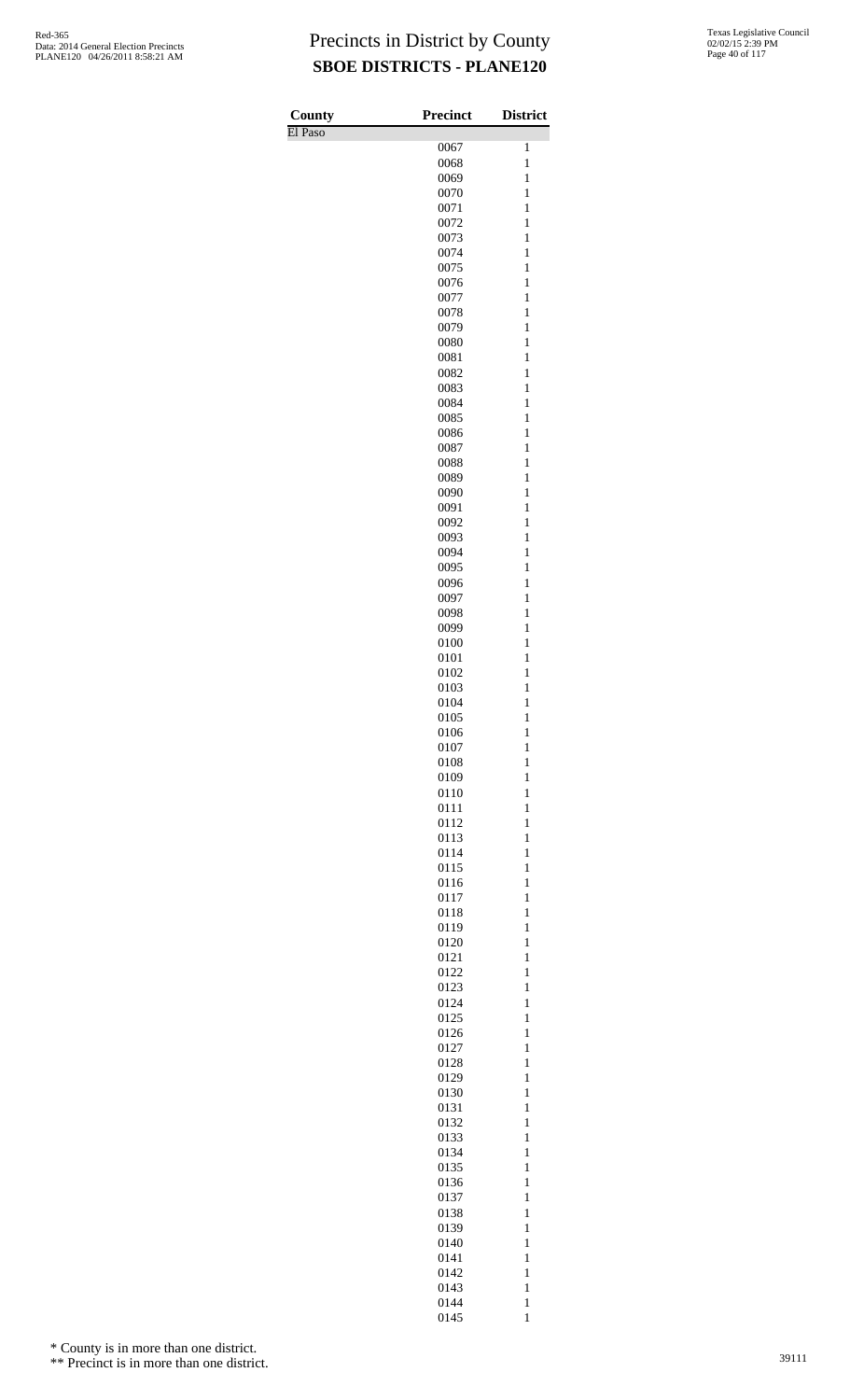| County  | <b>Precinct</b> | <b>District</b>              |
|---------|-----------------|------------------------------|
| El Paso |                 |                              |
|         | 0146<br>0147    | 1<br>$\mathbf{1}$            |
|         | 0148            | $\mathbf{1}$                 |
|         | 0149            | $\mathbf{1}$                 |
|         | 0150            | $\mathbf{1}$                 |
|         | 0151            | $\mathbf{1}$                 |
|         | 0152            | $\mathbf{1}$                 |
|         | 0153            | $\mathbf{1}$                 |
|         | 0154<br>0155    | $\mathbf{1}$<br>$\mathbf{1}$ |
|         | 0156            | $\mathbf{1}$                 |
|         | 0157            | $\mathbf{1}$                 |
|         | 0158            | $\mathbf{1}$                 |
|         | 0159            | $\mathbf{1}$                 |
|         | 0160            | $\mathbf{1}$                 |
|         | 0161<br>0162    | $\mathbf{1}$<br>$\mathbf{1}$ |
|         | 0163            | $\mathbf{1}$                 |
|         | 0164            | $\mathbf{1}$                 |
|         | 0165            | $\mathbf{1}$                 |
|         | 0166            | $\mathbf{1}$                 |
|         | 0167            | $\mathbf{1}$                 |
|         | 0168            | $\mathbf{1}$                 |
|         | 0169<br>0170    | $\mathbf{1}$<br>$\mathbf{1}$ |
|         | 0171            | $\mathbf{1}$                 |
|         | 0172            | $\mathbf{1}$                 |
|         | 0173            | $\mathbf{1}$                 |
|         | 0174            | $\mathbf{1}$                 |
|         | 0175            | $\mathbf{1}$                 |
|         | 0176<br>0177    | $\mathbf{1}$<br>$\mathbf{1}$ |
|         | 0178            | $\mathbf{1}$                 |
|         | 0179            | $\mathbf{1}$                 |
|         | 0180            | $\mathbf{1}$                 |
|         | 0181            | $\mathbf{1}$                 |
|         | 0182            | $\mathbf{1}$                 |
|         | 0183<br>0184    | $\mathbf{1}$<br>$\mathbf{1}$ |
|         | 0185            | 1                            |
|         | 0186            | $\mathbf{1}$                 |
|         | 0187            | $\mathbf{1}$                 |
|         | 0188            | $\mathbf{1}$                 |
|         | 0189            | $\mathbf{1}$                 |
|         | 0190<br>0191    | $\mathbf{1}$<br>$\mathbf{1}$ |
| Ellis   |                 |                              |
|         | 0101            | 14                           |
|         | 0102            | 14                           |
|         | 0103<br>0104    | 14<br>14                     |
|         | 0105            | 14                           |
|         | 0106            | 14                           |
|         | 0107            | 14                           |
|         | 0108            | 14                           |
|         | 0109            | 14                           |
|         | 0110<br>0111    | 14<br>14                     |
|         | 0112            | 14                           |
|         | 0113            | 14                           |
|         | 0114            | 14                           |
|         | 0115            | 14                           |
|         | 0116            | 14                           |
|         | 0117<br>0118    | 14<br>14                     |
|         | 0119            | 14                           |
|         | 0120            | 14                           |
|         | 0121            | 14                           |
|         | 0122            | 14                           |
|         | 0123            | 14                           |
|         | 0124<br>0125    | 14<br>14                     |
|         | 0126            | 14                           |
|         | 0127            | 14                           |
|         | 0128            | 14                           |
|         | 0129            | 14                           |
|         | 0130            | 14                           |
|         | 0131            | 14                           |

14

\* County is in more than one district.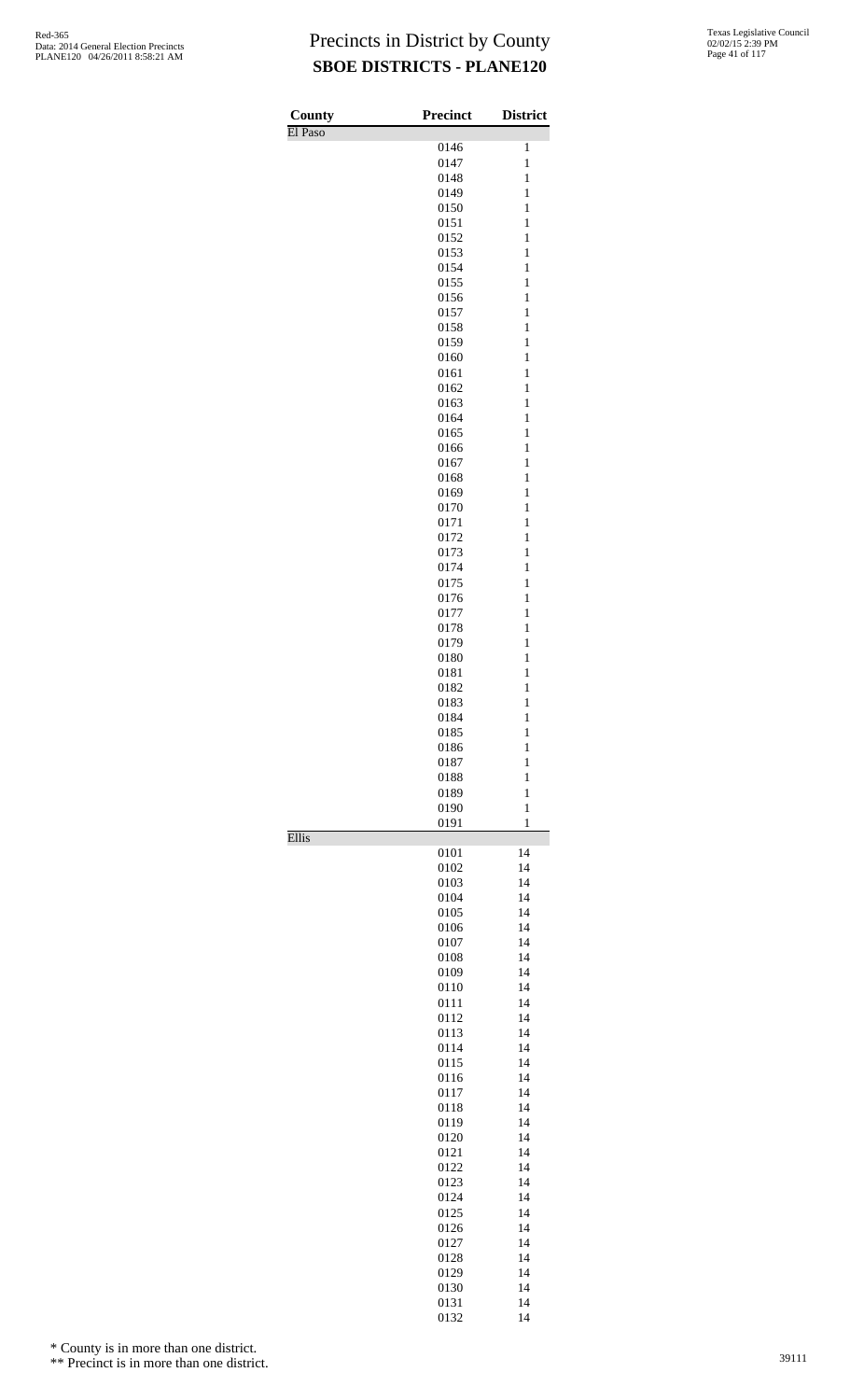| County  | <b>Precinct</b> | <b>District</b> |
|---------|-----------------|-----------------|
| Ellis   |                 |                 |
|         | 0133            | 14              |
|         | 0134<br>0135    | 14<br>14        |
|         | 0136            | 14              |
|         | 0137            | 14              |
|         | 0138            | 14              |
|         | 0139            | 14              |
|         | 0140            | 14              |
|         | 0141            | 14              |
|         | 0142            | 14              |
|         | 0143<br>0144    | 14<br>14        |
|         | 0145            | 14              |
|         | 0146            | 14              |
|         | 0147            | 14              |
|         | 0148            | 14              |
| Erath   | 0149            | 14              |
|         | 0010            | 14              |
|         | 0011            | 14              |
|         | 0012            | 14              |
|         | 0018            | 14              |
|         | 0019            | 14              |
|         | 0020            | 14              |
|         | 0021<br>0023    | 14<br>14        |
|         | 0024            | 14              |
|         | 0025            | 14              |
|         | 0030            | 14              |
|         | 0031            | 14              |
|         | 0032            | 14              |
|         | 0033            | 14              |
|         | 0034            | 14              |
|         | 0035<br>0041    | 14<br>14        |
|         | 0044            | 14              |
|         | 0045            | 14              |
|         | 0046            | 14              |
|         | 0047            | 14              |
| Falls   | 0101            | 10              |
|         | 0104            | 10              |
|         | 0105            | 10              |
|         | 0201            | 10              |
|         | 0203            | 10              |
|         | 0204            | 10              |
|         | 0301<br>0302    | 10<br>10        |
|         | 0303            | 10              |
|         | 0304            | 10              |
|         | 0403            | 10              |
|         | 0404            | 10              |
|         | 0405            | 10              |
| Fannin  | 0001            | 9               |
|         | 0002            | 9               |
|         | 0003            | 9               |
|         | 0004            | 9               |
|         | 0005            | 9               |
|         | 0006            | 9               |
|         | 0007            | 9               |
|         | 0009<br>0010    | 9<br>9          |
|         | 0011            | 9               |
|         | 0012            | 9               |
|         | 0013            | 9               |
|         | 0015            | 9               |
|         | 0016            | 9               |
|         | 0018            | 9<br>9          |
| Fayette | 0019            |                 |
|         | 0002            | 10              |
|         | 0003            | 10              |
|         | 0004            | 10              |
|         | 0005<br>0006    | 10              |
|         | 0007            | 10<br>10        |
|         | 0008            | 10              |
|         | 0009            | 10              |

\* County is in more than one district.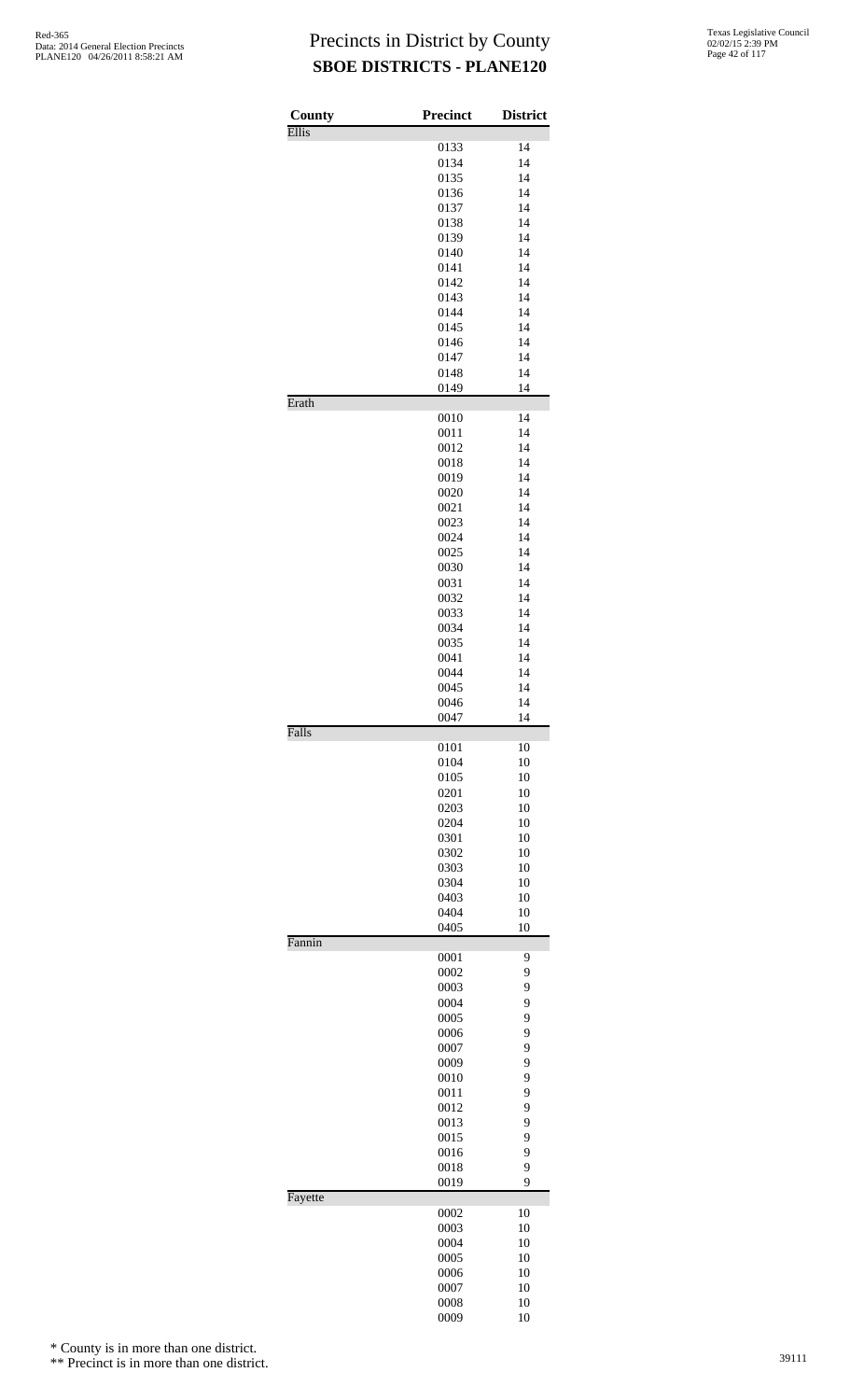| County                 | <b>Precinct</b> | <b>District</b>                  |
|------------------------|-----------------|----------------------------------|
| Fayette                | 0010            | 10                               |
|                        | 0011            | 10                               |
|                        | 0012            | 10                               |
|                        | 0013            | 10                               |
|                        | 0014            | 10                               |
|                        | 0015            | 10                               |
|                        | 0016            | 10                               |
|                        | 0017<br>001E    | 10<br>10                         |
|                        | 001N            | 10                               |
|                        | 001W            | 10                               |
|                        | 0020            | 10                               |
|                        | 0021            | 10                               |
|                        | 0022            | 10                               |
|                        | 0023<br>0024    | 10<br>10                         |
|                        | 0025            | 10                               |
|                        | 0026            | 10                               |
| Fisher                 |                 |                                  |
|                        | 0001            | 15                               |
|                        | 0002            | 15                               |
|                        | 0004<br>0006    | 15<br>15                         |
|                        | 0010            | 15                               |
|                        | 0012            | 15                               |
|                        | 0013            | 15                               |
|                        | 0017            | 15                               |
|                        | 0018            | 15                               |
| Floyd                  | 0022            | 15                               |
|                        | 0001            | 15                               |
|                        | 0009            | 15                               |
|                        | 0018            | 15                               |
|                        | 0023<br>0024    | 15<br>15                         |
|                        | 024B            | 15                               |
| Foard                  |                 |                                  |
|                        | 0101            | 15                               |
|                        | 0201<br>0301    | 15<br>15                         |
|                        | 0401            | 15                               |
| Fort Bend <sup>*</sup> |                 |                                  |
|                        | 1001<br>1002    | 7<br>$\overline{7}$              |
|                        | 1003            | $\overline{\mathcal{L}}$         |
|                        | 1007            | $\overline{7}$                   |
|                        | 1008            | $\overline{7}$                   |
|                        | 1010            | $\overline{7}$                   |
|                        | 1012            | $\overline{7}$<br>$\overline{7}$ |
|                        | 1013<br>1015    | $\overline{7}$                   |
|                        | 1018            | $\overline{7}$                   |
|                        | 1021            | $\overline{7}$                   |
|                        | 1024            | $\overline{7}$                   |
|                        | 1025            | $\overline{7}$                   |
|                        | 1037            | $\overline{7}$                   |
|                        | 1040<br>1048    | $\overline{7}$<br>$\overline{7}$ |
|                        | 1054            | $\overline{7}$                   |
|                        | 1058            | $\overline{7}$                   |
|                        | 1067            | $\overline{7}$                   |
|                        | 1068            | $\overline{7}$                   |
|                        | 1072            | $\overline{7}$<br>$\overline{7}$ |
|                        | 1073<br>1074    | $\overline{7}$                   |
|                        | 1076            | $\overline{7}$                   |
|                        | 1085            | $\overline{7}$                   |
|                        | 1087            | $\overline{7}$                   |
|                        | 1094            | $\overline{\mathcal{L}}$         |
|                        | 1097            | $\overline{7}$<br>$\overline{7}$ |
|                        | 1103<br>1109    | 7                                |
|                        | 1114            | $\overline{\mathcal{L}}$         |
|                        | 1118            | $\overline{7}$                   |
|                        | 1120            | $\overline{7}$                   |
|                        | 1128            | $\overline{7}$                   |
|                        | 1134<br>2016    | $\overline{\mathcal{L}}$<br>7    |
|                        | 2017            | $\overline{\mathbf{4}}$          |

\* County is in more than one district.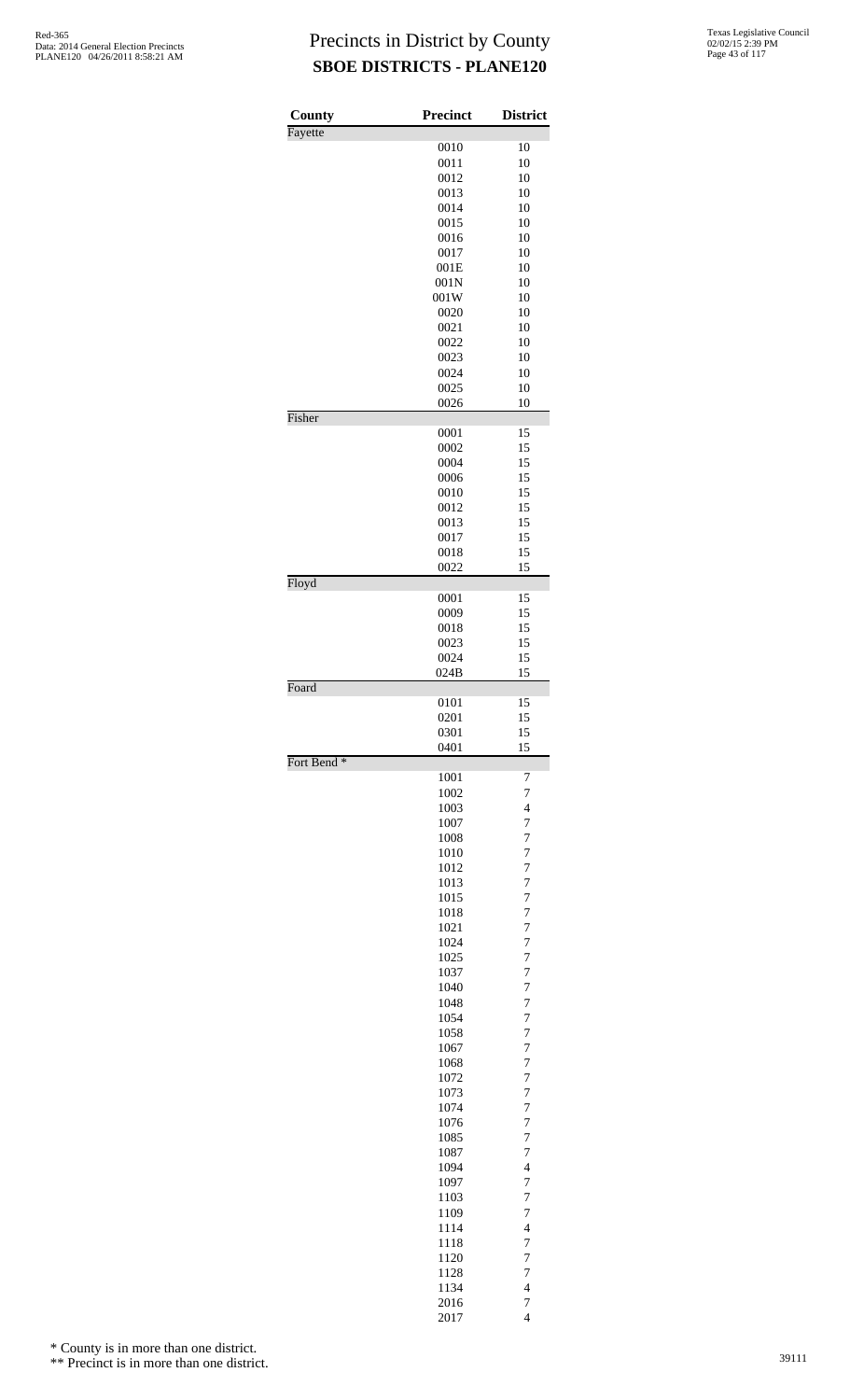| County                 | <b>Precinct</b> | <b>District</b>                            |
|------------------------|-----------------|--------------------------------------------|
| Fort Bend <sup>*</sup> |                 |                                            |
|                        | 2022<br>2023    | 7<br>$\overline{\mathcal{L}}$              |
|                        | 2031            | $\overline{\mathcal{L}}$                   |
|                        | 2033            | $\overline{4}$                             |
|                        | 2034            | $\overline{4}$                             |
|                        | 2036            | $\overline{4}$                             |
|                        | 2043            | 7                                          |
|                        | 2050<br>2051    | $\overline{4}$<br>$\overline{4}$           |
|                        | 2052            | $\overline{4}$                             |
|                        | 2055            | $\overline{4}$                             |
|                        | 2056            | $\overline{\mathcal{L}}$                   |
|                        | 2059            | $\overline{\mathcal{L}}$                   |
|                        | 2060<br>2061    | $\overline{7}$<br>7                        |
|                        | 2066            | 7                                          |
|                        | 2070            | $\overline{\mathcal{L}}$                   |
|                        | 2075            | $\overline{\mathcal{L}}$                   |
|                        | 2077            | $\overline{4}$                             |
|                        | 2078            | 7<br>$\overline{4}$                        |
|                        | 2081<br>2088    | $\overline{\mathcal{L}}$                   |
|                        | 2089            | $\overline{\mathcal{L}}$                   |
|                        | 2090            | $\overline{4}$                             |
|                        | 2091            | $\overline{4}$                             |
|                        | 2092            | $\overline{7}$                             |
|                        | 2093<br>2096    | $\overline{7}$<br>$\boldsymbol{7}$         |
|                        | 2099            | $\boldsymbol{7}$                           |
|                        | 2100            | $\boldsymbol{7}$                           |
|                        | 2101            | $\overline{7}$                             |
|                        | 2106            | $\overline{7}$                             |
|                        | 2108<br>2112    | $\overline{\mathcal{L}}$<br>$\overline{4}$ |
|                        | 2115            | $\overline{4}$                             |
|                        | 2116            | $\overline{\mathcal{L}}$                   |
|                        | 2123            | $\overline{\mathcal{L}}$                   |
|                        | 2136            | $\overline{\mathcal{L}}$                   |
|                        | 2137<br>2138    | $\overline{7}$<br>4                        |
|                        | 2139            | 7                                          |
|                        | 3004            | $\overline{7}$                             |
|                        | 3005            | 7                                          |
|                        | 3006            | $\overline{7}$<br>7                        |
|                        | 3009<br>3014    | 7                                          |
|                        | 3019            | $\overline{7}$                             |
|                        | 3032            | 7                                          |
|                        | 3038            | $\overline{7}$                             |
|                        | 3041<br>3053    | 7<br>$\overline{7}$                        |
|                        | 3057            | $\overline{7}$                             |
|                        | 3063            | 7                                          |
|                        | 3069            | $\overline{7}$                             |
|                        | 3083            | 7                                          |
|                        | 3095<br>3098    | 7<br>$\overline{7}$                        |
|                        | 3104            | 7                                          |
|                        | 3113            | $\overline{7}$                             |
|                        | 3122            | 7                                          |
|                        | 3130<br>3132    | $\overline{7}$<br>$\overline{7}$           |
|                        | 3133            | 7                                          |
|                        | 3142            | $\overline{7}$                             |
|                        | 3143            | 7                                          |
|                        | 3144            | 7                                          |
|                        | 4011<br>4020    | $\overline{7}$<br>7                        |
|                        | 4026            | $\overline{7}$                             |
|                        | 4027            | 7                                          |
|                        | 4028            | 7                                          |
|                        | 4029            | $\overline{7}$                             |
|                        | 4030<br>4035    | 7<br>$\overline{7}$                        |
|                        | 4039            | 7                                          |
|                        | 4042            | 7                                          |
|                        | 4044            | $\overline{7}$                             |
|                        | 4045<br>4046    | $\overline{7}$<br>$\overline{7}$           |

\* County is in more than one district.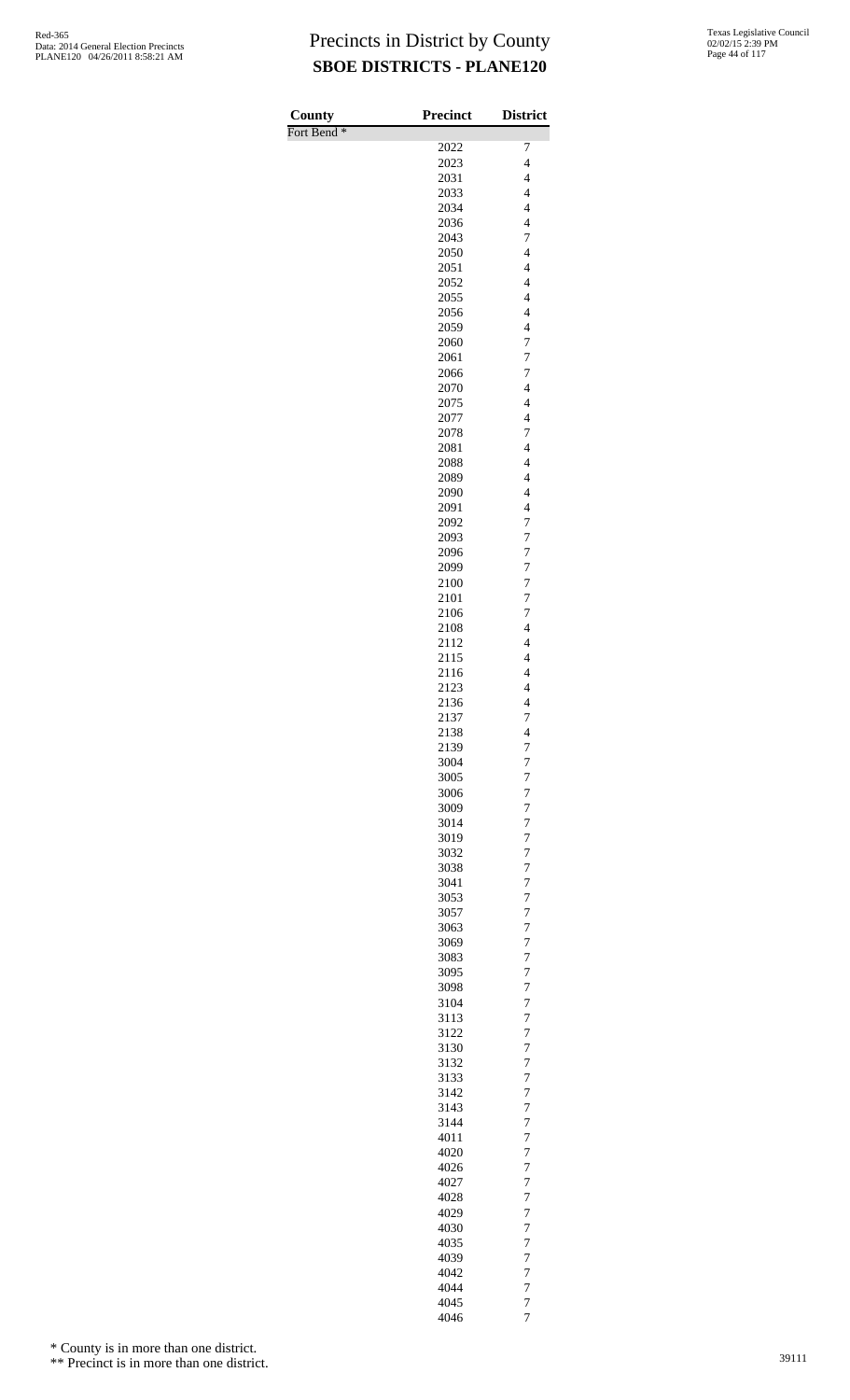| County                 | <b>Precinct</b> | <b>District</b>                  |
|------------------------|-----------------|----------------------------------|
| Fort Bend <sup>*</sup> |                 |                                  |
|                        | 4047<br>4049    | 7<br>7                           |
|                        | 4062            | 7                                |
|                        | 4064            | 7                                |
|                        | 4065            | 7                                |
|                        | 4071            | $\overline{7}$                   |
|                        | 4079            | $\overline{7}$                   |
|                        | 4080            | $\overline{7}$                   |
|                        | 4082<br>4084    | 7<br>7                           |
|                        | 4086            | $\overline{7}$                   |
|                        | 4102            | 7                                |
|                        | 4105            | $\overline{7}$                   |
|                        | 4107            | $\overline{7}$                   |
|                        | 4110            | 7<br>$\overline{7}$              |
|                        | 4111<br>4117    | $\overline{7}$                   |
|                        | 4119            | $\overline{7}$                   |
|                        | 4121            | 7                                |
|                        | 4124            | 7                                |
|                        | 4125            | $\overline{7}$                   |
|                        | 4126            | 7                                |
|                        | 4127            | $\overline{7}$<br>$\overline{7}$ |
|                        | 4129<br>4131    | 7                                |
|                        | 4135            | $\overline{7}$                   |
|                        | 4140            | 7                                |
| Franklin               |                 |                                  |
|                        | 0101            | 9<br>9                           |
|                        | 0102<br>0201    | 9                                |
|                        | 0202            | 9                                |
|                        | 0301            | 9                                |
|                        | 0302            | 9                                |
|                        | 0401            | 9                                |
| Freestone              | 0402            | 9                                |
|                        | 0001            | 10                               |
|                        | 0002            | 10                               |
|                        | 0003            | 10                               |
|                        | 0004            | 10                               |
|                        | 0005<br>0006    | 10<br>10                         |
|                        | 0007            | 10                               |
|                        | 0008            | 10                               |
|                        | 0009            | 10                               |
|                        | 0010            | 10                               |
|                        | 0011            | 10                               |
|                        | 0012            | 10                               |
|                        | 0013<br>0014    | 10<br>10                         |
|                        | 0015            | 10                               |
| Frio                   |                 |                                  |
|                        | 0001            | 1                                |
|                        | 0002<br>0003    | $\mathbf{1}$<br>$\mathbf{1}$     |
|                        | 0004            | 1                                |
|                        | 0005            | 1                                |
|                        | 0006            | 1                                |
|                        | 0008            | $\mathbf{1}$                     |
|                        | 0009<br>0010    | $\mathbf{1}$<br>$\mathbf{1}$     |
| Gaines                 |                 |                                  |
|                        | 0002            | 15                               |
|                        | 0003            | 15                               |
|                        | 0004<br>0005    | 15<br>15                         |
|                        | 0006            | 15                               |
|                        | 0007            | 15                               |
|                        | 0008            | 15                               |
|                        | 0009            | 15                               |
| Galveston              | 0103            | 7                                |
|                        | 0104            | 7                                |
|                        | 0105            | $\overline{7}$                   |
|                        | 0142            | $\overline{7}$                   |
|                        | 0144            | $\overline{7}$                   |
|                        | 0146<br>0148    | $\overline{7}$<br>7              |
|                        |                 |                                  |

\* County is in more than one district.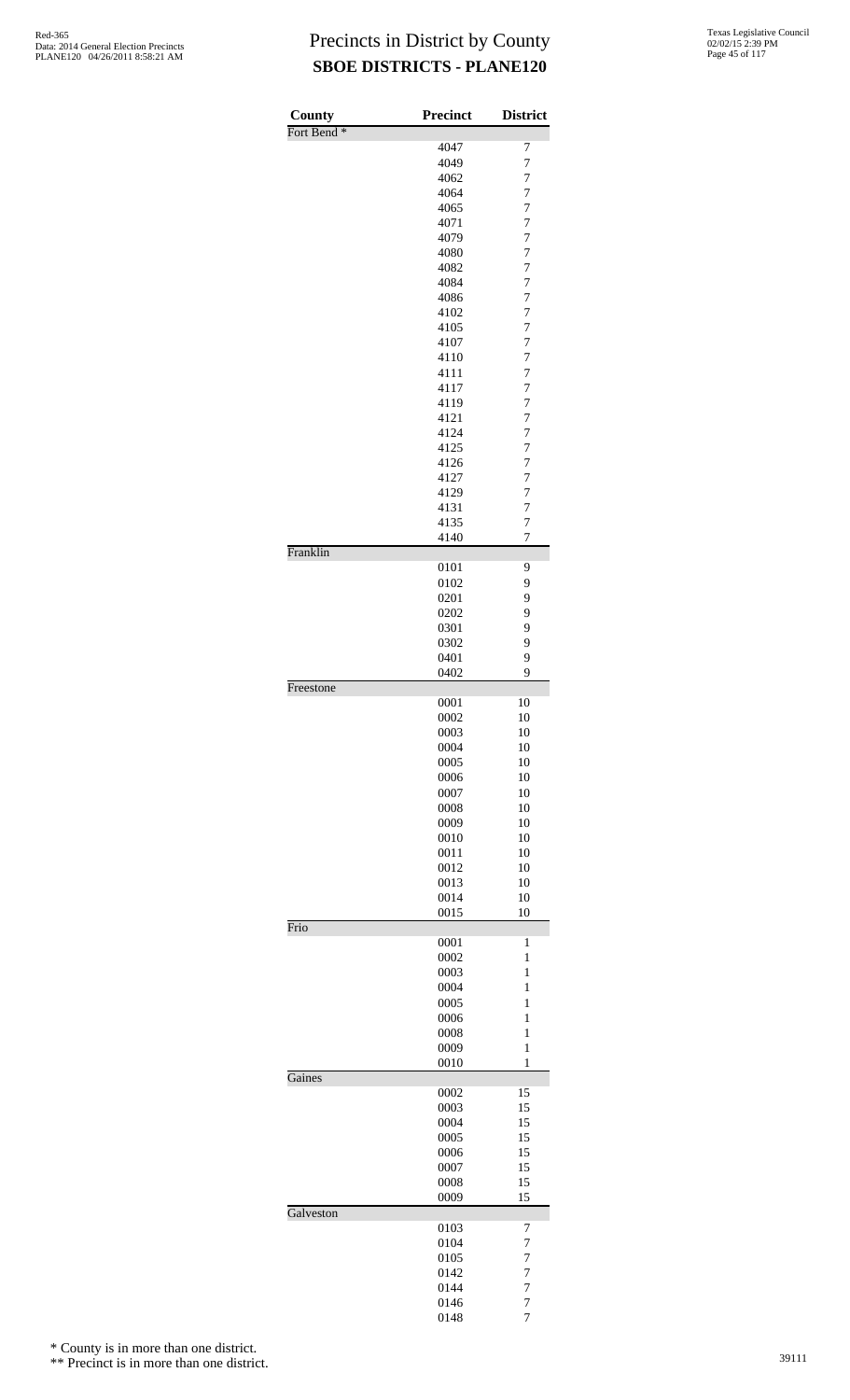| County    | <b>Precinct</b> | <b>District</b>     |
|-----------|-----------------|---------------------|
| Galveston |                 |                     |
|           | 0150<br>0151    | 7<br>$\overline{7}$ |
|           | 0152            | 7                   |
|           | 0159            | $\overline{7}$      |
|           | 0165            | 7                   |
|           | 0166            | 7                   |
|           | 0167            | $\overline{7}$      |
|           | 0168<br>0169    | 7<br>$\overline{7}$ |
|           | 0170            | 7                   |
|           | 0172            | 7                   |
|           | 0192            | $\overline{7}$      |
|           | 0193<br>0197    | 7<br>$\overline{7}$ |
|           | 0218            | 7                   |
|           | 0219            | 7                   |
|           | 0220            | $\overline{7}$      |
|           | 0221            | 7                   |
|           | 0223<br>0224    | $\overline{7}$<br>7 |
|           | 0225            | 7                   |
|           | 0226            | $\overline{7}$      |
|           | 0227            | 7                   |
|           | 0228            | $\overline{7}$      |
|           | 0232<br>0258    | 7<br>7              |
|           | 0263            | $\overline{7}$      |
|           | 0274            | 7                   |
|           | 0275            | $\overline{7}$      |
|           | 0276            | 7                   |
|           | 0277<br>0278    | 7<br>$\overline{7}$ |
|           | 0279            | 7                   |
|           | 0280            | $\overline{7}$      |
|           | 0281            | 7                   |
|           | 0283<br>0301    | 7<br>$\overline{7}$ |
|           | 0306            | $\overline{7}$      |
|           | 0309            | 7                   |
|           | 0311            | 7                   |
|           | 0312            | 7                   |
|           | 0314<br>0315    | $\overline{7}$<br>7 |
|           | 0316            | $\overline{7}$      |
|           | 0330            | 7                   |
|           | 0331            | 7                   |
|           | 0334<br>0336    | $\overline{7}$<br>7 |
|           | 0338            | $\overline{7}$      |
|           | 0340            | 7                   |
|           | 0341            | 7                   |
|           | 0343            | $\overline{7}$      |
|           | 0345<br>0347    | 7<br>$\overline{7}$ |
|           | 0389            | 7                   |
|           | 0391            | 7                   |
|           | 0394            | $\overline{7}$      |
|           | 0398<br>0399    | 7<br>$\overline{7}$ |
|           | 0401            | 7                   |
|           | 0439            | $\overline{7}$      |
|           | 0453            | $\overline{7}$      |
|           | 0454            | 7                   |
|           | 0455<br>0456    | $\overline{7}$<br>7 |
|           | 0457            | 7                   |
|           | 0460            | $\overline{7}$      |
|           | 0461            | 7                   |
|           | 0462<br>0464    | $\overline{7}$<br>7 |
|           | 0471            | 7                   |
|           | 0482            | $\overline{7}$      |
|           | 0487            | 7                   |
|           | 0488            | $\overline{7}$      |
|           | 0490<br>1051    | 7<br>7              |
|           | 1651            | $\overline{7}$      |
|           | 2321            | $\overline{7}$      |
|           | 2322            | $\overline{7}$      |

\* County is in more than one district.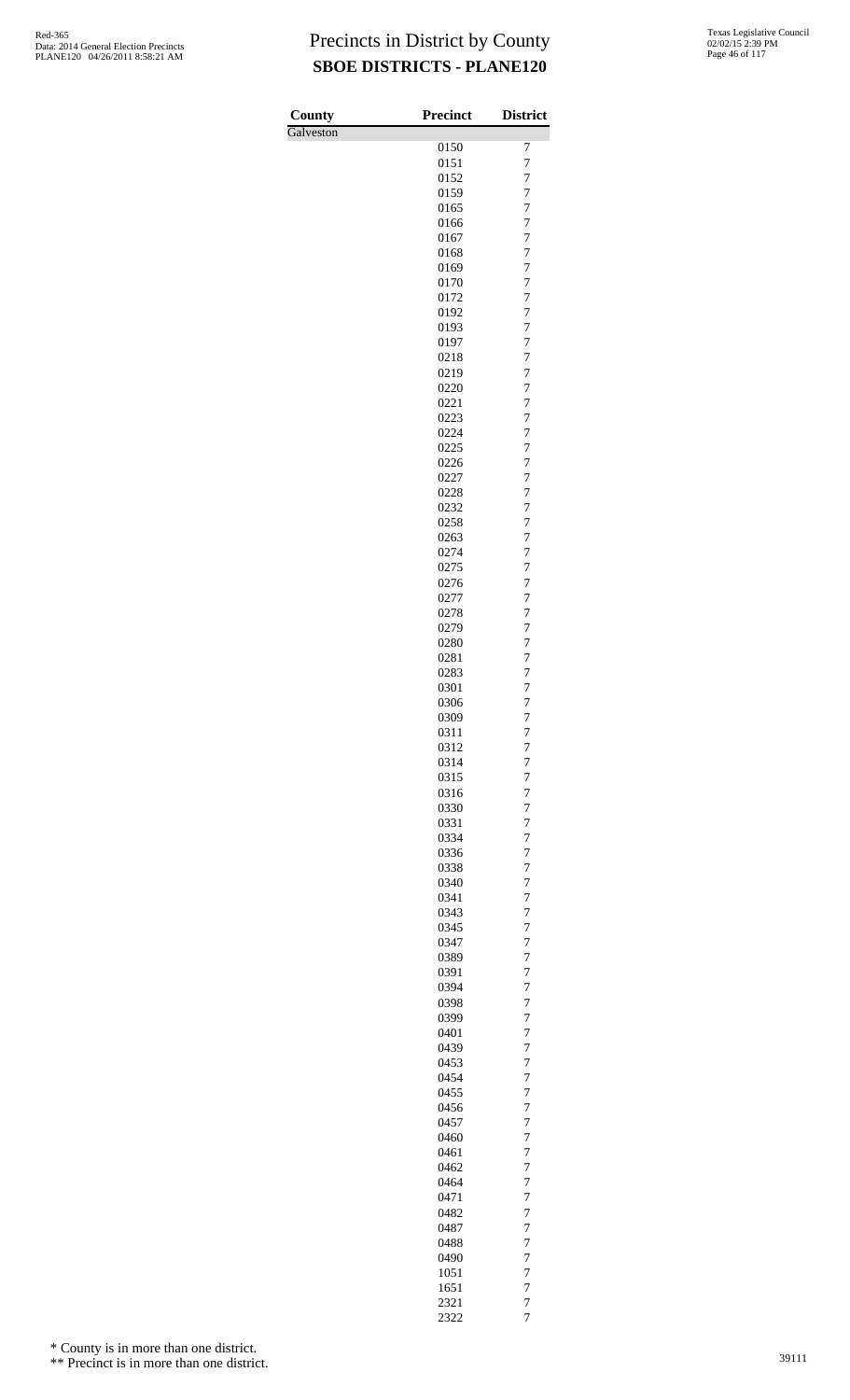| County    | Precinct     | <b>District</b>                            |
|-----------|--------------|--------------------------------------------|
| Galveston | 2323         | 7                                          |
|           | 2801         | $\overline{7}$                             |
|           | 3061         | 7                                          |
|           | 3301         | $\overline{7}$                             |
|           | 3311         | $\overline{7}$                             |
|           | 4391         | $\overline{7}$                             |
| Garza     |              |                                            |
|           | 0001         | 15                                         |
|           | 0002         | 15                                         |
|           | 0003<br>0004 | 15<br>15                                   |
|           | 0005         | 15                                         |
|           | 0006         | 15                                         |
| Gillespie |              |                                            |
|           | 0001         | 5                                          |
|           | 0002         | 5                                          |
|           | 0003         | 5                                          |
|           | 0004         | $\frac{5}{5}$                              |
|           | 0005<br>0006 | 5                                          |
|           | 0007         |                                            |
|           | 0008         | 5<br>5                                     |
|           | 0009         | 5                                          |
|           | 0010         | 5                                          |
|           | 0012         | 5                                          |
|           | 0013         | 5                                          |
|           | 0015         | 5                                          |
| Glasscock |              |                                            |
|           | 0001         | 1                                          |
|           | 0002<br>0003 | 1<br>$\mathbf{1}$                          |
|           | 0004         | $\mathbf{1}$                               |
| Goliad    |              |                                            |
|           | 0011         | 2                                          |
|           | 0012         | $\overline{c}$                             |
|           | 0021         |                                            |
|           | 0022         | $\begin{array}{c} 2 \\ 2 \\ 2 \end{array}$ |
|           | 0031         |                                            |
|           | 0032         |                                            |
|           | 0041<br>0042 | $\overline{\mathbf{c}}$<br>$\overline{c}$  |
|           | 0043         | $\overline{2}$                             |
| Gonzales  |              |                                            |
|           | 0001         | 3                                          |
|           | 0002         | 3                                          |
|           | 0003         | 3                                          |
|           | 0005<br>0007 | 3<br>3                                     |
|           | 0008         | 3                                          |
|           | 0009         | 3                                          |
|           | 0010         | 3                                          |
|           | 0011         | 3                                          |
|           | 0012         | 3                                          |
|           | 0013         | 3                                          |
|           | 0014         | 3                                          |
|           | 0015         | 3                                          |
|           | 04/6         | 3                                          |
| Gray      | 0001         | 15                                         |
|           | 0002         | 15                                         |
|           | 0003         | 15                                         |
|           | 0004         | 15                                         |
|           | 0005         | 15                                         |
|           | 0006         | 15                                         |
|           | 0007         | 15                                         |
| Grayson   | 0101         | 9                                          |
|           | 0102         | 9                                          |
|           | 0103         | 9                                          |
|           | 0104         | 9                                          |
|           | 0105         | 9                                          |
|           | 0106         | 9                                          |
|           | 0107         | 9                                          |
|           | 0108         | 9                                          |
|           | 0201         | 9                                          |
|           | 0202         | 9                                          |
|           | 0203         | 9                                          |
|           | 0204         | 9<br>9                                     |
|           | 0205         |                                            |

\* County is in more than one district.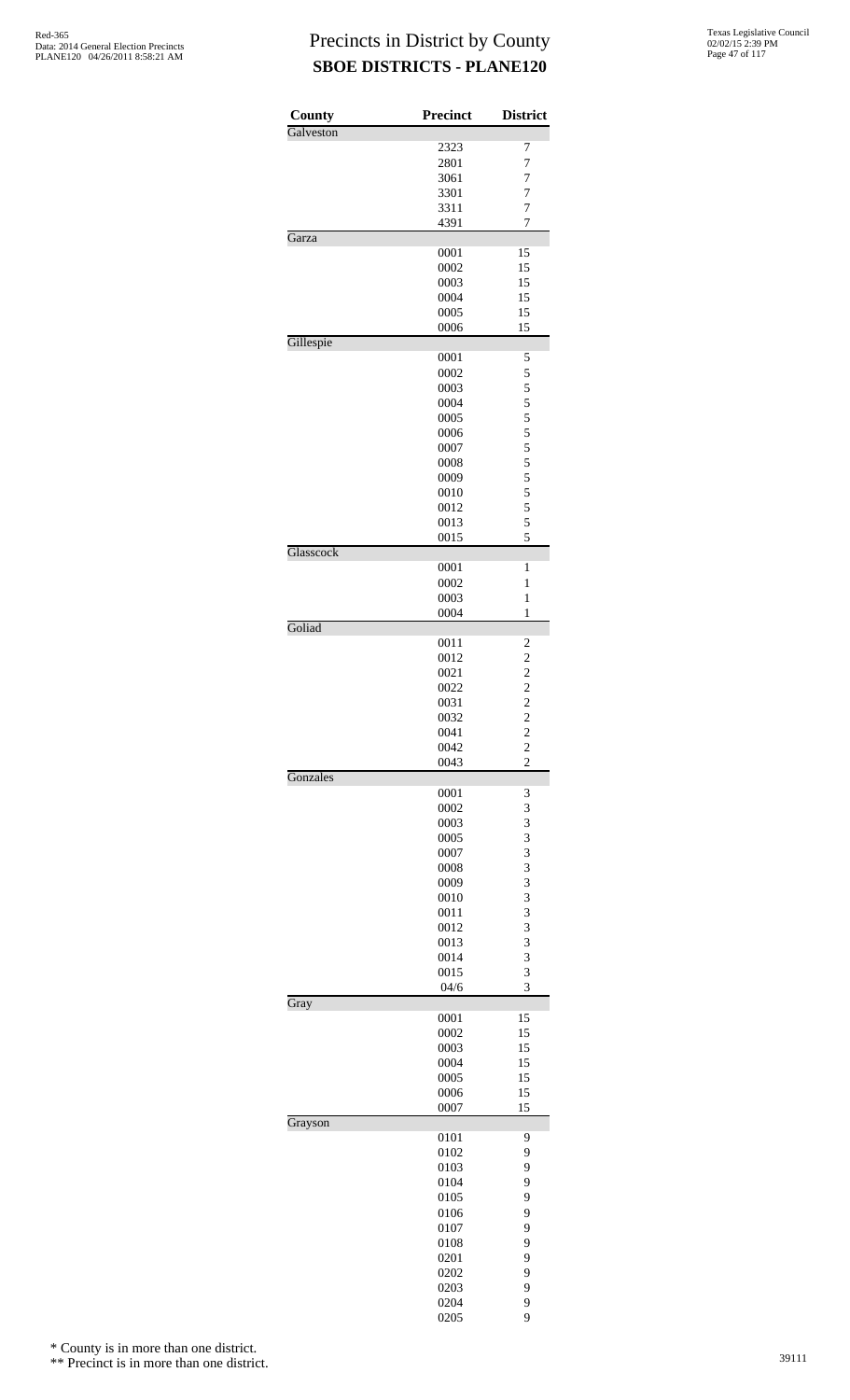| County    | <b>Precinct</b> | <b>District</b> |
|-----------|-----------------|-----------------|
| Grayson   | 0206            | 9               |
|           | 0207            | 9               |
|           | 0208            | 9               |
|           | 0209            | 9               |
|           | 0210            | 9               |
|           | 0301            | 9               |
|           | 0302            | 9               |
|           | 0303            | 9               |
|           | 0304            | 9               |
|           | 0305            | 9               |
|           | 0306            | 9               |
|           | 0307            | 9               |
|           | 0308            | 9               |
|           | 0309            | 9               |
|           | 0401            | 9               |
|           | 0402<br>0403    | 9<br>9          |
|           | 0404            | 9               |
|           | 0405            | 9               |
|           | 0406            | 9               |
|           | 0407            | 9               |
|           | 0408            | 9               |
|           | 0409            | 9               |
| Gregg     |                 |                 |
|           | 0001            | 9               |
|           | 0002            | 9               |
|           | 0003            | 9               |
|           | 0004            | 9               |
|           | 0005            | 9               |
|           | 0006            | 9               |
|           | 0007            | 9               |
|           | 0008            | 9               |
|           | 0009            | 9               |
|           | 0010            | 9               |
|           | 0011            | 9               |
|           | 0012            | 9               |
|           | 0013            | 9               |
|           | 0014<br>0015    | 9<br>9          |
|           | 0016            | 9               |
|           | 0017            | 9               |
|           | 0018            | 9               |
|           | 0019            | 9               |
|           | 0020            | 9               |
|           | 0021            | 9               |
| Grimes    |                 |                 |
|           | 0001            | 8               |
|           | 0002            | 8               |
|           | 0003            | 8               |
|           | 0004            | 8               |
|           | 0005            | 8               |
|           | 0006            | 8               |
|           | 0007            | 8               |
|           | 0008            | 8               |
|           | 0009            | 8               |
|           | 0010            | 8               |
|           | 0011<br>0012    | 8<br>8          |
|           | 0014            | 8               |
|           | 0015            | 8               |
| Guadalupe |                 |                 |
|           | 0101            | 5               |
|           | 0102            | 5               |
|           | 0103            | 5               |
|           | 0104            | 5               |
|           | 0105            | 5               |
|           | 0106            | 5               |
|           | 0107            | 5               |
|           | 0108            | 5               |
|           | 0109            | 5               |
|           | 0110            | 5               |
|           | 0111            | 5               |
|           | 0112            | 5               |
|           | 0113            | 5               |
|           | 0114            | 5               |
|           | 0115            | 5               |
|           | 0116<br>0117    | 5<br>5          |
|           | 0118            | 5               |
|           |                 |                 |

\* County is in more than one district.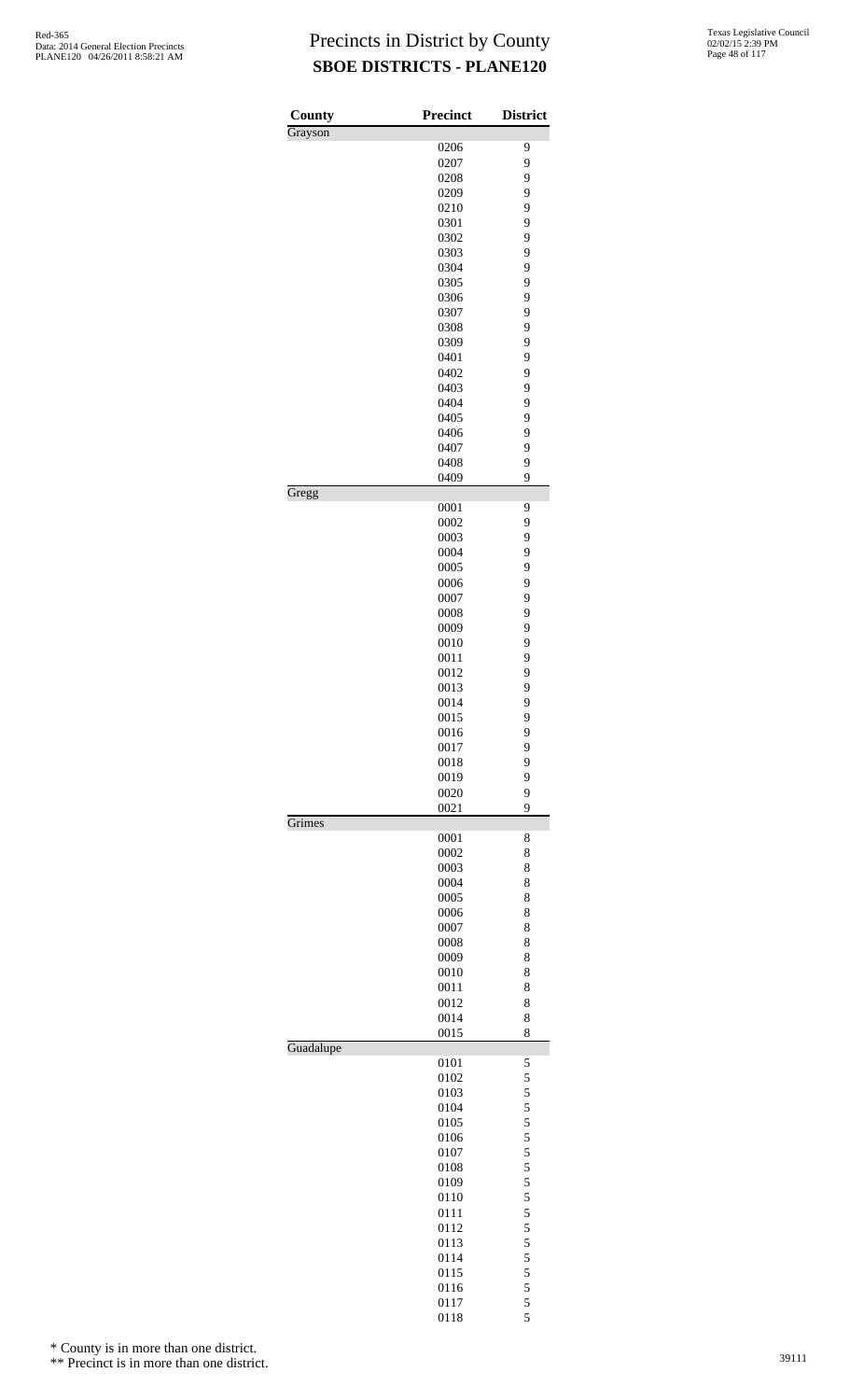| Texas Legislative Council |
|---------------------------|
| 02/02/15 2:39 PM          |
| Page 49 of 117            |

| <b>County</b> | <b>Precinct</b> | <b>District</b> |
|---------------|-----------------|-----------------|
| Guadalupe     | 0119            | 5               |
|               | 0120            | 5               |
|               | 0121            | 5               |
|               | 0122            | 5               |
|               | 0123            | 5               |
|               | 0124            | 5               |
|               | 0125            | 5               |
|               | 0126            | 5               |
|               | 0127            | 5               |
|               | 0201            | 5               |
|               | 0202            | 5<br>5          |
|               | 0203<br>0204    | 5               |
|               | 0205            | 5               |
|               | 0206            | 5               |
|               | 0207            | 5               |
|               | 0208            | 5               |
|               | 0209            | 5               |
|               | 0210            | 5               |
|               | 0211            | 5               |
|               | 0212            | 5               |
|               | 0213            | 5               |
|               | 0214<br>0215    | 5<br>5          |
|               | 0216            | 5               |
|               | 0217            | 5               |
|               | 0218            | 5               |
|               | 0219            | 5               |
|               | 0220            | 5               |
|               | 0221            | 5               |
|               | 0222            | 5               |
|               | 0223            | 5               |
|               | 0224<br>0225    | 5<br>5          |
|               | 0226            | 5               |
|               | 0301            | 5               |
|               | 0302            | 5               |
|               | 0303            | 5               |
|               | 0304            | 5               |
|               | 0305            | $\frac{5}{5}$   |
|               | 0306            |                 |
|               | 0401            | 5               |
|               | 0402<br>0403    | 5<br>5          |
|               | 0404            | 5               |
|               | 0405            | 5               |
|               | 0406            | 5               |
|               | 0407            | 5               |
|               | 0408            | 5               |
|               | 0409            | 5               |
|               | 0410            | 5               |
| Hale          |                 |                 |
|               | 0101<br>0102    | 15<br>15        |
|               | 0103            | 15              |
|               | 0104            | 15              |
|               | 0105            | 15              |
|               | 0110            | 15              |
|               | 0111            | 15              |
|               | 0112            | 15              |
|               | 0202            | 15              |
|               | 0203<br>0204    | 15<br>15        |
|               | 0205            | 15              |
|               | 0206            | 15              |
|               | 0213            | 15              |
|               | 0214            | 15              |
|               | 0215            | 15              |
|               | 0304            | 15              |
|               | 0305            | 15              |
|               | 0306            | 15              |
|               | 0307<br>0308    | 15<br>15        |
|               | 0316            | 15              |
|               | 0317            | 15              |
|               | 0318            | 15              |
|               | 0406            | 15              |
|               | 0407            | 15              |

15

\* County is in more than one district.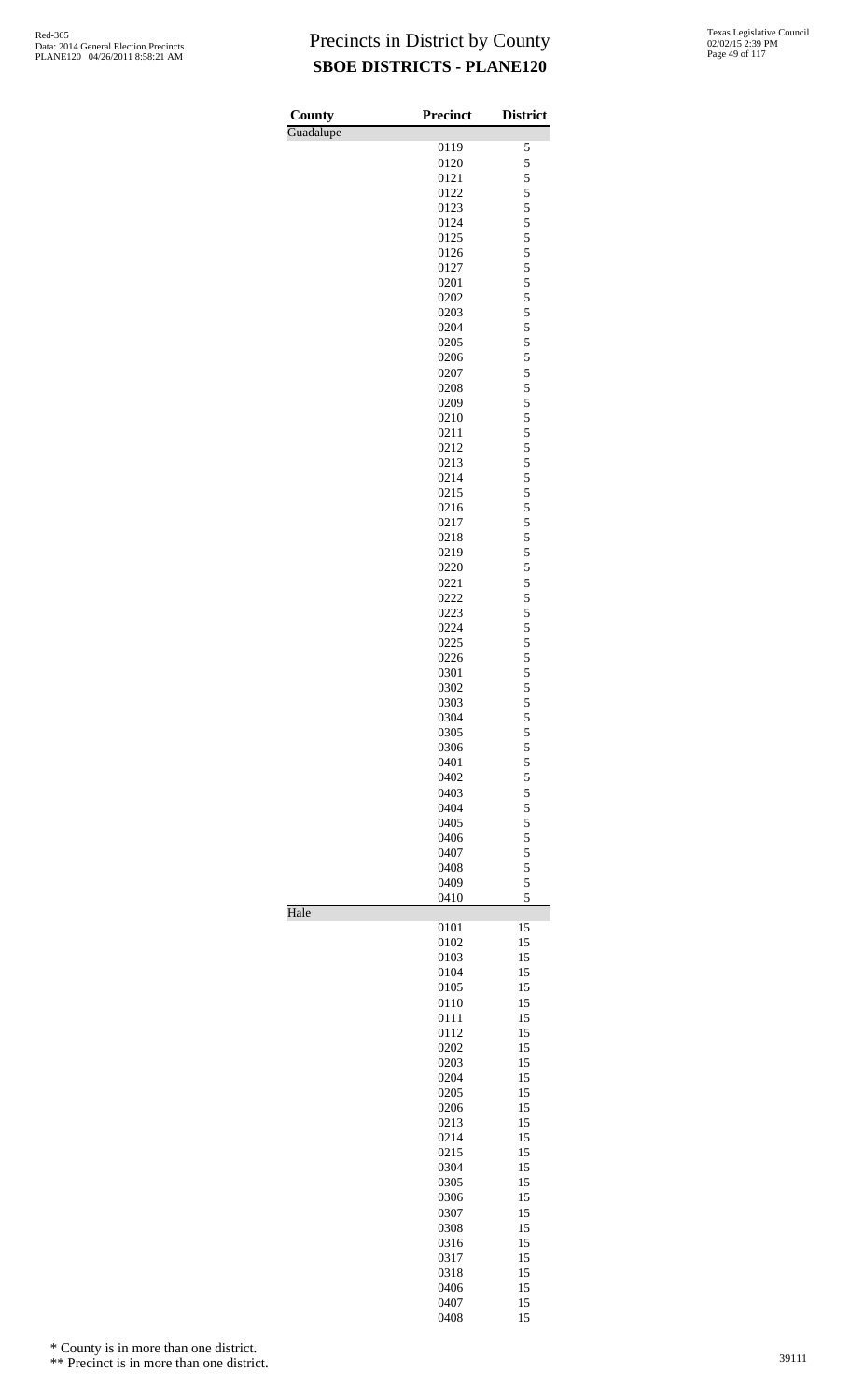| County<br>Hale      | <b>Precinct</b> | <b>District</b>                  |
|---------------------|-----------------|----------------------------------|
|                     | 0409            | 15                               |
|                     | 0419            | 15                               |
|                     | 0420            | 15                               |
| Hall                |                 |                                  |
|                     | 0101<br>0201    | 15<br>15                         |
|                     | 0202            | 15                               |
|                     | 0301            | 15                               |
|                     | 0302            | 15                               |
|                     | 0401            | 15                               |
| Hamilton            | 0402            | 15                               |
|                     | 0001            | 14                               |
|                     | 0004            | 14                               |
|                     | 0005            | 14                               |
|                     | 0007            | 14                               |
|                     | 0009<br>0012    | 14<br>14                         |
|                     | 0014            | 14                               |
|                     | 0015            | 14                               |
|                     | 0017            | 14                               |
|                     | 0022            | 14                               |
|                     | 0023            | 14                               |
| Hansford            | 0001            | 15                               |
|                     | 0002            | 15                               |
|                     | 0003            | 15                               |
|                     | 0004            | 15                               |
|                     | 0005            | 15                               |
|                     | 0006            | 15<br>15                         |
|                     | 0007<br>0009    | 15                               |
| Hardeman            |                 |                                  |
|                     | 0001            | 15                               |
|                     | 0002            | 15                               |
|                     | 0003<br>0004    | 15<br>15                         |
| Hardin              |                 |                                  |
|                     | 0001            | 7                                |
|                     | 0002            | 7                                |
|                     | 0003            | $\overline{7}$                   |
|                     | 0004<br>0005    | $\overline{7}$<br>7              |
|                     | 0006            | 7                                |
|                     | 0007            | $\overline{7}$                   |
|                     | 0008            | $\overline{7}$                   |
|                     | 0009            | $\overline{7}$                   |
|                     | 0010<br>0011    | 7<br>7                           |
|                     | 0012            | $\overline{7}$                   |
|                     | 0013            | $\overline{7}$                   |
|                     | 0014            | $\overline{7}$                   |
|                     | 0015            | 7                                |
|                     | 0016            | 7                                |
|                     | 0017<br>0018    | $\overline{7}$<br>$\overline{7}$ |
|                     | 0019            | $\overline{7}$                   |
| Harris <sup>*</sup> |                 |                                  |
|                     | 0001            | 6                                |
|                     | 0002<br>0003    | 6<br>6                           |
|                     | 0004            | 6                                |
|                     | 0005            | 6                                |
|                     | 0006            | 8                                |
|                     | 0007            | $\overline{\mathcal{L}}$         |
|                     | 0008            | 6<br>$\overline{4}$              |
|                     | 0009<br>0010    | $\overline{4}$                   |
|                     | 0011            | $\overline{\mathcal{L}}$         |
|                     | 0012            | 8                                |
|                     | 0013            | 8                                |
|                     | 0014            | 6                                |
|                     | 0015            | 6<br>$\overline{4}$              |
|                     | 0016<br>0017    | $\overline{4}$                   |
|                     | 0018            | 6                                |
|                     | 0019            | $\overline{4}$                   |
|                     | 0020            | $\overline{4}$                   |
|                     | 0021            | $\overline{4}$                   |

\* County is in more than one district.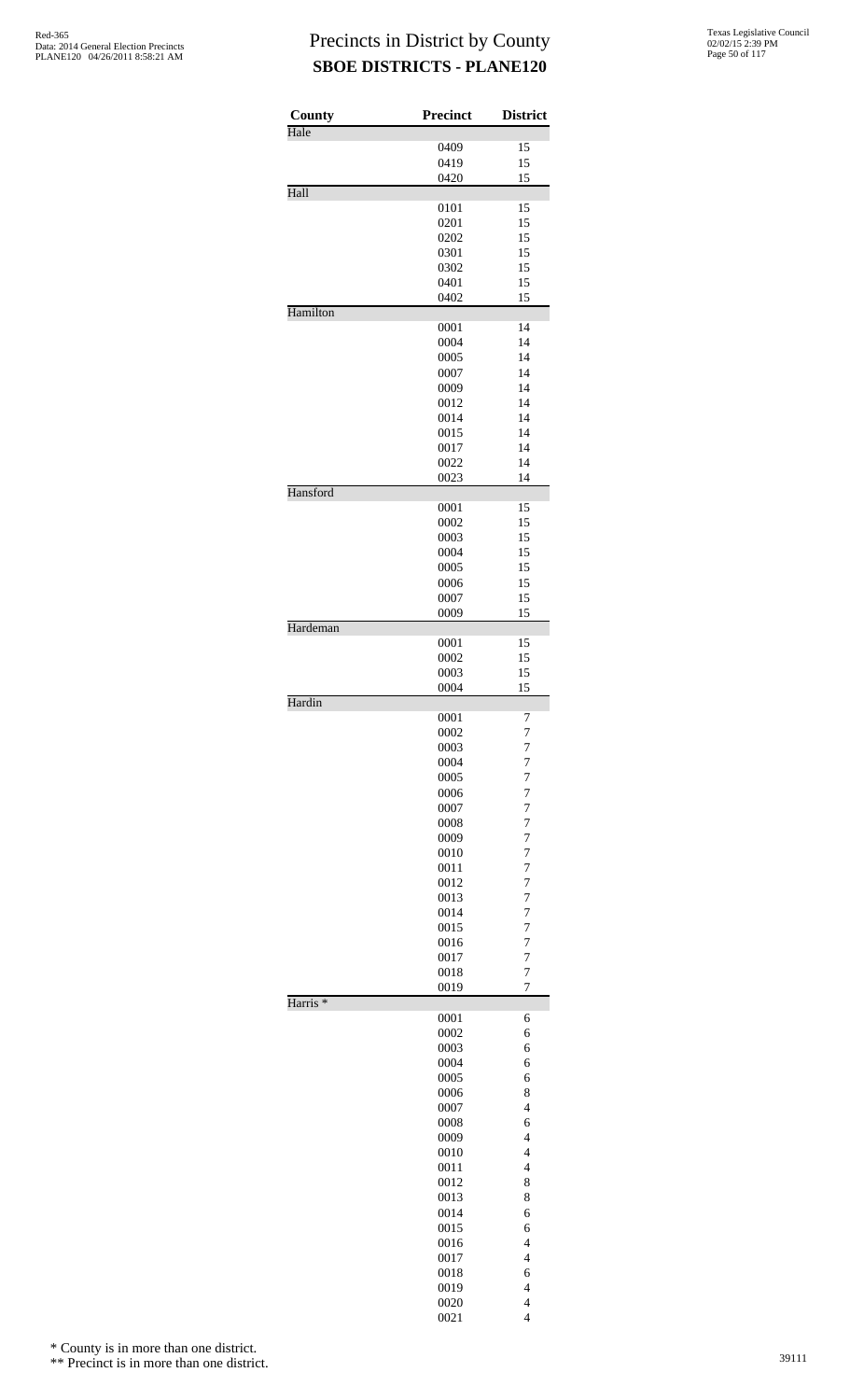Harris \*

| County              | <b>Precinct</b> | <b>District</b>                                      |
|---------------------|-----------------|------------------------------------------------------|
| Harris <sup>*</sup> |                 |                                                      |
|                     | 0022<br>0023    | 4<br>$\overline{\mathcal{L}}$                        |
|                     | 0024            | $\overline{\mathcal{L}}$                             |
|                     | 0025            | $\overline{\mathcal{L}}$                             |
|                     | 0026            | $\overline{4}$                                       |
|                     | 0027            | $\overline{\mathcal{L}}$                             |
|                     | 0028            | 8                                                    |
|                     | 0029<br>0030    | $\overline{\mathcal{L}}$<br>$\overline{\mathcal{L}}$ |
|                     | 0031            | $\overline{\mathcal{L}}$                             |
|                     | 0032            | 6                                                    |
|                     | 0033            | 6                                                    |
|                     | 0034            | 6                                                    |
|                     | 0035            | $\overline{4}$                                       |
|                     | 0036<br>0037    | $\overline{\mathcal{L}}$<br>6                        |
|                     | 0038            | 6                                                    |
|                     | 0039            | 6                                                    |
|                     | 0040            | 6                                                    |
|                     | 0041            | 8                                                    |
|                     | 0042            | $\overline{\mathcal{L}}$                             |
|                     | 0043            | 6                                                    |
|                     | 0044<br>0045    | 6<br>$\overline{4}$                                  |
|                     | 0046            | 6                                                    |
|                     | 0047            | $\overline{\mathcal{L}}$                             |
|                     | 0048            | $\overline{\mathcal{L}}$                             |
|                     | 0049            | 8                                                    |
|                     | 0050            | 6                                                    |
|                     | 0051<br>0052    | 8<br>6                                               |
|                     | 0053            | 6                                                    |
|                     | 0054            | 6                                                    |
|                     | 0055            | 6                                                    |
|                     | 0056            | 6                                                    |
|                     | 0057            | 6                                                    |
|                     | 0058<br>0059    | 6<br>6                                               |
|                     | 0060            | 6                                                    |
|                     | 0061            | $\overline{4}$                                       |
|                     | 0062            | $\overline{\mathcal{L}}$                             |
|                     | 0063            | 8                                                    |
|                     | 0064            | $\overline{4}$                                       |
|                     | 0065            | $\overline{4}$<br>$\overline{4}$                     |
|                     | 0066<br>0067    | $\overline{\mathcal{L}}$                             |
|                     | 0068            | $\overline{\mathcal{L}}$                             |
|                     | 0069            | $\overline{4}$                                       |
|                     | 0070            | 6                                                    |
|                     | 0071            | 6                                                    |
|                     | 0072            | $\overline{\mathcal{L}}$<br>$\overline{4}$           |
|                     | 0073<br>0074    | 6                                                    |
|                     | 0075            | 6                                                    |
|                     | 0076            | 8                                                    |
|                     | 0077            | $\overline{\mathcal{L}}$                             |
|                     | 0078            | $\overline{\mathcal{L}}$                             |
|                     | 0079            | $\overline{\mathcal{L}}$                             |
|                     | 0080<br>0081    | $\overline{4}$<br>$\overline{4}$                     |
|                     | 0082            | 6                                                    |
|                     | 0083            | $\overline{\mathcal{L}}$                             |
|                     | 0084            | 8                                                    |
|                     | 0085            | $\overline{4}$                                       |
|                     | 0086            | 6                                                    |
|                     | 0087<br>0088    | 6<br>8                                               |
|                     | 0089            | 6                                                    |
|                     | 0090            | 8                                                    |
|                     | 0091            | 8                                                    |
|                     | 0092            | 8                                                    |
|                     | 0093            | $\overline{\mathcal{L}}$                             |
|                     | 0094            | $\overline{4}$                                       |
|                     | 0095            | 6                                                    |
|                     | 0096<br>0097    | 6<br>8                                               |
|                     | 0098            | 8                                                    |
|                     | 0099            | 8                                                    |
|                     | 0100            | 8                                                    |

\* County is in more than one district.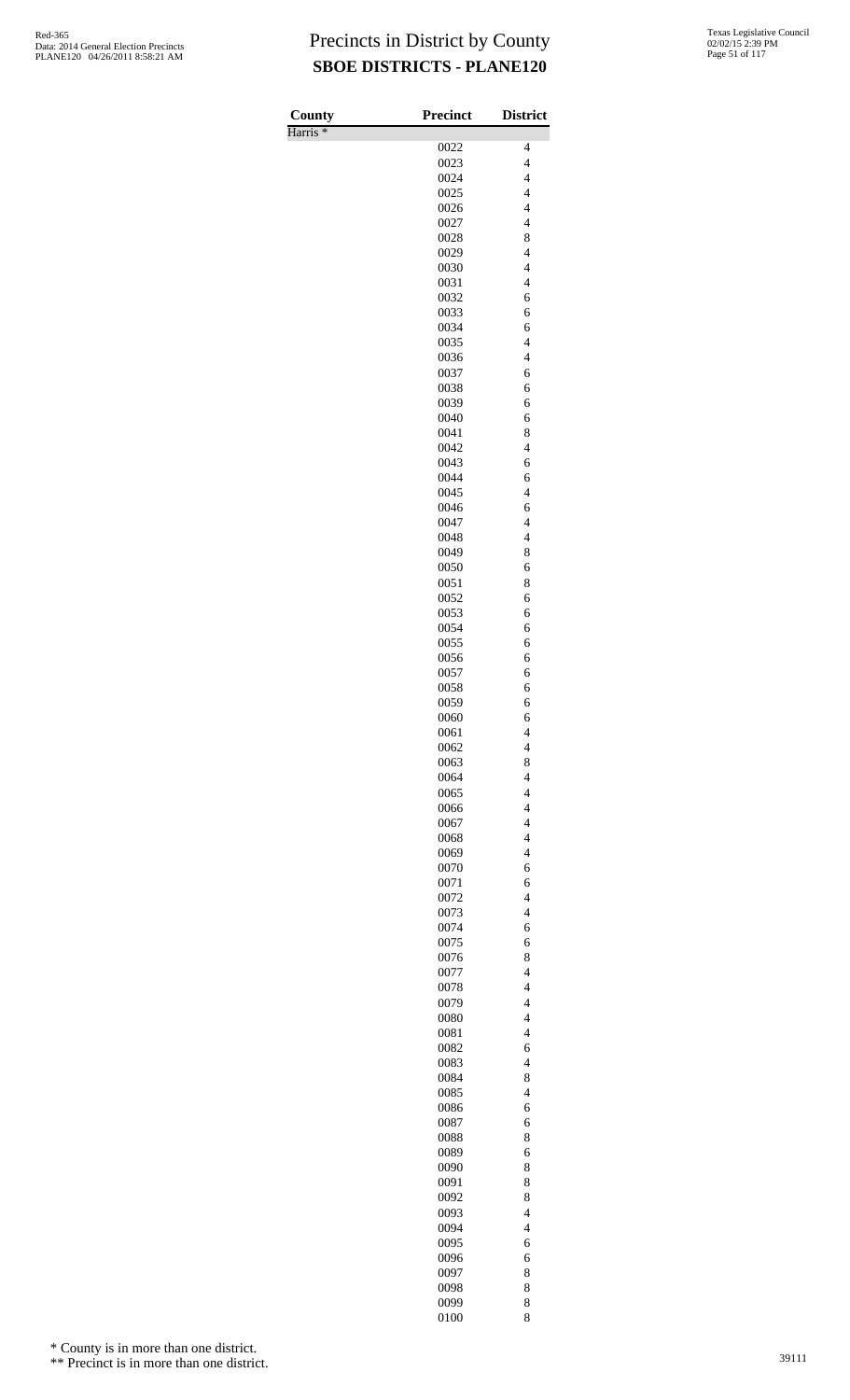Harris \*

| County<br>Harris <sup>*</sup> | <b>Precinct</b> | <b>District</b>                                      |
|-------------------------------|-----------------|------------------------------------------------------|
|                               | 0101            | 4                                                    |
|                               | 0102            | 8                                                    |
|                               | 0103<br>0104    | 8<br>$\overline{4}$                                  |
|                               | 0105            | $\overline{\mathcal{L}}$                             |
|                               | 0106<br>0107    | $\overline{\mathcal{L}}$<br>$\overline{4}$           |
|                               | 0108            | 8                                                    |
|                               | 0109            | $\overline{4}$                                       |
|                               | 0110<br>0111    | 8<br>6                                               |
|                               | 0112            | 6                                                    |
|                               | 0113            | 6                                                    |
|                               | 0114<br>0115    | 6<br>$\overline{4}$                                  |
|                               | 0116            | 6                                                    |
|                               | 0117<br>0118    | 6<br>6                                               |
|                               | 0119            | 8                                                    |
|                               | 0120            | 6                                                    |
|                               | 0121<br>0122    | 8<br>$\overline{4}$                                  |
|                               | 0123            | 6                                                    |
|                               | 0124            | 6<br>6                                               |
|                               | 0125<br>0126    | 6                                                    |
|                               | 0127            | 6                                                    |
|                               | 0128<br>0129    | 6<br>6                                               |
|                               | 0130            | 6                                                    |
|                               | 0131            | $\overline{\mathcal{L}}$                             |
|                               | 0132<br>0133    | $\overline{4}$<br>6                                  |
|                               | 0134            | $\overline{4}$                                       |
|                               | 0135<br>0136    | 6<br>$\overline{\mathbf{4}}$                         |
|                               | 0137            | 6                                                    |
|                               | 0138            | $\overline{4}$                                       |
|                               | 0139<br>0140    | 6<br>4                                               |
|                               | 0141            | 8                                                    |
|                               | 0142<br>0143    | $\overline{4}$<br>8                                  |
|                               | 0144            | $\overline{4}$                                       |
|                               | 0145            | $\overline{4}$                                       |
|                               | 0146<br>0147    | $\overline{4}$<br>$\overline{\mathcal{L}}$           |
|                               | 0148            | 6                                                    |
|                               | 0149            | 8                                                    |
|                               | 0150<br>0151    | $\overline{4}$<br>$\overline{\mathcal{L}}$           |
|                               | 0152            | $\overline{4}$                                       |
|                               | 0153<br>0154    | $\overline{\mathcal{L}}$<br>$\overline{4}$           |
|                               | 0155            | 6                                                    |
|                               | 0156            | $\overline{\mathcal{L}}$                             |
|                               | 0157<br>0158    | $\overline{\mathcal{L}}$<br>$\overline{\mathcal{L}}$ |
|                               | 0159            | $\overline{4}$                                       |
|                               | 0160            | $\overline{4}$                                       |
|                               | 0161<br>0162    | $\overline{\mathcal{L}}$<br>$\overline{4}$           |
|                               | 0163            | $\overline{\mathcal{L}}$                             |
|                               | 0164<br>0165    | $\overline{4}$<br>6                                  |
|                               | 0166            | 6                                                    |
|                               | 0167            | $\overline{\mathcal{L}}$                             |
|                               | 0168<br>0169    | $\overline{\mathcal{L}}$<br>$\overline{4}$           |
|                               | 0170            | 8                                                    |
|                               | 0171            | $\overline{\mathcal{L}}$                             |
|                               | 0172<br>0173    | $\overline{\mathcal{L}}$<br>6                        |
|                               | 0174            | 8                                                    |
|                               | 0175<br>0176    | 6<br>6                                               |
|                               | 0177            | 6                                                    |
|                               | 0178            | 6                                                    |
|                               | 0179            | 6                                                    |

\* County is in more than one district.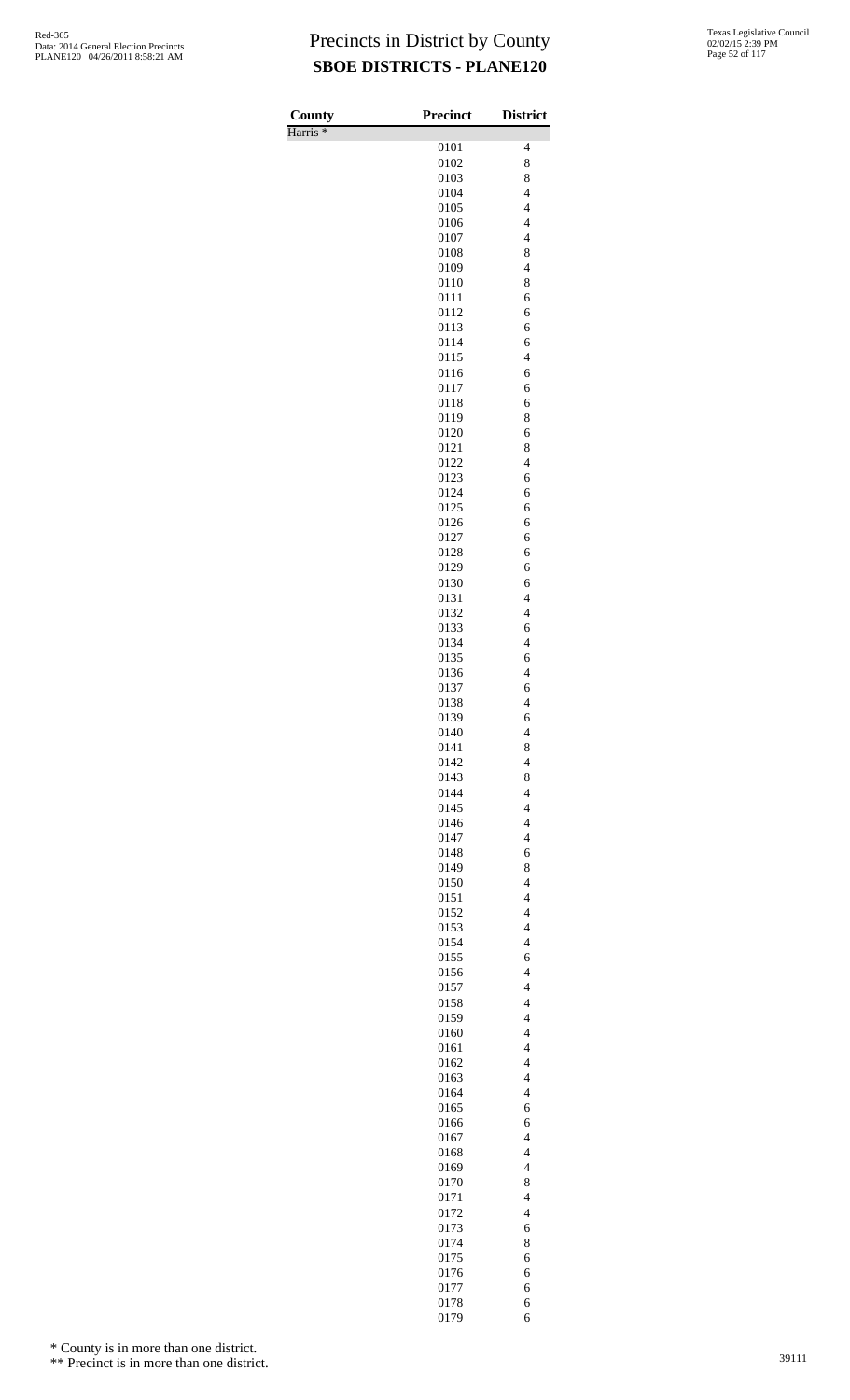Harris \*

| County<br>Harris <sup>*</sup> | <b>Precinct</b> | <b>District</b>                                      |
|-------------------------------|-----------------|------------------------------------------------------|
|                               | 0180            | 4                                                    |
|                               | 0181            | $\overline{\mathcal{L}}$                             |
|                               | 0182            | 6                                                    |
|                               | 0183<br>0184    | 6<br>$\overline{\mathbf{4}}$                         |
|                               | 0185            | $\overline{\mathcal{L}}$                             |
|                               | 0186            | $\overline{4}$                                       |
|                               | 0187            | $\overline{4}$                                       |
|                               | 0188            | $\overline{4}$                                       |
|                               | 0189<br>0190    | $\overline{\mathcal{L}}$<br>$\overline{\mathcal{L}}$ |
|                               | 0191            | $\overline{4}$                                       |
|                               | 0192            | $\overline{4}$                                       |
|                               | 0193            | $\overline{4}$                                       |
|                               | 0194<br>0195    | $\overline{\mathbf{4}}$<br>$\overline{\mathcal{L}}$  |
|                               | 0196            | $\overline{4}$                                       |
|                               | 0197            | $\overline{4}$                                       |
|                               | 0198            | $\overline{4}$                                       |
|                               | 0199            | 8                                                    |
|                               | 0200<br>0201    | 6<br>$\overline{4}$                                  |
|                               | 0202            | $\overline{\mathcal{L}}$                             |
|                               | 0203            | $\overline{4}$                                       |
|                               | 0204            | 6                                                    |
|                               | 0205<br>0206    | $\overline{\mathcal{L}}$<br>6                        |
|                               | 0207            | $\overline{4}$                                       |
|                               | 0208            | $\overline{4}$                                       |
|                               | 0209            | 6                                                    |
|                               | 0210            | $\overline{4}$                                       |
|                               | 0211<br>0212    | $\overline{4}$<br>$\overline{\mathcal{L}}$           |
|                               | 0213            | 6                                                    |
|                               | 0214            | 6                                                    |
|                               | 0215            | 6                                                    |
|                               | 0216            | $\overline{\mathcal{L}}$                             |
|                               | 0217<br>0218    | 6<br>$\overline{4}$                                  |
|                               | 0219            | 4                                                    |
|                               | 0220            | 8                                                    |
|                               | 0221            | $\overline{4}$                                       |
|                               | 0222<br>0223    | 6<br>$\overline{4}$                                  |
|                               | 0224            | 6                                                    |
|                               | 0225            | 6                                                    |
|                               | 0226            | $\overline{\mathcal{L}}$                             |
|                               | 0227            | 6                                                    |
|                               | 0228<br>0229    | $\overline{4}$<br>$\overline{\mathbf{4}}$            |
|                               | 0230            | $\overline{\mathbf{4}}$                              |
|                               | 0231            | $\overline{\mathcal{L}}$                             |
|                               | 0232            | 6                                                    |
|                               | 0233            | 6                                                    |
|                               | 0234<br>0235    | 6<br>$\overline{\mathcal{L}}$                        |
|                               | 0236            | $\overline{4}$                                       |
|                               | 0237            | $\overline{4}$                                       |
|                               | 0238            | $\overline{4}$                                       |
|                               | 0239<br>0240    | $\overline{\mathbf{4}}$<br>$\overline{\mathbf{4}}$   |
|                               | 0241            | $\overline{4}$                                       |
|                               | 0242            | 8                                                    |
|                               | 0243            | $\overline{\mathcal{L}}$                             |
|                               | 0244            | 6                                                    |
|                               | 0245<br>0246    | 6<br>6                                               |
|                               | 0247            | $\overline{\mathcal{L}}$                             |
|                               | 0248            | 8                                                    |
|                               | 0249            | 8                                                    |
|                               | 0250            | 8                                                    |
|                               | 0251<br>0252    | 8<br>$\overline{4}$                                  |
|                               | 0253            | $\overline{4}$                                       |
|                               | 0254            | $\overline{\mathbf{4}}$                              |
|                               | 0255            | $\overline{\mathbf{4}}$                              |
|                               | 0256            | 6                                                    |
|                               | 0257<br>0258    | $\overline{\mathbf{4}}$<br>6                         |

\* County is in more than one district.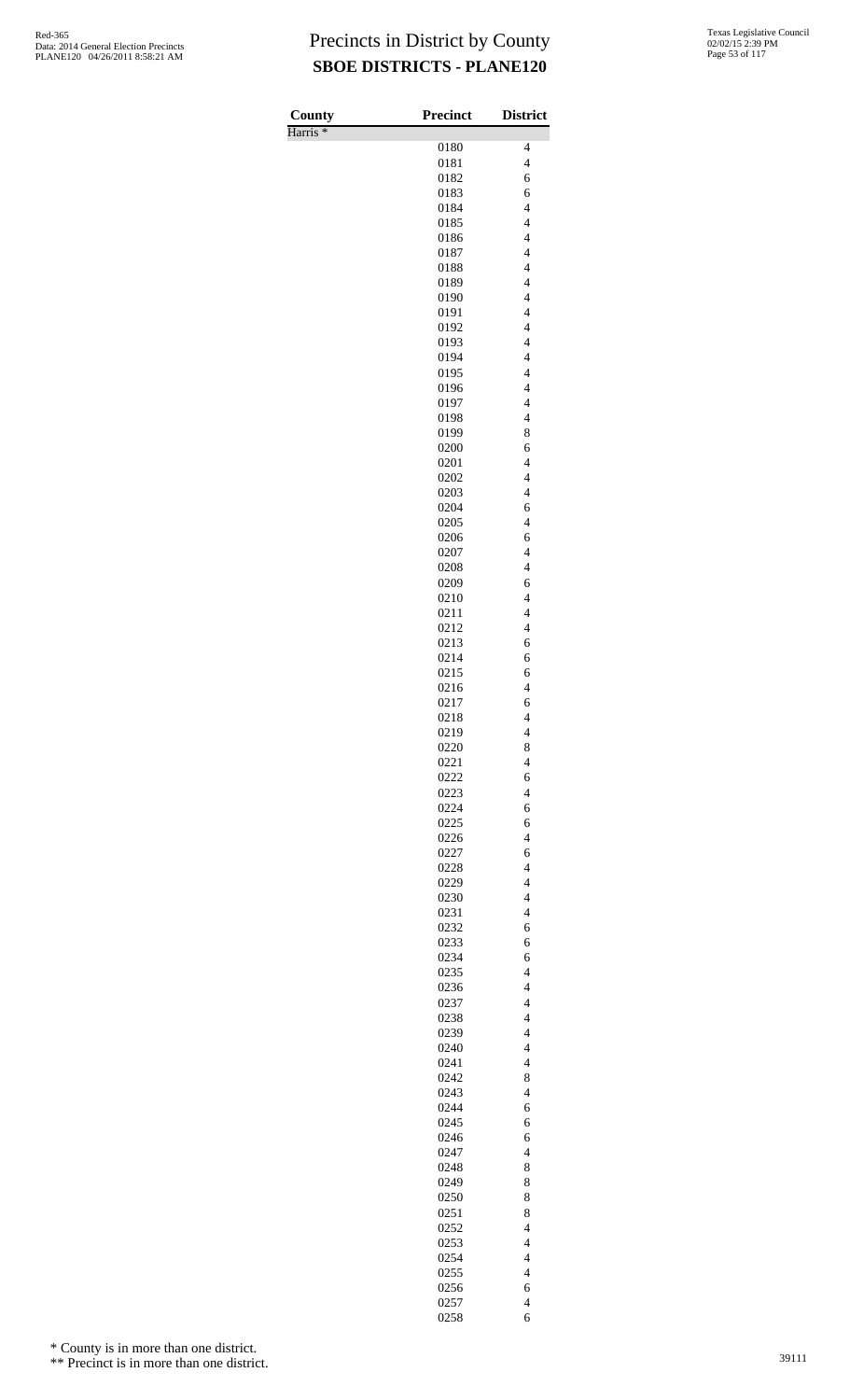Harris \*

| County              | <b>Precinct</b> | <b>District</b>                            |
|---------------------|-----------------|--------------------------------------------|
| Harris <sup>*</sup> |                 |                                            |
|                     | 0259            | 4                                          |
|                     | 0260            | 6                                          |
|                     | 0261            | $\overline{\mathcal{L}}$                   |
|                     | 0262            | 6                                          |
|                     | 0263            | 6                                          |
|                     | 0264            | 6                                          |
|                     | 0265            | 6                                          |
|                     | 0266            | $\overline{4}$<br>$\overline{4}$           |
|                     | 0267            | 6                                          |
|                     | 0268<br>0269    | 6                                          |
|                     | 0270            | $\overline{4}$                             |
|                     | 0271            | $\overline{4}$                             |
|                     | 0272            | 6                                          |
|                     | 0273            | 6                                          |
|                     | 0274            | 6                                          |
|                     | 0275            | $\overline{\mathcal{L}}$                   |
|                     | 0276            | $\overline{\mathcal{L}}$                   |
|                     | 0277            | $\overline{4}$                             |
|                     | 0278            | $\overline{\mathcal{L}}$                   |
|                     | 0279            | 8                                          |
|                     | 0280            | $\overline{4}$                             |
|                     | 0281            | 6                                          |
|                     | 0282            | 6                                          |
|                     | 0283            | 6                                          |
|                     | 0284            | 6                                          |
|                     | 0285            | $\overline{\mathcal{L}}$                   |
|                     | 0286            | $\overline{\mathcal{L}}$                   |
|                     | 0287            | $\overline{4}$                             |
|                     | 0288            | $\overline{\mathcal{L}}$                   |
|                     | 0289            | $\overline{\mathcal{L}}$                   |
|                     | 0290            | 8                                          |
|                     | 0291            | $\overline{4}$<br>$\overline{4}$           |
|                     | 0292            | $\overline{4}$                             |
|                     | 0293<br>0294    | $\overline{\mathbf{4}}$                    |
|                     | 0295            | $\overline{4}$                             |
|                     | 0296            | 6                                          |
|                     | 0297            | 6                                          |
|                     | 0298            | 6                                          |
|                     | 0299            | 6                                          |
|                     | 0300            | 6                                          |
|                     | 0301            | $\overline{4}$                             |
|                     | 0302            | 8                                          |
|                     | 0303            | 6                                          |
|                     | 0304            | 6                                          |
|                     | 0305            | 8                                          |
|                     | 0306            | 8                                          |
|                     | 0307            | 8                                          |
|                     | 0308            | $\overline{4}$                             |
|                     | 0309            | 6                                          |
|                     | 0310            | 6                                          |
|                     | 0311            | 6                                          |
|                     | 0312            | 6                                          |
|                     | 0313            | $\overline{4}$                             |
|                     | 0314            | 6                                          |
|                     | 0315            | 6                                          |
|                     | 0316            | 6                                          |
|                     | 0317            | 6                                          |
|                     | 0318            | $\overline{4}$<br>$\overline{\mathcal{L}}$ |
|                     | 0319            | $\overline{\mathcal{L}}$                   |
|                     | 0320<br>0321    | $\overline{4}$                             |
|                     | 0322            | $\overline{4}$                             |
|                     | 0323            | $\overline{4}$                             |
|                     | 0324            | $\overline{4}$                             |
|                     | 0325            | $\overline{4}$                             |
|                     | 0326            | $\overline{4}$                             |
|                     | 0327            | $\overline{4}$                             |
|                     | 0328            | $\overline{4}$                             |
|                     | 0329            | $\overline{\mathcal{L}}$                   |
|                     | 0330            | 6                                          |
|                     | 0331            | $\overline{4}$                             |
|                     | 0332            | 6                                          |
|                     | 0333            | 8                                          |
|                     | 0334            | $\overline{\mathcal{L}}$                   |
|                     | 0335            | 6                                          |
|                     | 0336            | $\overline{\mathcal{L}}$                   |
|                     | 0337            | $\overline{4}$                             |

\* County is in more than one district.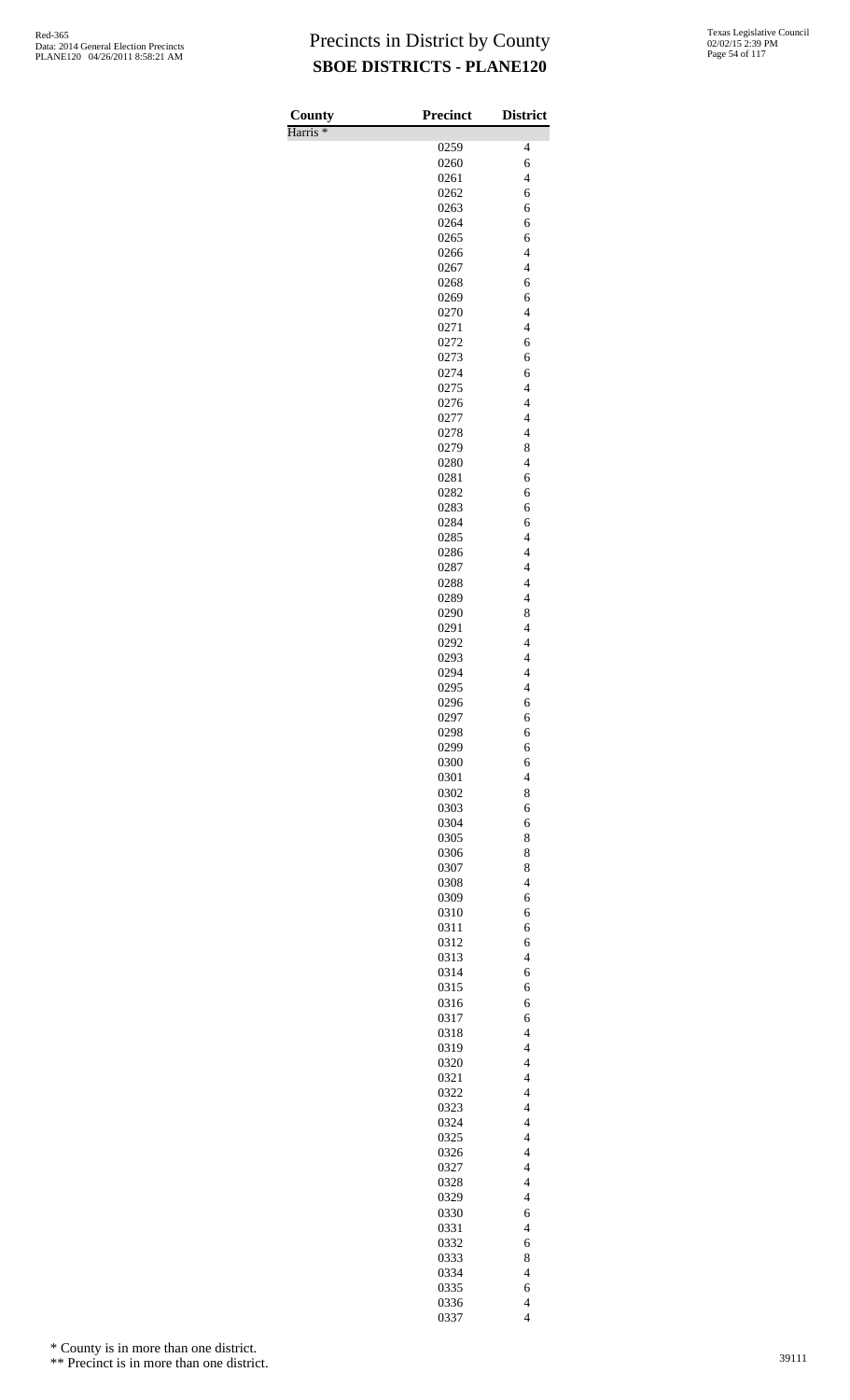| County              | <b>Precinct</b> | <b>District</b>                                      |
|---------------------|-----------------|------------------------------------------------------|
| Harris <sup>*</sup> | 0338            | 6                                                    |
|                     | 0339            | $\overline{4}$                                       |
|                     | 0340            | 8                                                    |
|                     | 0341            | $\overline{\mathcal{L}}$                             |
|                     | 0342            | $\overline{\mathcal{L}}$                             |
|                     | 0343<br>0344    | $\overline{\mathcal{L}}$<br>$\overline{\mathcal{L}}$ |
|                     | 0345            | 6                                                    |
|                     | 0346            | 8                                                    |
|                     | 0347            | 8                                                    |
|                     | 0348            | 8                                                    |
|                     | 0349<br>0350    | 8<br>6                                               |
|                     | 0351            | 8                                                    |
|                     | 0352            | 8                                                    |
|                     | 0353            | $\overline{\mathcal{L}}$                             |
|                     | 0354            | $\overline{4}$                                       |
|                     | 0355<br>0356    | $\overline{4}$<br>6                                  |
|                     | 0357            | 8                                                    |
|                     | 0358            | $\overline{4}$                                       |
|                     | 0359            | $\overline{\mathcal{L}}$                             |
|                     | 0360            | 6                                                    |
|                     | 0361<br>0362    | 6<br>6                                               |
|                     | 0363            | $\overline{\mathcal{L}}$                             |
|                     | 0364            | 6                                                    |
|                     | 0365            | $\overline{4}$                                       |
|                     | 0366            | $\overline{4}$                                       |
|                     | 0367<br>0368    | $\overline{4}$<br>$\overline{4}$                     |
|                     | 0369            | $\overline{\mathcal{L}}$                             |
|                     | 0370            | 6                                                    |
|                     | 0371            | $\overline{4}$                                       |
|                     | 0372            | $\overline{\mathcal{L}}$                             |
|                     | 0373<br>0374    | $\overline{\mathbf{4}}$<br>$\overline{\mathcal{L}}$  |
|                     | 0375            | $\overline{4}$                                       |
|                     | 0376            | 4                                                    |
|                     | 0377            | 8                                                    |
|                     | 0378            | 8                                                    |
|                     | 0379            | $\overline{\mathcal{L}}$                             |
|                     | 0380<br>0381    | 8<br>$\overline{4}$                                  |
|                     | 0382            | 8                                                    |
|                     | 0383            | 6                                                    |
|                     | 0384            | $\overline{4}$                                       |
|                     | 0385            | 6                                                    |
|                     | 0386<br>0387    | 8<br>8                                               |
|                     | 0388            | 8                                                    |
|                     | 0389            | $\overline{\mathcal{L}}$                             |
|                     | 0390            | $\overline{4}$                                       |
|                     | 0391            | 8<br>$\overline{4}$                                  |
|                     | 0392<br>0393    | 8                                                    |
|                     | 0394            | $\overline{\mathcal{L}}$                             |
|                     | 0395            | 6                                                    |
|                     | 0396            | $\overline{4}$                                       |
|                     | 0397            | $\overline{4}$                                       |
|                     | 0398<br>0399    | 6<br>8                                               |
|                     | 0400            | 6                                                    |
|                     | 0401            | $\overline{4}$                                       |
|                     | 0402            | $\overline{4}$                                       |
|                     | 0403            | 6                                                    |
|                     | 0404<br>0405    | 8<br>$\overline{\mathcal{L}}$                        |
|                     | 0406            | $\overline{4}$                                       |
|                     | 0407            | 6                                                    |
|                     | 0408            | $\overline{\mathcal{L}}$                             |
|                     | 0409            | $\overline{\mathcal{L}}$                             |
|                     | 0410<br>0411    | $\overline{\mathcal{L}}$<br>$\overline{4}$           |
|                     | 0412            | $\overline{4}$                                       |
|                     | 0413            | $\overline{4}$                                       |
|                     | 0414            | 8                                                    |
|                     | 0415            | 8                                                    |
|                     | 0416            | 8                                                    |

\* County is in more than one district.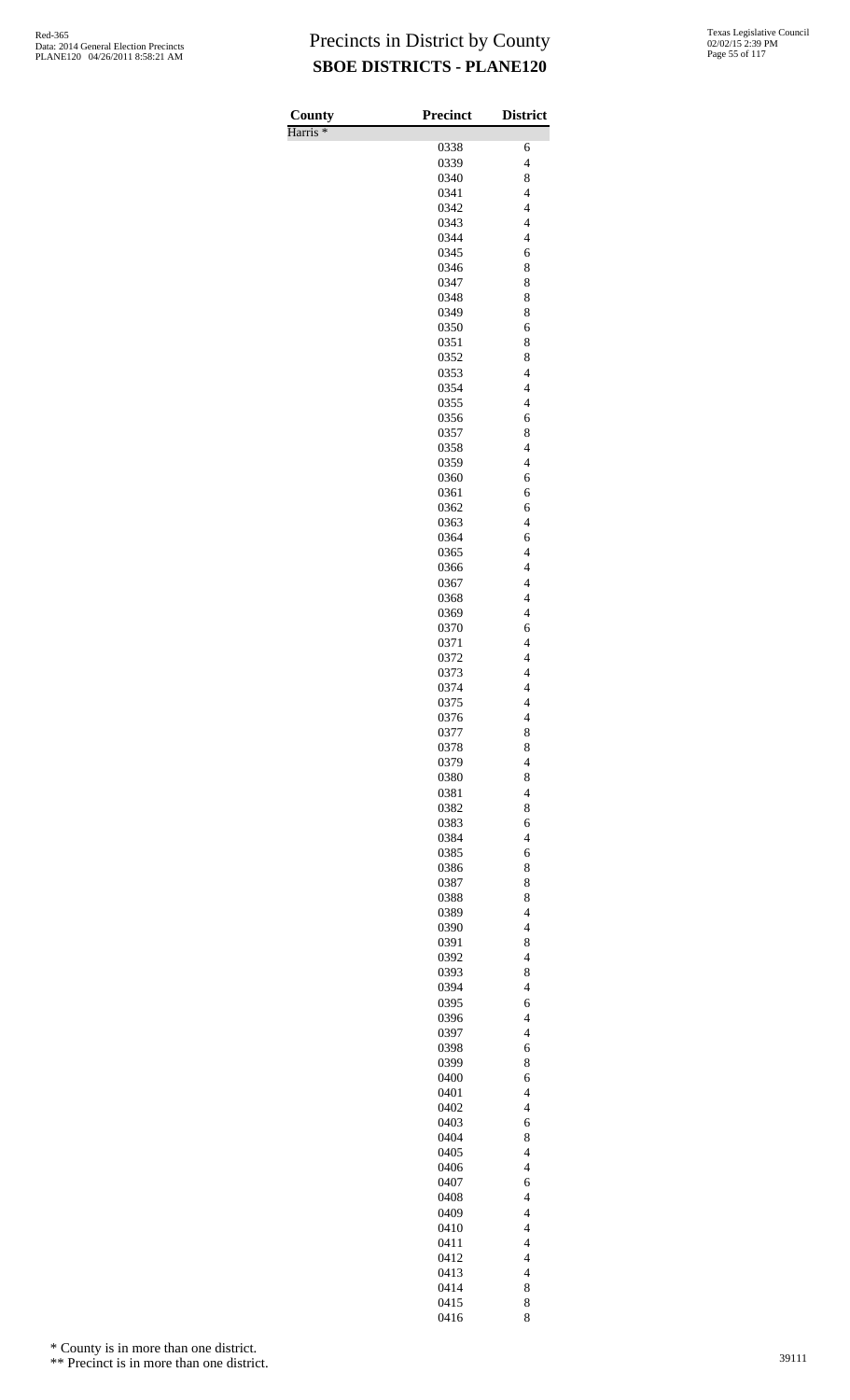Harris \*

| County              | <b>Precinct</b> | <b>District</b>               |
|---------------------|-----------------|-------------------------------|
| Harris <sup>*</sup> |                 |                               |
|                     | 0417            | 4                             |
|                     | 0418            | $\overline{\mathcal{L}}$      |
|                     | 0419<br>0420    | 8<br>8                        |
|                     | 0421            | 6                             |
|                     | 0422            | $\overline{\mathbf{4}}$       |
|                     | 0423            | $\overline{\mathbf{4}}$       |
|                     | 0424            | 6                             |
|                     | 0425            | 6                             |
|                     | 0426            | 6                             |
|                     | 0427            | 6                             |
|                     | 0428<br>0429    | 6<br>$\overline{\mathcal{L}}$ |
|                     | 0430            | 6                             |
|                     | 0431            | 6                             |
|                     | 0432            | 6                             |
|                     | 0433            | 6                             |
|                     | 0434            | 6                             |
|                     | 0435            | 6                             |
|                     | 0436            | 6                             |
|                     | 0437            | 6                             |
|                     | 0438<br>0439    | 6<br>6                        |
|                     | 0440            | 6                             |
|                     | 0441            | 6                             |
|                     | 0442            | 6                             |
|                     | 0443            | 6                             |
|                     | 0444            | 6                             |
|                     | 0445            | 6                             |
|                     | 0446            | 6                             |
|                     | 0447<br>0448    | 6<br>$\overline{\mathbf{4}}$  |
|                     | 0449            | $\overline{\mathcal{L}}$      |
|                     | 0450            | $\overline{4}$                |
|                     | 0451            | 6                             |
|                     | 0452            | 6                             |
|                     | 0453            | $\overline{\mathbf{4}}$       |
|                     | 0454            | $\overline{\mathcal{L}}$      |
|                     | 0455            | 4                             |
|                     | 0456            | 8<br>$\overline{\mathcal{L}}$ |
|                     | 0457<br>0458    | $\overline{\mathcal{L}}$      |
|                     | 0459            | 8                             |
|                     | 0460            | $\overline{4}$                |
|                     | 0461            | 6                             |
|                     | 0462            | $\overline{\mathcal{L}}$      |
|                     | 0463            | 6                             |
|                     | 0464            | 6                             |
|                     | 0465            | 6                             |
|                     | 0466            | 6<br>$\overline{\mathcal{L}}$ |
|                     | 0467<br>0468    | $\overline{\mathcal{L}}$      |
|                     | 0469            | 8                             |
|                     | 0470            | 8                             |
|                     | 0471            | 8                             |
|                     | 0472            | 6                             |
|                     | 0473            | 8                             |
|                     | 0474            | 8                             |
|                     | 0475            | $\overline{4}$                |
|                     | 0476<br>0477    | 8<br>6                        |
|                     | 0478            | 6                             |
|                     | 0479            | 6                             |
|                     | 0480            | 6                             |
|                     | 0481            | 6                             |
|                     | 0482            | 6                             |
|                     | 0483            | 6                             |
|                     | 0484            | 6                             |
|                     | 0485            | 6                             |
|                     | 0486<br>0487    | 6<br>6                        |
|                     | 0488            | 6                             |
|                     | 0489            | $\overline{4}$                |
|                     | 0490            | $\overline{4}$                |
|                     | 0491            | 6                             |
|                     | 0492            | 6                             |
|                     | 0493            | 6                             |
|                     | 0494            | $\overline{\mathcal{L}}$      |
|                     | 0495            | 6                             |

\* County is in more than one district.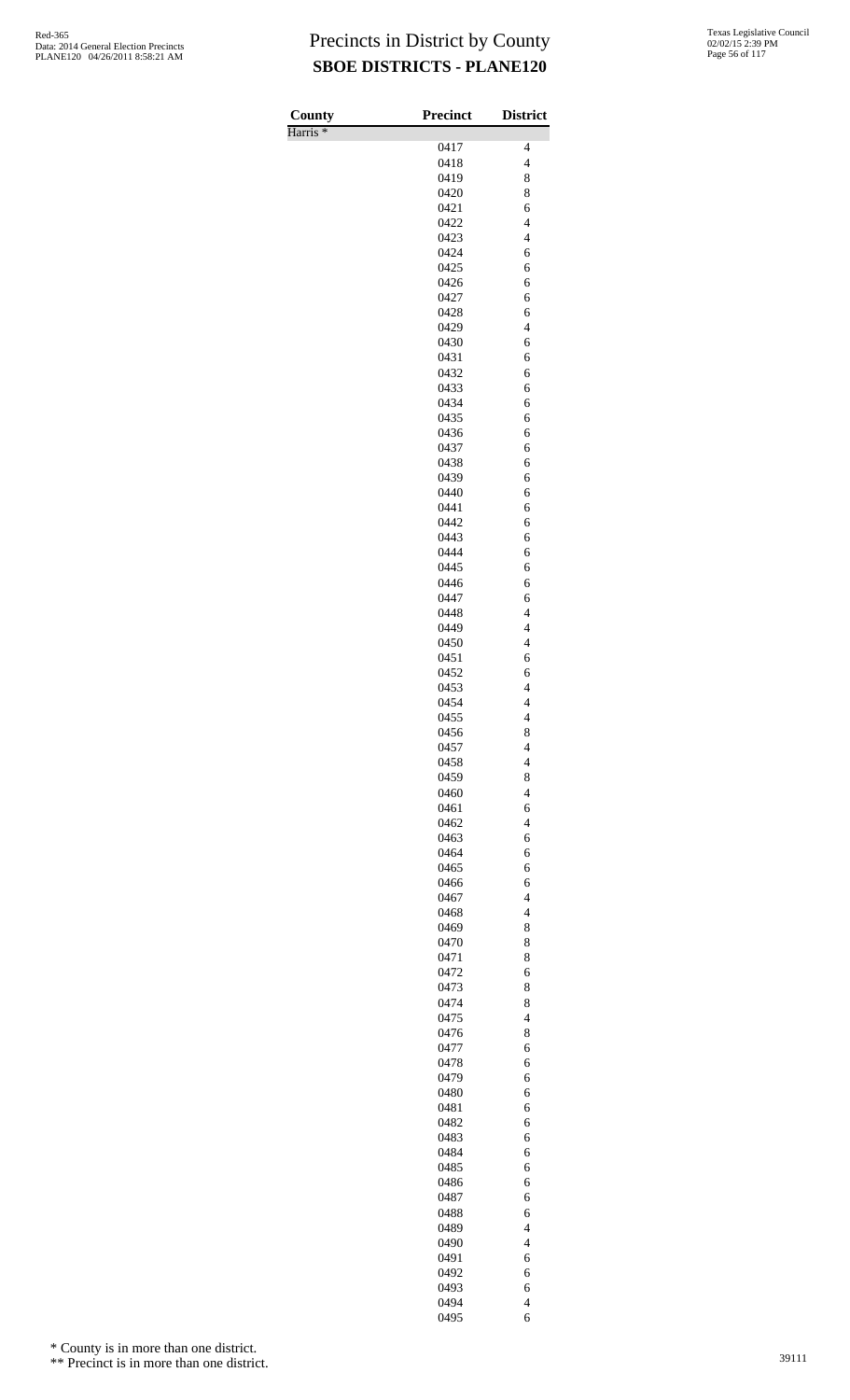Harris \*

| County              | Precinct     | <b>District</b>                            |
|---------------------|--------------|--------------------------------------------|
| Harris <sup>*</sup> |              |                                            |
|                     | 0496         | 6                                          |
|                     | 0497<br>0498 | $\overline{\mathcal{L}}$<br>6              |
|                     | 0499         | 6                                          |
|                     | 0500         | 6                                          |
|                     | 0501         | 6                                          |
|                     | 0502         | 8                                          |
|                     | 0503         | 6                                          |
|                     | 0504         | 6                                          |
|                     | 0505         | $\overline{4}$                             |
|                     | 0506<br>0507 | $\overline{\mathcal{L}}$                   |
|                     | 0508         | 6<br>6                                     |
|                     | 0509         | 6                                          |
|                     | 0510         | 6                                          |
|                     | 0511         | $\overline{4}$                             |
|                     | 0512         | 6                                          |
|                     | 0513         | 6                                          |
|                     | 0514         | 6                                          |
|                     | 0515<br>0516 | 6<br>6                                     |
|                     | 0517         | 6                                          |
|                     | 0518         | 6                                          |
|                     | 0519         | 6                                          |
|                     | 0520         | $\overline{4}$                             |
|                     | 0521         | 8                                          |
|                     | 0522         | 6                                          |
|                     | 0523         | 6                                          |
|                     | 0524<br>0525 | 6<br>$\overline{4}$                        |
|                     | 0526         | $\overline{4}$                             |
|                     | 0527         | $\overline{\mathcal{L}}$                   |
|                     | 0528         | $\overline{\mathcal{L}}$                   |
|                     | 0529         | 6                                          |
|                     | 0530         | $\overline{4}$                             |
|                     | 0531         | 8                                          |
|                     | 0532         | 8                                          |
|                     | 0533<br>0534 | 8<br>8                                     |
|                     | 0535         | 4                                          |
|                     | 0536         | $\overline{4}$                             |
|                     | 0537         | 8                                          |
|                     | 0538         | $\overline{4}$                             |
|                     | 0539         | 6                                          |
|                     | 0540         | $\overline{4}$                             |
|                     | 0541         | $\overline{\mathcal{L}}$                   |
|                     | 0542         | $\overline{\mathcal{L}}$                   |
|                     | 0543<br>0544 | $\overline{4}$<br>$\overline{\mathcal{L}}$ |
|                     | 0545         | 8                                          |
|                     | 0546         | 6                                          |
|                     | 0547         | 6                                          |
|                     | 0548         | 6                                          |
|                     | 0549         | $\overline{\mathcal{L}}$                   |
|                     | 0550         | $\overline{4}$                             |
|                     | 0551         | 6                                          |
|                     | 0552         | 6                                          |
|                     | 0553<br>0554 | 6<br>$\overline{\mathcal{L}}$              |
|                     | 0555         | $\overline{4}$                             |
|                     | 0556         | $\overline{\mathcal{L}}$                   |
|                     | 0557         | 6                                          |
|                     | 0558         | 6                                          |
|                     | 0559         | 6                                          |
|                     | 0560         | $\overline{4}$                             |
|                     | 0561         | 8                                          |
|                     | 0562         | $\overline{4}$                             |
|                     | 0563<br>0564 | 8<br>$\overline{\mathcal{L}}$              |
|                     | 0565         | 6                                          |
|                     | 0566         | 6                                          |
|                     | 0567         | 6                                          |
|                     | 0568         | 8                                          |
|                     | 0569         | 6                                          |
|                     | 0570         | 6                                          |
|                     | 0571         | $\overline{\mathcal{L}}$                   |
|                     | 0572<br>0573 | 6<br>$\overline{\mathcal{L}}$              |
|                     | 0574         | $\overline{4}$                             |

\* County is in more than one district.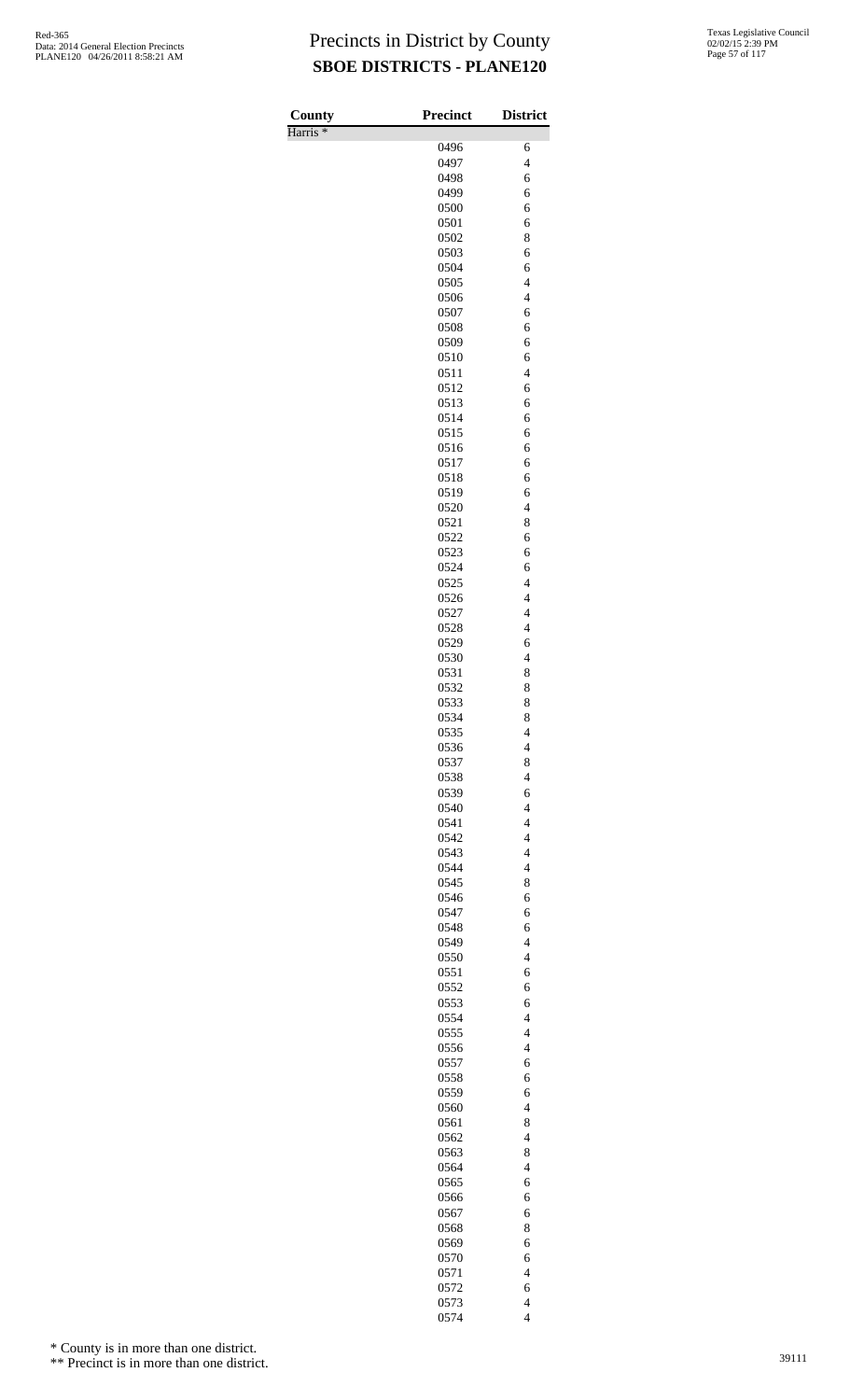| County              | <b>Precinct</b> | <b>District</b>                            |
|---------------------|-----------------|--------------------------------------------|
| Harris <sup>*</sup> |                 |                                            |
|                     | 0575            | 6                                          |
|                     | 0576<br>0577    | $\overline{\mathbf{4}}$<br>6               |
|                     | 0578            | $\overline{4}$                             |
|                     | 0579            | $\overline{4}$                             |
|                     | 0580            | $\overline{\mathbf{4}}$                    |
|                     | 0581            | $\overline{\mathbf{4}}$                    |
|                     | 0582            | $\overline{\mathcal{L}}$                   |
|                     | 0583<br>0584    | $\overline{4}$<br>$\overline{4}$           |
|                     | 0585            | $\overline{\mathcal{L}}$                   |
|                     | 0586            | 8                                          |
|                     | 0587            | $\overline{4}$                             |
|                     | 0588            | 8                                          |
|                     | 0589            | 8                                          |
|                     | 0590<br>0591    | 8<br>$\overline{\mathbf{4}}$               |
|                     | 0592            | 6                                          |
|                     | 0593            | 6                                          |
|                     | 0594            | $\overline{4}$                             |
|                     | 0595            | $\overline{\mathcal{L}}$                   |
|                     | 0596            | 8                                          |
|                     | 0597<br>0598    | 6<br>8                                     |
|                     | 0599            | $\overline{4}$                             |
|                     | 0600            | 6                                          |
|                     | 0601            | 6                                          |
|                     | 0602            | 6                                          |
|                     | 0603            | 8                                          |
|                     | 0604<br>0605    | 8<br>$\overline{\mathcal{L}}$              |
|                     | 0606            | $\overline{\mathcal{L}}$                   |
|                     | 0607            | $\overline{4}$                             |
|                     | 0608            | $\overline{4}$                             |
|                     | 0609            | 6                                          |
|                     | 0610            | 6<br>$\overline{4}$                        |
|                     | 0611<br>0612    | 8                                          |
|                     | 0613            | 4                                          |
|                     | 0614            | 6                                          |
|                     | 0615            | 6                                          |
|                     | 0616            | 6                                          |
|                     | 0617<br>0618    | 8<br>8                                     |
|                     | 0619            | 6                                          |
|                     | 0620            | 6                                          |
|                     | 0621            | 6                                          |
|                     | 0622            | 6                                          |
|                     | 0623            | 6<br>6                                     |
|                     | 0624<br>0625    | 6                                          |
|                     | 0626            | 6                                          |
|                     | 0627            | $\overline{\mathcal{L}}$                   |
|                     | 0628            | 6                                          |
|                     | 0629            | $\overline{4}$                             |
|                     | 0630<br>0631    | $\overline{\mathbf{4}}$<br>6               |
|                     | 0632            | $\overline{\mathcal{L}}$                   |
|                     | 0633            | 6                                          |
|                     | 0634            | 8                                          |
|                     | 0635            | 8                                          |
|                     | 0636            | 8                                          |
|                     | 0637<br>0638    | $\overline{\mathcal{L}}$<br>$\overline{4}$ |
|                     | 0639            | 8                                          |
|                     | 0640            | 6                                          |
|                     | 0641            | 6                                          |
|                     | 0642            | 6                                          |
|                     | 0643<br>0644    | 6<br>6                                     |
|                     | 0645            | 6                                          |
|                     | 0646            | 6                                          |
|                     | 0647            | 6                                          |
|                     | 0648            | 6                                          |
|                     | 0649            | $\overline{4}$                             |
|                     | 0650            | 6                                          |
|                     | 0651<br>0652    | 6<br>$\overline{\mathcal{L}}$              |
|                     | 0653            | $\overline{\mathcal{L}}$                   |

\* County is in more than one district.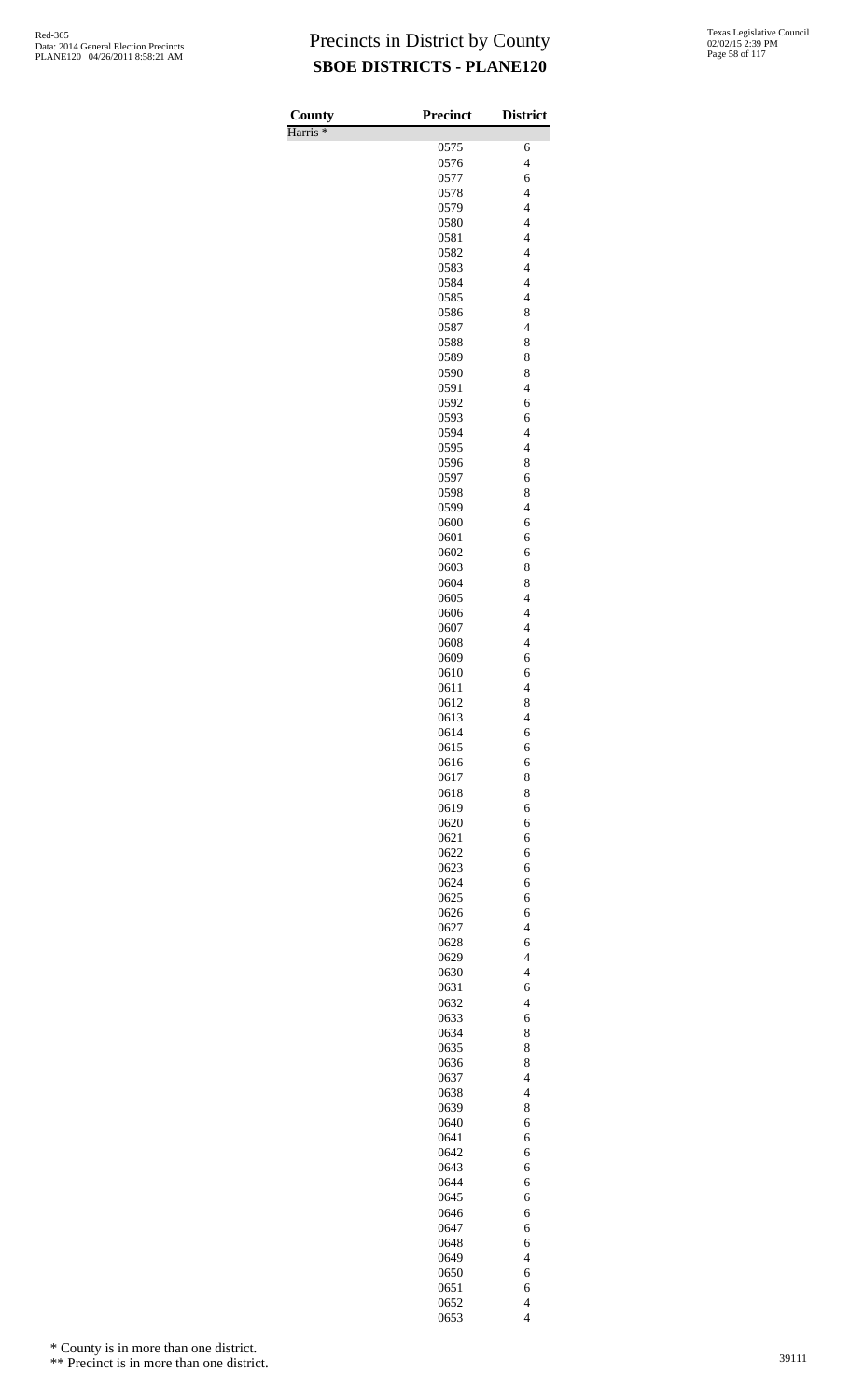Harris \*

| County              | <b>Precinct</b> | <b>District</b>                            |
|---------------------|-----------------|--------------------------------------------|
| Harris <sup>*</sup> |                 |                                            |
|                     | 0654<br>0655    | 8<br>8                                     |
|                     | 0656            | $\overline{\mathcal{L}}$                   |
|                     | 0657            | $\overline{4}$                             |
|                     | 0658            | 8                                          |
|                     | 0659            | 8                                          |
|                     | 0660            | $\overline{\mathcal{L}}$                   |
|                     | 0661<br>0662    | 6<br>8                                     |
|                     | 0663            | $\overline{4}$                             |
|                     | 0664            | $\overline{\mathcal{L}}$                   |
|                     | 0665            | 8                                          |
|                     | 0666            | $\overline{4}$                             |
|                     | 0667            | 6                                          |
|                     | 0668            | 6                                          |
|                     | 0669<br>0670    | 6<br>8                                     |
|                     | 0671            | 6                                          |
|                     | 0672            | 6                                          |
|                     | 0673            | 8                                          |
|                     | 0674            | 8                                          |
|                     | 0675            | $\overline{\mathcal{L}}$                   |
|                     | 0676            | $\overline{\mathcal{L}}$<br>$\overline{4}$ |
|                     | 0677<br>0678    | 6                                          |
|                     | 0679            | 8                                          |
|                     | 0680            | $\overline{\mathcal{L}}$                   |
|                     | 0681            | 6                                          |
|                     | 0682            | 8                                          |
|                     | 0683            | $\overline{4}$                             |
|                     | 0684<br>0685    | 6<br>6                                     |
|                     | 0686            | 6                                          |
|                     | 0687            | 6                                          |
|                     | 0688            | 6                                          |
|                     | 0689            | 6                                          |
|                     | 0690            | 6                                          |
|                     | 0691            | 6                                          |
|                     | 0692<br>0693    | 8<br>4                                     |
|                     | 0694            | 6                                          |
|                     | 0695            | 8                                          |
|                     | 0696            | 8                                          |
|                     | 0697            | $\overline{4}$                             |
|                     | 0698            | $\overline{4}$                             |
|                     | 0699<br>0700    | 8<br>8                                     |
|                     | 0701            | 6                                          |
|                     | 0702            | $\overline{4}$                             |
|                     | 0703            | 8                                          |
|                     | 0704            | 8                                          |
|                     | 0705            | $\overline{\mathcal{L}}$                   |
|                     | 0706            | 6                                          |
|                     | 0707<br>0708    | 6<br>$\overline{4}$                        |
|                     | 0709            | 6                                          |
|                     | 0710            | 6                                          |
|                     | 0711            | 6                                          |
|                     | 0712            | 8                                          |
|                     | 0713            | 6                                          |
|                     | 0714<br>0715    | $\overline{4}$<br>8                        |
|                     | 0716            | 8                                          |
|                     | 0717            | $\overline{4}$                             |
|                     | 0718            | 8                                          |
|                     | 0719            | $\overline{\mathcal{L}}$                   |
|                     | 0720            | 8                                          |
|                     | 0721            | 8                                          |
|                     | 0722<br>0723    | $\overline{\mathcal{L}}$<br>$\overline{4}$ |
|                     | 0724            | 8                                          |
|                     | 0725            | $\overline{\mathcal{L}}$                   |
|                     | 0726            | 6                                          |
|                     | 0727            | 6                                          |
|                     | 0728            | 8                                          |
|                     | 0729            | $\overline{\mathcal{L}}$                   |
|                     | 0730            | 6                                          |
|                     | 0731<br>0732    | 6<br>8                                     |

\* County is in more than one district.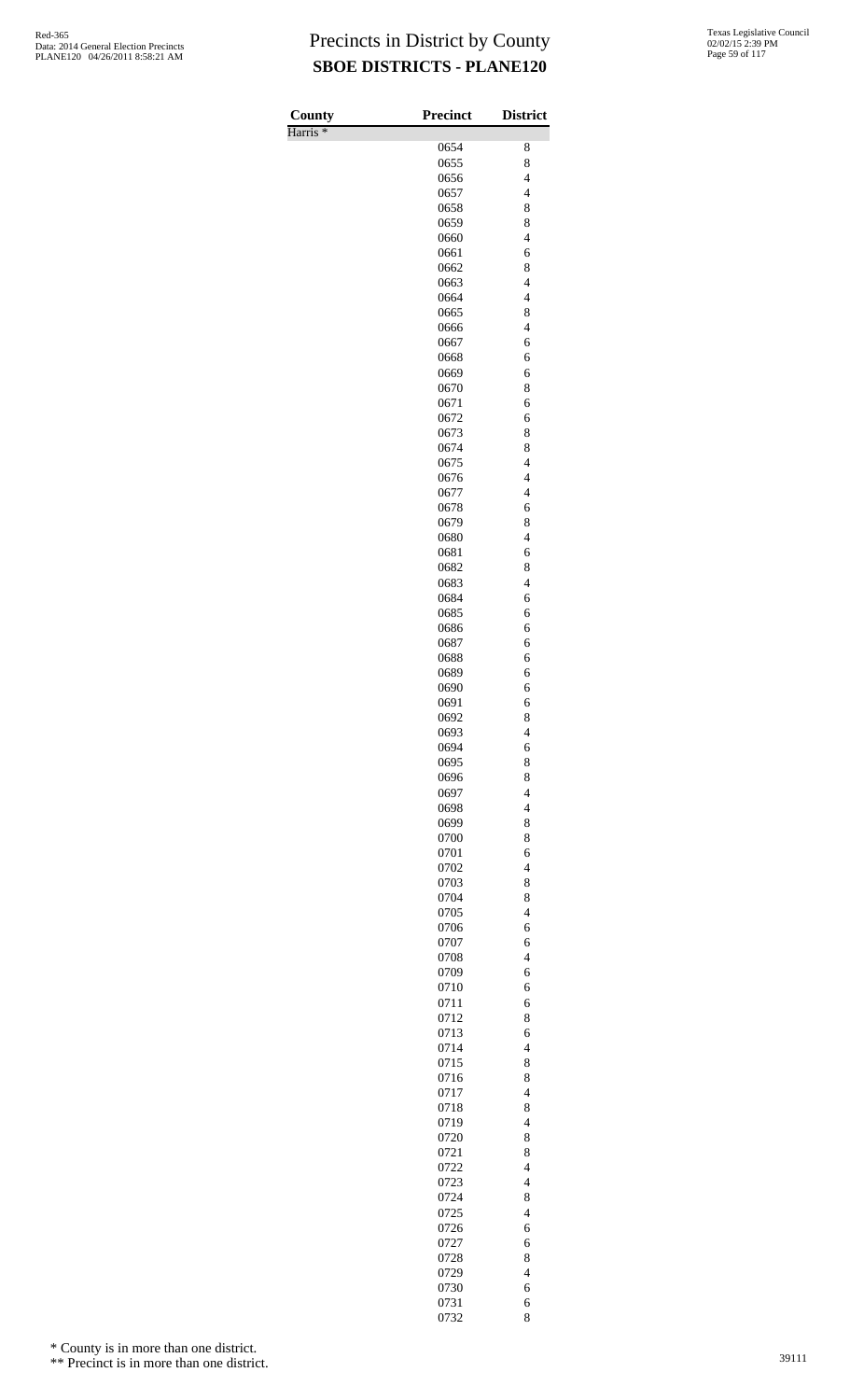| County              | <b>Precinct</b> | <b>District</b>                                     |
|---------------------|-----------------|-----------------------------------------------------|
| Harris <sup>*</sup> |                 |                                                     |
|                     | 0733<br>0734    | 4<br>6                                              |
|                     | 0735            | 6                                                   |
|                     | 0736            | $\overline{4}$                                      |
|                     | 0737            | $\overline{4}$                                      |
|                     | 0738            | $\overline{\mathbf{4}}$                             |
|                     | 0739<br>0740    | 8<br>8                                              |
|                     | 0741            | 6                                                   |
|                     | 0742            | $\overline{4}$                                      |
|                     | 0743            | $\overline{\mathbf{4}}$                             |
|                     | 0744            | 8                                                   |
|                     | 0745            | 8<br>8                                              |
|                     | 0746<br>0747    | 8                                                   |
|                     | 0748            | 8                                                   |
|                     | 0749            | $\overline{\mathbf{4}}$                             |
|                     | 0750            | 8                                                   |
|                     | 0751<br>0752    | 6<br>8                                              |
|                     | 0753            | 6                                                   |
|                     | 0754            | $\overline{\mathbf{4}}$                             |
|                     | 0755            | $\overline{\mathbf{4}}$                             |
|                     | 0756            | $\overline{4}$                                      |
|                     | 0757<br>0758    | $\overline{4}$<br>8                                 |
|                     | 0759            | 6                                                   |
|                     | 0760            | 8                                                   |
|                     | 0761            | 6                                                   |
|                     | 0762            | $\overline{4}$                                      |
|                     | 0763<br>0764    | $\overline{\mathbf{4}}$<br>8                        |
|                     | 0765            | 6                                                   |
|                     | 0766            | $\overline{4}$                                      |
|                     | 0767            | $\overline{4}$                                      |
|                     | 0768            | 6                                                   |
|                     | 0769<br>0770    | $\overline{\mathbf{4}}$<br>$\overline{\mathcal{L}}$ |
|                     | 0771            | 6                                                   |
|                     | 0772            | 6                                                   |
|                     | 0773            | 6                                                   |
|                     | 0774            | $\overline{\mathbf{4}}$                             |
|                     | 0775<br>0776    | $\overline{\mathcal{L}}$<br>8                       |
|                     | 0777            | $\overline{4}$                                      |
|                     | 0778            | $\overline{\mathbf{4}}$                             |
|                     | 0779            | $\overline{\mathbf{4}}$                             |
|                     | 0780            | $\overline{4}$                                      |
|                     | 0781<br>0782    | 6<br>8                                              |
|                     | 0783            | 6                                                   |
|                     | 0784            | $\overline{\mathbf{4}}$                             |
|                     | 0785            | $\overline{\mathcal{L}}$                            |
|                     | 0786            | $\overline{4}$                                      |
|                     | 0787<br>0788    | $\overline{4}$<br>6                                 |
|                     | 0789            | 6                                                   |
|                     | 0790            | 8                                                   |
|                     | 0791            | 8                                                   |
|                     | 0792            | $\overline{\mathcal{L}}$                            |
|                     | 0793<br>0794    | 8<br>$\overline{\mathbf{4}}$                        |
|                     | 0795            | $\overline{\mathcal{L}}$                            |
|                     | 0796            | 8                                                   |
|                     | 0797            | $\overline{4}$                                      |
|                     | 0798            | $\overline{\mathbf{4}}$<br>$\overline{\mathbf{4}}$  |
|                     | 0799<br>0800    | 6                                                   |
|                     | 0801            | $\overline{4}$                                      |
|                     | 0802            | 6                                                   |
|                     | 0803            | 6                                                   |
|                     | 0804            | 6                                                   |
|                     | 0805<br>0806    | 6<br>$\overline{4}$                                 |
|                     | 0807            | 6                                                   |
|                     | 0808            | $\overline{\mathbf{4}}$                             |
|                     | 0809            | 6                                                   |
|                     | 0810<br>0811    | $\overline{4}$<br>$\overline{\mathcal{L}}$          |
|                     |                 |                                                     |

\* County is in more than one district.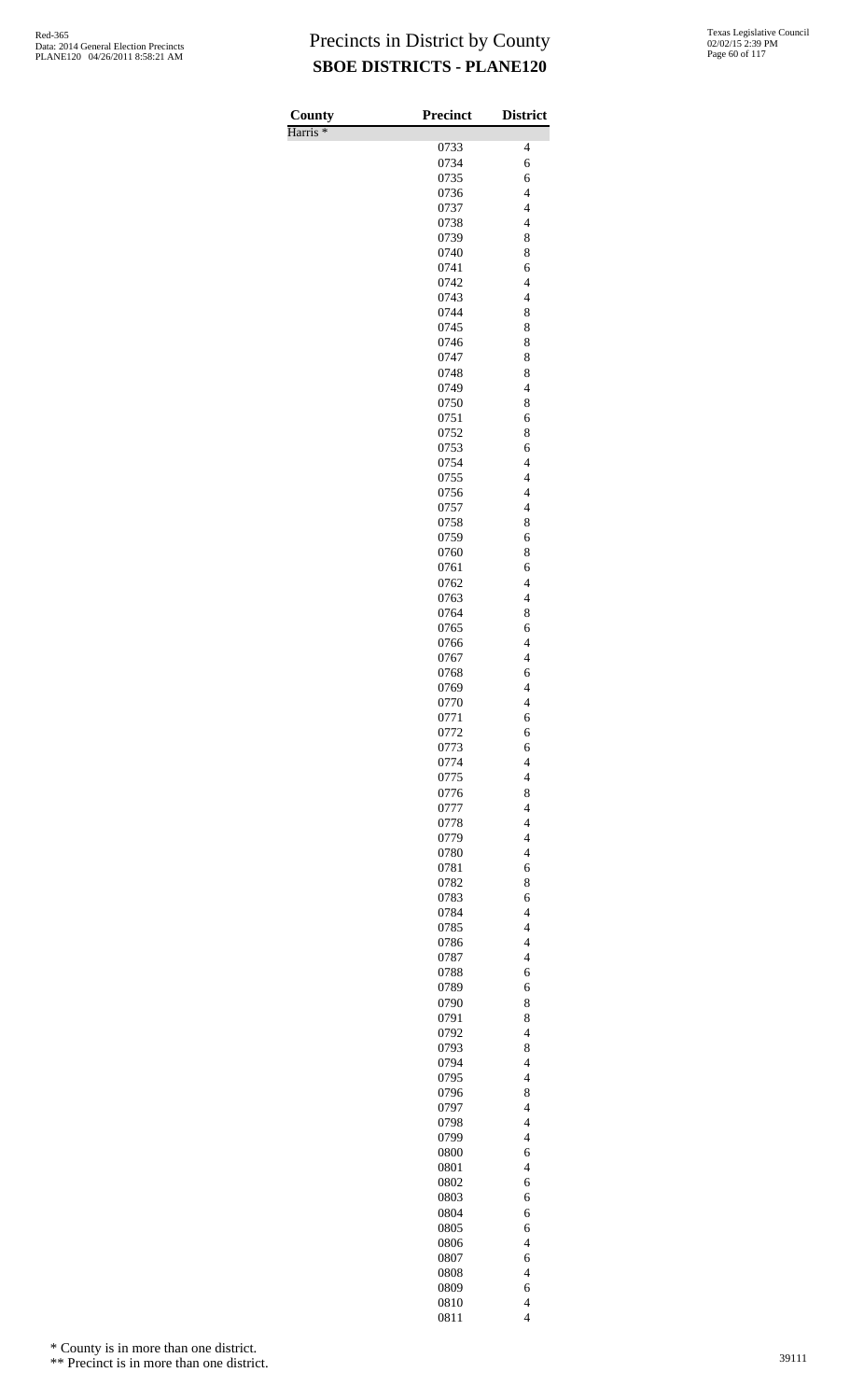Harris \*

| County              | <b>Precinct</b> | <b>District</b>                            |
|---------------------|-----------------|--------------------------------------------|
| Harris <sup>*</sup> |                 |                                            |
|                     | 0812<br>0813    | 4<br>8                                     |
|                     | 0814            | 6                                          |
|                     | 0815            | $\overline{4}$                             |
|                     | 0816            | $\overline{\mathcal{L}}$                   |
|                     | 0817            | $\overline{\mathbf{4}}$                    |
|                     | 0818            | $\overline{\mathcal{L}}$                   |
|                     | 0819            | 6                                          |
|                     | 0820            | $\overline{4}$                             |
|                     | 0821            | $\overline{\mathcal{L}}$                   |
|                     | 0822<br>0823    | $\overline{\mathcal{L}}$<br>6              |
|                     | 0824            | $\overline{\mathcal{L}}$                   |
|                     | 0825            | $\overline{4}$                             |
|                     | 0826            | 6                                          |
|                     | 0827            | $\overline{\mathbf{4}}$                    |
|                     | 0828            | 6                                          |
|                     | 0829            | $\overline{\mathcal{L}}$                   |
|                     | 0830            | $\overline{4}$<br>$\overline{4}$           |
|                     | 0831<br>0832    | $\overline{4}$                             |
|                     | 0833            | $\overline{\mathcal{L}}$                   |
|                     | 0834            | 8                                          |
|                     | 0835            | 6                                          |
|                     | 0836            | 6                                          |
|                     | 0837            | 6                                          |
|                     | 0838            | $\overline{\mathcal{L}}$                   |
|                     | 0839            | 6                                          |
|                     | 0840<br>0841    | $\overline{4}$<br>$\overline{4}$           |
|                     | 0842            | $\overline{4}$                             |
|                     | 0843            | $\overline{\mathcal{L}}$                   |
|                     | 0844            | $\overline{4}$                             |
|                     | 0845            | 8                                          |
|                     | 0846            | $\overline{4}$                             |
|                     | 0847            | $\overline{\mathbf{4}}$                    |
|                     | 0848            | $\overline{\mathcal{L}}$                   |
|                     | 0849<br>0850    | $\overline{\mathbf{4}}$                    |
|                     | 0851            | $\overline{\mathcal{L}}$<br>6              |
|                     | 0852            | $\overline{4}$                             |
|                     | 0853            | 6                                          |
|                     | 0854            | $\overline{4}$                             |
|                     | 0855            | $\overline{4}$                             |
|                     | 0856            | $\overline{4}$                             |
|                     | 0857            | $\overline{\mathcal{L}}$                   |
|                     | 0858            | $\overline{\mathcal{L}}$                   |
|                     | 0859<br>0860    | $\overline{\mathcal{L}}$<br>$\overline{4}$ |
|                     | 0861            | $\overline{\mathcal{L}}$                   |
|                     | 0862            | $\overline{\mathcal{L}}$                   |
|                     | 0863            | $\overline{\mathcal{L}}$                   |
|                     | 0864            | $\overline{\mathcal{L}}$                   |
|                     | 0865            | $\overline{4}$                             |
|                     | 0866            | $\overline{4}$                             |
|                     | 0867            | $\overline{\mathcal{L}}$                   |
|                     | 0868            | $\overline{\mathcal{L}}$                   |
|                     | 0869<br>0870    | $\overline{4}$<br>6                        |
|                     | 0871            | $\overline{4}$                             |
|                     | 0872            | 8                                          |
|                     | 0873            | $\overline{\mathcal{L}}$                   |
|                     | 0874            | 6                                          |
|                     | 0875            | 8                                          |
|                     | 0876            | 6                                          |
|                     | 0877            | 8                                          |
|                     | 0878<br>0879    | 6<br>8                                     |
|                     |                 |                                            |
|                     |                 |                                            |
|                     | 0880            | 6                                          |
|                     | 0881<br>0882    | 8<br>6                                     |
|                     | 0883            | $\overline{4}$                             |
|                     | 0884            | $\overline{4}$                             |
|                     | 0885            | 8                                          |
|                     | 0886            | 6                                          |
|                     | 0887            | 6                                          |
|                     | 0888<br>0889    | 8<br>$\overline{\mathcal{L}}$              |

\* County is in more than one district.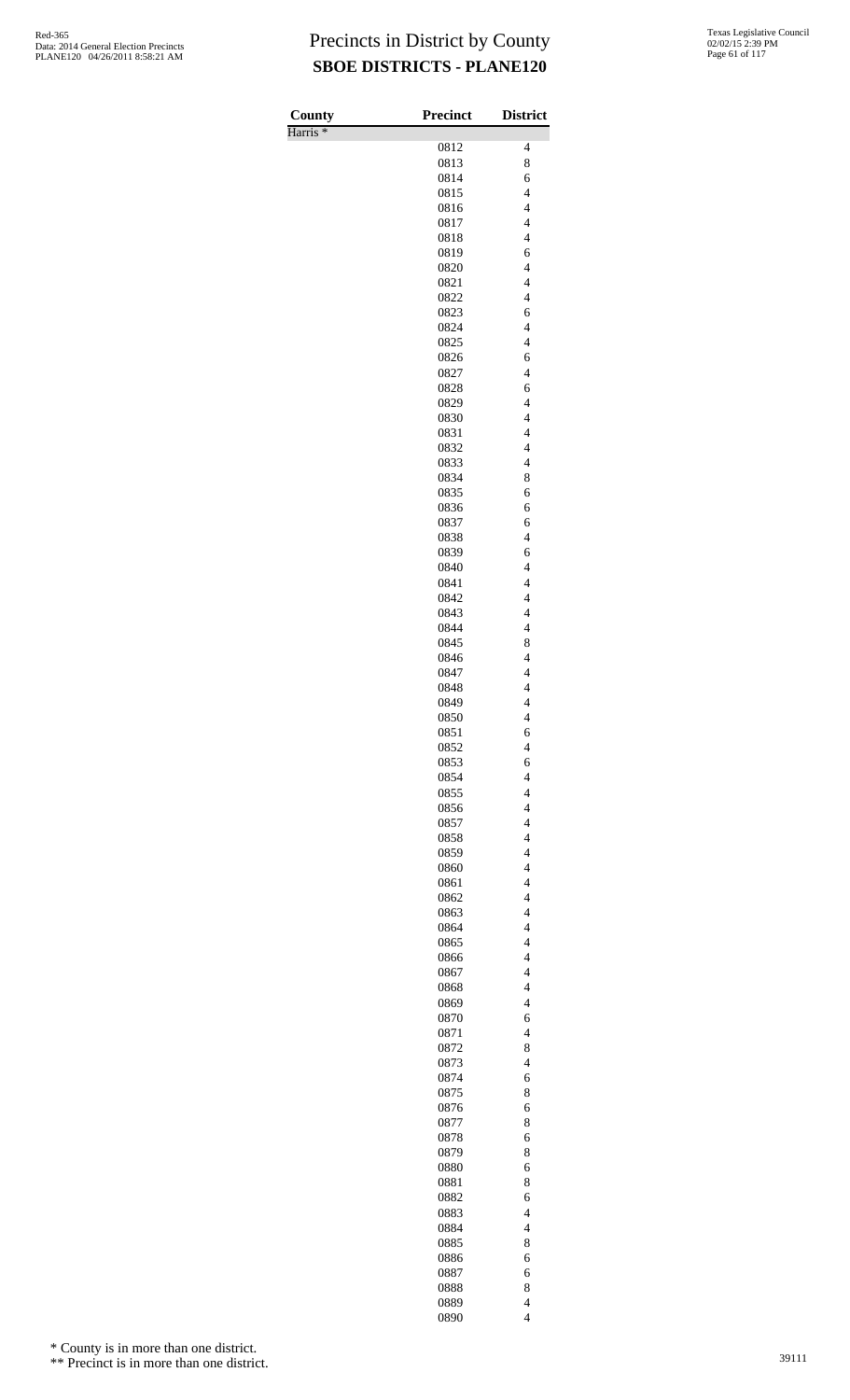Harris \*

| County              | <b>Precinct</b> | <b>District</b>               |
|---------------------|-----------------|-------------------------------|
| Harris <sup>*</sup> |                 |                               |
|                     | 0891            | 6<br>$\overline{4}$           |
|                     | 0892<br>0893    | $\overline{\mathcal{L}}$      |
|                     | 0894            | 6                             |
|                     | 0895            | 6                             |
|                     | 0896            | 6                             |
|                     | 0897            | 8                             |
|                     | 0898            | 8                             |
|                     | 0899            | 6                             |
|                     | 0900            | $\overline{\mathcal{L}}$      |
|                     | 0901            | 8                             |
|                     | 0902            | 6                             |
|                     | 0903            | 6                             |
|                     | 0904            | 6                             |
|                     | 0905            | $\overline{\mathcal{L}}$      |
|                     | 0906<br>0907    | 6<br>8                        |
|                     | 0908            | $\overline{\mathcal{L}}$      |
|                     | 0909            | $\overline{4}$                |
|                     | 0910            | $\overline{\mathcal{L}}$      |
|                     | 0911            | 8                             |
|                     | 0912            | 8                             |
|                     | 0913            | 8                             |
|                     | 0914            | 6                             |
|                     | 0915            | 6                             |
|                     | 0916            | 6                             |
|                     | 0917            | 6                             |
|                     | 0918            | 6                             |
|                     | 0919            | 8                             |
|                     | 0920            | 8                             |
|                     | 0921            | 8                             |
|                     | 0922            | $\overline{4}$                |
|                     | 0923<br>0924    | 8<br>$\overline{\mathcal{L}}$ |
|                     | 0925            | 8                             |
|                     | 0926            | 6                             |
|                     | 0927            | $\overline{4}$                |
|                     | 0928            | $\overline{\mathbf{4}}$       |
|                     | 0929            | $\overline{\mathcal{L}}$      |
|                     | 0930            | $\overline{\mathcal{L}}$      |
|                     | 0931            | 6                             |
|                     | 0932            | 6                             |
|                     | 0933            | 6                             |
|                     | 0934            | 6                             |
|                     | 0935            | $\overline{\mathcal{L}}$      |
|                     | 0936            | $\overline{4}$                |
|                     | 0937            | $\overline{4}$                |
|                     | 0938<br>0939    | 6<br>6                        |
|                     | 0940            | $\overline{\mathcal{L}}$      |
|                     | 0941            | 6                             |
|                     | 0942            | 6                             |
|                     | 0943            | 6                             |
|                     | 0944            | 6                             |
|                     | 0945            | $\overline{\mathcal{L}}$      |
|                     | 0946            | $\overline{4}$                |
|                     | 0947            | $\overline{4}$                |
|                     | 0948            | $\overline{4}$                |
|                     | 0949            | $\overline{\mathcal{L}}$      |
|                     | ** 0950         | $\overline{\mathcal{L}}$      |
|                     | ** 0950         | 8                             |
|                     | 0951            | 8<br>6                        |
|                     | 0952<br>0953    | $\overline{\mathcal{L}}$      |
|                     | 0954            | $\overline{4}$                |
|                     | 0955            | 6                             |
|                     | 0956            | 6                             |
|                     | 0957            | $\overline{\mathcal{L}}$      |
|                     | 0958            | $\overline{\mathcal{L}}$      |
|                     | 0959            | $\overline{4}$                |
|                     | 0960            | $\overline{4}$                |
|                     | 0961            | $\overline{\mathcal{L}}$      |
|                     | 0962            | $\overline{4}$                |
|                     | 0963            | $\overline{\mathcal{L}}$      |
|                     | 0964            | 8                             |
|                     | 0965            | 8                             |
|                     | 0966            | 6                             |
|                     | 0967<br>0968    | 8<br>8                        |
|                     |                 |                               |

\* County is in more than one district.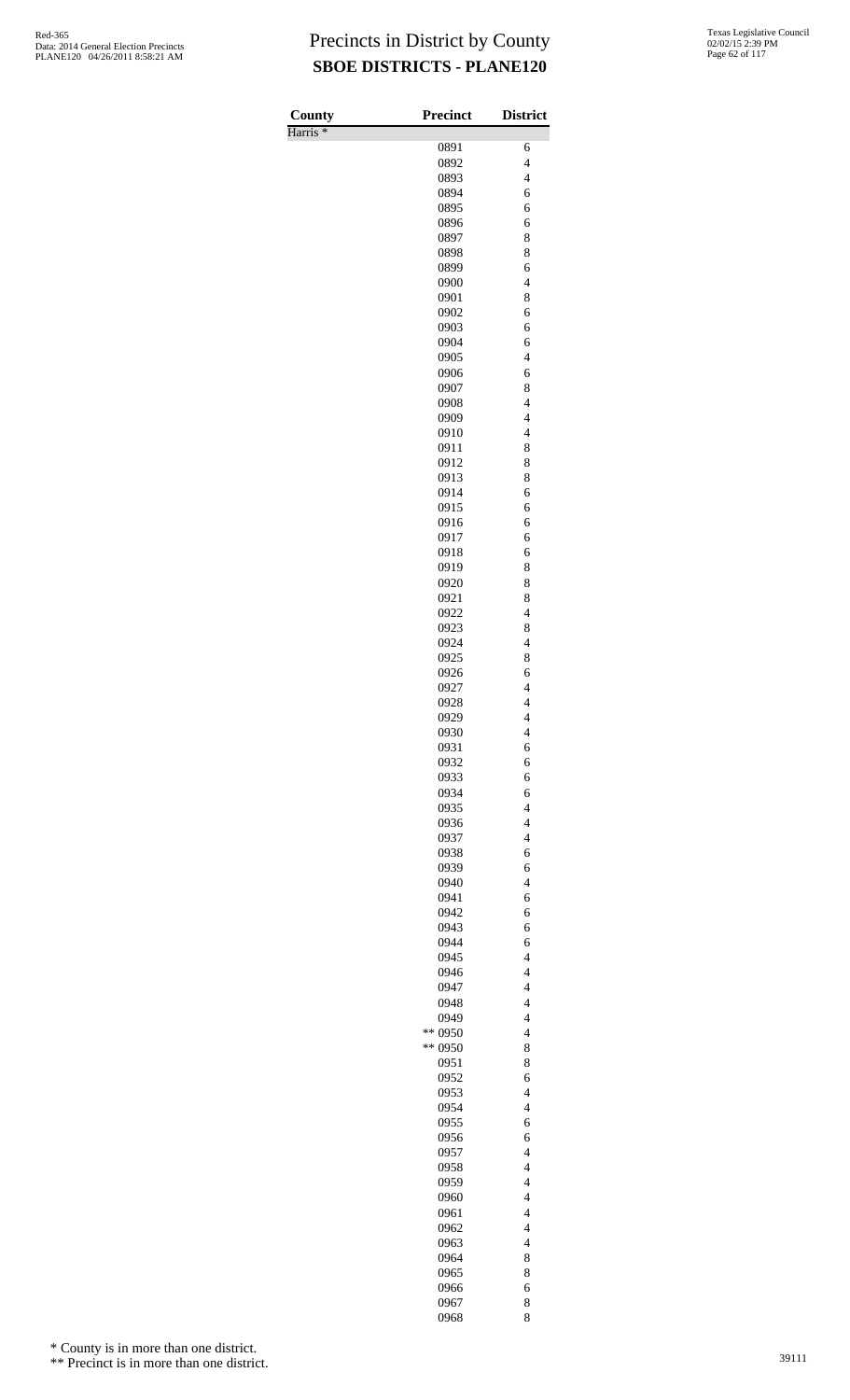Harris \*

| County              | <b>Precinct</b>   | <b>District</b>                                      |
|---------------------|-------------------|------------------------------------------------------|
| Harris <sup>*</sup> | 0969              | 4                                                    |
|                     | 0970              | $\overline{\mathcal{L}}$                             |
|                     | 0971              | 6                                                    |
|                     | 0972              | 6                                                    |
|                     | 0973              | $\overline{4}$                                       |
|                     | 0974<br>0975      | $\overline{4}$<br>$\overline{4}$                     |
|                     | 0976              | $\overline{4}$                                       |
|                     | 0977              | $\overline{4}$                                       |
|                     | 0978              | $\overline{\mathcal{L}}$                             |
|                     | 0979              | 6                                                    |
|                     | 0980<br>0981      | 6<br>6                                               |
|                     | 0982              | 6                                                    |
|                     | 0983              | 6                                                    |
|                     | 0984              | 6                                                    |
|                     | 0985              | $\overline{\mathcal{L}}$                             |
|                     | 0986<br>0987      | $\overline{\mathcal{L}}$<br>$\overline{\mathcal{L}}$ |
|                     | 0988              | 8                                                    |
|                     | 0989              | $\overline{4}$                                       |
|                     | 0990              | 6                                                    |
|                     | 0991              | 6                                                    |
|                     | 0992              | 8                                                    |
|                     | 0993<br>0994      | 6<br>$\overline{\mathcal{L}}$                        |
|                     | 0995              | $\overline{4}$                                       |
|                     | 0996              | 8                                                    |
|                     | 0997              | $\overline{\mathcal{L}}$                             |
|                     | 0998              | 6                                                    |
|                     | 0999              | 6<br>$\overline{4}$                                  |
|                     | 1000<br>1001      | 6                                                    |
|                     | 1002              | 6                                                    |
|                     | 1003              | 6                                                    |
|                     | 1004              | $\overline{\mathcal{L}}$                             |
|                     | 1005<br>**        | 8                                                    |
|                     | 1006<br>$** 1006$ | 6<br>8                                               |
|                     | 1007              | 4                                                    |
|                     | 1008              | 8                                                    |
|                     | 1009              | 8                                                    |
|                     | 1010              | $\overline{\mathcal{L}}$                             |
|                     | 1011<br>1012      | 6<br>$\overline{4}$                                  |
|                     | 1013              | $\overline{4}$                                       |
|                     | 1014              | 6                                                    |
|                     | 1015              | 6                                                    |
|                     | 1016              | 8                                                    |
|                     | 1017<br>1018      | 8<br>8                                               |
|                     | 1019              | $\overline{4}$                                       |
|                     | 1020              | $\overline{4}$                                       |
|                     | 1021              | 6                                                    |
|                     | 1022              | 6                                                    |
|                     | 1023<br>1024      | 6<br>$\overline{\mathcal{L}}$                        |
|                     | 1025              | 6                                                    |
|                     | 1026              | 6                                                    |
|                     | 1027              | $\overline{4}$                                       |
|                     | 1028              | 6                                                    |
|                     | 1029              | 6                                                    |
|                     | 1030<br>1031      | 6<br>$\overline{\mathcal{L}}$                        |
|                     | 1032              | 8                                                    |
|                     | 1033              | 6                                                    |
|                     | 1034              | 8                                                    |
|                     | 1035              | $\overline{\mathcal{L}}$                             |
|                     | 1036<br>1037      | 6<br>8                                               |
|                     | 1038              | $\overline{\mathcal{L}}$                             |
|                     | 1039              | $\overline{4}$                                       |
|                     | 1040              | 8                                                    |
|                     | 1041              | $\overline{\mathcal{L}}$                             |
|                     | 1042              | $\overline{\mathcal{L}}$                             |
|                     | 1043<br>1044      | $\overline{\mathcal{L}}$<br>$\overline{4}$           |
|                     | 1045              | $\overline{4}$                                       |
|                     | 1046              | $\overline{\mathcal{L}}$                             |

\* County is in more than one district.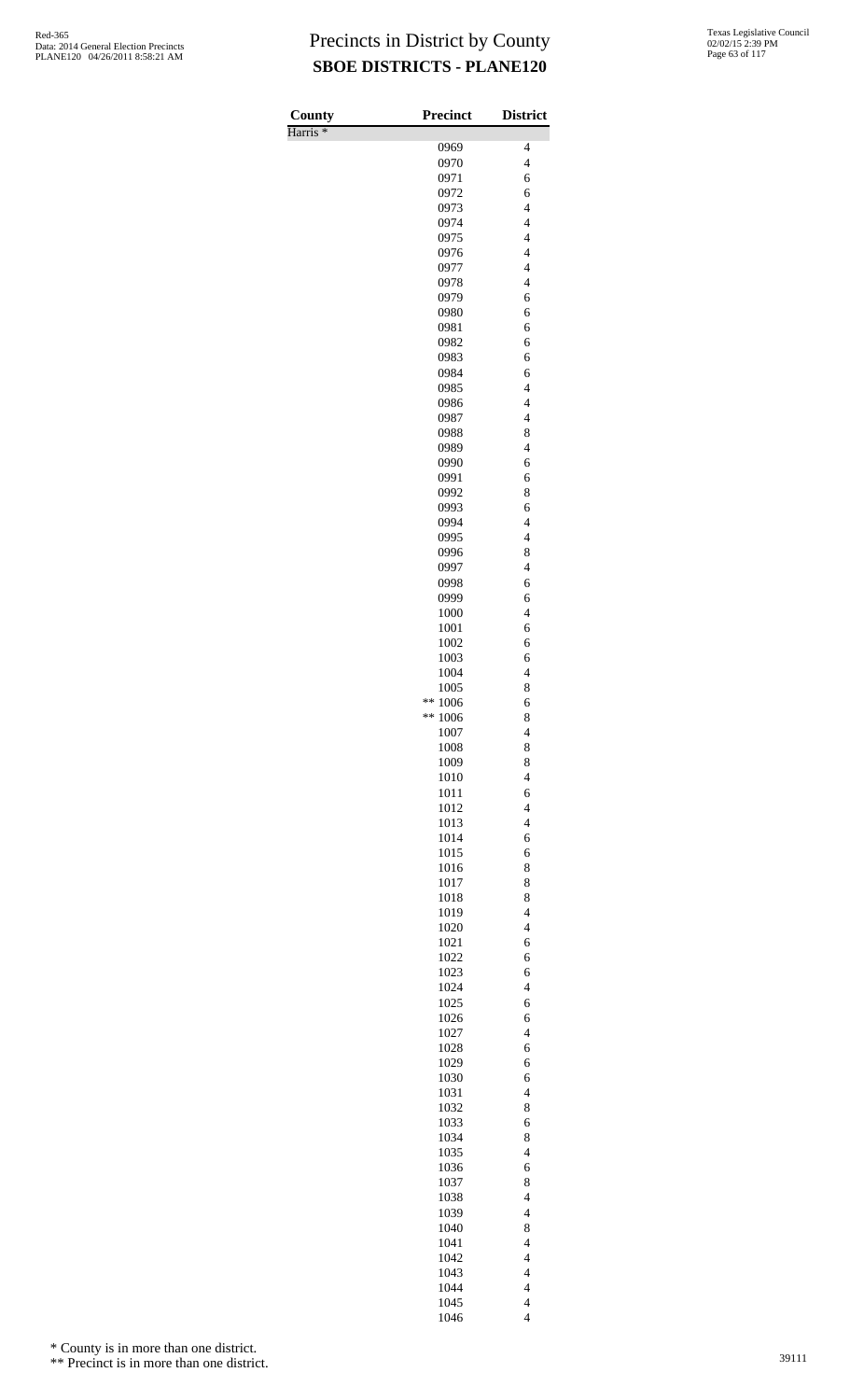| <b>County</b><br>Harris <sup>*</sup> | <b>Precinct</b> | <b>District</b>          |
|--------------------------------------|-----------------|--------------------------|
|                                      | 1047            | 8                        |
|                                      | 1048            | $\overline{\mathcal{L}}$ |
|                                      | 1049            | $\overline{4}$           |
|                                      | 1050            | $\overline{\mathcal{L}}$ |
|                                      | 1051            | 6                        |
|                                      | 1052            | $\overline{4}$           |
|                                      | 1053            | $\overline{4}$           |
|                                      | 1054            | 6                        |
|                                      | 1055            | $\overline{4}$           |
|                                      | 1056            | $\overline{\mathcal{L}}$ |
|                                      | 1057            | $\overline{4}$           |
|                                      | 1058            | $\overline{4}$           |
|                                      | 1059            | $\overline{4}$           |
|                                      | 1060            | 8                        |
|                                      | 1061            | 8                        |
|                                      | 1062            | 8                        |
|                                      | 1063            | $\overline{4}$           |
|                                      | 1064            | 6                        |
|                                      | 1065            | $\overline{4}$           |
|                                      | 1066            | $\overline{\mathcal{L}}$ |
|                                      | 1067            | $\overline{\mathcal{L}}$ |
|                                      | 1068            | $\overline{\mathcal{L}}$ |
|                                      | 1069            | 6                        |
| Harrison                             | 0001            | 9                        |
|                                      | 0002            | 9                        |
|                                      | 0003            | 9                        |
|                                      | 0004            | 9                        |
|                                      | 0005            | 9                        |
|                                      | 0006            | 9                        |
|                                      | 0007            | 9                        |
|                                      | 0008            | 9                        |
|                                      | 0009            | 9                        |
|                                      | 0010            | 9                        |
|                                      | 0011            | 9                        |
|                                      | 0012            | 9                        |
|                                      | 0013            | 9                        |
|                                      | 0014            | 9                        |
|                                      | 0015            | 9                        |
|                                      | 0016            | 9                        |
|                                      | 0017            | 9                        |
|                                      | 0018            | 9                        |
|                                      | 0019            | 9                        |
|                                      | 0020            | 9                        |
|                                      | 0021            | 9                        |
|                                      | 0022            | 9                        |
|                                      | 0023            | 9                        |
|                                      | 0024            | 9                        |
|                                      | 0025            | 9                        |
|                                      | 0026            | 9                        |
| Hartley                              |                 |                          |
|                                      | 0101            | 15                       |
|                                      | 0102            | 15                       |
|                                      | 0201            | 15                       |
|                                      | 0202            | 15                       |
|                                      | 0301            | 15                       |
| Haskell                              | 0401            | 15                       |
|                                      | 0001            | 15                       |
|                                      | 0002            | 15                       |
|                                      | 0003            | 15                       |
|                                      | 0004            | 15                       |
|                                      | 0005            | 15                       |
|                                      | 0006            | 15                       |
|                                      | 0007            | 15                       |
|                                      | 0008            | 15                       |
|                                      | 0009            | 15                       |
|                                      | 0010            | 15                       |
| Hays                                 |                 |                          |
|                                      | 0110<br>0111    | 5<br>5                   |
|                                      | 0112            | 5                        |
|                                      | 0113            | 5                        |
|                                      | 0120            | 5                        |
|                                      | 0125            | 5                        |
|                                      | 0127            | 5                        |
|                                      | 0129            | 5                        |
|                                      | 0221            | 5                        |
|                                      | 0223            | 5                        |
|                                      |                 |                          |

\* County is in more than one district.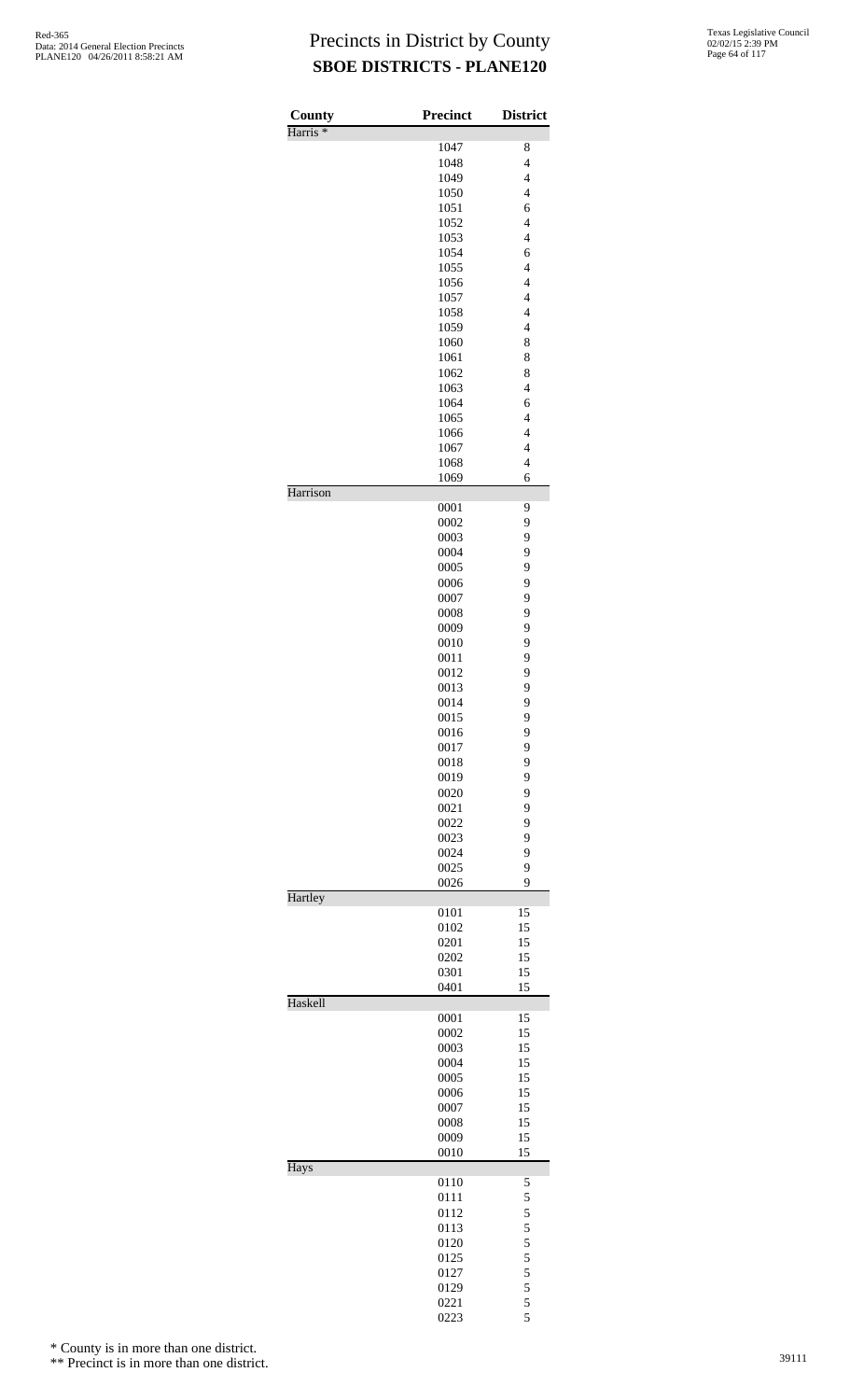| County               | <b>Precinct</b> | <b>District</b>                            |
|----------------------|-----------------|--------------------------------------------|
| <b>Hays</b>          |                 |                                            |
|                      | 0224            | 5                                          |
|                      | 0225            | 5                                          |
|                      | 0226            | 5                                          |
|                      | 0228            | 5<br>5                                     |
|                      | 0229            | 5                                          |
|                      | 0230<br>0232    | 5                                          |
|                      | 0234            |                                            |
|                      | 0236            | $\frac{5}{5}$                              |
|                      | 0238            | 5                                          |
|                      | 0301            | 5                                          |
|                      | 0315            | 5                                          |
|                      | 0316            | 5                                          |
|                      | 0317            | 5                                          |
|                      | 0318            | 5                                          |
|                      | 0330            | 5                                          |
|                      | 0332            | 5                                          |
|                      | 0333            | 5                                          |
|                      | 0334            | 5                                          |
|                      | 0335            | 5                                          |
|                      | 0336            | 5                                          |
|                      | 0337            | 5                                          |
|                      | 0339            | 5                                          |
|                      | 0413            | 5                                          |
|                      | 0414            | 5                                          |
|                      | 0415            | 5                                          |
|                      | 0416            | 5                                          |
|                      | 0417            | 5                                          |
|                      | 0418            | 5                                          |
|                      | 0419            | 5                                          |
|                      | 0420            | 5                                          |
|                      | 0421            | 5                                          |
|                      | 0440            | 5                                          |
|                      | 0441            | 5                                          |
|                      | 0442            | 5                                          |
|                      | 0443            | $\begin{array}{c} 5 \\ 5 \\ 5 \end{array}$ |
|                      | 0444            |                                            |
|                      | 0447            | 5                                          |
| Hemphill             | 0449            |                                            |
|                      | 0101            | 15                                         |
|                      | 0201            | 15                                         |
|                      | 0202            | 15                                         |
|                      | 0301            | 15                                         |
|                      | 0302            | 15                                         |
|                      | 0303            | 15                                         |
|                      | 0401            | 15                                         |
|                      | 0402            | 15                                         |
| Henderson            |                 |                                            |
|                      | 0002            | 9                                          |
|                      | 0003            | 9                                          |
|                      | 0004            | 9                                          |
|                      | 001A            | 9                                          |
|                      | 001M            | 9                                          |
|                      | 001T            | 9                                          |
|                      | 002E            | 9                                          |
|                      | 003B            | 9                                          |
|                      | 003C            | 9                                          |
|                      | 003M            | 9                                          |
|                      | 003N            | 9                                          |
|                      | 004A            | 9                                          |
|                      | 004W            | 9                                          |
|                      | 01CR            | 9                                          |
|                      | 01MN            | 9                                          |
|                      | 01TC            | 9                                          |
|                      | 03WS            | 9                                          |
|                      | 04BV            | 9                                          |
|                      | 04CC            | 9                                          |
|                      | 04MS            | 9                                          |
|                      | 04PF            | 9                                          |
|                      | 04SE            | 9                                          |
|                      | 2GBN            | 9                                          |
|                      | 2GBS            | 9                                          |
|                      | 2PSN            | 9                                          |
|                      | 2PSS            | 9<br>9                                     |
| Hidalgo <sup>*</sup> | 4NYL            |                                            |
|                      |                 | $\overline{c}$                             |
|                      | 0001            |                                            |

0002 2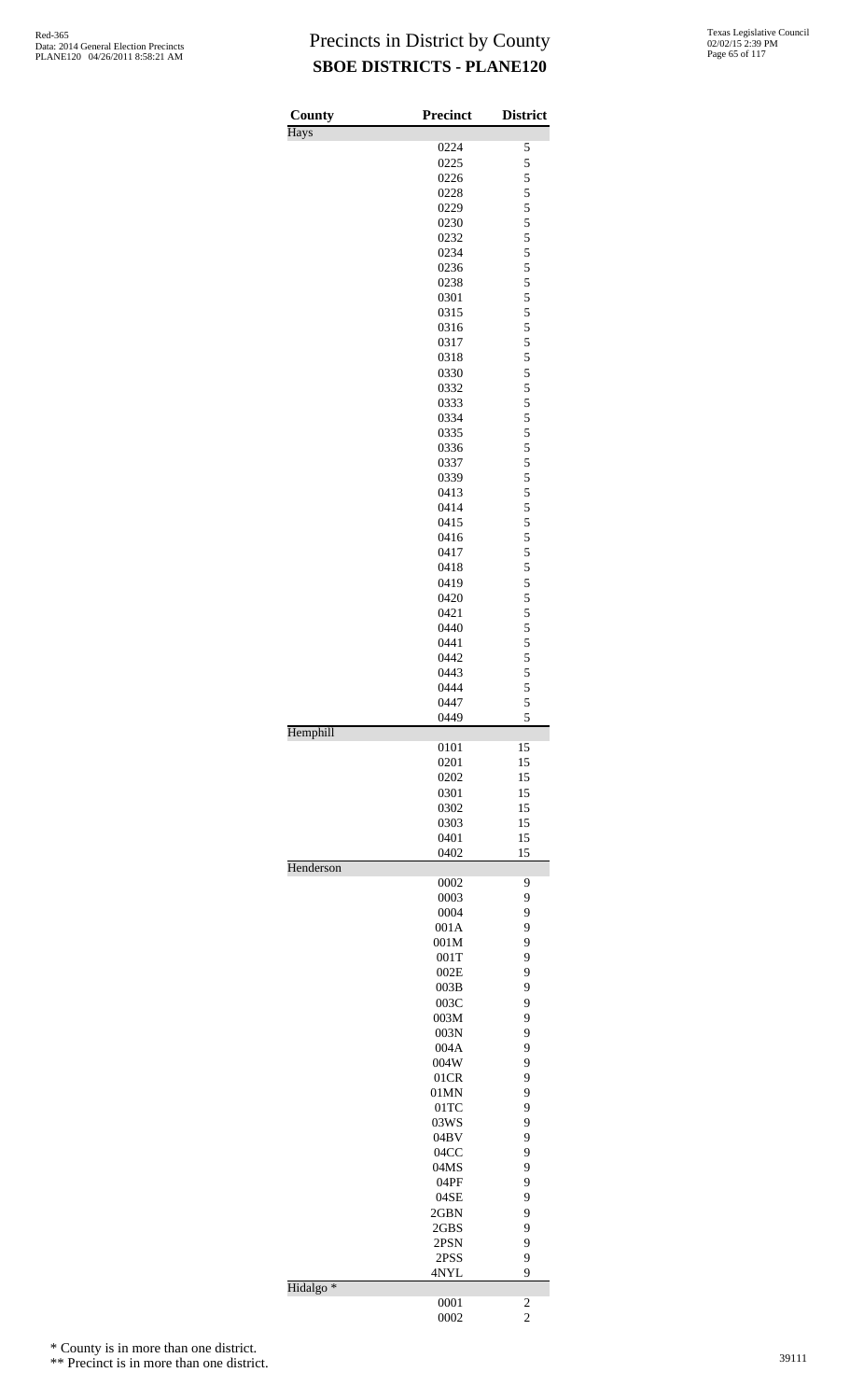| County               | <b>Precinct</b> | <b>District</b>                           |
|----------------------|-----------------|-------------------------------------------|
| Hidalgo <sup>*</sup> |                 |                                           |
|                      | 0003            | $\overline{\mathbf{c}}$                   |
|                      | 0004            | $\overline{c}$                            |
|                      | 0005<br>0006    | $\overline{\mathbf{c}}$<br>$\overline{c}$ |
|                      | 0007            | $\overline{c}$                            |
|                      | 0008            | $\overline{\mathbf{c}}$                   |
|                      | 0009            | $\overline{c}$                            |
|                      | 0010            | $\overline{\mathbf{c}}$                   |
|                      | 0011            | $\overline{\mathbf{3}}$                   |
|                      | 0012            | $\overline{c}$                            |
|                      | 0013            | 3                                         |
|                      | 0014            | 3                                         |
|                      | 0015<br>0016    | $\overline{c}$<br>$\overline{c}$          |
|                      | 0017            | $\overline{c}$                            |
|                      | 0018            | $\overline{\mathbf{c}}$                   |
|                      | 0019            | 3                                         |
|                      | 0020            | $\frac{2}{2}$                             |
|                      | 0021            |                                           |
|                      | 0022            | $\overline{c}$                            |
|                      | 0023            | $\overline{\mathbf{c}}$                   |
|                      | 0024<br>0025    | 3                                         |
|                      | 0026            | $\frac{2}{2}$                             |
|                      | 0027            | $\overline{c}$                            |
|                      | 0028            | $\overline{\mathbf{c}}$                   |
|                      | 0029            | 3                                         |
|                      | 0030            | 3                                         |
|                      | 0031            | 3                                         |
|                      | 0032            | $\overline{c}$                            |
|                      | 0033            | $\overline{\mathbf{c}}$<br>$\overline{c}$ |
|                      | 0034<br>0035    | $\overline{\mathbf{c}}$                   |
|                      | 0036            | $\overline{c}$                            |
|                      | 0037            | $\overline{c}$                            |
|                      | 0038            | $\frac{2}{2}$                             |
|                      | 0039            |                                           |
|                      | 0040            | $\overline{c}$                            |
|                      | 0041            | $\overline{c}$                            |
|                      | 0042            | $\overline{\mathbf{c}}$                   |
|                      | 0043<br>0044    | $\frac{2}{2}$                             |
|                      | 0045            |                                           |
|                      | 0046            | $\frac{2}{2}$                             |
|                      | 0047            | $\overline{c}$                            |
|                      | 0048            | $\overline{\mathbf{c}}$                   |
|                      | 0049            | $\overline{c}$                            |
|                      | 0050            | 3                                         |
|                      | 0051            | 3                                         |
|                      | 0052            | 3                                         |
|                      | 0053<br>0054    | 3<br>3                                    |
|                      | 0055            | $\overline{\mathbf{c}}$                   |
|                      | 0056            | $\overline{c}$                            |
|                      | 0057            | $\overline{c}$                            |
|                      | 0058            | $\overline{\mathbf{c}}$                   |
|                      | 0059            | $\overline{c}$                            |
|                      | 0060            | $\frac{2}{2}$                             |
|                      | 0061<br>0062    | $\overline{c}$                            |
|                      | 0063            |                                           |
|                      | 0064            | $\frac{2}{3}$                             |
|                      | 0065            |                                           |
|                      | 0066            | $\frac{2}{2}$                             |
|                      | 0067            | $\overline{c}$                            |
|                      | 0068            | 3                                         |
|                      | 0069            | 3                                         |
|                      | 0070            | $\overline{\mathbf{c}}$                   |
|                      | 0071<br>0072    | $\overline{c}$<br>3                       |
|                      | 0073            | 3                                         |
|                      | 0074            | 3                                         |
|                      | 0075            | 3                                         |
|                      | 0076            | 3                                         |
|                      | 0077            | $\overline{c}$                            |
|                      | 0078            | 3                                         |
|                      | 0079            | $\overline{c}$                            |
|                      | 0080            | 3                                         |
|                      | 0081            | $\overline{c}$                            |

\* County is in more than one district.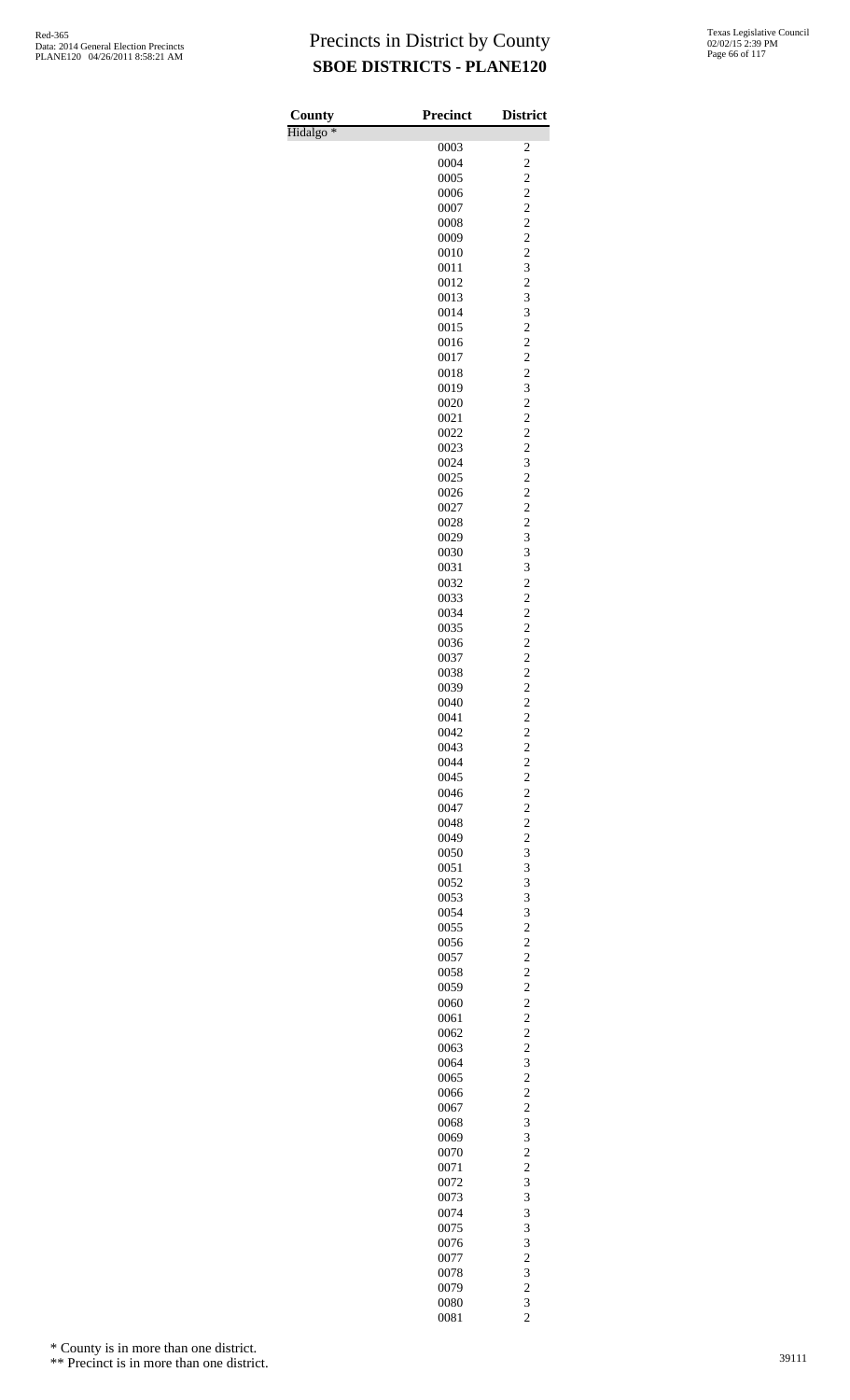| County               | <b>Precinct</b> | <b>District</b>                                    |
|----------------------|-----------------|----------------------------------------------------|
| Hidalgo <sup>*</sup> |                 |                                                    |
|                      | 0082            | $\overline{\mathbf{c}}$                            |
|                      | 0083            | $\overline{\mathbf{c}}$                            |
|                      | 0084            | $\overline{c}$                                     |
|                      | 0085<br>0086    | $\overline{\mathbf{c}}$<br>$\overline{c}$          |
|                      | 0087            | $\overline{c}$                                     |
|                      | 0088            | 3                                                  |
|                      | 0089            | 3                                                  |
|                      | 0090            | $\overline{\mathbf{c}}$                            |
|                      | 0091            | $\overline{c}$                                     |
|                      | 0092            | $\overline{c}$                                     |
|                      | 0093            | 3                                                  |
|                      | 0094<br>0095    | $\overline{\mathbf{c}}$<br>$\overline{\mathbf{c}}$ |
|                      | 0096            | $\overline{\mathbf{3}}$                            |
|                      | 0097            | $\overline{c}$                                     |
|                      | 0098            | $\overline{\mathbf{c}}$                            |
|                      | 0099            | 3                                                  |
|                      | 0100            | 3                                                  |
|                      | 0101            | $\overline{c}$                                     |
|                      | 0102            | $\overline{c}$                                     |
|                      | 0103            | $\overline{\mathbf{c}}$                            |
|                      | 0104<br>0105    | $\overline{c}$<br>3                                |
|                      | 0106            | 3                                                  |
|                      | 0107            | 3                                                  |
|                      | 0108            | 3                                                  |
|                      | 0109            | 3                                                  |
|                      | 0110            | $\overline{c}$                                     |
|                      | 0111            | $\overline{c}$                                     |
|                      | 0112<br>0113    | $\overline{c}$                                     |
|                      | 0114            | $\overline{\mathbf{c}}$<br>$\overline{\mathbf{c}}$ |
|                      | 0115            |                                                    |
|                      | 0116            | $\frac{2}{2}$                                      |
|                      | 0117            |                                                    |
|                      | 0118            | $\begin{array}{c} 2 \\ 2 \\ 2 \end{array}$         |
|                      | 0119            |                                                    |
|                      | 0120            | $\overline{\mathbf{c}}$                            |
|                      | 0121            | $\begin{array}{c}\n2 \\ 2 \\ 2 \\ 3\n\end{array}$  |
|                      | 0122<br>0123    |                                                    |
|                      | 0124            |                                                    |
|                      | 0125            |                                                    |
|                      | 0126            | $\overline{c}$                                     |
|                      | 0127            | $\overline{\mathbf{c}}$                            |
|                      | 0128            | $\overline{\mathbf{c}}$                            |
|                      | 0129            | $\overline{\mathbf{3}}$                            |
|                      | 0130<br>0131    | $\frac{2}{3}$                                      |
|                      | 0132            |                                                    |
|                      | 0133            | $\begin{array}{c}\n23 \\ 22 \\ 2\n\end{array}$     |
|                      | 0134            |                                                    |
|                      | 0135            |                                                    |
|                      | 0136            |                                                    |
|                      | 0137            | $222222222$<br>$22232$                             |
|                      | 0138            |                                                    |
|                      | 0139<br>0140    |                                                    |
|                      | 0141            |                                                    |
|                      | 0142            |                                                    |
|                      | 0143            |                                                    |
|                      | 0144            |                                                    |
|                      | 0145            |                                                    |
|                      | 0146            |                                                    |
|                      | 0147            |                                                    |
|                      | 0148<br>0149    | $\begin{array}{c}\n2 \\ 2 \\ 2 \\ 3\n\end{array}$  |
|                      | 0150            |                                                    |
|                      | 0151            |                                                    |
|                      | 0152            | 3                                                  |
|                      | 0153            | $\overline{\mathbf{c}}$                            |
|                      | 0154            | 3                                                  |
|                      | 0155            | $\frac{2}{2}$                                      |
|                      | 0156            |                                                    |
|                      | 0157            |                                                    |
|                      | 0158<br>0159    |                                                    |
|                      | 0160            | $\begin{array}{c} 2 \\ 3 \\ 2 \end{array}$         |

\* County is in more than one district.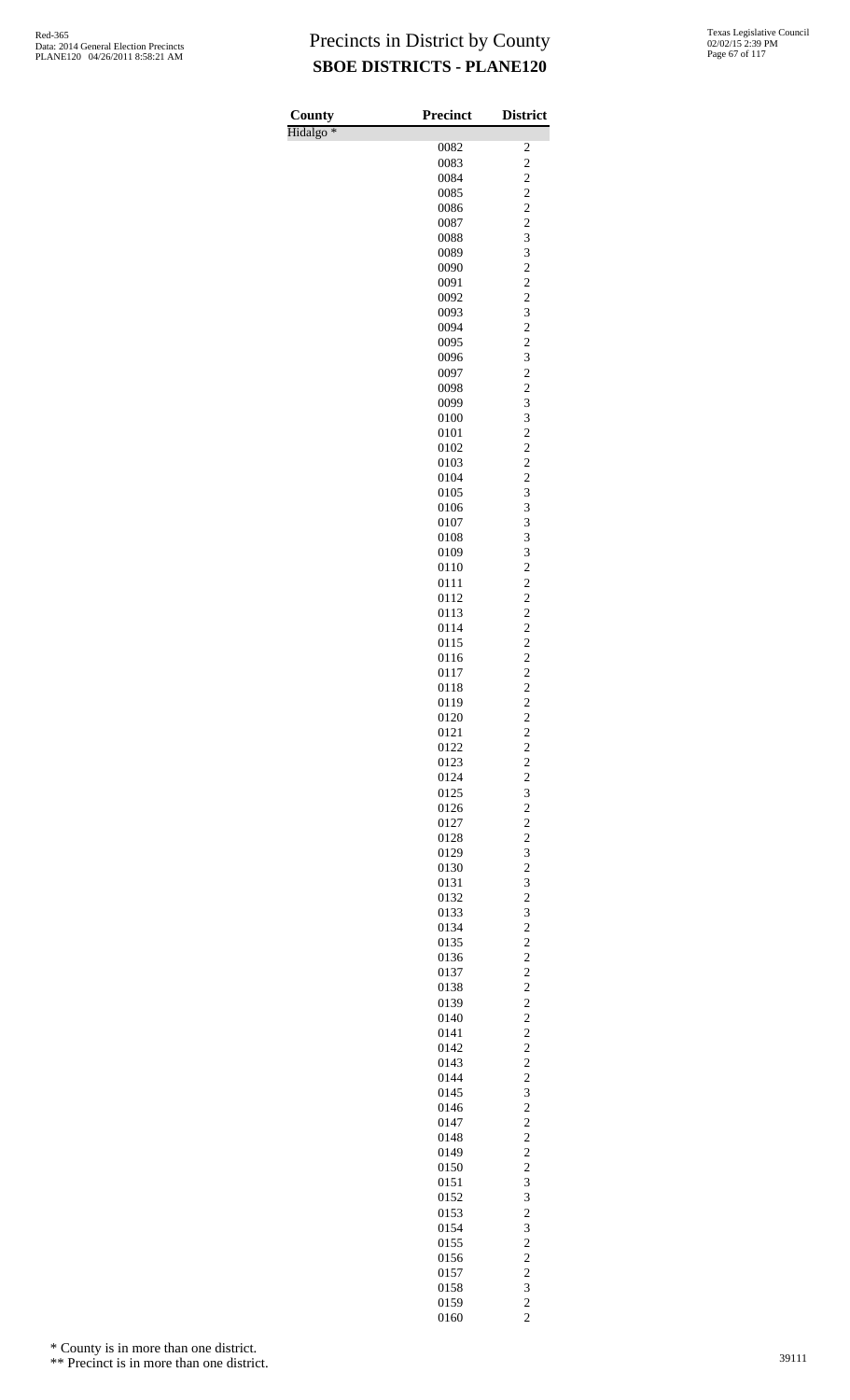| County               | <b>Precinct</b> | <b>District</b>                  |
|----------------------|-----------------|----------------------------------|
| Hidalgo <sup>*</sup> |                 |                                  |
|                      | 0161<br>0162    | 2<br>$\overline{c}$              |
|                      | 0163            |                                  |
|                      | 0164            | $\frac{2}{3}$                    |
|                      | 0165            |                                  |
|                      | 0166<br>0167    | 3<br>3                           |
|                      | 0168            |                                  |
|                      | 0169            | $\frac{3}{2}$                    |
|                      | 0170            | 3                                |
|                      | 0171<br>0172    | $\overline{c}$<br>$\overline{c}$ |
|                      | 0173            |                                  |
|                      | 0174            | $\frac{2}{2}$                    |
|                      | 0175            | $\overline{c}$                   |
|                      | 0176<br>0177    | $\overline{c}$<br>$\overline{c}$ |
|                      | 0178            |                                  |
|                      | 0179            | $\frac{2}{2}$                    |
|                      | 0180            | $\overline{c}$                   |
|                      | 0181            | $\overline{c}$                   |
|                      | 0182<br>0183    | 3                                |
|                      | 0184            | $\frac{3}{2}$                    |
|                      | 0185            | 3                                |
|                      | 0186            | $\overline{c}$                   |
|                      | 0187<br>0188    | 3                                |
|                      | 0189            | $\frac{2}{2}$                    |
|                      | 0190            | $\overline{c}$                   |
|                      | 0191            | $\overline{c}$                   |
|                      | 0192            | $\overline{c}$                   |
|                      | 0193<br>0194    | $\frac{2}{3}$                    |
|                      | 0195            | 3                                |
|                      | 0196            | $\overline{c}$                   |
|                      | 0197            | 3<br>3                           |
|                      | 0198<br>0199    | 3                                |
|                      | 0200            | 3                                |
|                      | 0201            | 3                                |
|                      | 0202            | $\overline{c}$                   |
|                      | 0203<br>0204    | $\frac{2}{2}$                    |
|                      | 0205            | $\overline{\mathbf{c}}$          |
|                      | 0206            | 3                                |
|                      | 0207            | 3                                |
|                      | 0209<br>0210    | 3<br>3                           |
|                      | 0211            | 3                                |
|                      | 0212            | 3                                |
|                      | 0213            | $\overline{c}$                   |
|                      | 0215<br>0216    | $\frac{2}{2}$                    |
|                      | 0217            | 3                                |
|                      | 0218            | 3                                |
|                      | 0219            | 3                                |
|                      | 0220            | $\frac{2}{3}$                    |
|                      | 0221<br>0222    | 3                                |
|                      | 0223            | 3                                |
|                      | 0224            | 3                                |
|                      | 0225<br>0226    | $\frac{2}{2}$                    |
|                      | 0227            | $\overline{\mathbf{c}}$          |
|                      | 0228            | $\overline{c}$                   |
|                      | 0229            | $\overline{c}$                   |
|                      | 0230            | 3                                |
|                      | 0231<br>0232    | $\overline{c}$<br>$\overline{c}$ |
|                      | 0233            | $\overline{c}$                   |
|                      | 0234            | $\overline{c}$                   |
|                      | 0235            | $\frac{2}{2}$                    |
|                      | 0236<br>0237    | $\overline{c}$                   |
|                      | 0238            | $\overline{c}$                   |
|                      | 0239            | 3                                |
|                      | 0240            | $\frac{2}{3}$                    |
|                      | 0241            |                                  |

\* County is in more than one district.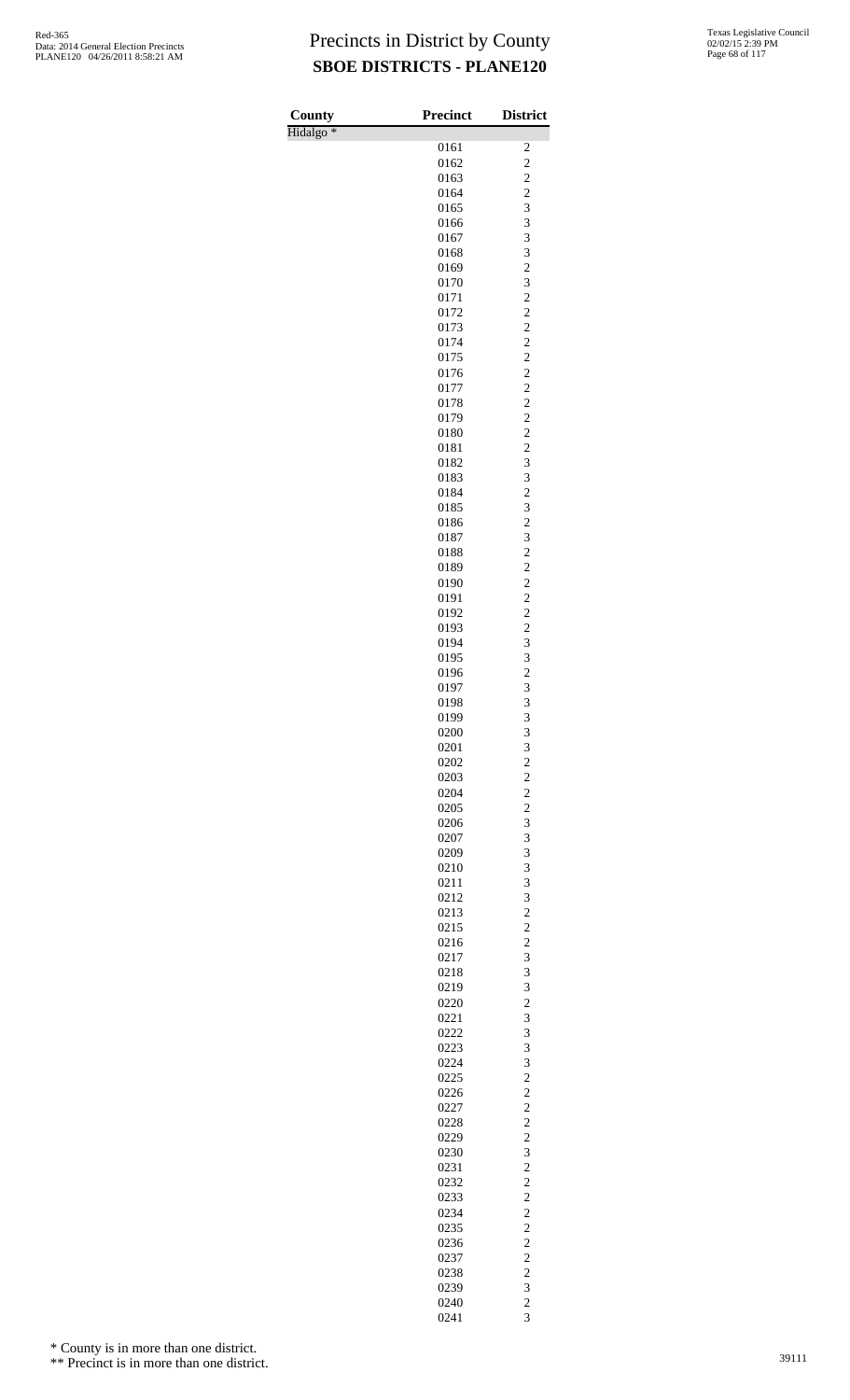| County               | <b>Precinct</b> | <b>District</b>                  |
|----------------------|-----------------|----------------------------------|
| Hidalgo <sup>*</sup> |                 |                                  |
|                      | 0242            | $\overline{\mathbf{c}}$          |
|                      | 0243            | 3                                |
|                      | 0244            | 3                                |
|                      | 0245<br>0246    | $\overline{c}$<br>$\overline{c}$ |
|                      | 0247            | $\overline{c}$                   |
|                      | 0248            | $\overline{c}$                   |
|                      | 0249            | $\overline{c}$                   |
|                      | 0250            | $\overline{c}$                   |
|                      | 0251            | $\overline{c}$                   |
|                      | 0252            | $\overline{c}$                   |
|                      | 0253            | $\overline{\mathbf{c}}$          |
|                      | 0254            | $\overline{\mathbf{3}}$          |
|                      | 0255            | $\overline{c}$                   |
|                      | 0256            | 3                                |
|                      | 0257            | 3                                |
| Hill                 |                 | 14                               |
|                      | 0002<br>0003    | 14                               |
|                      | 0004            | 14                               |
|                      | 0005            | 14                               |
|                      | 0006            | 14                               |
|                      | 0007            | 14                               |
|                      | 0008            | 14                               |
|                      | 0009            | 14                               |
|                      | 0010            | 14                               |
|                      | 0012            | 14                               |
|                      | 0013            | 14                               |
|                      | 0014            | 14                               |
|                      | 0015<br>0016    | 14<br>14                         |
|                      | 0018            | 14                               |
|                      | 0019            | 14                               |
|                      | 0020            | 14                               |
|                      | 0021            | 14                               |
|                      | 0022            | 14                               |
|                      | 0023            | 14                               |
|                      | 0024            | 14                               |
|                      | 0027            | 14                               |
| Hockley              |                 |                                  |
|                      | 0011            | 15                               |
|                      | 0014<br>0015    | 15<br>15                         |
|                      | 0016            | 15                               |
|                      | 0021            | 15                               |
|                      | 0024            | 15                               |
|                      | 0032            | 15                               |
|                      | 0033            | 15                               |
|                      | 0035            | 15                               |
|                      | 0036            | 15                               |
|                      | 0043            | 15                               |
|                      | 0044            | 15                               |
|                      | 0045<br>0046    | 15<br>15                         |
| Hood                 |                 |                                  |
|                      | 0001            | 14                               |
|                      | 0002            | 14                               |
|                      | 0003            | 14                               |
|                      | 0004            | 14                               |
|                      | 0005            | 14                               |
|                      | 0007            | 14                               |
|                      | 0008            | 14                               |
|                      | 0009<br>0010    | 14<br>14                         |
|                      | 0011            | 14                               |
|                      | 0012            | 14                               |
|                      | 0013            | 14                               |
|                      | 0014            | 14                               |
|                      | 0015            | 14                               |
|                      | 0016            | 14                               |
| Hopkins              |                 |                                  |
|                      | 0001            | 9                                |
|                      | 0002            | 9                                |
|                      | 0003            | 9<br>9                           |
|                      | 0004<br>0005    | 9                                |
|                      | 0008            | 9                                |
|                      | 0011            | 9                                |
|                      | 0012            | 9                                |

\* County is in more than one district.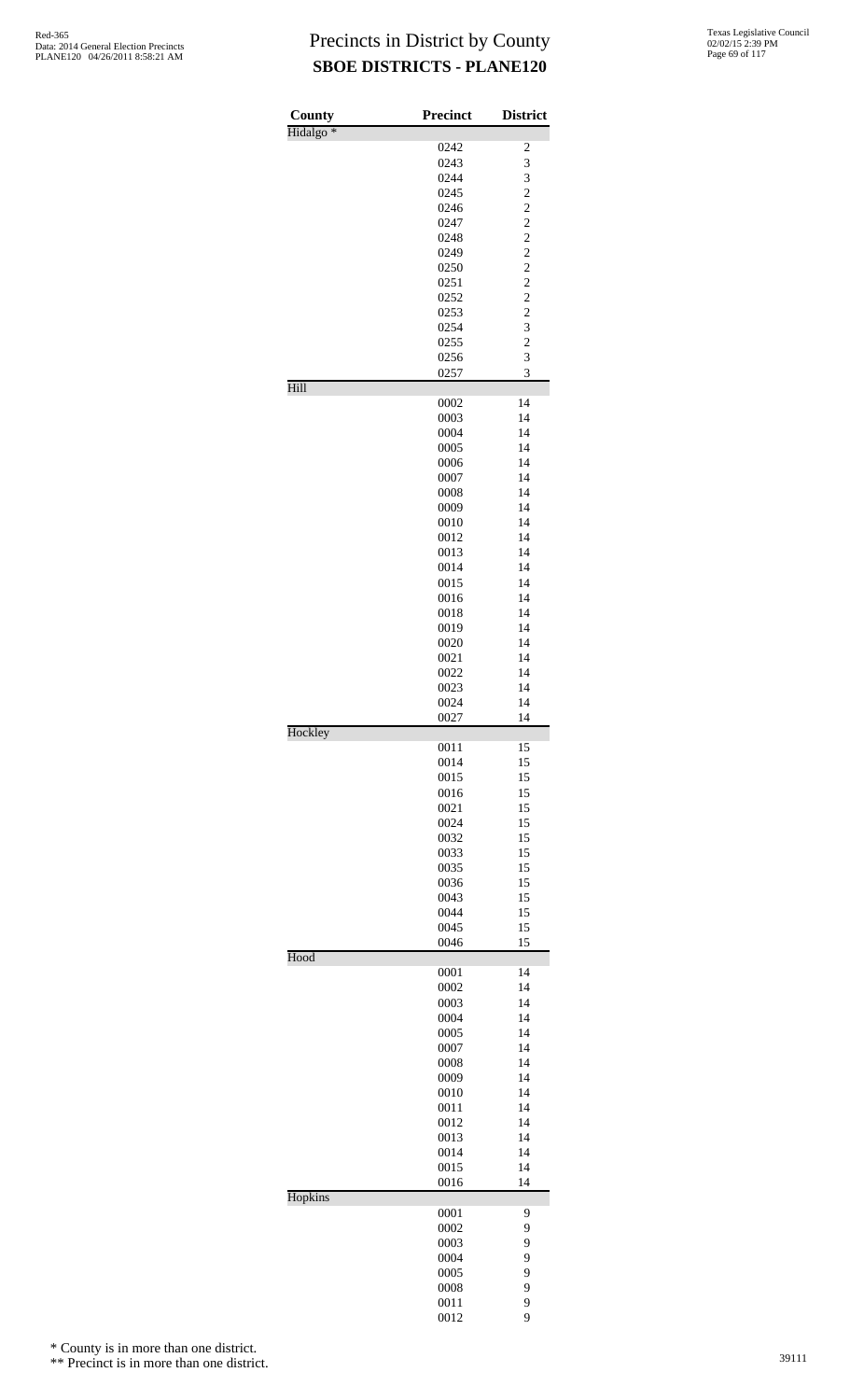| County   | <b>Precinct</b> | <b>District</b>              |
|----------|-----------------|------------------------------|
| Hopkins  |                 |                              |
|          | 0013            | 9                            |
|          | 0014<br>0016    | 9<br>9                       |
|          | 0017            | 9                            |
|          | 001A            | 9                            |
|          | 0020            | 9                            |
|          | 0023            | 9                            |
|          | 0024            | 9                            |
|          | 0025            | 9                            |
|          | 002A            | 9                            |
|          | 0036<br>003A    | 9<br>9                       |
|          | 004A            | 9                            |
| Houston  |                 |                              |
|          | 0001            | 8                            |
|          | 0002            | 8                            |
|          | 0003            | 8                            |
|          | 0004            | 8                            |
|          | 0005            | 8<br>8                       |
|          | 0006<br>0007    | 8                            |
|          | 0008            | 8                            |
|          | 0009            | 8                            |
|          | 0010            | 8                            |
|          | 0011            | 8                            |
|          | 0012            | 8                            |
|          | 0014            | 8                            |
|          | 0015<br>0016    | 8<br>8                       |
|          | 0017            | 8                            |
|          | 0018            | 8                            |
|          | 0019            | 8                            |
|          | 0020            | 8                            |
|          | 0021            | 8                            |
|          | 0022            | 8                            |
| Howard   | 0011            | 15                           |
|          | 0012            | 15                           |
|          | 0013            | 15                           |
|          | 0014            | 15                           |
|          | 0016            | 15                           |
|          | 0024            | 15                           |
|          | 0025            | 15                           |
|          | 0026            | 15<br>15                     |
|          | 0032<br>0033    | 15                           |
|          | 0034            | 15                           |
|          | 0035            | 15                           |
|          | 0037            | 15                           |
|          | 0042            | 15                           |
|          | 0045            | 15                           |
|          | 0046            | 15                           |
|          | 0103            | 15                           |
|          | 0104<br>0105    | 15<br>15                     |
|          | 012A            | 15                           |
|          | 0205            | 15                           |
|          | 0207            | 15                           |
|          | 0208            | 15                           |
|          | 0209            | 15                           |
|          | 0304            | 15                           |
|          | 0404            | 15                           |
|          | 0405<br>0408    | 15<br>15                     |
|          | 0409            | 15                           |
|          | 207C            | 15                           |
| Hudspeth |                 |                              |
|          | 0001            | $\mathbf{1}$                 |
|          | 0002            | $\mathbf{1}$                 |
|          | 0004            | $\mathbf{1}$                 |
|          | 003N<br>003S    | $\mathbf{1}$<br>$\mathbf{1}$ |
| Hunt     |                 |                              |
|          | 0101            | $\overline{9}$               |
|          | 0102            | 9                            |
|          | 0103            | 9                            |
|          | 0104            | 9                            |
|          | 0105<br>0106    | 9<br>9                       |
|          |                 |                              |

\* County is in more than one district.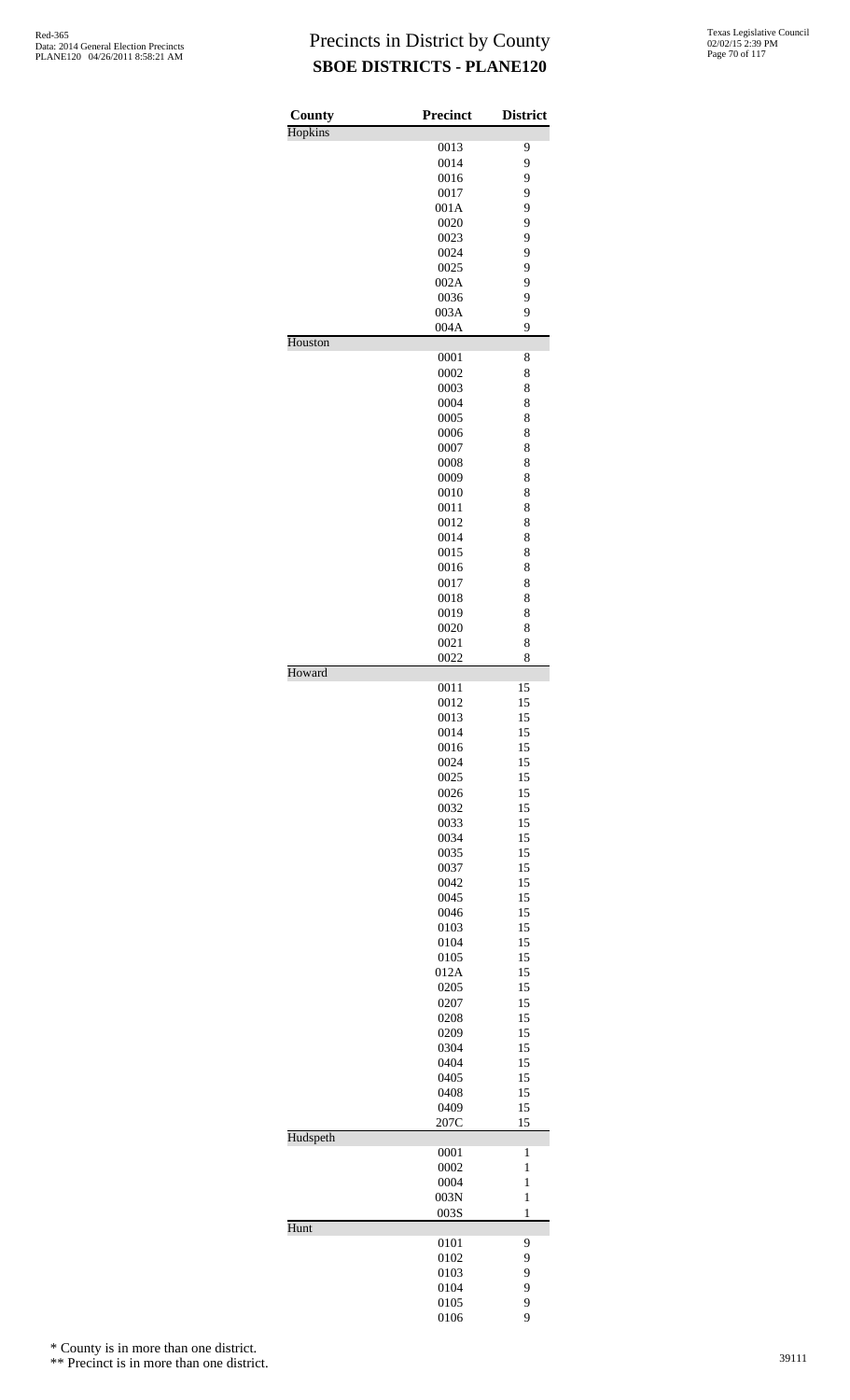| County     | <b>Precinct</b> | <b>District</b>                            |
|------------|-----------------|--------------------------------------------|
| Hunt       | 0107            | 9                                          |
|            | 0108            | 9                                          |
|            | 0109            | 9                                          |
|            | 0210            | 9                                          |
|            | 0211            | 9                                          |
|            | 0212            | 9                                          |
|            | 0213            | 9                                          |
|            | 0214<br>0215    | 9<br>9                                     |
|            | 0216            | 9                                          |
|            | 0217            | 9                                          |
|            | 0318            | 9                                          |
|            | 0319            | 9                                          |
|            | 0320            | 9                                          |
|            | 0321<br>0322    | 9<br>9                                     |
|            | 0323            | 9                                          |
|            | 0324            | 9                                          |
|            | 0325            | 9                                          |
|            | 0426            | 9                                          |
|            | 0427            | 9                                          |
|            | 0428            | 9                                          |
|            | 0429<br>0430    | 9<br>9                                     |
|            | 0431            | 9                                          |
|            | 0432            | 9                                          |
|            | 0433            | 9                                          |
|            | 0434            | 9                                          |
| Hutchinson |                 |                                            |
|            | 0011<br>0014    | 15<br>15                                   |
|            | 0021            | 15                                         |
|            | 0023            | 15                                         |
|            | 0031            | 15                                         |
|            | 0033            | 15                                         |
|            | 0041            | 15                                         |
| Irion      | 0042            | 15                                         |
|            | 0100            | 1                                          |
|            | 0200            | $\mathbf{1}$                               |
|            | 0301            | $\mathbf{1}$                               |
|            | 0302            | $\mathbf{1}$                               |
| Jack       | 0400            | 1                                          |
|            | 0001            | 14                                         |
|            | 0002            | 14                                         |
|            | 0003            | 14                                         |
|            | 0004            | 14                                         |
|            | 0005            | 14                                         |
| Jackson    | 0006            | 14                                         |
|            | 0001            | $\overline{\mathbf{c}}$                    |
|            | 0002            | $\overline{\mathbf{c}}$                    |
|            | 0003            | $\frac{2}{2}$                              |
|            | 0004            |                                            |
|            | 0005<br>0006    | $\overline{c}$                             |
|            | 0007            | $\begin{array}{c} 2 \\ 2 \\ 2 \end{array}$ |
|            | 0008            |                                            |
|            | 0009            | $\overline{c}$                             |
| Jasper     |                 |                                            |
|            | 0001<br>0002    | 7<br>$\overline{7}$                        |
|            | 0003            | 7                                          |
|            | 0004            | $\overline{7}$                             |
|            | 0005            | $\overline{7}$                             |
|            | 0006            | $\overline{7}$                             |
|            | 0007            | $\overline{7}$                             |
|            | 0008            | 7                                          |
|            | 0009<br>0010    | $\overline{7}$<br>$\overline{7}$           |
|            | 0011            | $\overline{7}$                             |
|            | 0012            | $\overline{7}$                             |
|            | 0013            | 7                                          |
|            | 0014            | $\overline{7}$                             |
|            | 0015            | $\overline{7}$                             |
|            | 0016<br>0017    | $\overline{7}$<br>$\overline{7}$           |
|            | 0019            | 7                                          |

\* County is in more than one district.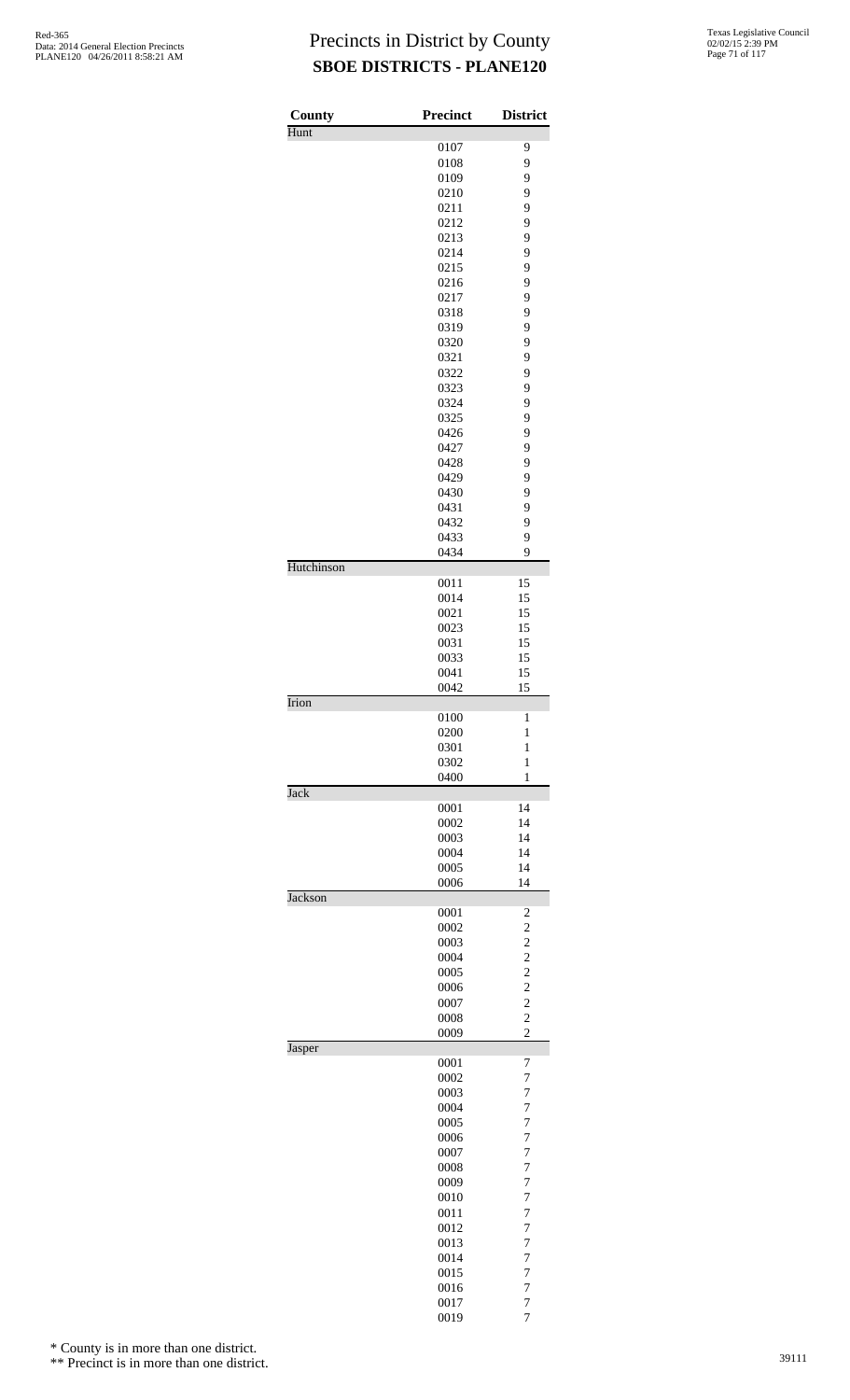| County            | <b>Precinct</b> | <b>District</b>                  |
|-------------------|-----------------|----------------------------------|
| Jasper            |                 |                                  |
|                   | 0020<br>0021    | 7<br>$\overline{7}$              |
| <b>Jeff Davis</b> |                 |                                  |
|                   | 0001            | $\mathbf{1}$                     |
|                   | 0002            | $\mathbf{1}$<br>$\mathbf{1}$     |
|                   | 0003<br>0004    | $\mathbf{1}$                     |
|                   | 0005            | $\mathbf{1}$                     |
| Jefferson         |                 |                                  |
|                   | 0001            | 7                                |
|                   | 0002<br>0003    | 7<br>$\overline{7}$              |
|                   | 0004            | 7                                |
|                   | 0005            | $\overline{7}$                   |
|                   | 0006            | 7                                |
|                   | 0007            | 7<br>$\overline{7}$              |
|                   | 0008<br>0009    | $\overline{7}$                   |
|                   | 0010            | $\overline{7}$                   |
|                   | 0011            | 7                                |
|                   | 0012            | 7                                |
|                   | 0013            | $\overline{7}$                   |
|                   | 0014<br>0015    | 7<br>$\overline{7}$              |
|                   | 0016            | 7                                |
|                   | 0017            | 7                                |
|                   | 0018            | $\overline{7}$                   |
|                   | 0019<br>0020    | $\overline{7}$<br>$\overline{7}$ |
|                   | 0021            | 7                                |
|                   | 0022            | 7                                |
|                   | 0023            | $\overline{7}$                   |
|                   | 0024            | 7                                |
|                   | 0025            | $\overline{7}$<br>7              |
|                   | 0026<br>0027    | 7                                |
|                   | 0028            | $\overline{7}$                   |
|                   | 0029            | $\overline{7}$                   |
|                   | 0030            | 7                                |
|                   | 0031            | 7                                |
|                   | 0032<br>0033    | 7<br>$\overline{7}$              |
|                   | 0034            | 7                                |
|                   | 0035            | $\overline{7}$                   |
|                   | 0036            | 7                                |
|                   | 0037<br>0038    | 7<br>$\overline{7}$              |
|                   | 0039            | 7                                |
|                   | 0040            | $\overline{7}$                   |
|                   | 0041            | 7                                |
|                   | 0042            | 7                                |
|                   | 0043            | $\overline{7}$                   |
|                   | 0044<br>0045    | 7<br>$\overline{7}$              |
|                   | 0046            | 7                                |
|                   | 0047            | 7                                |
|                   | 0048            | $\overline{7}$                   |
|                   | 0049<br>0050    | 7<br>$\overline{7}$              |
|                   | 0051            | 7                                |
|                   | 0052            | 7                                |
|                   | 0053            | $\overline{7}$                   |
|                   | 0054            | 7                                |
|                   | 0055<br>0056    | $\overline{7}$<br>7              |
|                   | 0057            | 7                                |
|                   | 0058            | $\overline{7}$                   |
|                   | 0059            | 7                                |
|                   | 0060            | $\overline{7}$                   |
|                   | 0061<br>0062    | 7<br>7                           |
|                   | 0063            | $\overline{7}$                   |
|                   | 0064            | 7                                |
|                   | 0065            | $\overline{7}$                   |
|                   | 0066            | 7                                |
|                   | 0067            | 7<br>$\overline{7}$              |
|                   | 0068<br>0069    | $\overline{7}$                   |
|                   | 0070            | $\overline{7}$                   |

\* County is in more than one district.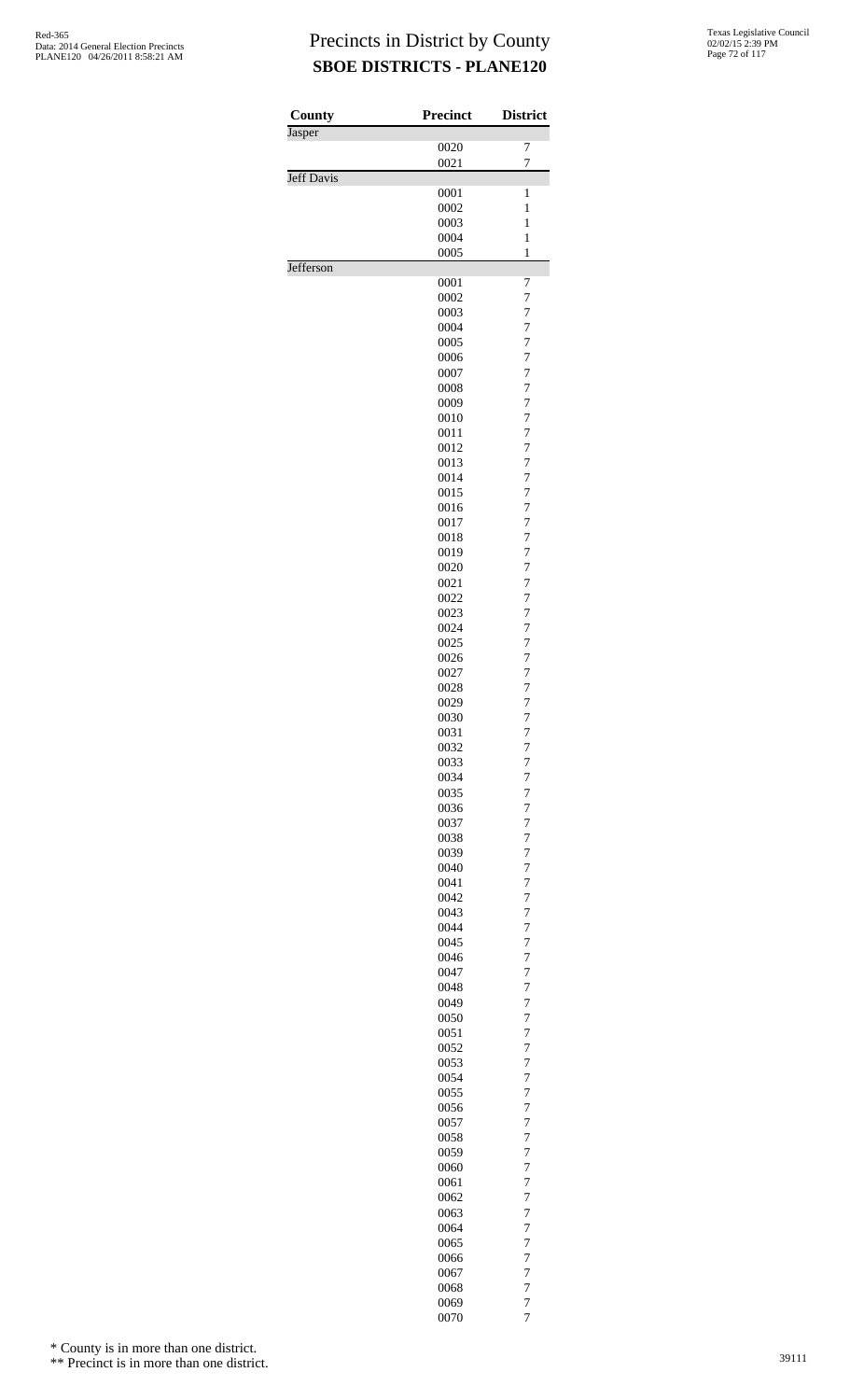| County    | <b>Precinct</b> | <b>District</b>                  |
|-----------|-----------------|----------------------------------|
| Jefferson |                 | 7                                |
|           | 0071<br>0072    | 7                                |
|           | 0073            | $\overline{7}$                   |
|           | 0074            | $\overline{7}$                   |
|           | 0075            | 7                                |
|           | 0076            | $\overline{7}$                   |
|           | 0077            | 7<br>7                           |
|           | 0078<br>0079    | $\overline{7}$                   |
|           | 0080            | 7                                |
|           | 0081            | $\overline{7}$                   |
|           | 0082            | 7                                |
|           | 0083            | $\overline{7}$                   |
|           | 0084<br>0085    | 7<br>7                           |
|           | 0086            | $\overline{7}$                   |
|           | 0087            | 7                                |
|           | 0088            | $\overline{7}$                   |
|           | 0089            | $\overline{7}$                   |
|           | 0090            | 7                                |
|           | 0091<br>0092    | $\overline{7}$<br>7              |
|           | 0093            | $\overline{7}$                   |
|           | 0094            | $\overline{7}$                   |
|           | 0095            | 7                                |
|           | 0096            | $\overline{7}$                   |
|           | 0097<br>0098    | 7<br>$\overline{7}$              |
|           | 0099            | $\overline{7}$                   |
|           | 0100            | 7                                |
|           | 0101            | $\overline{7}$                   |
|           | 0102            | 7                                |
|           | 0103            | $\overline{7}$                   |
|           | 0104<br>0105    | $\overline{7}$<br>$\overline{7}$ |
|           | 0106            | $\overline{7}$                   |
|           | 0107            | 7                                |
|           | 0108            | $\overline{7}$                   |
| Jim Hogg  | 0109            | $\overline{7}$                   |
|           | 0001            | 3                                |
|           | 0002            | 3                                |
|           | 0003<br>0004    | 3<br>3                           |
|           | 0005            | 3                                |
| Jim Wells |                 |                                  |
|           | 0001            | 3                                |
|           | 0002<br>0003    | 3<br>3                           |
|           | 0004            | 3                                |
|           | 0005            | 3                                |
|           | 0006            | 3                                |
|           | 0007            | 3                                |
|           | 0008<br>0009    | 3<br>3                           |
|           | 0010            | 3                                |
|           | 0011            | 3                                |
|           | 0012            | 3                                |
|           | 0013            | 3                                |
|           | 0014            | 3                                |
|           | 0015<br>0016    | 3<br>3                           |
|           | 0017            | 3                                |
|           | 0018            | 3                                |
|           | 0019            | 3                                |
|           | 0020            | 3                                |
| Johnson   | 0022            | 3                                |
|           | 0001            | 14                               |
|           | 0002<br>0003    | 14<br>14                         |
|           | 0004            | 14                               |
|           | 0005            | 14                               |
|           | 0006            | 14                               |
|           | 0007            | 14                               |
|           | 0008            | 14                               |
|           | 0009<br>0010    | 14<br>14                         |
|           | 0011            | 14                               |

\* County is in more than one district.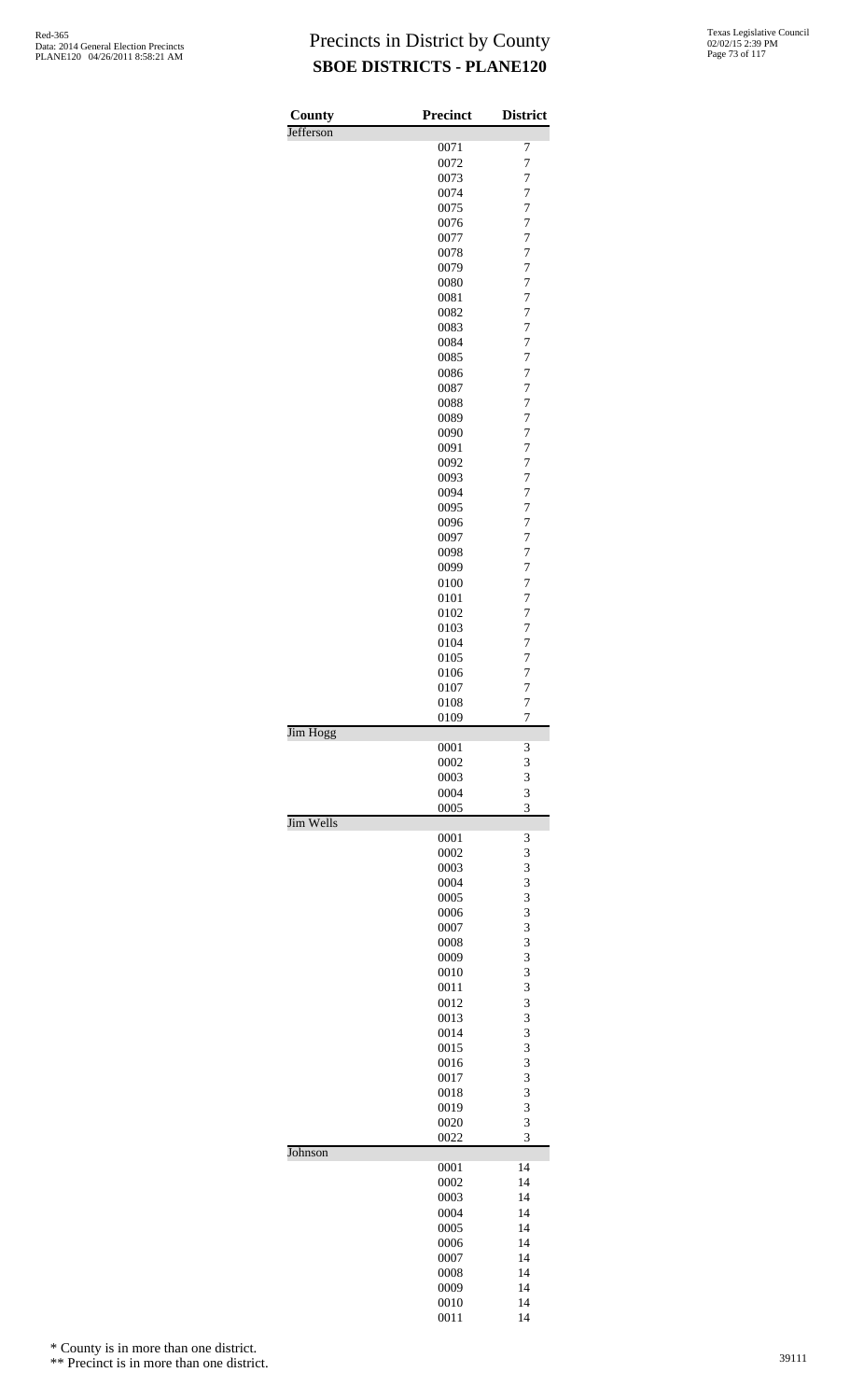| County  | <b>Precinct</b> | <b>District</b> |
|---------|-----------------|-----------------|
| Johnson |                 |                 |
|         | 0012            | 14              |
|         | 0013<br>0014    | 14<br>14        |
|         | 0015            | 14              |
|         | 0016            | 14              |
|         | 0017            | 14              |
|         | 0018            | 14              |
|         | 0019            | 14              |
|         | 0020            | 14              |
|         | 0021            | 14              |
|         | 0022            | 14              |
|         | 0023<br>0024    | 14<br>14        |
|         | 0025            | 14              |
|         | 0026            | 14              |
|         | 0027            | 14              |
|         | 0028            | 14              |
|         | 0029            | 14              |
|         | 0030            | 14              |
|         | 0031<br>0032    | 14<br>14        |
|         | 0033            | 14              |
|         | 0034            | 14              |
|         | 0035            | 14              |
|         | 0036            | 14              |
| Jones   |                 |                 |
|         | 0101<br>0102    | 15<br>15        |
|         | 0103            | 15              |
|         | 0201            | 15              |
|         | 0202            | 15              |
|         | 0203            | 15              |
|         | 0301            | 15              |
|         | 0302            | 15              |
|         | 0303<br>0401    | 15<br>15        |
|         | 0402            | 15              |
| Karnes  |                 |                 |
|         | 0001            | 3               |
|         | 0002            | 3               |
|         | 0003<br>0004    | 3<br>3          |
|         | 0005            | 3               |
|         | 0006            | 3               |
|         | 0007            | 3               |
|         | 0008            | 3               |
|         | 0009            | 3               |
|         | 0010            | 3               |
|         | 0011<br>0012    | 3<br>3          |
|         | 0013            | 3               |
|         | 0014            | 3               |
|         | 0015            | 3               |
| Kaufman |                 |                 |
|         | 0001            | 9<br>9          |
|         | 0002<br>0003    | 9               |
|         | 0004            | 9               |
|         | 0005            | 9               |
|         | 0006            | 9               |
|         | 0007            | 9               |
|         | 0008            | 9               |
|         | 0009            | 9<br>9          |
|         | 0010<br>0011    | 9               |
|         | 0012            | 9               |
|         | 0013            | 9               |
|         | 0014            | 9               |
|         | 0015            | 9               |
|         | 0016            | 9               |
|         | 0017            | 9               |
|         | 0018<br>0019    | 9<br>9          |
|         | 0020            | 9               |
|         | 0021            | 9               |
|         | 0022            | 9               |
|         | 0023            | 9               |
|         | 0024            | 9               |
|         | 0025            | 9               |

\* County is in more than one district.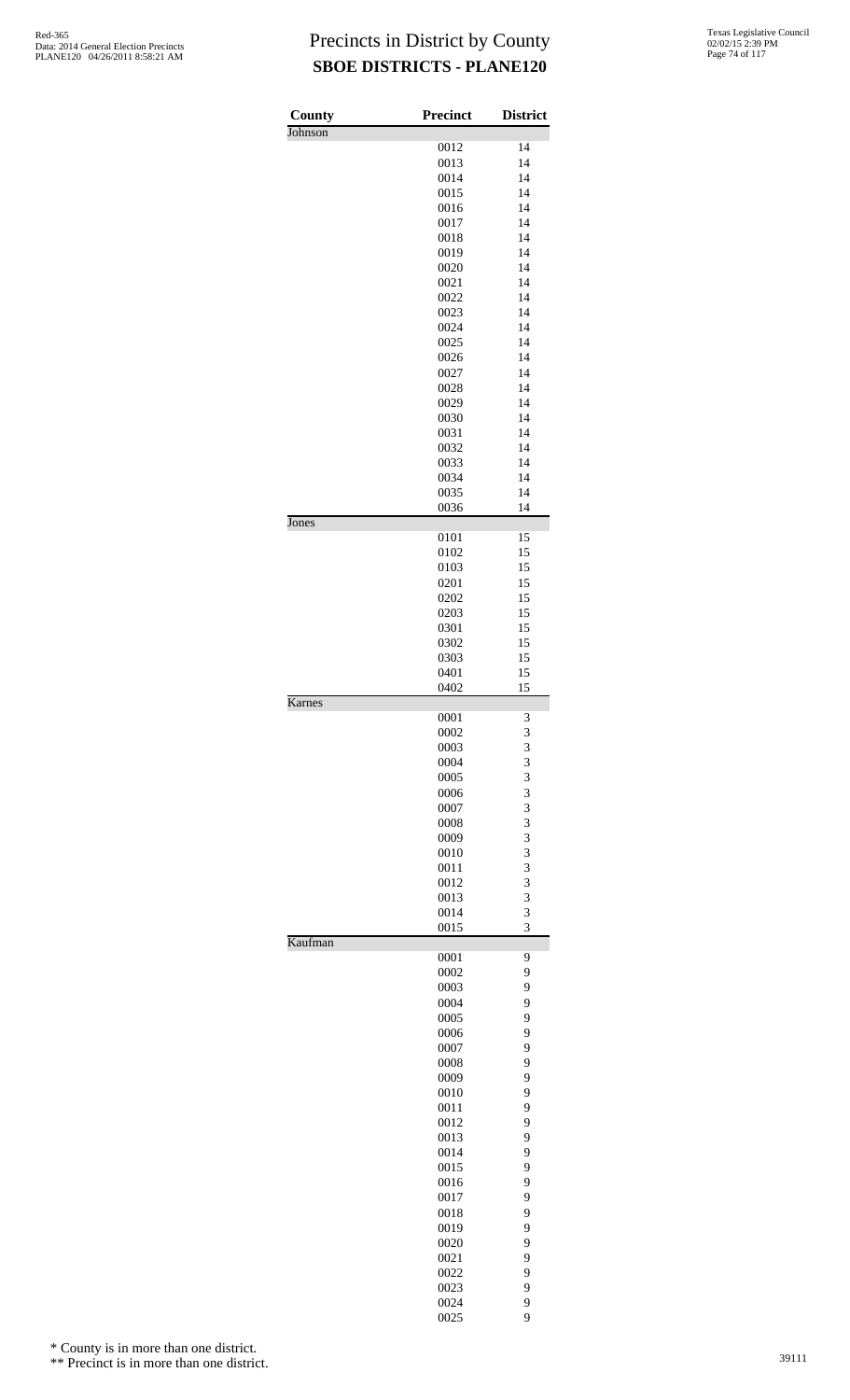| County<br>Kaufman | <b>Precinct</b> | <b>District</b>                           |
|-------------------|-----------------|-------------------------------------------|
|                   | 0026            | 9                                         |
|                   | 0027            | 9                                         |
|                   | 0028            | 9                                         |
|                   | 0029            | 9                                         |
| Kendall           | 0030            | 9                                         |
|                   | 1011            | 5                                         |
|                   | 1012            | 5                                         |
|                   | 1013            | 5                                         |
|                   | 1014            | 5                                         |
|                   | 1110            | 5<br>5                                    |
|                   | 1115<br>1130    | 5                                         |
|                   | 1140            | 5                                         |
|                   | 1150            | 5                                         |
|                   | 1160            | 5                                         |
|                   | 1170            | 5                                         |
|                   | 1180            | 5                                         |
|                   | 1190            | 5                                         |
|                   | 1200<br>2020    | 5<br>5                                    |
|                   | 2080            | 5                                         |
|                   | 2082            | 5                                         |
|                   | 2084            | 5                                         |
|                   | 2085            | 5                                         |
|                   | 2120            | 5                                         |
|                   | 2210            | 5                                         |
|                   | 3030<br>3040    | 5<br>5                                    |
|                   | 3041            | 5                                         |
|                   | 3042            | 5                                         |
|                   | 3044            | 5                                         |
|                   | 3060            | 5                                         |
|                   | 3220            | 5                                         |
|                   | 4050            | 5                                         |
|                   | 4070<br>4100    | 5<br>5                                    |
|                   | 4101            | 5                                         |
|                   | 4103            | 5                                         |
|                   | 4230            |                                           |
|                   | 4240            | $\frac{5}{5}$                             |
|                   | 4250<br>4260    | 5<br>5                                    |
| Kenedy            |                 |                                           |
|                   | 0001            | $\overline{c}$                            |
|                   | 0002<br>0003    | $\overline{\mathbf{c}}$                   |
|                   | 0004            | $\overline{\mathbf{c}}$<br>$\overline{c}$ |
|                   | 0005            | $\overline{c}$                            |
|                   | 0006            | $\overline{c}$                            |
| Kent              | 0101            | 15                                        |
|                   | 0201            | 15                                        |
|                   | 0202            | 15                                        |
|                   | 0301            | 15                                        |
|                   | 0302            | 15                                        |
| Kerr              | 0401            | 15                                        |
|                   | 0101            | 5                                         |
|                   | 0107            | 5                                         |
|                   | 0109<br>0113    | 5                                         |
|                   | 0118            | 5<br>5                                    |
|                   | 0119            | 5                                         |
|                   | 0202            | 5                                         |
|                   | 0211            | 5                                         |
|                   | 0215            | 5                                         |
|                   | 0220            | 5                                         |
|                   | 0303<br>0308    | 5<br>5                                    |
|                   | 0312            | 5                                         |
|                   | 0314            | 5                                         |
|                   | 0404            | 5                                         |
|                   | 0405            | 5                                         |
|                   | 0406            | 5                                         |
|                   | 0410            | 5<br>5                                    |
|                   | 0416            |                                           |

5

\* County is in more than one district.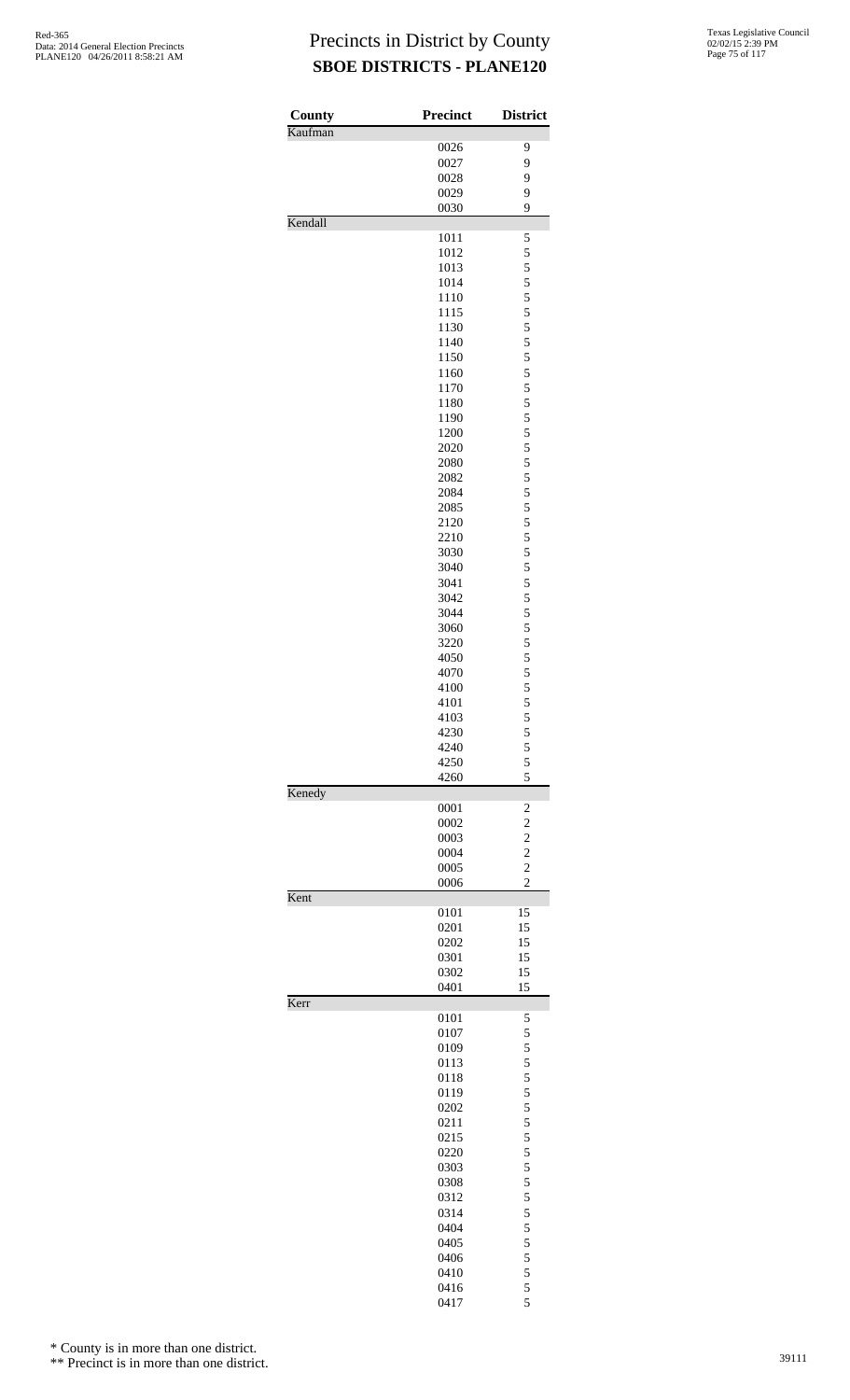| County   | <b>Precinct</b> | <b>District</b>                            |
|----------|-----------------|--------------------------------------------|
| Kimble   |                 |                                            |
|          | 0001            | $\mathbf{1}$<br>$\mathbf{1}$               |
|          | 0002<br>0003    | 1                                          |
|          | 0004            | 1                                          |
|          | 0006            | $\mathbf{1}$                               |
|          | 0007            | $\mathbf{1}$                               |
|          | 0009            | $\mathbf{1}$                               |
| King     |                 |                                            |
|          | 0001            | 15                                         |
|          | 0002            | 15                                         |
|          | 0003            | 15                                         |
| Kinney   | 0004            | 15                                         |
|          | 0001            | 1                                          |
|          | 0002            | $\mathbf{1}$                               |
|          | 0003            | $\mathbf{1}$                               |
|          | 0004            | $\mathbf{1}$                               |
| Kleberg  |                 |                                            |
|          | 0011            | $\overline{c}$                             |
|          | 0012            | $\overline{c}$                             |
|          | 0013            | $\overline{\mathbf{c}}$                    |
|          | 0014<br>0021    | $\overline{\mathbf{c}}$                    |
|          | 0022            |                                            |
|          | 0023            | $\begin{array}{c} 2 \\ 2 \\ 2 \end{array}$ |
|          | 0024            | $\overline{\mathbf{c}}$                    |
|          | 0031            | $\overline{c}$                             |
|          | 0032            | $\begin{array}{c} 2 \\ 2 \\ 2 \end{array}$ |
|          | 0033            |                                            |
|          | 0034            |                                            |
|          | 0035            | $\overline{\mathbf{c}}$                    |
|          | 0041            | $\overline{c}$                             |
|          | 0042            | $\begin{array}{c} 2 \\ 2 \\ 2 \end{array}$ |
|          | 0043<br>0044    |                                            |
|          | 0045            | $\overline{2}$                             |
| Knox     |                 |                                            |
|          | 0101            | 15                                         |
|          | 0201            | 15                                         |
|          | 0202            | 15                                         |
|          | 0301            | 15                                         |
|          | 0302<br>0401    | 15<br>15                                   |
| La Salle |                 |                                            |
|          | 0001            | $\mathbf{1}$                               |
|          | 0002            | $\mathbf{1}$                               |
|          | 0003            | $\mathbf{1}$                               |
|          | 0004            | 1                                          |
|          | 0005            | 1                                          |
|          | 0006            | $\mathbf{1}$                               |
| Lamar    | 003A            | $\mathbf{1}$                               |
|          | 001B            | 9                                          |
|          | 001C            | 9                                          |
|          | 001D            | 9                                          |
|          | 001E            | 9                                          |
|          | 001F            | 9                                          |
|          | 001G            | 9                                          |
|          | 001H            | 9                                          |
|          | 001I<br>002D    | 9<br>9                                     |
|          | 002E            | 9                                          |
|          | 002F            | 9                                          |
|          | 002G            | 9                                          |
|          | 003D            | 9                                          |
|          | 003E            | 9                                          |
|          | 003F            | 9                                          |
|          | 003G            | 9                                          |
|          | 003I            | 9                                          |
|          | 004B            | 9                                          |
|          | 004C            | 9                                          |
|          | 004D<br>004E    | 9<br>9                                     |
|          | 004F            | 9                                          |
|          | 004G            | 9                                          |
|          | 1A3B            | 9                                          |
|          | 1A5A            | 9                                          |
|          | 1E7C            | 9                                          |
|          | 2A1A            | 9                                          |

\* County is in more than one district.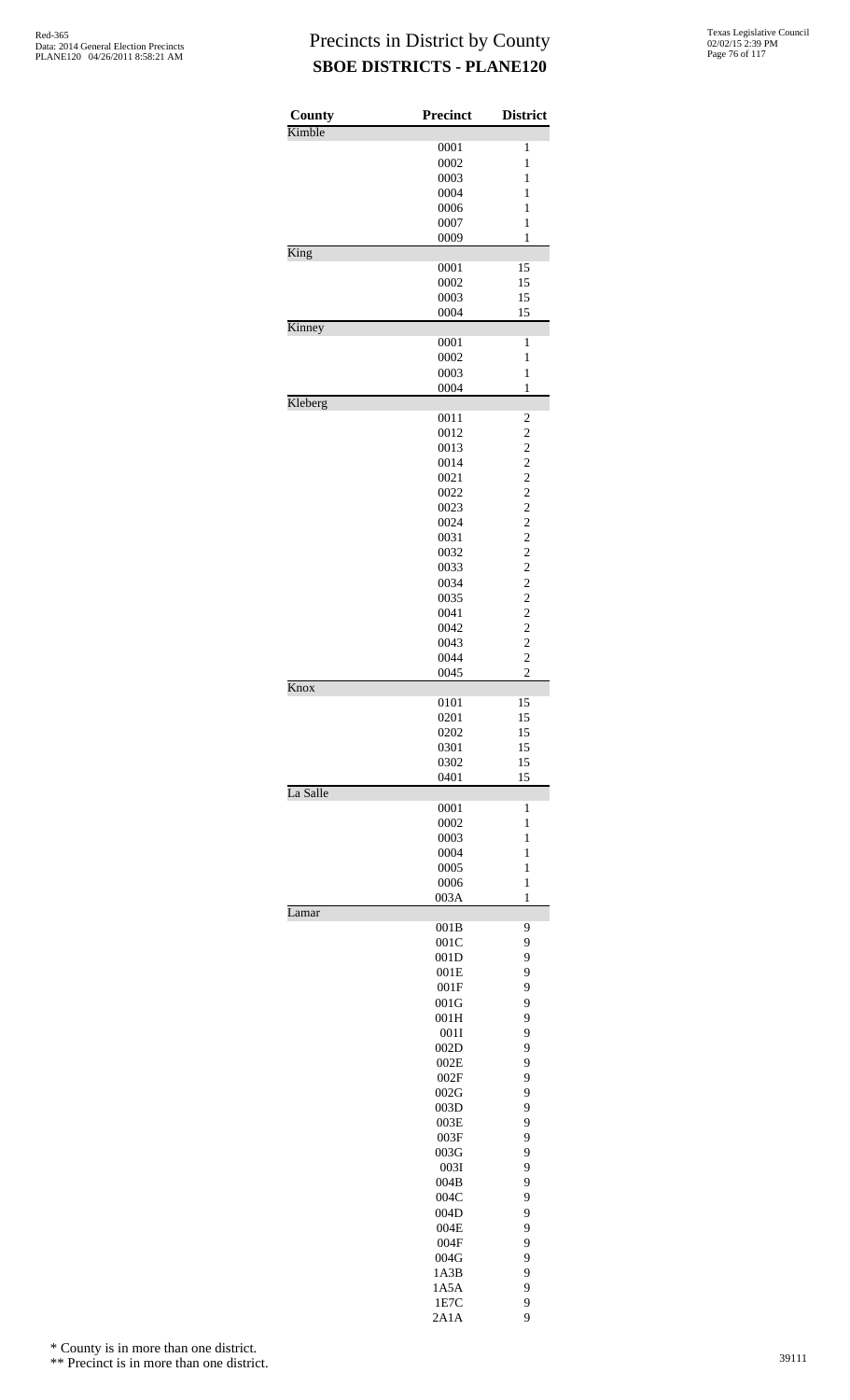| County   | <b>Precinct</b> | <b>District</b> |
|----------|-----------------|-----------------|
| Lamar    | 2B2A            | 9               |
|          | 2C3A            | 9               |
|          | 3C7G            | 9               |
|          | 3H3C            | 9               |
|          | 4A6E            | 9               |
| Lamb     |                 | 15              |
|          | 0001<br>0002    | 15              |
|          | 0003            | 15              |
|          | 0004            | 15              |
|          | 0005            | 15              |
|          | 0006            | 15              |
|          | 0007<br>0008    | 15<br>15        |
|          | 0009            | 15              |
|          | 0010            | 15              |
|          | 0011            | 15              |
|          | 0012            | 15              |
| Lampasas |                 |                 |
|          | 0001<br>0002    | 14<br>14        |
|          | 0003            | 14              |
|          | 0004            | 14              |
|          | 0005            | 14              |
|          | 0006            | 14              |
|          | 0007            | 14              |
|          | 0008            | 14              |
| Lavaca   | 0009            | 14              |
|          | 0001            | 3               |
|          | 0002            | 3               |
|          | 0007            | 3               |
|          | 0008            | 3               |
|          | 0009<br>0011    | 3<br>3          |
|          | 0012            | 3               |
|          | 0015            | 3               |
|          | 0016            | 3               |
|          | 0017            | 3               |
|          | 0019            | 3               |
|          | 0020            | 3               |
|          | 0023<br>0026    | 3<br>3          |
|          | 0027            | 3               |
|          | 0029            | 3               |
|          | 0030            | 3               |
|          | 0031            | 3               |
| Lee      | 0032            | 3               |
|          | 0101            | 10              |
|          | 0102            | 10              |
|          | 0103            | 10              |
|          | 0201            | 10              |
|          | 0202            | 10<br>10        |
|          | 0203<br>0301    | 10              |
|          | 0302            | 10              |
|          | 0303            | 10              |
|          | 0304            | 10              |
|          | 0401            | 10              |
|          | 0402            | 10              |
|          | 0403<br>0404    | 10<br>10        |
|          | 0405            | 10              |
| Leon     |                 |                 |
|          | 0001            | 10              |
|          | 0002            | 10              |
|          | 0003<br>0004    | 10<br>10        |
|          | 0005            | 10              |
|          | 0006            | 10              |
|          | 0007            | 10              |
|          | 0008            | 10              |
|          | 0009            | 10              |
|          | 0010<br>0011    | 10<br>10        |
|          | 0012            | 10              |
|          | 0013            | 10              |
|          | 0014            | 10              |

\* County is in more than one district.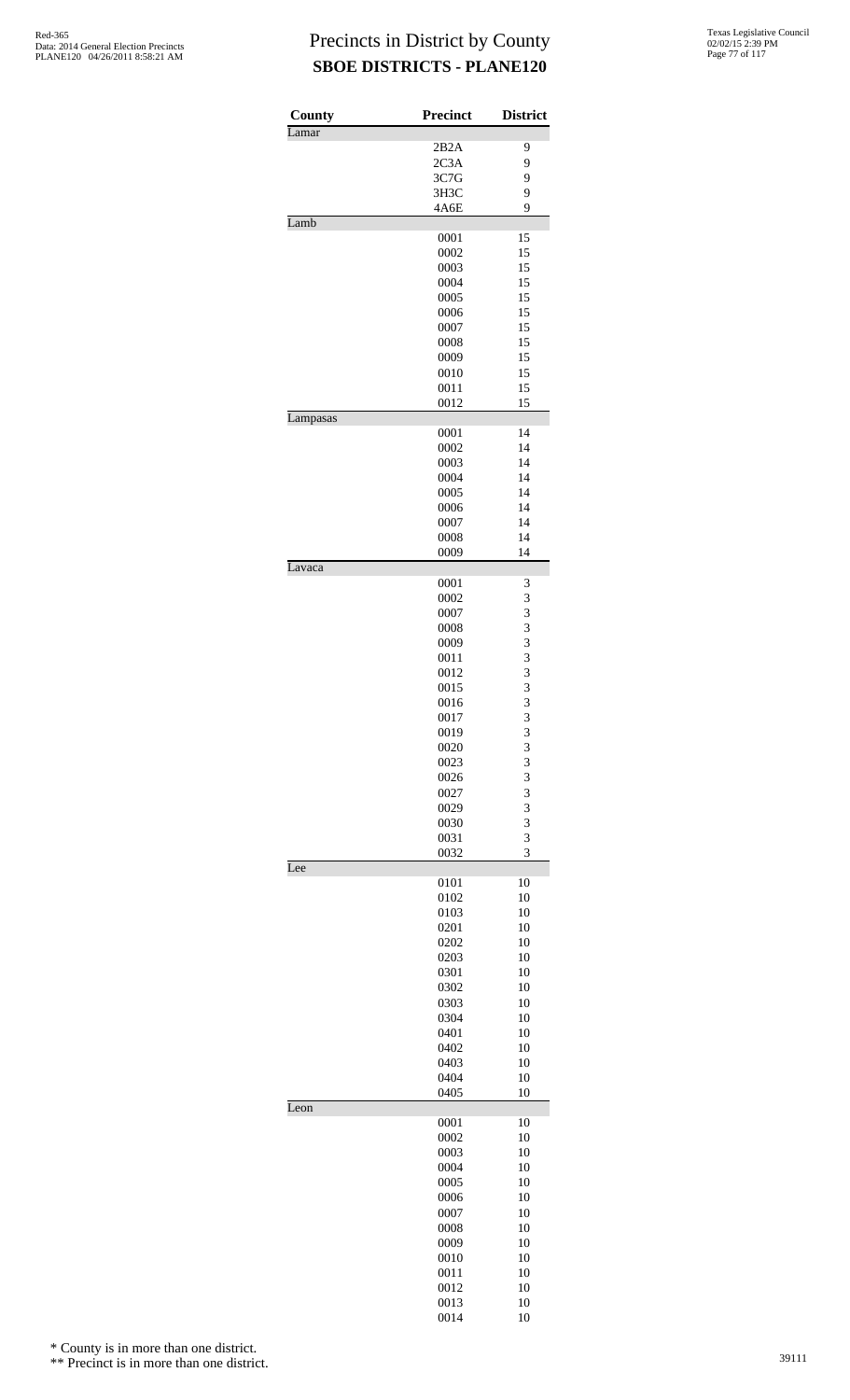| County    | <b>Precinct</b> | <b>District</b>                  |
|-----------|-----------------|----------------------------------|
| Leon      |                 |                                  |
|           | 001A            | 10                               |
|           | 005A<br>014A    | 10<br>10                         |
| Liberty   |                 |                                  |
|           | 0001            | 7                                |
|           | 0002            | 7                                |
|           | 0003            | 7                                |
|           | 0004            | $\overline{7}$                   |
|           | 0005<br>0006    | $\overline{7}$<br>$\overline{7}$ |
|           | 0007            | $\overline{7}$                   |
|           | 0008            | $\overline{7}$                   |
|           | 0009            | $\overline{7}$                   |
|           | 0010            | $\overline{7}$                   |
|           | 0011            | 7                                |
|           | 0012            | 7                                |
|           | 0013            | $\overline{7}$                   |
|           | 0014            | $\overline{7}$                   |
|           | 0015<br>0016    | $\overline{7}$<br>$\overline{7}$ |
|           | 0017            | $\overline{7}$                   |
|           | 0018            | $\overline{7}$                   |
|           | 0019            | $\overline{7}$                   |
|           | 0020            | $\overline{7}$                   |
|           | 0021            | 7                                |
|           | 0022            | $\overline{7}$                   |
|           | 0023            | $\overline{7}$                   |
|           | 0024            | $\overline{7}$                   |
|           | 0025            | $\overline{7}$                   |
|           | 0026            | $\overline{7}$                   |
|           | 0027<br>0028    | $\overline{7}$<br>$\overline{7}$ |
|           | 0029            | 7                                |
|           | 0030            | 7                                |
| Limestone |                 |                                  |
|           | 0101            | 10                               |
|           | 0102            | 10                               |
|           | 0103            | 10                               |
|           | 0104            | 10                               |
|           | 0201<br>0202    | 10<br>10                         |
|           | 0203            | 10                               |
|           | 0204            | 10                               |
|           | 0205            | 10                               |
|           | 0206            | 10                               |
|           | 0301            | 10                               |
|           | 0302            | 10                               |
|           | 0303            | 10                               |
|           | 0304            | 10                               |
|           | 0305            | 10                               |
|           | 0401<br>0402    | 10<br>10                         |
|           | 0403            | 10                               |
|           | 0404            | 10                               |
|           | 0405            | 10                               |
|           | 0406            | 10                               |
|           | 0407            | 10                               |
| Lipscomb  |                 |                                  |
|           | 0106<br>0202    | 15<br>15                         |
|           | 0207            | 15                               |
|           | 0303            | 15                               |
|           | 0308            | 15                               |
|           | 0404            | 15                               |
|           | 0409            | 15                               |
| Live Oak  |                 |                                  |
|           | 0001            | 3                                |
|           | 0002<br>0003    | 3<br>3                           |
|           | 0004            | 3                                |
|           | 0005            | 3                                |
|           | 0006            | 3                                |
|           | 0007            | 3                                |
|           | 0008            | 3                                |
|           | 0009            | 3                                |
|           | 0010            | 3                                |
|           | 0011            | 3                                |
|           | 0012            | 3<br>3                           |
|           | 0013            |                                  |

\* County is in more than one district.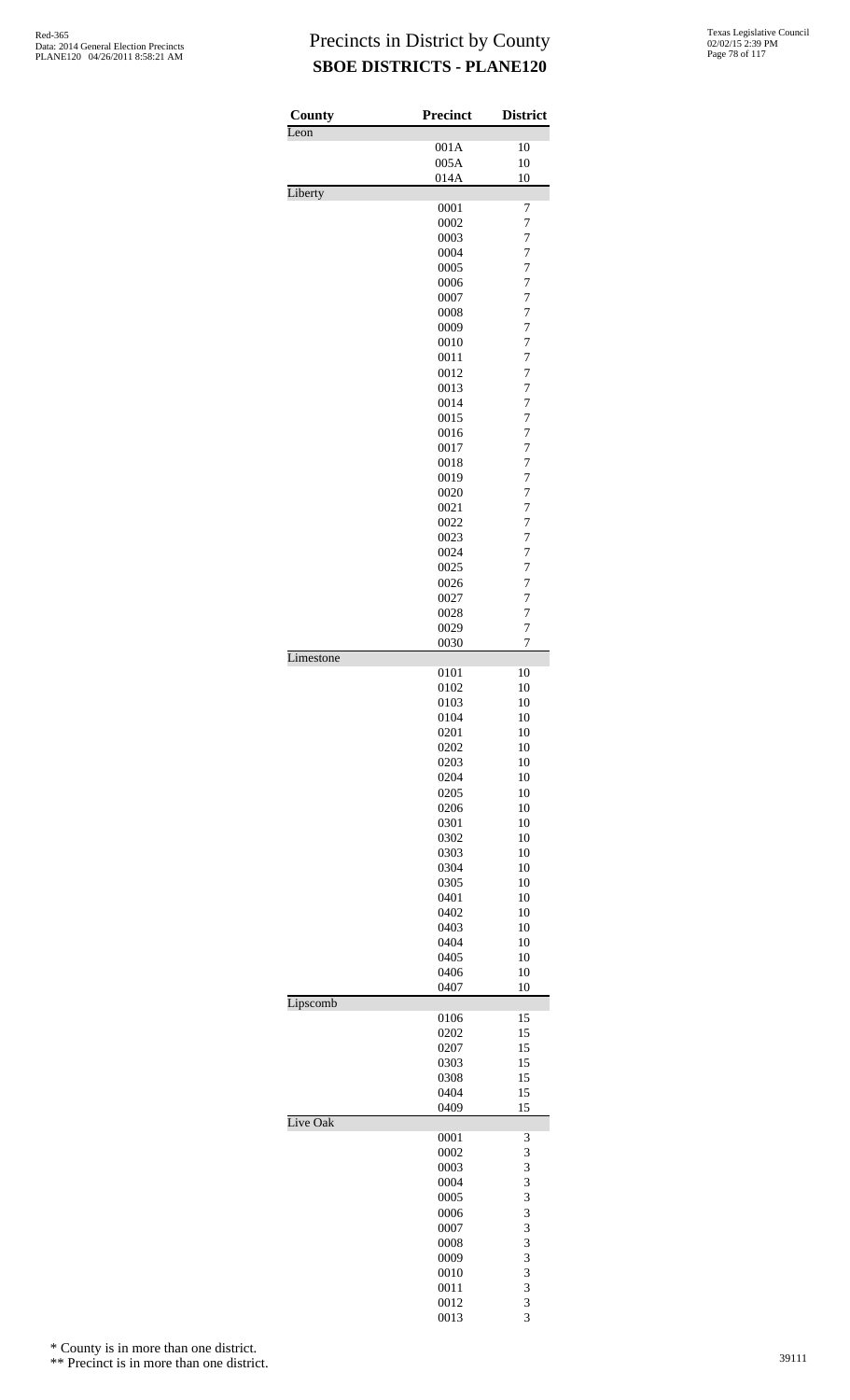| County   | <b>Precinct</b> | <b>District</b>                |
|----------|-----------------|--------------------------------|
| Live Oak | 0014            | 3                              |
| Llano    |                 |                                |
|          | 0101            | 5                              |
|          | 0102            | 5<br>5                         |
|          | 0108<br>0109    |                                |
|          | 0203            | $\frac{5}{5}$<br>$\frac{5}{5}$ |
|          | 0204            |                                |
|          | 0205            |                                |
|          | 0307            | 5                              |
|          | 0410            | 5                              |
| Loving   |                 |                                |
|          | 0001<br>0002    | $\mathbf{1}$<br>$\mathbf{1}$   |
|          | 0003            | $\mathbf{1}$                   |
|          | 0004            | $\mathbf{1}$                   |
| Lubbock  |                 |                                |
|          | 0001            | 15                             |
|          | 0002            | 15                             |
|          | 0003            | 15                             |
|          | 0004            | 15                             |
|          | 0005            | 15                             |
|          | 0006<br>0007    | 15<br>15                       |
|          | 0008            | 15                             |
|          | 0009            | 15                             |
|          | 0010            | 15                             |
|          | 0012            | 15                             |
|          | 0013            | 15                             |
|          | 0014            | 15                             |
|          | 0015            | 15                             |
|          | 0016            | 15                             |
|          | 0017<br>0018    | 15<br>15                       |
|          | 0019            | 15                             |
|          | 0020            | 15                             |
|          | 0021            | 15                             |
|          | 0022            | 15                             |
|          | 0023            | 15                             |
|          | 0024            | 15                             |
|          | 0025            | 15                             |
|          | 0026            | 15<br>15                       |
|          | 0027<br>0028    | 15                             |
|          | 0029            | 15                             |
|          | 0030            | 15                             |
|          | 0031            | 15                             |
|          | 0033            | 15                             |
|          | 0034            | 15                             |
|          | 0035            | 15                             |
|          | 0036            | 15                             |
|          | 0038<br>0039    | 15<br>15                       |
|          | 0040            | 15                             |
|          | 0041            | 15                             |
|          | 0043            | 15                             |
|          | 0044            | 15                             |
|          | 0045            | 15                             |
|          | 0046            | 15                             |
|          | 0047            | 15                             |
|          | 0049<br>0050    | 15<br>15                       |
|          | 0051            | 15                             |
|          | 0052            | 15                             |
|          | 0053            | 15                             |
|          | 0054            | 15                             |
|          | 0056            | 15                             |
|          | 0057            | 15                             |
|          | 0058            | 15                             |
|          | 0059            | 15                             |
|          | 0060            | 15                             |
|          | 0062            | 15                             |
|          | 0063<br>0064    | 15<br>15                       |
|          | 0065            | 15                             |
|          | 0066            | 15                             |
|          | 0067            | 15                             |
|          | 0069            | 15                             |
|          | 0072            | 15                             |

\* County is in more than one district.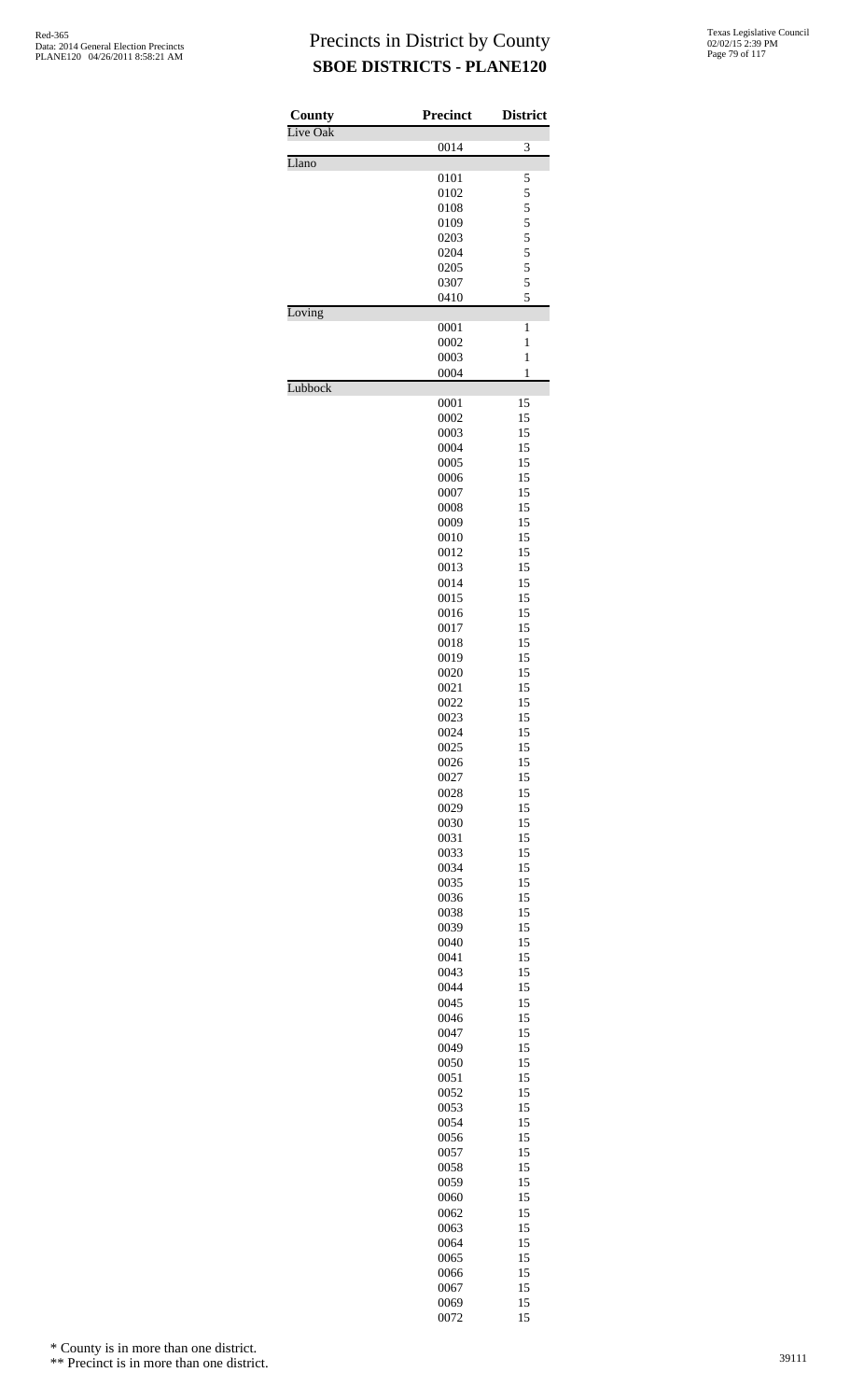| Texas Legislative Council |
|---------------------------|
| 02/02/15 2:39 PM          |
| Page 80 of 117            |

| County  | Precinct     | <b>District</b> |
|---------|--------------|-----------------|
| Lubbock |              |                 |
|         | 0075         | 15              |
|         | 0076<br>0078 | 15<br>15        |
|         | 0092         | 15              |
|         | 0096         | 15              |
|         | 0102         | 15              |
|         | 0104         | 15              |
|         | 0109<br>0110 | 15<br>15        |
|         | 0111         | 15              |
|         | 0112         | 15              |
|         | 0113         | 15              |
|         | 0114         | 15              |
|         | 0117<br>0118 | 15<br>15        |
|         | 0119         | 15              |
|         | 0120         | 15              |
|         | 0121         | 15              |
|         | 0122         | 15              |
|         | 0123<br>0124 | 15<br>15        |
|         | 0125         | 15              |
|         | 0126         | 15              |
|         | 0127         | 15              |
|         | 0128         | 15              |
|         | 0129         | 15              |
|         | 0131<br>0132 | 15<br>15        |
|         | 0135         | 15              |
|         | 0138         | 15              |
|         | 0140         | 15              |
|         | 0141         | 15              |
|         | 0142<br>0143 | 15<br>15        |
|         | 0144         | 15              |
|         | 0145         | 15              |
|         | 0146         | 15              |
|         | 0147         | 15              |
|         | 0148<br>0149 | 15<br>15        |
|         | 0150         | 15              |
| Lynn    |              |                 |
|         | 0001         | 15              |
|         | 0002<br>0003 | 15<br>15        |
|         | 0004         | 15              |
|         | 0005         | 15              |
|         | 0006         | 15              |
|         | 0007         | 15              |
|         | 0008<br>0009 | 15<br>15        |
|         | 0010         | 15              |
|         | 0011         | 15              |
|         | 0012         | 15              |
|         | 0013<br>0014 | 15<br>15        |
| Madison |              |                 |
|         | 0101         | 10              |
|         | 0202         | 10              |
|         | 0303<br>0404 | 10<br>10        |
| Marion  |              |                 |
|         | 0001         | 9               |
|         | 0002         | 9               |
|         | 0003         | 9               |
|         | 0004<br>0005 | 9<br>9          |
|         | 0006         | 9               |
|         | 0007         | 9               |
|         | 0008         | 9               |
|         | 0009         | 9               |
| Martin  | 0010         | 9               |
|         | 0001         | 15              |
|         | 0002         | 15              |
|         | 0003         | 15              |
|         | 0004         | 15              |
|         | 003A<br>004A | 15<br>15        |
|         |              |                 |

\* County is in more than one district.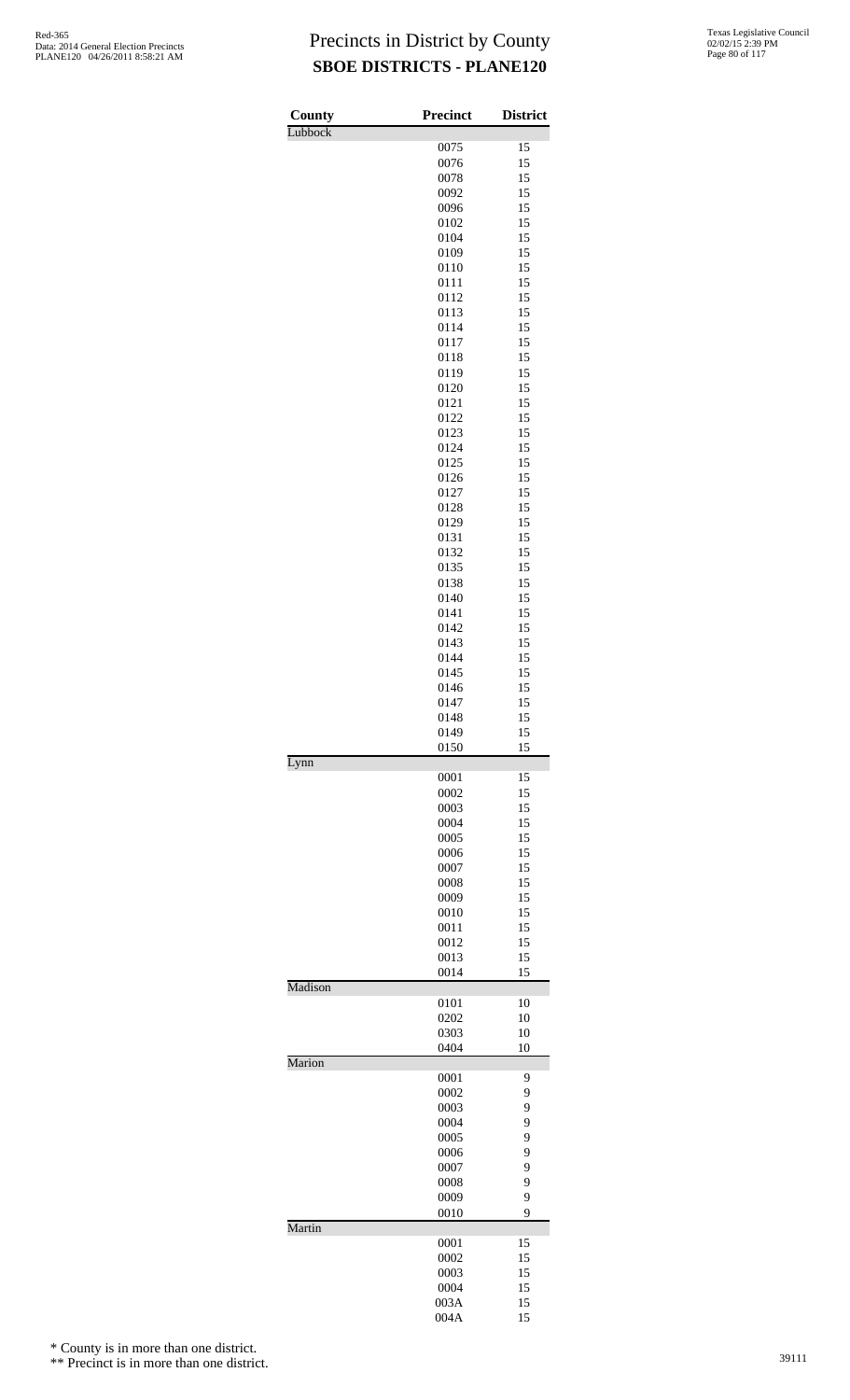| County    | <b>Precinct</b> | <b>District</b>                            |
|-----------|-----------------|--------------------------------------------|
| Mason     |                 |                                            |
|           | 0101            | 5                                          |
|           | 0210            | 5                                          |
|           | 0302            | 5                                          |
|           | 0405            | 5                                          |
| Matagorda |                 |                                            |
|           | 0002            | $\overline{\mathbf{c}}$                    |
|           | 0004            | $\overline{c}$                             |
|           | 0005            |                                            |
|           | 0006            | $\begin{array}{c} 2 \\ 2 \\ 2 \end{array}$ |
|           | 0007            |                                            |
|           | 0008            | $\frac{2}{2}$                              |
|           | 0009            |                                            |
|           | 0010            | $\begin{array}{c} 2 \\ 2 \\ 2 \end{array}$ |
|           | 0012            |                                            |
|           | 0013            |                                            |
|           | 001A            | $\frac{2}{2}$                              |
|           | 001B            |                                            |
|           | 001C            | $\begin{array}{c} 2 \\ 2 \\ 2 \end{array}$ |
|           | 001D            |                                            |
|           | 001E            |                                            |
|           | 001F            | $\overline{\mathbf{c}}$                    |
|           | 003A            | $\overline{c}$                             |
|           | 003B            | $\overline{c}$                             |
| Maverick  | 001A            | 1                                          |
|           | 001B            | $\mathbf{1}$                               |
|           |                 | $\mathbf{1}$                               |
|           | 001C<br>002A    | $\mathbf{1}$                               |
|           | 002B            | $\mathbf{1}$                               |
|           | 002C            | 1                                          |
|           | 002D            | $\mathbf{1}$                               |
|           | 003A            | $\mathbf{1}$                               |
|           | 003B            | $\mathbf{1}$                               |
|           | 003C            | 1                                          |
|           | 004A            | 1                                          |
|           | 004B            | $\mathbf{1}$                               |
|           | 004C            | $\mathbf{1}$                               |
|           | 004D            | $\mathbf{1}$                               |
| McCulloch |                 |                                            |
|           | 0101            | 1                                          |
|           | 0102            | $\mathbf{1}$                               |
|           | 0201            | $\mathbf{1}$                               |
|           | 0202            | $\mathbf{1}$                               |
|           | 0301            | $\mathbf{1}$                               |
|           | 0302            | $\mathbf{1}$                               |
|           | 0401            | $\mathbf{1}$                               |
|           | 0402<br>0403    | $\mathbf{1}$<br>$\mathbf{1}$               |
| McLennan  |                 |                                            |
|           | 0001            | 14                                         |
|           | 0002            | 14                                         |
|           | 0003            | 14                                         |
|           | 0004            | 14                                         |
|           | 0005            | 14                                         |
|           | 0006            | 14                                         |
|           | 0007            | 14                                         |
|           | 0008            | 14                                         |
|           | 0009            | 14                                         |
|           | 0010            | 14                                         |
|           | 0011            | 14                                         |
|           | 0012            | 14                                         |
|           | 0013            | 14                                         |
|           | 0014            | 14                                         |
|           | 0015            | 14                                         |
|           | 0016            | 14                                         |
|           | 0017            | 14                                         |
|           | 0018            | 14                                         |
|           | 0019            | 14                                         |
|           | 0020            | 14                                         |
|           | 0021            | 14                                         |
|           | 0022            | 14                                         |
|           | 0023            | 14                                         |
|           | 0024            | 14                                         |
|           | 0025            | 14                                         |
|           | 0026            | 14                                         |
|           | 0027            | 14                                         |
|           | 0028            | 14                                         |

0029 14<br>0030 14

0030

\* County is in more than one district.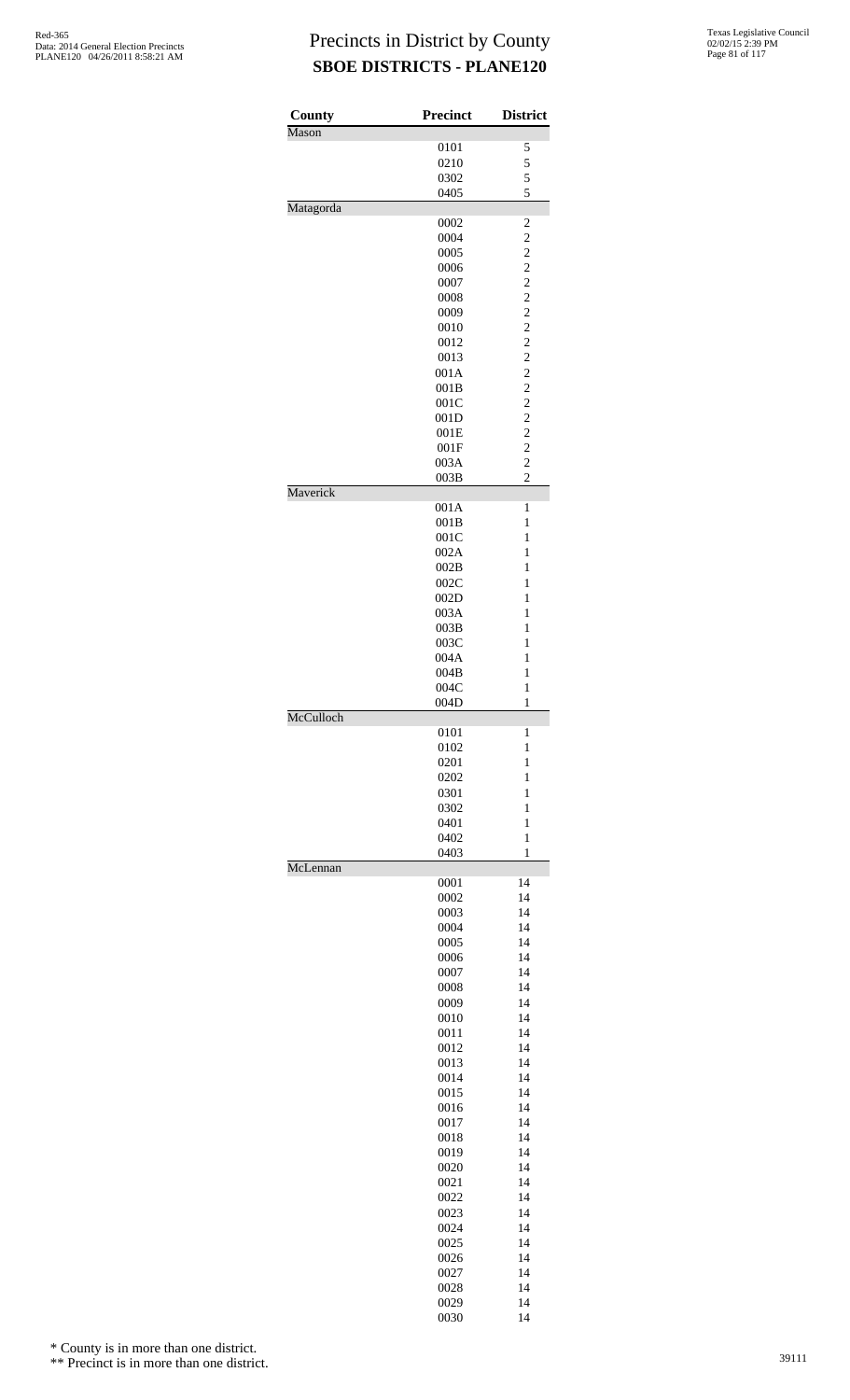| County   | <b>Precinct</b> | <b>District</b>              |
|----------|-----------------|------------------------------|
| McLennan |                 |                              |
|          | 0031<br>0032    | 14<br>14                     |
|          | 0033            | 14                           |
|          | 0034            | 14                           |
|          | 0035            | 14                           |
|          | 0036            | 14                           |
|          | 0037<br>0038    | 14<br>14                     |
|          | 0039            | 14                           |
|          | 0040            | 14                           |
|          | 0041            | 14                           |
|          | 0042            | 14<br>14                     |
|          | 0043<br>0044    | 14                           |
|          | 0045            | 14                           |
|          | 0046            | 14                           |
|          | 0047            | 14                           |
|          | 0048            | 14                           |
|          | 0049<br>0050    | 14<br>14                     |
|          | 0051            | 14                           |
|          | 0052            | 14                           |
|          | 0053            | 14                           |
|          | 0054            | 14                           |
|          | 0055<br>0056    | 14<br>14                     |
|          | 0057            | 14                           |
|          | 0058            | 14                           |
|          | 0059            | 14                           |
|          | 0060            | 14                           |
|          | 0061<br>0062    | 14<br>14                     |
|          | 0063            | 14                           |
|          | 0064            | 14                           |
|          | 0065            | 14                           |
|          | 0066            | 14                           |
|          | 0067<br>0068    | 14<br>14                     |
|          | 0069            | 14                           |
|          | 0070            | 14                           |
|          | 0071            | 14                           |
|          | 0072            | 14                           |
|          | 0073<br>0074    | 14<br>14                     |
|          | 0075            | 14                           |
|          | 0076            | 14                           |
|          | 0077            | 14                           |
|          | 0078            | 14                           |
|          | 0079            | 14                           |
|          | 0080<br>0081    | 14<br>14                     |
|          | 0082            | 14                           |
|          | 0083            | 14                           |
|          | 0084            | 14                           |
|          | 0085            | 14<br>14                     |
|          | 0086<br>0087    | 14                           |
|          | 0088            | 14                           |
|          | 0089            | 14                           |
|          | 0090            | 14                           |
| McMullen | 0091            | 14                           |
|          | 0001            | 3                            |
|          | 0003            | 3                            |
|          | 002A            | 3                            |
|          | 002B<br>004A    | 3<br>3                       |
|          | 004B            | 3                            |
| Medina   |                 |                              |
|          | 001A            | $\mathbf{1}$                 |
|          | 001B            | $\mathbf{1}$                 |
|          | 001C<br>001D    | 1<br>1                       |
|          | 002A            | 1                            |
|          | 002B            | 1                            |
|          | 002C            | 1                            |
|          | 003A            | 1                            |
|          | 003B<br>003C    | $\mathbf{1}$<br>$\mathbf{1}$ |

\* County is in more than one district.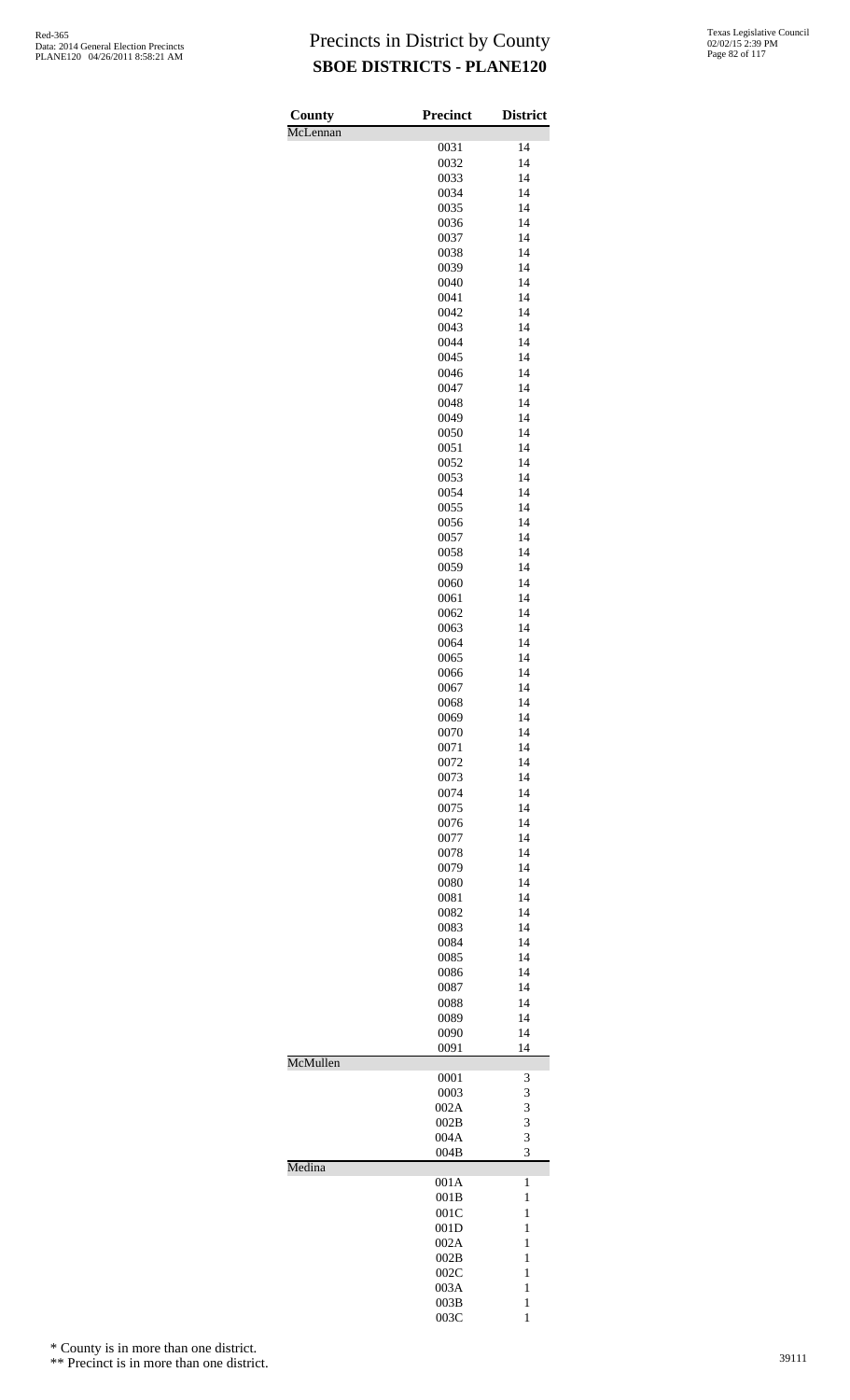| County<br>Medina | Precinct     | <b>District</b> |
|------------------|--------------|-----------------|
|                  | 003D         | 1               |
|                  | 004A         | 1               |
|                  | 004B         | $\mathbf{1}$    |
|                  | 004C         | $\mathbf{1}$    |
| Menard           |              | $\mathbf{1}$    |
|                  | 0001<br>0002 | 1               |
|                  | 0003         | $\mathbf{1}$    |
|                  | 0004         | $\mathbf{1}$    |
|                  | 0005         | $\mathbf{1}$    |
|                  | 0006         | 1               |
| Midland          |              |                 |
|                  | 0101         | 15<br>15        |
|                  | 0102<br>0103 | 15              |
|                  | 0104         | 15              |
|                  | 0105         | 15              |
|                  | 0106         | 15              |
|                  | 0107         | 15              |
|                  | 0108         | 15              |
|                  | 0109         | 15              |
|                  | 0110         | 15              |
|                  | 0201         | 15              |
|                  | 0202         | 15              |
|                  | 0203         | 15              |
|                  | 0204         | 15              |
|                  | 0205<br>0206 | 15<br>15        |
|                  | 0207         | 15              |
|                  | 0208         | 15              |
|                  | 0210         | 15              |
|                  | 0211         | 15              |
|                  | 0212         | 15              |
|                  | 0302         | 15              |
|                  | 0303         | 15              |
|                  | 0304         | 15              |
|                  | 0305         | 15              |
|                  | 0306         | 15<br>15        |
|                  | 0307<br>0308 | 15              |
|                  | 0309         | 15              |
|                  | 0310         | 15              |
|                  | 0401         | 15              |
|                  | 0402         | 15              |
|                  | 0403         | 15              |
|                  | 0404         | 15              |
|                  | 0405         | 15              |
|                  | 0406         | 15              |
|                  | 0407         | 15              |
|                  | 0408<br>0409 | 15<br>15        |
|                  | 0410         | 15              |
|                  | 0411         | 15              |
|                  | 108A         | 15              |
|                  | 109A         | 15              |
|                  | 307A         | 15              |
|                  | 309A         | 15              |
|                  | 402A         | 15              |
| Milam            | 0101         | 10              |
|                  | 0105         | 10              |
|                  | 0203         | 10              |
|                  | 0207         | 10              |
|                  | 0210         | 10              |
|                  | 0212         | 10              |
|                  | 0316         | 10              |
|                  | 0317         | 10              |
|                  | 0318         | 10<br>10        |
|                  | 0419<br>0420 | 10              |
| Mills            |              |                 |
|                  | 0001         | 14              |
|                  | 0002         | 14              |
|                  | 0003<br>0004 | 14<br>14        |
|                  | 0005         | 14              |
|                  | 0006         | 14              |
|                  | 0007         | 14              |
|                  | 0008         | 14              |

\* County is in more than one district.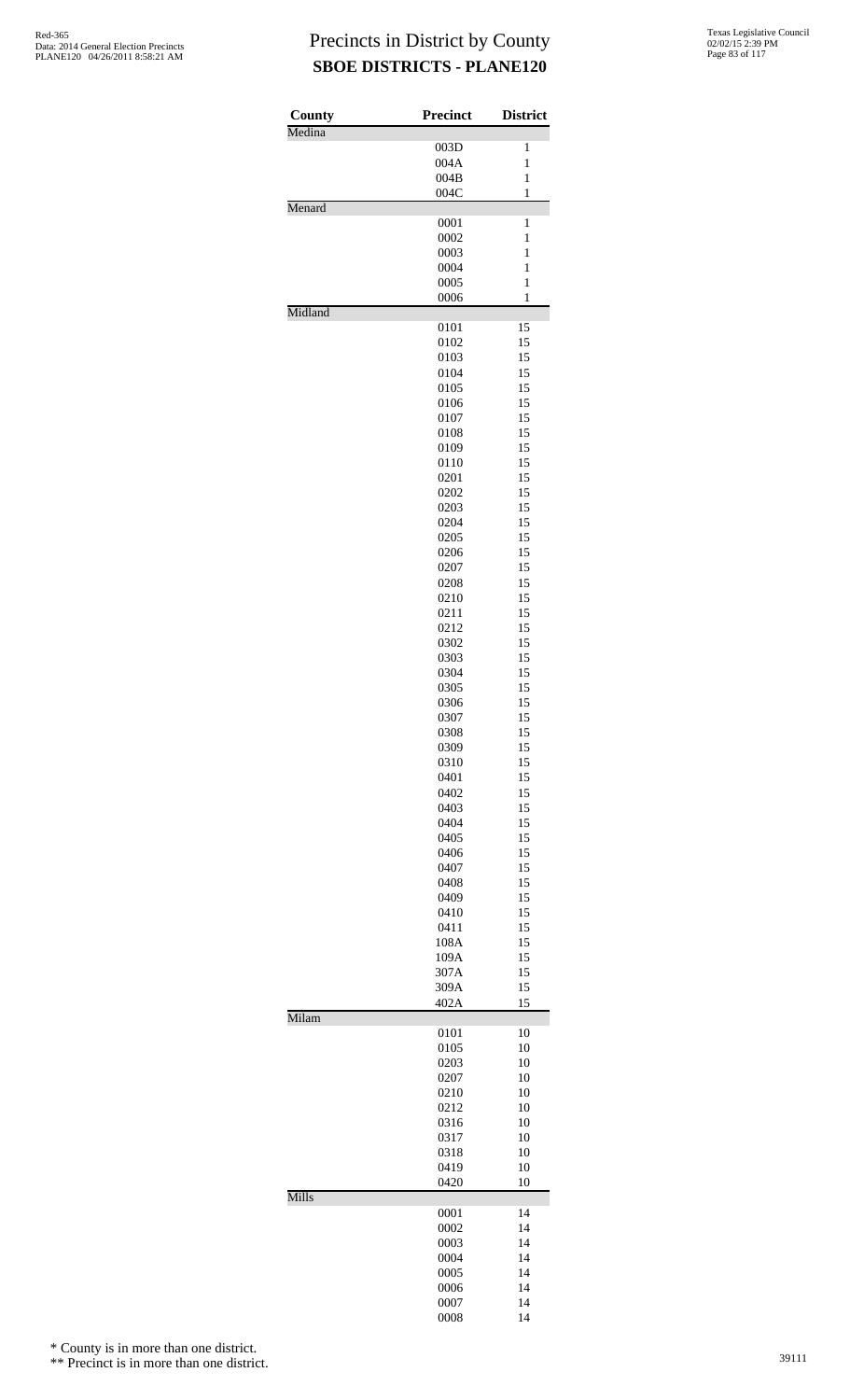| County     | <b>Precinct</b> | <b>District</b> |
|------------|-----------------|-----------------|
| Mills      |                 | 14              |
|            | 0009<br>0011    | 14              |
| Mitchell   |                 |                 |
|            | 0001            | 15              |
|            | 0002            | 15              |
|            | 0003<br>0004    | 15<br>15        |
|            | 0025            | 15              |
|            | 0046            | 15              |
| Montague   |                 |                 |
|            | 0002<br>0003    | 15<br>15        |
|            | 0004            | 15              |
|            | 0005            | 15              |
|            | 0006            | 15              |
|            | 0007            | 15              |
|            | 0008            | 15              |
|            | 0009<br>0010    | 15<br>15        |
|            | 0011            | 15              |
|            | 0012            | 15              |
|            | 0013            | 15              |
|            | 0014            | 15              |
|            | 0015<br>0016    | 15<br>15        |
| Montgomery |                 |                 |
|            | 0001            | 8               |
|            | 0002            | 8               |
|            | 0003<br>0004    | 8<br>8          |
|            | 0005            | 8               |
|            | 0006            | 8               |
|            | 0007            | 8               |
|            | 0008            | 8               |
|            | 0009<br>0010    | 8<br>8          |
|            | 0011            | 8               |
|            | 0012            | 8               |
|            | 0013            | 8               |
|            | 0014            | 8               |
|            | 0015<br>0016    | 8<br>8          |
|            | 0017            | 8               |
|            | 0018            | 8               |
|            | 0019            | 8               |
|            | 0020            | 8               |
|            | 0021            | 8               |
|            | 0022<br>0023    | 8<br>8          |
|            | 0024            | 8               |
|            | 0025            | 8               |
|            | 0026            | 8               |
|            | 0027            | 8               |
|            | 0028<br>0029    | 8<br>8          |
|            | 0030            | 8               |
|            | 0031            | 8               |
|            | 0032            | 8               |
|            | 0033            | 8               |
|            | 0034<br>0035    | 8<br>8          |
|            | 0036            | 8               |
|            | 0037            | 8               |
|            | 0038            | 8               |
|            | 0039            | 8               |
|            | 0040<br>0041    | 8<br>8          |
|            | 0042            | 8               |
|            | 0043            | 8               |
|            | 0044            | 8               |
|            | 0045            | 8               |
|            | 0046            | 8               |
|            | 0047<br>0048    | 8<br>8          |
|            | 0049            | 8               |
|            | 0050            | 8               |
|            | 0051            | 8               |
|            | 0052            | 8               |
|            | 0053            | 8               |

\* County is in more than one district.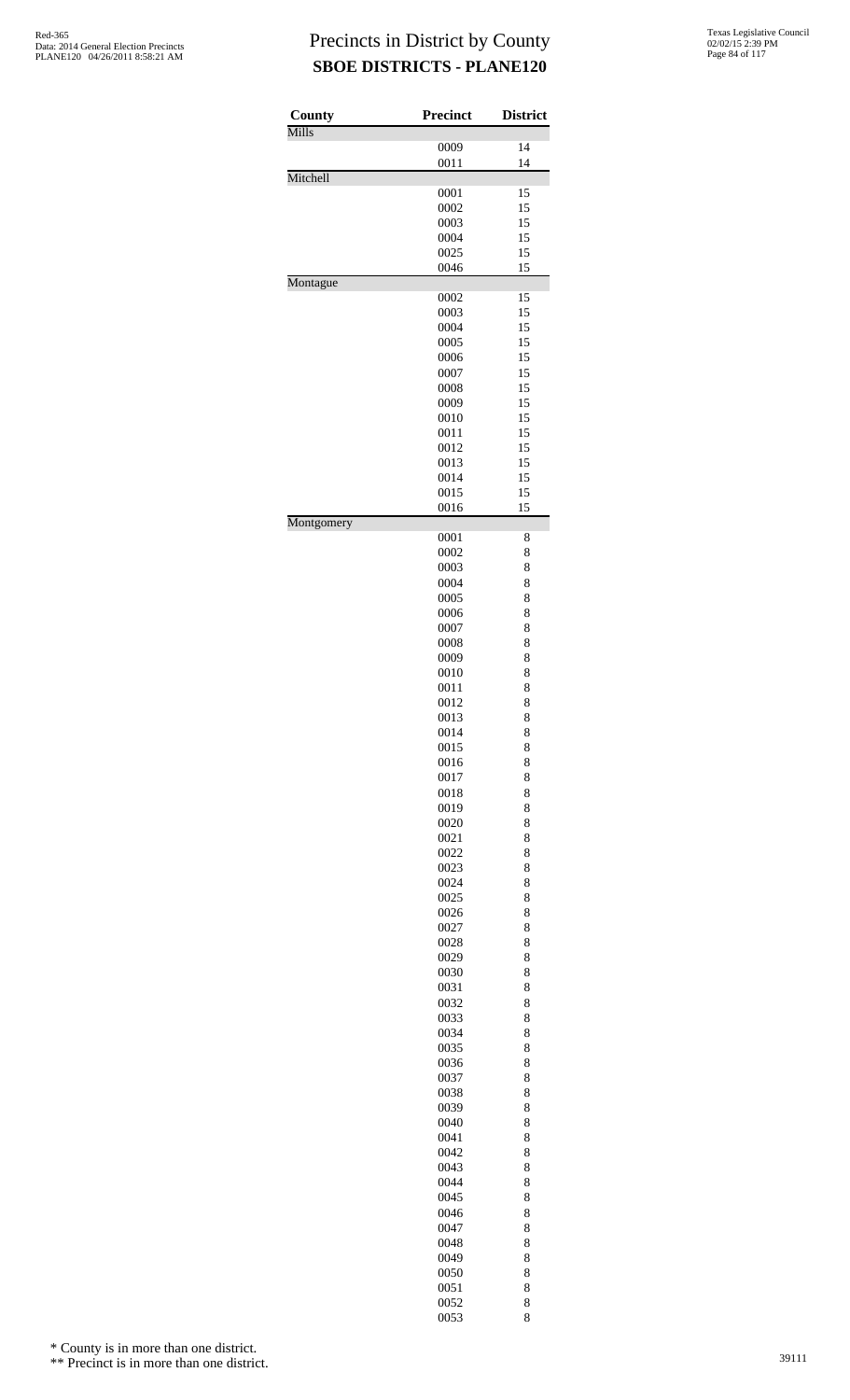| County      | <b>Precinct</b> | <b>District</b> |
|-------------|-----------------|-----------------|
| Montgomery  |                 |                 |
|             | 0054            | 8               |
|             | 0055            | 8               |
|             | 0056            | 8               |
|             | 0057            | 8               |
|             | 0058<br>0059    | 8<br>8          |
|             | 0060            | 8               |
|             | 0061            | 8               |
|             | 0062            | 8               |
|             | 0063            | 8               |
|             | 0064            | 8               |
|             | 0065            | 8               |
|             | 0066            | 8               |
|             | 0067            | 8               |
|             | 0068            | 8               |
|             | 0069            | 8               |
|             | 0070            | 8               |
|             | 0071            | 8               |
|             | 0072            | 8               |
|             | 0073            | 8               |
|             | 0074<br>0075    | 8<br>8          |
|             | 0076            | 8               |
|             | 0077            | 8               |
|             | 0078            | 8               |
|             | 0079            | 8               |
|             | 0080            | 8               |
|             | 0081            | 8               |
|             | 0082            | 8               |
|             | 0083            | 8               |
|             | 0084            | 8               |
|             | 0085            | 8               |
|             | 0086            | 8               |
|             | 0087            | 8               |
|             | 0088            | 8               |
|             | 0089            | 8               |
| Moore       | 0101            | 15              |
|             | 0201            | 15              |
|             | 0202            | 15              |
|             | 0203            | 15              |
|             | 0301            | 15              |
|             | 0401            | 15              |
|             | 0402            | 15              |
| Morris      | 0101            | 9               |
|             | 0102            | 9               |
|             | 0103            | 9               |
|             | 0202            | 9               |
|             | 0203            | 9               |
|             | 0302            | 9               |
|             | 0303            | 9               |
|             | 0401            | 9               |
| Motley      | 0001            | 15              |
|             | 0002            | 15              |
|             | 0003            | 15              |
|             | 0004            | 15              |
|             | 0005            | 15              |
|             | 0006            | 15              |
| Nacogdoches |                 |                 |
|             | 0012            | 9               |
|             | 0013            | 9               |
|             | 0014            | 9               |
|             | 0015            | 9               |
|             | 0016<br>0017    | 9<br>9          |
|             | 0021            | 9               |
|             | 0022            | 9               |
|             | 0023            | 9               |
|             | 0024            | 9               |
|             | 0025            | 9               |
|             | 0026            | 9               |
|             | 0027            | 9               |
|             | 0030            | 9               |
|             | 0031            | 9               |
|             | 0032            | 9               |
|             | 0033            | 9               |
|             | 0034            | 9               |

\* County is in more than one district.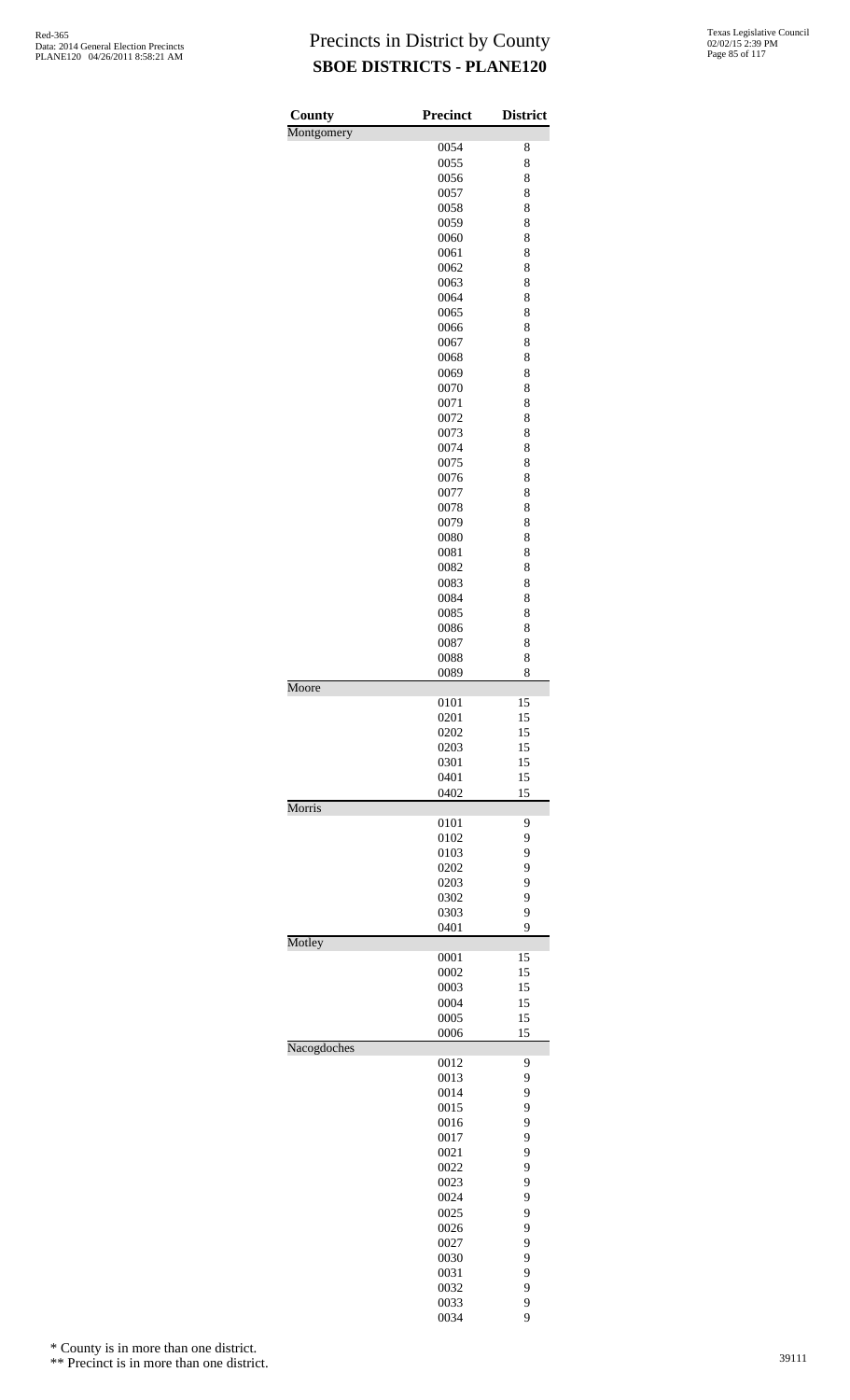| County      | <b>Precinct</b> | <b>District</b>                  |
|-------------|-----------------|----------------------------------|
| Nacogdoches |                 |                                  |
|             | 0041<br>0042    | 9<br>9                           |
|             | 0043            | 9                                |
|             | 0044            | 9                                |
|             | 0045            | 9                                |
|             | 0046            | 9                                |
|             | 0047            | 9                                |
| Navarro     |                 |                                  |
|             | 0101            | 14                               |
|             | 0103            | 14                               |
|             | 0104            | 14                               |
|             | 0105            | 14                               |
|             | 0106            | 14                               |
|             | 0107            | 14                               |
|             | 0108            | 14                               |
|             | 0109            | 14                               |
|             | 0200            | 14                               |
|             | 0201            | 14                               |
|             | 0202            | 14                               |
|             | 0203            | 14                               |
|             | 0204            | 14                               |
|             | 0205            | 14                               |
|             | 0206            | 14                               |
|             | 0300            | 14                               |
|             | 0301            | 14                               |
|             | 0303            | 14                               |
|             | 0304            | 14                               |
|             | 0305            | 14                               |
|             | 0306            | 14                               |
|             | 0307            | 14                               |
|             | 0308            | 14                               |
|             | 0400            | 14                               |
|             | 0401            | 14                               |
|             | 0402            | 14                               |
|             | 0403            | 14                               |
|             | 0404            | 14                               |
|             | 0405            | 14                               |
|             | 0406            | 14                               |
| Newton      |                 |                                  |
|             | 0001            | 7                                |
|             | 0002            | 7                                |
|             | 0003            | $\overline{7}$                   |
|             | 0004            | $\overline{7}$                   |
|             | 0005            | $\overline{7}$                   |
|             | 0006            | 7                                |
|             | 0007            | $\overline{7}$                   |
|             | 0008<br>0009    | $\overline{7}$                   |
|             | 0010            | $\overline{7}$<br>$\overline{7}$ |
|             | 0011            | 7                                |
|             | 0012            | $\overline{7}$                   |
|             | 0013            | $\overline{7}$                   |
|             | 0014            | $\overline{7}$                   |
|             | 0015            | $\overline{7}$                   |
|             | 0016            | 7                                |
|             | 0017            | 7                                |
|             | 0018            | $\overline{7}$                   |
|             | 0019            | $\overline{7}$                   |
|             | 0020            | $\overline{7}$                   |
|             | 0021            | $\overline{7}$                   |
|             | 0022            | 7                                |
| Nolan       |                 |                                  |
|             | 0001            | 15                               |
|             | 0002            | 15                               |
|             | 0003            | 15                               |
|             | 0004            | 15                               |
|             | 0005            | 15                               |
|             | 0006            | 15                               |
|             | 0007            | 15                               |
|             | 0008            | 15                               |
|             | 0009            | 15                               |
| Nueces      |                 |                                  |
|             | 0001            | $\overline{\mathbf{c}}$          |
|             | 0002            | $\overline{\mathbf{c}}$          |
|             | 0003            | $\overline{\mathbf{c}}$          |
|             | 0004            | $\frac{2}{2}$                    |
|             | 0005            |                                  |
|             | 0006            | $\frac{2}{2}$                    |
|             | 0007            |                                  |

\* County is in more than one district.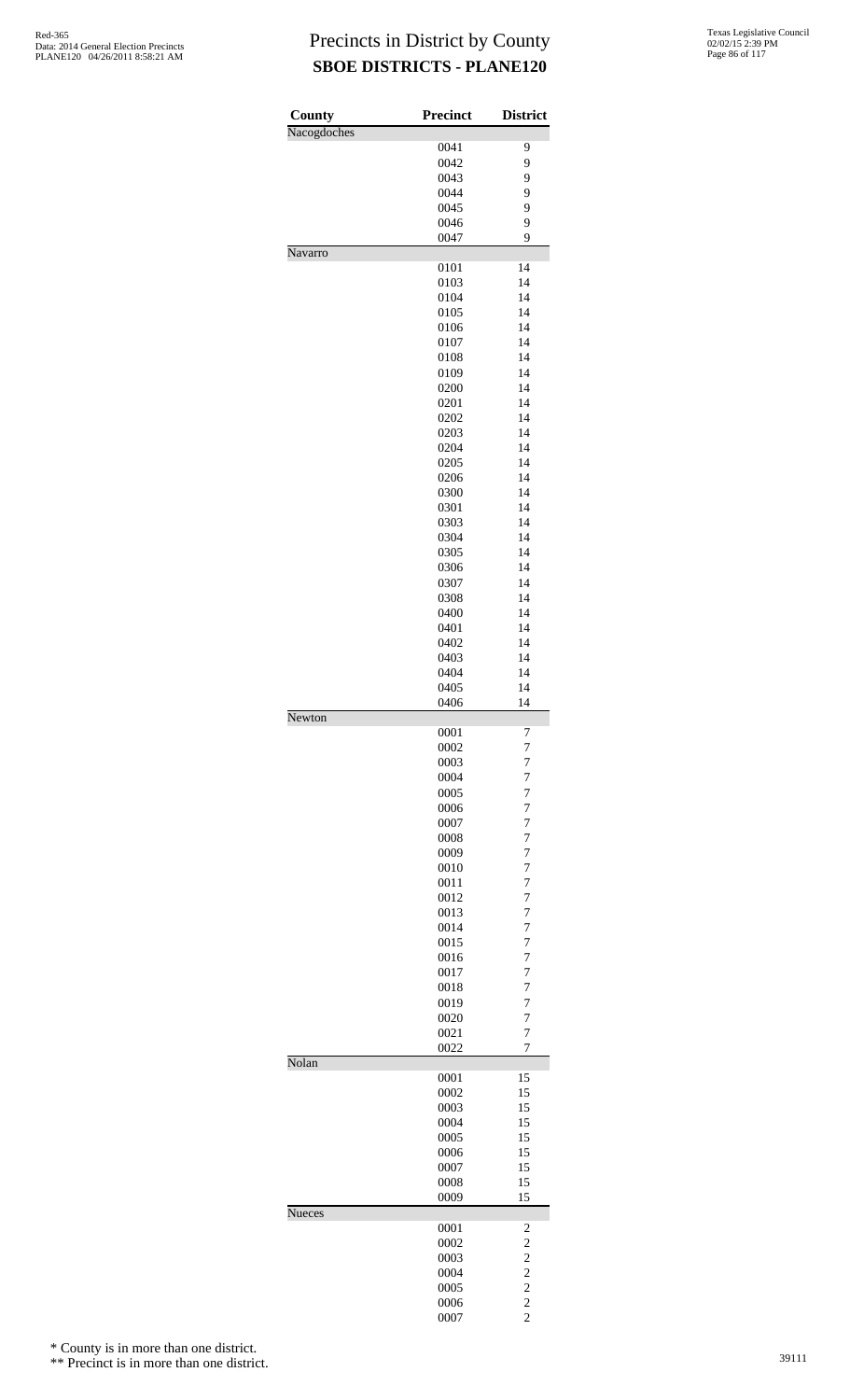| County        | <b>Precinct</b> | <b>District</b>                                    |
|---------------|-----------------|----------------------------------------------------|
| <b>Nueces</b> |                 |                                                    |
|               | 0008<br>0009    | 2<br>$\overline{c}$                                |
|               | 0010            | $\overline{c}$                                     |
|               | 0011            | $\overline{c}$                                     |
|               | 0012            | $\overline{c}$                                     |
|               | 0013            | $\overline{c}$                                     |
|               | 0014            | $\overline{c}$                                     |
|               | 0015<br>0016    | $\overline{c}$<br>$\overline{c}$                   |
|               | 0017            | $\overline{c}$                                     |
|               | 0018            | $\overline{c}$                                     |
|               | 0019            | $\overline{c}$                                     |
|               | 0020            | $\overline{\mathbf{c}}$                            |
|               | 0021<br>0022    | $\overline{\mathbf{c}}$<br>$\overline{\mathbf{c}}$ |
|               | 0023            | $\overline{c}$                                     |
|               | 0024            | $\overline{c}$                                     |
|               | 0025            | $\overline{c}$                                     |
|               | 0026            | $\overline{c}$                                     |
|               | 0027<br>0028    | $\overline{c}$<br>$\overline{c}$                   |
|               | 0029            | $\overline{c}$                                     |
|               | 0030            | $\overline{\mathbf{c}}$                            |
|               | 0031            | $\overline{\mathbf{c}}$                            |
|               | 0032            | $\overline{c}$                                     |
|               | 0033            | $\overline{c}$                                     |
|               | 0034<br>0035    | $\overline{c}$<br>$\overline{c}$                   |
|               | 0036            | $\overline{c}$                                     |
|               | 0037            | $\overline{c}$                                     |
|               | 0038            | $\overline{c}$                                     |
|               | 0039            | $\overline{c}$                                     |
|               | 0040<br>0041    | $\overline{c}$<br>$\overline{c}$                   |
|               | 0042            | $\overline{c}$                                     |
|               | 0043            | $\overline{c}$                                     |
|               | 0044            | $\overline{c}$                                     |
|               | 0045            | $\overline{c}$                                     |
|               | 0046<br>0047    | $\overline{c}$                                     |
|               | 0048            | $\overline{\mathbf{c}}$<br>$\overline{c}$          |
|               | 0049            | $\overline{c}$                                     |
|               | 0050            | $\overline{c}$                                     |
|               | 0051            | $\overline{c}$                                     |
|               | 0052<br>0053    | $\overline{c}$<br>$\overline{c}$                   |
|               | 0054            | $\overline{c}$                                     |
|               | 0055            | $\overline{c}$                                     |
|               | 0056            | $\overline{c}$                                     |
|               | 0057            | $\overline{\mathbf{c}}$                            |
|               | 0058            | $\overline{c}$                                     |
|               | 0059<br>0060    | $\overline{c}$<br>$\overline{c}$                   |
|               | 0061            | $\overline{c}$                                     |
|               | 0062            | $\overline{c}$                                     |
|               | 0063            | $\overline{c}$                                     |
|               | 0064            | $\overline{c}$                                     |
|               | 0065<br>0066    | $\overline{c}$<br>$\overline{c}$                   |
|               | 0067            | $\overline{\mathbf{c}}$                            |
|               | 0068            | $\overline{c}$                                     |
|               | 0069            | $\overline{c}$                                     |
|               | 0070            | $\overline{c}$                                     |
|               | 0071<br>0072    | $\overline{c}$<br>$\overline{c}$                   |
|               | 0073            | $\overline{c}$                                     |
|               | 0074            | $\overline{c}$                                     |
|               | 0075            | $\overline{c}$                                     |
|               | 0076            | $\overline{c}$                                     |
|               | 0077<br>0078    | $\overline{\mathbf{c}}$<br>$\overline{c}$          |
|               | 0079            | $\overline{c}$                                     |
|               | 0080            | $\overline{c}$                                     |
|               | 0081            | $\overline{c}$                                     |
|               | 0082            | $\overline{\mathbf{c}}$                            |
|               | 0083            | $\overline{c}$                                     |
|               | 0084<br>0085    | $\overline{c}$<br>$\overline{c}$                   |
|               | 0086            | $\overline{c}$                                     |

\* County is in more than one district.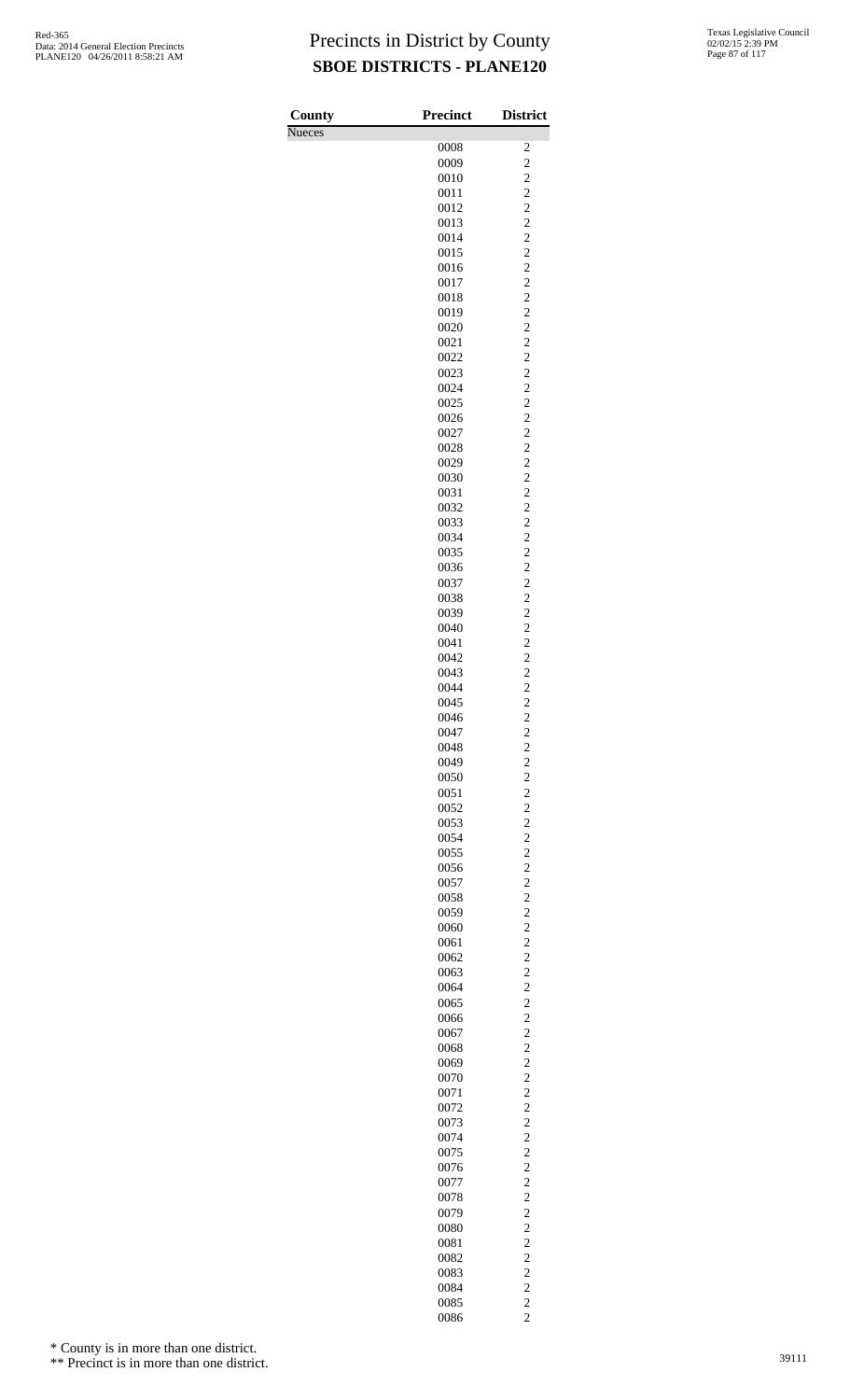| County        | <b>Precinct</b> | <b>District</b>                                    |
|---------------|-----------------|----------------------------------------------------|
| <b>Nueces</b> |                 |                                                    |
|               | 0087<br>0088    | $\overline{\mathbf{c}}$<br>$\overline{\mathbf{c}}$ |
|               | 0089            |                                                    |
|               | 0090            | $\frac{2}{2}$                                      |
|               | 0091            |                                                    |
|               | 0092<br>0093    | $\overline{c}$<br>$\overline{\mathbf{c}}$          |
|               | 0094            |                                                    |
|               | 0095            | $\frac{2}{2}$                                      |
|               | 0096            |                                                    |
|               | 0097            | $\overline{c}$                                     |
|               | 0098<br>0099    | $\overline{c}$                                     |
|               | 0100            | $\begin{array}{c} 2 \\ 2 \\ 2 \end{array}$         |
|               | 0101            |                                                    |
|               | 0102            | $\overline{c}$                                     |
|               | 0103<br>0104    | $\overline{\mathbf{c}}$                            |
|               | 0105            | $\frac{2}{2}$                                      |
|               | 0106            |                                                    |
|               | 0107            | $\overline{c}$                                     |
|               | 0108            | $\overline{c}$                                     |
|               | 0109<br>0110    | $\begin{array}{c} 2 \\ 2 \\ 2 \end{array}$         |
|               | 0111            |                                                    |
|               | 0112            | $\overline{c}$                                     |
|               | 0113            | $\overline{\mathbf{c}}$                            |
|               | 0114            |                                                    |
|               | 0115<br>0116    | $\frac{2}{2}$                                      |
|               | 0117            | $\overline{c}$                                     |
|               | 0118            | $\overline{c}$                                     |
|               | 0119            |                                                    |
|               | 0120            |                                                    |
|               | 0121<br>0122    | $\begin{array}{c}\n2 \\ 2 \\ 2 \\ 2\n\end{array}$  |
|               | 0123            |                                                    |
|               | 0124            | $\overline{\mathbf{c}}$                            |
|               | 0125            | $\overline{c}$                                     |
|               | 0126<br>0127    | $\overline{\mathbf{c}}$<br>$\overline{c}$          |
| Ochiltree     |                 |                                                    |
|               | 0001<br>0002    | 15<br>15                                           |
|               | 0003            | 15                                                 |
| Oldham        | 0004            | 15                                                 |
|               | 0101            | 15                                                 |
|               | 0103            | 15                                                 |
|               | 0202            | 15                                                 |
|               | 0203<br>0303    | 15<br>15                                           |
|               | 0403            | 15                                                 |
|               | 0404            | 15                                                 |
| Orange        | 0001            | 7                                                  |
|               | 0002            | 7                                                  |
|               | 0003            | $\overline{7}$                                     |
|               | 0004            | 7                                                  |
|               | 0005            | 7                                                  |
|               | 0006<br>0007    | 7<br>7                                             |
|               | 0008            | $\overline{7}$                                     |
|               | 0009            | 7                                                  |
|               | 0010            | $\overline{7}$                                     |
|               | 0011<br>0012    | $\overline{7}$<br>7                                |
|               | 0013            | $\overline{7}$                                     |
|               | 0014            | 7                                                  |
|               | 0015            | 7                                                  |
|               | 0016            | 7                                                  |
|               | 0017<br>0018    | 7<br>$\overline{7}$                                |
|               | 0019            | 7                                                  |
|               | 0020            | $\overline{7}$                                     |
|               | 0021            | 7                                                  |
|               | 0022<br>0023    | 7<br>7                                             |
|               | 0024            | 7                                                  |

\* County is in more than one district.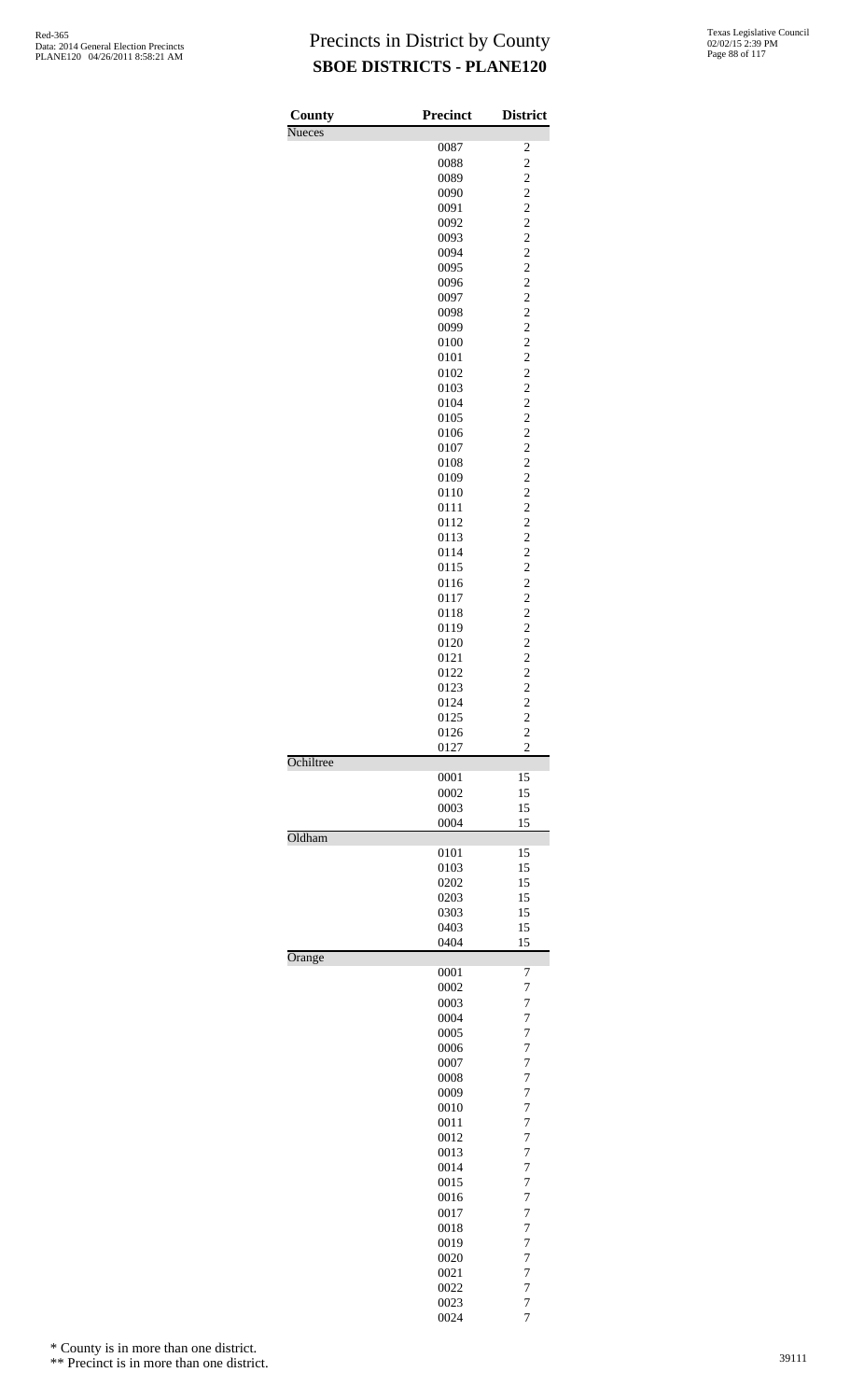| County     | <b>Precinct</b> | <b>District</b>     |
|------------|-----------------|---------------------|
| Orange     |                 |                     |
|            | 0025            | 7                   |
|            | 0026            | $\overline{7}$      |
|            | 0027            | 7<br>$\overline{7}$ |
|            | 0028<br>0029    | 7                   |
|            | 0030            | 7                   |
|            | 0031            | $\overline{7}$      |
|            | 0032            | 7                   |
|            | 0033            | 7                   |
|            | 0034            | 7                   |
| Palo Pinto | 0001            | 14                  |
|            | 0002            | 14                  |
|            | 0003            | 14                  |
|            | 0004            | 14                  |
|            | 0005            | 14                  |
|            | 0006            | 14                  |
|            | 0007            | 14                  |
|            | 0008            | 14                  |
|            | 0009            | 14                  |
|            | 0011            | 14                  |
|            | 0012            | 14                  |
|            | 0013<br>0014    | 14<br>14            |
|            | 0015            | 14                  |
|            | 0016            | 14                  |
|            | 0017            | 14                  |
|            | 0018            | 14                  |
|            | 0020            | 14                  |
|            | 0021            | 14                  |
|            | 0022            | 14                  |
|            | 0023            | 14                  |
|            | 0024            | 14                  |
|            | 0025            | 14                  |
|            | 0026            | 14                  |
|            | 0027<br>0028    | 14<br>14            |
|            | 0029            | 14                  |
|            | 0030            | 14                  |
| Panola     |                 |                     |
|            | 0001            | 9                   |
|            | 0002<br>0003    | 9<br>9              |
|            | 0005            | 9                   |
|            | 0007            | 9                   |
|            | 0008            | 9                   |
|            | 0009            | 9                   |
|            | 0010            | 9                   |
|            | 0012            | 9                   |
|            | 0013            | 9                   |
|            | 0014            | 9                   |
|            | 0018            | 9                   |
|            | 0019            | 9                   |
|            | 0020<br>0022    | 9<br>9              |
|            | 0026            | 9                   |
|            | 0027            | 9                   |
|            | 0028            | 9                   |
|            | 0029            | 9                   |
| Parker     |                 |                     |
|            | 0100<br>0105    | 11<br>11            |
|            | 0110            | 11                  |
|            | 0111            | 11                  |
|            | 0115            | 11                  |
|            | 0120            | 11                  |
|            | 0125            | 11                  |
|            | 0130            | 11                  |
|            | 0135            | 11                  |
|            | 0140            | 11                  |
|            | 0200            | 11                  |
|            | 0205            | 11                  |
|            | 0210            | 11                  |
|            | 0215            | 11<br>11            |
|            | 0220<br>0225    | 11                  |
|            | 0230            | 11                  |
|            | 0235            | 11                  |
|            | 0240            | 11                  |

\* County is in more than one district.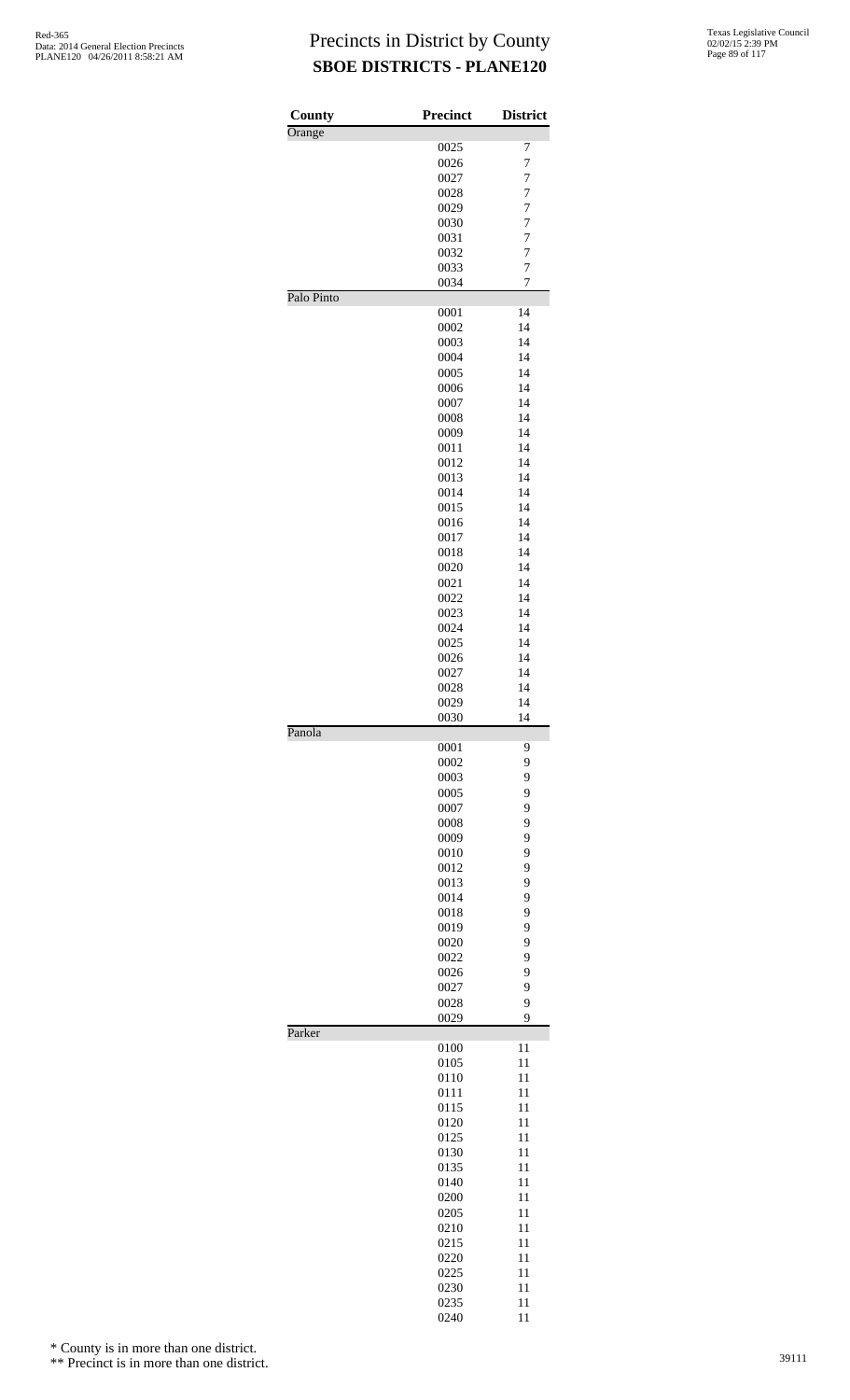| County | <b>Precinct</b> | <b>District</b>   |
|--------|-----------------|-------------------|
| Parker | 0245            | 11                |
|        | 0250            | 11                |
|        | 0255            | 11                |
|        | 0300            | 11                |
|        | 0305            | 11                |
|        | 0310<br>0315    | 11<br>11          |
|        | 0320            | 11                |
|        | 0325            | 11                |
|        | 0330            | 11                |
|        | 0335            | 11                |
|        | 0340<br>0345    | 11<br>11          |
|        | 0350            | 11                |
|        | 0400            | 11                |
|        | 0405            | 11                |
|        | 0410            | 11                |
|        | 0415<br>0420    | 11<br>11          |
|        | 0425            | 11                |
|        | 0430            | 11                |
|        | 0435            | 11                |
|        | 0440            | 11                |
|        | 0445            | 11                |
| Parmer | 0450            | 11                |
|        | 0101            | 15                |
|        | 0201            | 15                |
|        | 0202<br>0203    | 15<br>15          |
|        | 0301            | 15                |
|        | 0302            | 15                |
|        | 0303            | 15                |
|        | 0401            | 15                |
| Pecos  | 0402            | 15                |
|        | 0001            | $\mathbf{1}$      |
|        | 0002            | $\mathbf{1}$      |
|        | 0003<br>0004    | 1<br>$\mathbf{1}$ |
|        | 0005            | $\mathbf{1}$      |
|        | 0006            | $\mathbf{1}$      |
|        | 0007            | $\mathbf{1}$      |
|        | 0009            | $\mathbf{1}$      |
| Polk   | 0010            | $\mathbf{1}$      |
|        | 0001            | 8                 |
|        | 0002            | 8                 |
|        | 0003            | 8                 |
|        | 0004<br>0005    | 8<br>8            |
|        | 0006            | 8                 |
|        | 0007            | 8                 |
|        | 0008            | 8                 |
|        | 0009            | 8                 |
|        | 0010<br>0011    | 8<br>8            |
|        | 0012            | 8                 |
|        | 0013            | 8                 |
|        | 0014            | 8                 |
|        | 0015            | 8                 |
|        | 0016<br>0017    | 8<br>8            |
|        | 0018            | 8                 |
|        | 0019            | 8                 |
|        | 0020            | 8                 |
| Potter | 0021            | 8                 |
|        | 0121            | 15                |
|        | 0122            | 15                |
|        | 0123<br>0124    | 15<br>15          |
|        | 0125            | 15                |
|        | 0126            | 15                |
|        | 0221            | 15                |
|        | 0222            | 15                |
|        | 0223<br>0224    | 15<br>15          |
|        | 0225            | 15                |

\* County is in more than one district.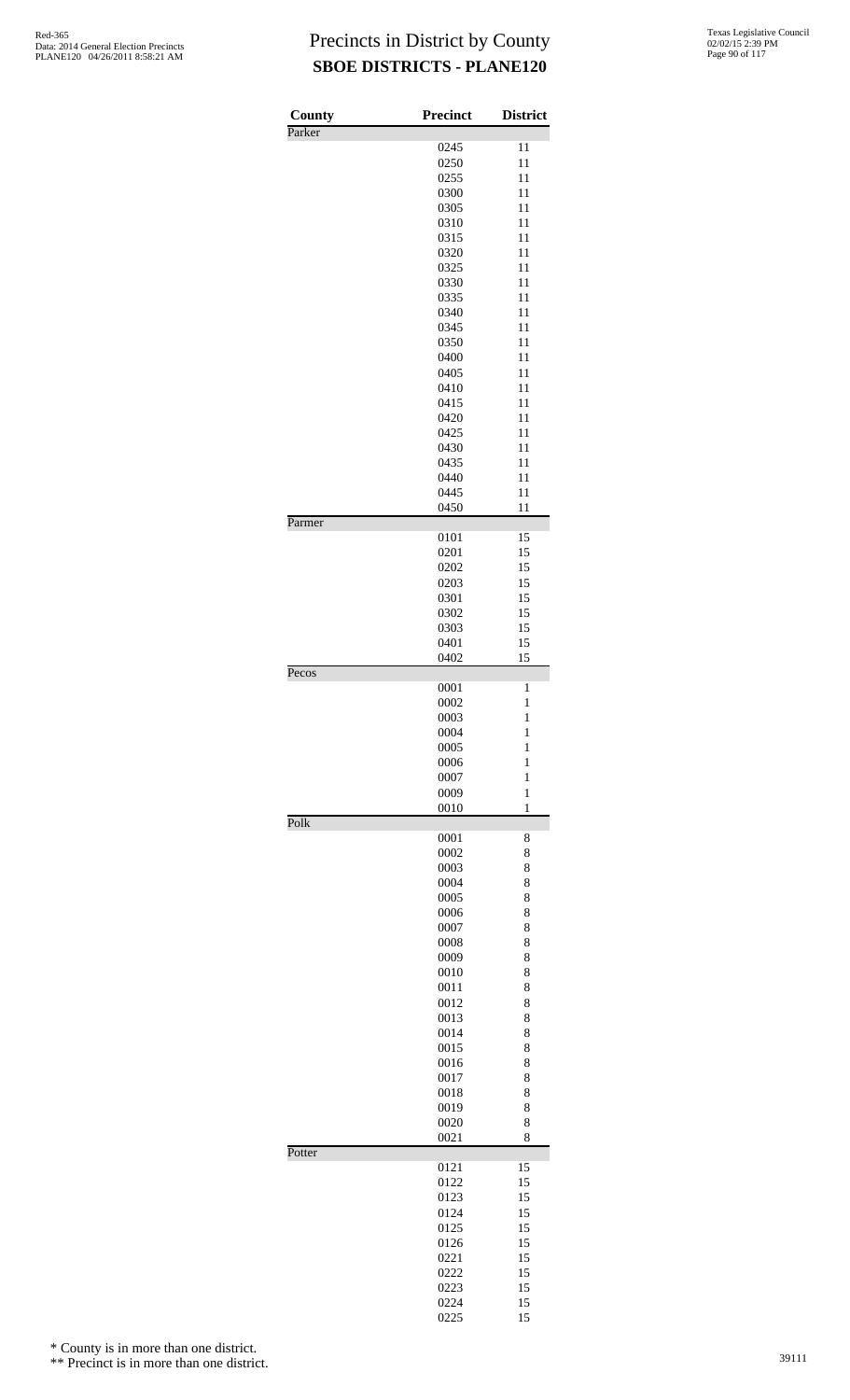| County           | <b>Precinct</b> | <b>District</b>   |
|------------------|-----------------|-------------------|
| Potter           |                 |                   |
|                  | 0321            | 15                |
|                  | 0322<br>0323    | 15<br>15          |
|                  | 0324            | 15                |
|                  | 0325            | 15                |
|                  | 0326            | 15                |
|                  | 0327            | 15                |
|                  | 0421            | 15                |
|                  | 0422            | 15                |
|                  | 0424            | 15                |
|                  | 0425            | 15                |
|                  | 0426            | 15                |
|                  | 0427            | 15                |
| Presidio         |                 |                   |
|                  | 0001<br>0002    | 1<br>1            |
|                  | 0003            | 1                 |
|                  | 0004            | 1                 |
|                  | 0005            | $\mathbf{1}$      |
|                  | 0006            | $\mathbf{1}$      |
|                  | 0007            | 1                 |
| Rains            |                 |                   |
|                  | 0101            | 9                 |
|                  | 0102            | 9                 |
|                  | 0203            | 9                 |
|                  | 0204            | 9                 |
|                  | 0305            | 9                 |
|                  | 0306            | 9                 |
|                  | 0407            | 9<br>9            |
| Randall          | 0408            |                   |
|                  | 0110            | 15                |
|                  | 0111            | 15                |
|                  | 0112            | 15                |
|                  | 0114            | 15                |
|                  | 0123            | 15                |
|                  | 0208            | 15                |
|                  | 0220            | 15                |
|                  | 0222            | 15                |
|                  | 0227            | 15                |
|                  | 0228            | 15                |
|                  | 0230            | 15                |
|                  | 0305<br>0306    | 15<br>15          |
|                  | 0307            | 15                |
|                  | 0309            | 15                |
|                  | 0324            | 15                |
|                  | 0325            | 15                |
|                  | 0415            | 15                |
|                  | 0418            | 15                |
|                  | 0421            | 15                |
|                  | 0426            | 15                |
|                  | 0429            | 15                |
| Reagan           |                 |                   |
|                  | 0001            | 1                 |
|                  | 0002            | $\mathbf{1}$      |
|                  | 0003<br>0004    | $\mathbf{1}$<br>1 |
| Real             |                 |                   |
|                  | 0001            | 1                 |
|                  | 0002            | $\mathbf{1}$      |
|                  | 0003            | 1                 |
|                  | 0004            | 1                 |
|                  | 0006            | $\mathbf{1}$      |
|                  | 0007            | 1                 |
| <b>Red River</b> |                 |                   |
|                  | 0001            | 9                 |
|                  | 0002            | 9                 |
|                  | 0003<br>0004    | 9<br>9            |
|                  | 0005            | 9                 |
|                  | 0007            | 9                 |
|                  | 0009            | 9                 |
|                  | 0010            | 9                 |
|                  | 0011            | 9                 |
|                  | 0013            | 9                 |
|                  | 0014            | 9                 |
|                  | 0017            | 9                 |

9

\* County is in more than one district.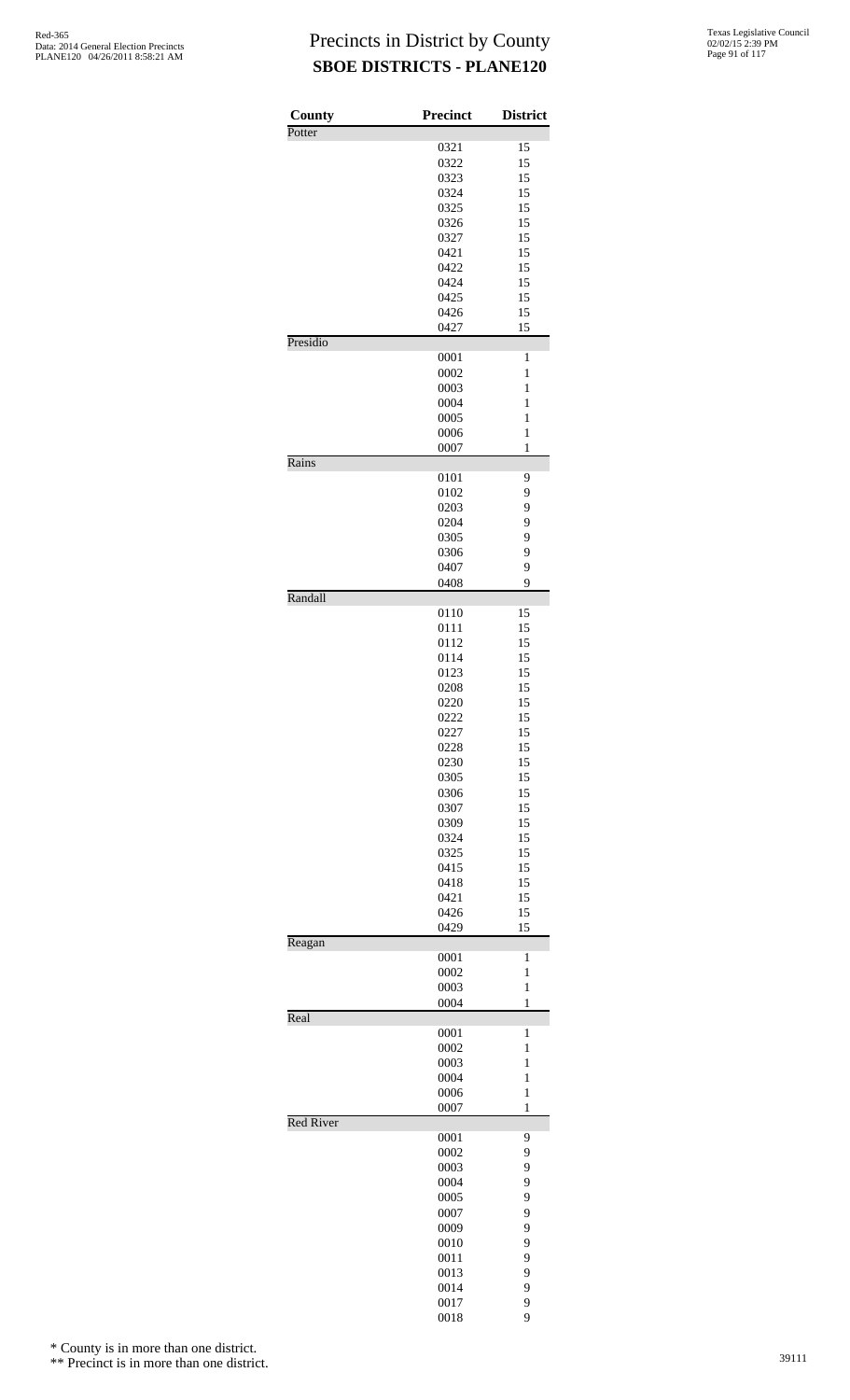| County           | Precinct     | <b>District</b>                            |
|------------------|--------------|--------------------------------------------|
| <b>Red River</b> |              |                                            |
|                  | 0019<br>0020 | 9                                          |
|                  | 0021         | 9<br>9                                     |
|                  | 0024         | 9                                          |
|                  | 0027         | 9                                          |
|                  | 0028         | 9                                          |
|                  | 0029         | 9                                          |
|                  | 0030         | 9                                          |
|                  | 0031         | 9                                          |
| Reeves           |              |                                            |
|                  | 0001         | $\mathbf{1}$                               |
|                  | 0002         | 1                                          |
|                  | 0003         | 1                                          |
|                  | 0004<br>0005 | $\mathbf{1}$<br>$\mathbf{1}$               |
|                  | 0006         | $\mathbf{1}$                               |
|                  | 0007         | $\mathbf{1}$                               |
|                  | 0008         | 1                                          |
|                  | 0010         | $\mathbf{1}$                               |
|                  | 0011         | $\mathbf{1}$                               |
|                  | 0012         | $\mathbf{1}$                               |
| Refugio          |              |                                            |
|                  | 0001         | $\overline{\mathbf{c}}$                    |
|                  | 0002         | $\overline{c}$                             |
|                  | 0003         | $\overline{c}$                             |
|                  | 0004         | $\begin{array}{c} 2 \\ 2 \\ 2 \end{array}$ |
|                  | 001A         |                                            |
|                  | 002A         |                                            |
|                  | 002B         |                                            |
|                  | 003A<br>004A | $\overline{\mathbf{c}}$<br>$\overline{c}$  |
|                  | 004B         | $\overline{c}$                             |
| Roberts          |              |                                            |
|                  | 0001         | 15                                         |
|                  | 0002         | 15                                         |
|                  | 0003         | 15                                         |
|                  | $04 - 1$     | 15                                         |
|                  | $04 - 2$     | 15                                         |
| Robertson        |              |                                            |
|                  | 0001         | 10                                         |
|                  | 0002         | 10                                         |
|                  | 0003         | 10                                         |
|                  | 0004         | 10                                         |
|                  | 0005<br>0006 | 10<br>10                                   |
|                  | 0007         | 10                                         |
|                  | 0008         | 10                                         |
|                  | 0011         | 10                                         |
|                  | 0013         | 10                                         |
|                  | 0016         | 10                                         |
|                  | 0018         | 10                                         |
|                  | 0019         | 10                                         |
|                  | 0022         | 10                                         |
|                  | 0023         | 10                                         |
| Rockwall         |              |                                            |
|                  | 0001         | 9                                          |
|                  | 0002         | 9                                          |
|                  | 0003         | 9                                          |
|                  | 0004         | 9                                          |
|                  | 001A         | 9<br>9                                     |
|                  | 001B<br>001C | 9                                          |
|                  | 002A         | 9                                          |
|                  | 002B         | 9                                          |
|                  | 002C         | 9                                          |
|                  | 003A         | 9                                          |
|                  | 003B         | 9                                          |
|                  | 003C         | 9                                          |
|                  | 003D         | 9                                          |
|                  | 004A         | 9                                          |
|                  | 004B         | 9                                          |
|                  | 004C         | 9                                          |
| Runnels          |              |                                            |
|                  | 0001         | 15                                         |
|                  | 0002         | 15                                         |
|                  | 0003         | 15                                         |
|                  | 0004<br>0005 | 15<br>15                                   |
|                  | 0006         | 15                                         |
|                  |              |                                            |

\* County is in more than one district.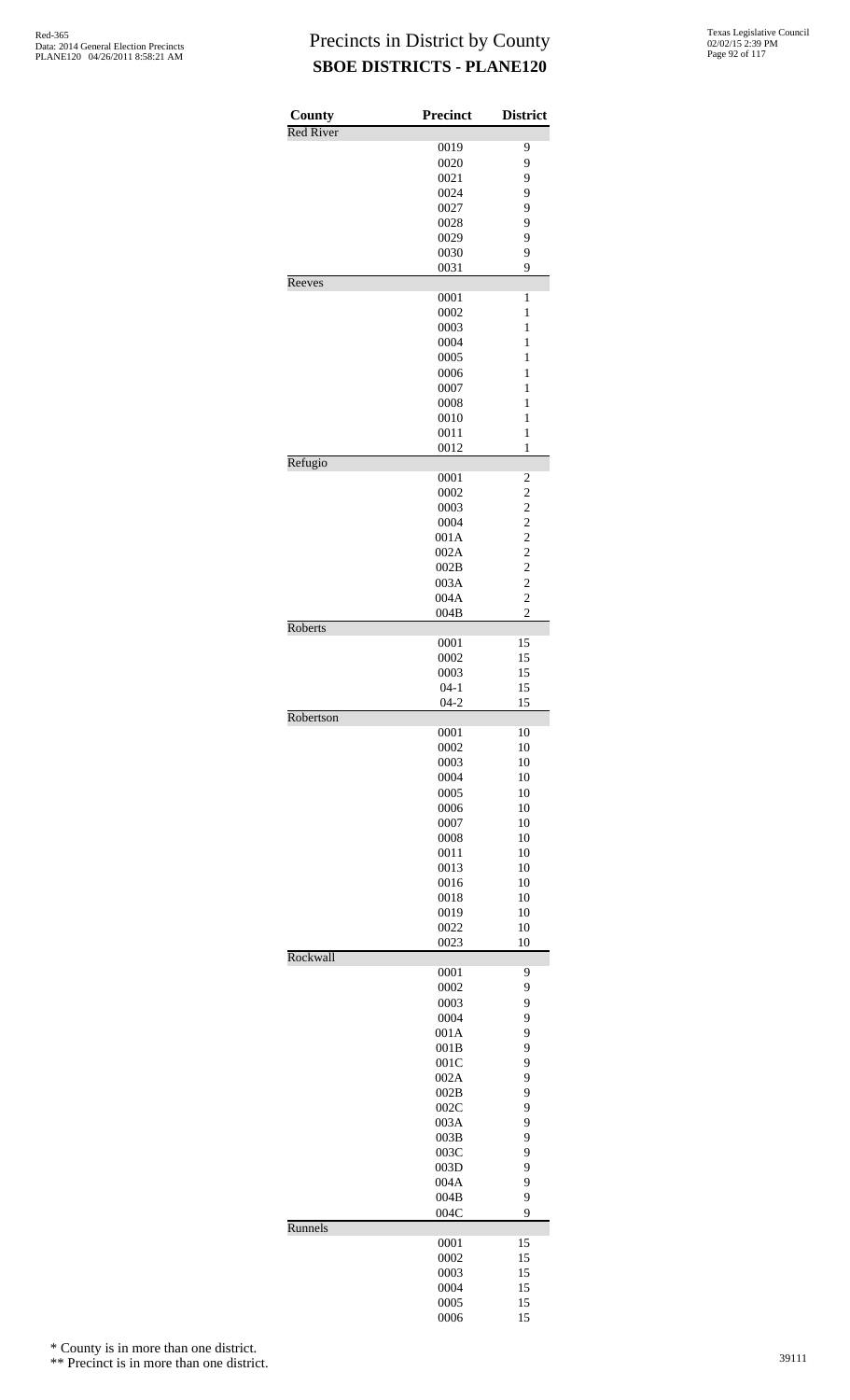| County        | <b>Precinct</b> | <b>District</b>         |
|---------------|-----------------|-------------------------|
| Runnels       |                 |                         |
|               | 0007<br>0008    | 15<br>15                |
|               | 0009            | 15                      |
|               | 0010            | 15                      |
| Rusk          |                 |                         |
|               | 0111            | 9                       |
|               | 0112            | 9                       |
|               | 0113            | 9                       |
|               | 0114            | 9                       |
|               | 0201            | 9                       |
|               | 0212            | 9                       |
|               | 0213<br>0214    | 9<br>9                  |
|               | 0215            | 9                       |
|               | 0302            | 9                       |
|               | 0303            | 9                       |
|               | 0314            | 9                       |
|               | 0315            | 9                       |
|               | 0316            | 9                       |
|               | 0317            | 9                       |
|               | 0318            | 9                       |
|               | 0319            | 9                       |
|               | 0404            | 9                       |
|               | 0405            | 9                       |
|               | 0416<br>0417    | 9<br>9                  |
|               | 0418            | 9                       |
| Sabine        |                 |                         |
|               | 0001            | 7                       |
|               | 0002            | $\overline{7}$          |
|               | 0003            | $\overline{7}$          |
|               | 0004            | 7                       |
|               | 0005            | $\overline{7}$          |
|               | 0006            | 7                       |
|               | 0007            | 7                       |
|               | 0008            | $\overline{7}$          |
| San Augustine | 0001            | 7                       |
|               | 0002            | 7                       |
|               | 0003            | 7                       |
|               | 0004            | $\overline{7}$          |
|               | 0005            | 7                       |
|               | 0006            | $\overline{7}$          |
|               | 0007            | 7                       |
|               | 0008            | $\overline{7}$          |
|               | 0009            | $\overline{7}$          |
|               | 0010            | $\overline{7}$          |
| San Jacinto   | 0011            | 7                       |
|               | 0001            | 8                       |
|               | 0002            | 8                       |
|               | 0003            | 8                       |
|               | 0004            | 8                       |
|               | 0005            | 8                       |
|               | 0006            | 8                       |
|               | 0007            | 8                       |
|               | 0008            | 8                       |
|               | 0010<br>0013    | 8<br>8                  |
|               | 0014            | 8                       |
| San Patricio  |                 |                         |
|               | 0101            | $\overline{\mathbf{c}}$ |
|               | 0102            |                         |
|               | 0103            |                         |
|               | 0104            |                         |
|               | 0105            |                         |
|               | 0106            |                         |
|               | 0107<br>0108    |                         |
|               | 0109            |                         |
|               | 0110            |                         |
|               | 0111            |                         |
|               | 0112            |                         |
|               | 0113            |                         |
|               | 0114            |                         |
|               | 0115            | 2222222222222           |
|               | 0116            |                         |
|               | 0117            | $\overline{c}$          |

2

\* County is in more than one district.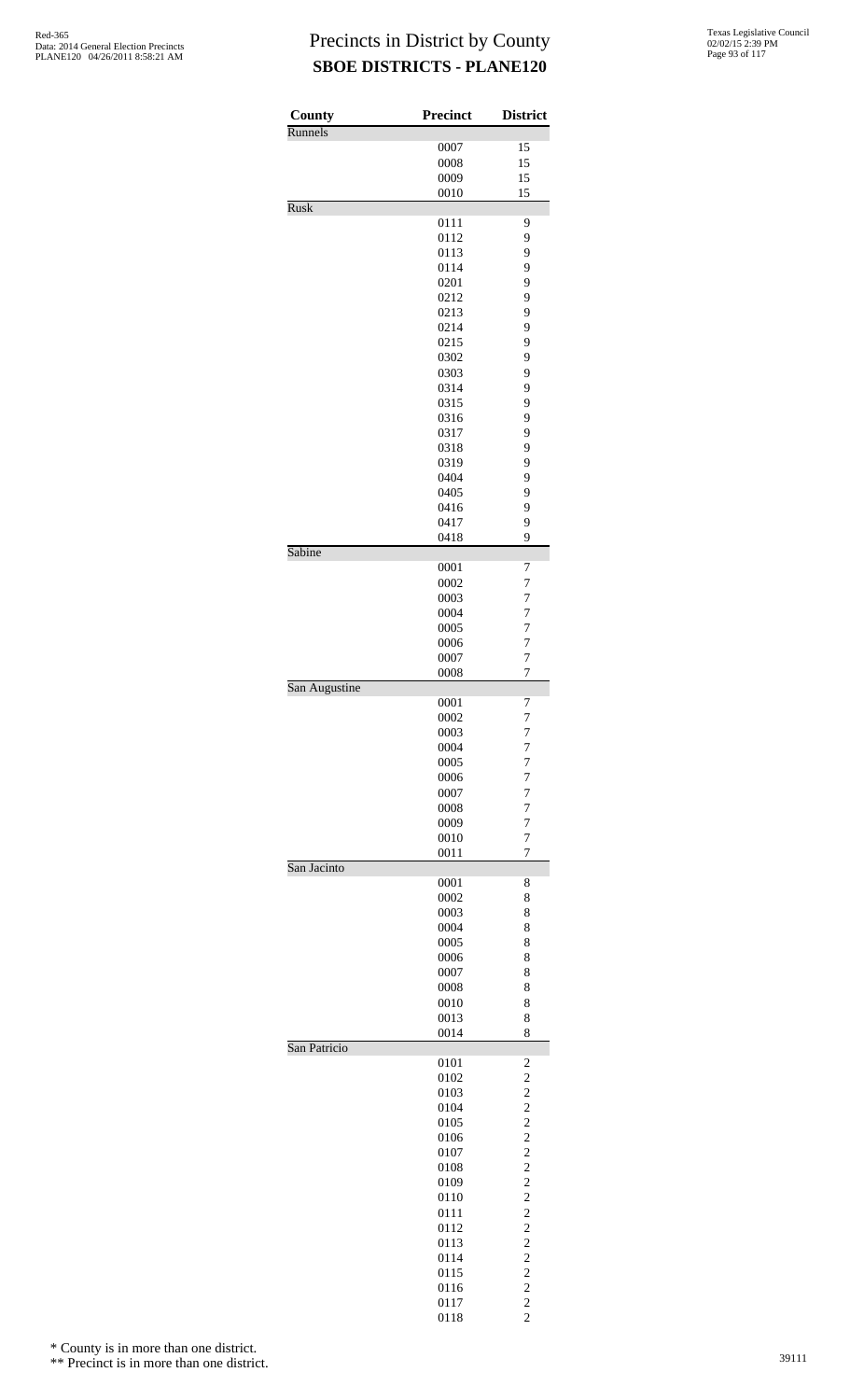| County<br>San Patricio | Precinct     | <b>District</b>         |
|------------------------|--------------|-------------------------|
|                        | 0119         | $\overline{\mathbf{c}}$ |
|                        | 0120         | $\overline{c}$          |
|                        | 0121         |                         |
|                        | 0122         | $\frac{2}{2}$           |
|                        | 0123         | $\overline{c}$          |
|                        | 0124         | $\overline{c}$          |
|                        | 0125         | $\overline{2}$          |
| San Saba               | 0001         | 5                       |
|                        | 002A         | 5                       |
|                        | 002B         |                         |
|                        | 003A         | $\frac{5}{5}$           |
|                        | 003B         | $\frac{5}{5}$           |
|                        | 004A         |                         |
| Schleicher             | 004B         | 5                       |
|                        | 0001         | 1                       |
|                        | 0002         | 1                       |
|                        | 0003         | $\mathbf{1}$            |
|                        | 0004         | 1                       |
| Scurry                 |              |                         |
|                        | 0005<br>0006 | 15<br>15                |
|                        | 0007         | 15                      |
|                        | 0008         | 15                      |
|                        | 0009         | 15                      |
|                        | 0010         | 15                      |
|                        | 0011         | 15<br>15                |
|                        | 0012<br>0013 | 15                      |
|                        | 0014         | 15                      |
|                        | 0015         | 15                      |
| Shackelford            |              |                         |
|                        | 0101         | 15                      |
|                        | 0202         | 15                      |
|                        | 0303<br>0307 | 15<br>15                |
|                        | 0404         | 15                      |
|                        | 0405         | 15                      |
|                        | 0406         | 15                      |
| Shelby                 |              |                         |
|                        | 0002<br>0003 | 9<br>9                  |
|                        | 0004         | 9                       |
|                        | 0005         | 9                       |
|                        | 0006         | 9                       |
|                        | 0007         | 9                       |
|                        | 0008         | 9                       |
|                        | 001N<br>001S | 9<br>9                  |
|                        | 001W         | 9                       |
|                        | 009N         | 9                       |
|                        | 009S         | 9                       |
|                        | 01SE         | 9                       |
|                        | 01SW         | 9                       |
| Sherman                | 0101         | 15                      |
|                        | 0102         | 15                      |
|                        | 0201         | 15                      |
|                        | 0202         | 15                      |
|                        | 0301         | 15                      |
|                        | 0302<br>0401 | 15<br>15                |
| Smith                  |              |                         |
|                        | 0001         | 9                       |
|                        | 0002         | 9                       |
|                        | 0003         | 9                       |
|                        | 0004<br>0005 | 9<br>9                  |
|                        | 0006         | 9                       |
|                        | 0007         | 9                       |
|                        | 0008         | 9                       |
|                        | 0009         | 9                       |
|                        | 0010         | 9                       |
|                        | 0011<br>0012 | 9<br>9                  |
|                        | 0013         | 9                       |
|                        | 0014         | 9                       |
|                        | 0015         | 9                       |

\* County is in more than one district.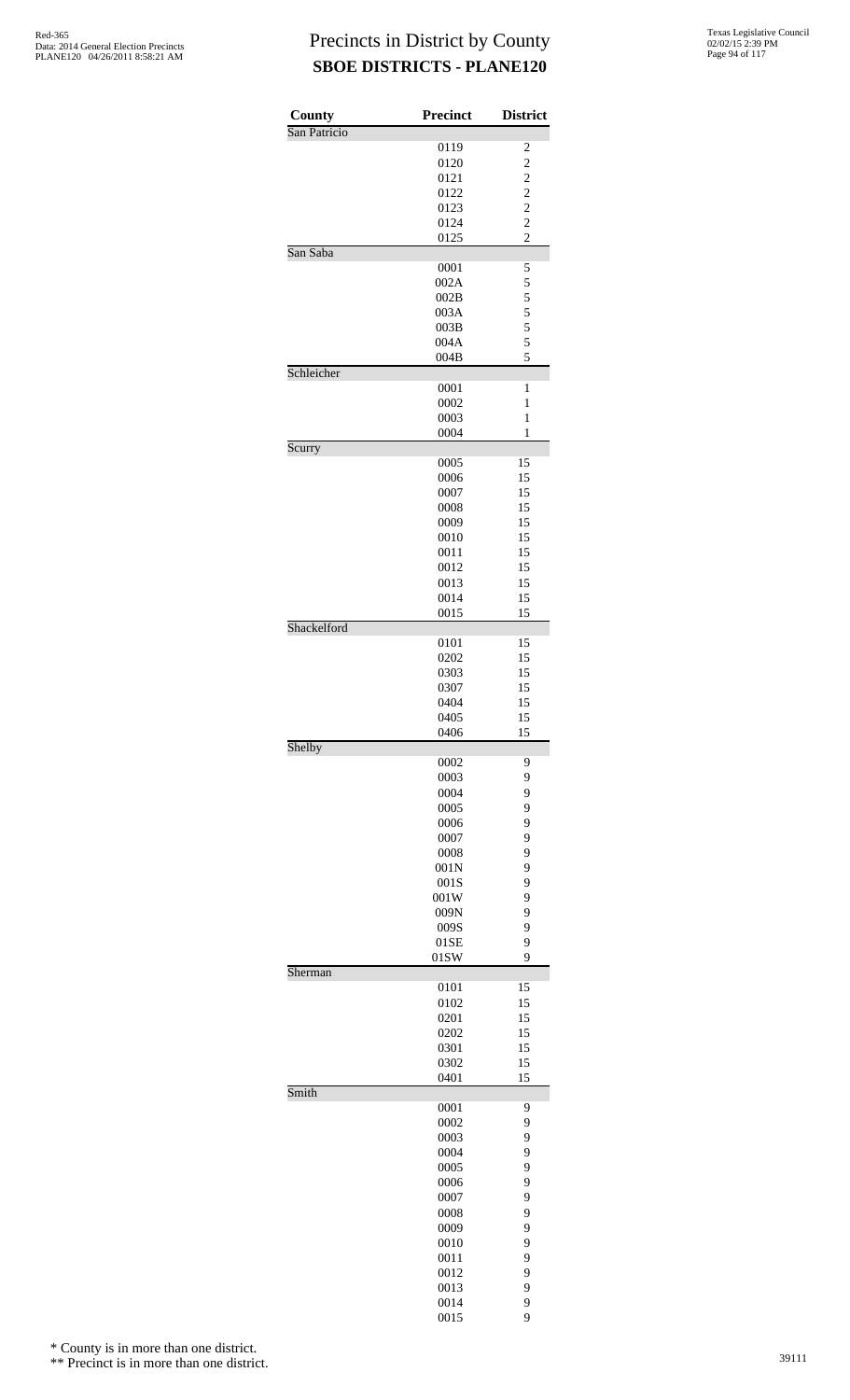| County    | <b>Precinct</b>      | <b>District</b> |
|-----------|----------------------|-----------------|
| Smith     | 0016                 | 9               |
|           | 0017                 | 9               |
|           | 0018                 | 9               |
|           | 0019                 | 9               |
|           | 0020                 | 9               |
|           | 0021                 | 9               |
|           | 0022<br>0023         | 9<br>9          |
|           | 0025                 | 9               |
|           | 0026                 | 9               |
|           | 0027                 | 9               |
|           | 0028                 | 9               |
|           | 0029                 | 9               |
|           | 0030                 | 9<br>9          |
|           | 0031<br>0032         | 9               |
|           | 0034                 | 9               |
|           | 0035                 | 9               |
|           | 0036                 | 9               |
|           | 0037                 | 9               |
|           | 0038                 | 9               |
|           | 0039                 | 9               |
|           | 0040<br>0041         | 9<br>9          |
|           | 0042                 | 9               |
|           | 0043                 | 9               |
|           | 0044                 | 9               |
|           | 0045                 | 9               |
|           | 0046                 | 9               |
|           | 0047<br>0048         | 9<br>9          |
|           | 0049                 | 9               |
|           | 0050                 | 9               |
|           | 0052                 | 9               |
|           | 0054                 | 9               |
|           | 0055                 | 9               |
|           | 0056<br>0058         | 9<br>9          |
|           | 0059                 | 9               |
|           | 0060                 | 9               |
|           | 0061                 | 9               |
|           | 0063                 | 9               |
|           | 0064                 | 9               |
|           | 0065                 | 9<br>9          |
|           | 0066<br>0070         | 9               |
|           | 0071                 | 9               |
|           | 0072                 | 9               |
|           | 0073                 | 9               |
|           | 0074                 | 9               |
|           | 0075                 | 9               |
|           | 0076<br>0077         | 9<br>9          |
|           | 0078                 | 9               |
|           | 0079                 | 9               |
|           | 0080                 | 9               |
|           | 0081                 | 9               |
|           | 0082                 | 9               |
| Somervell | 0001                 | 14              |
|           | 0002                 | 14              |
|           | 0003                 | 14              |
|           | 0004                 | 14              |
| Starr     | 0001                 | 3               |
|           | 0002                 | 3               |
|           | 0003                 | 3               |
|           | 0004                 | 3               |
|           | 0005                 | 3<br>3          |
|           | 0006<br>0007         | 3               |
|           | 0008                 | 3               |
|           | 0009                 | 3               |
|           | 0010                 | 3               |
| Stephens  |                      |                 |
|           | $1 - 11$<br>$2 - 11$ | 14<br>14        |
|           | $2 - 19$             | 14              |
|           | $3 - 11$             | 14              |

\* County is in more than one district.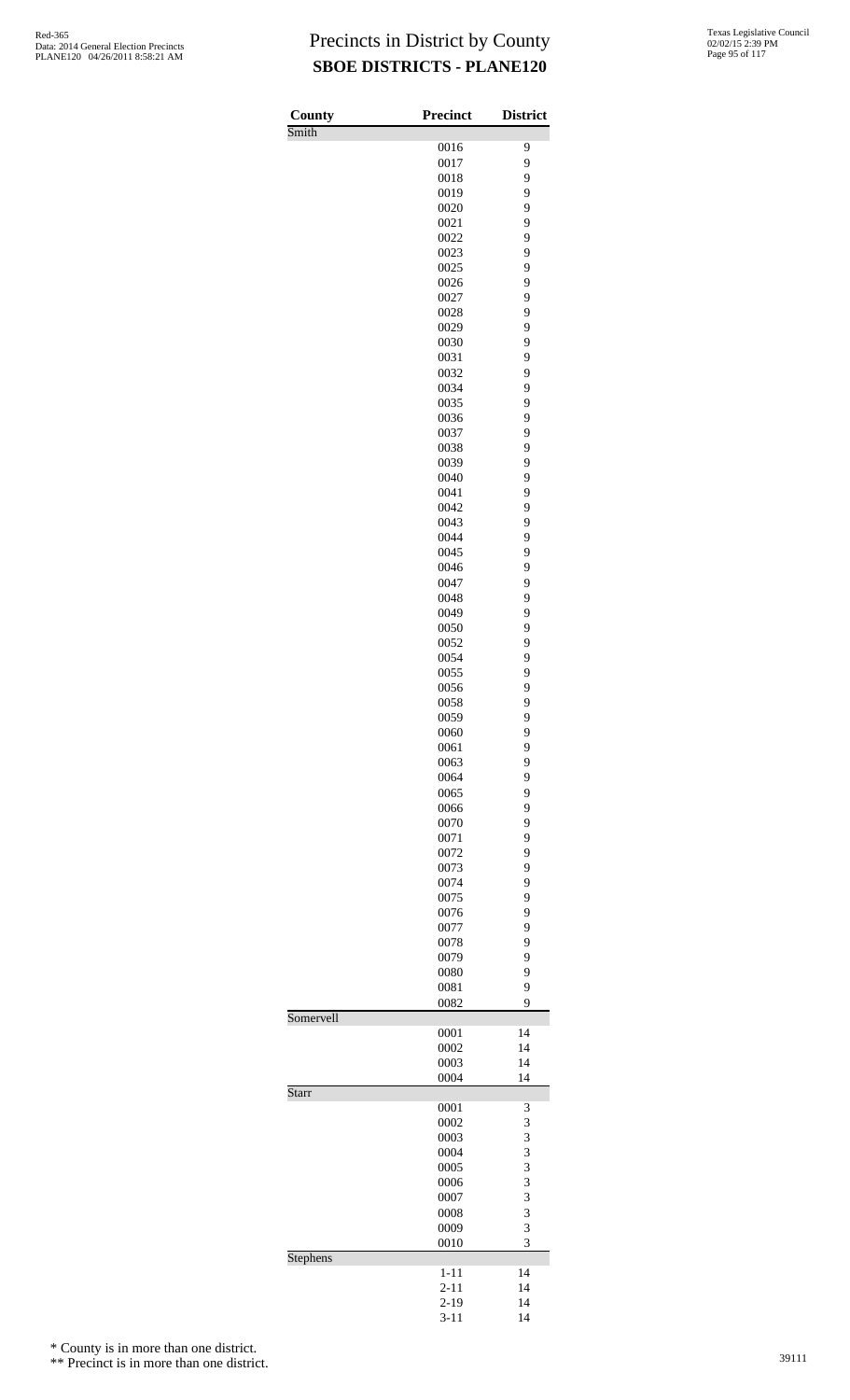| Texas Legislative Council |
|---------------------------|
| 02/02/15 2:39 PM          |
| Page 96 of 117            |

| County               | <b>Precinct</b> | <b>District</b> |
|----------------------|-----------------|-----------------|
| <b>Stephens</b>      |                 |                 |
|                      | $3-19$          | 14              |
|                      | $4 - 11$        | 14              |
|                      | $4 - 19$        | 14              |
|                      | $5 - 11$        | 14              |
| Sterling             |                 |                 |
|                      | 0001            | 15              |
|                      | 0002            | 15              |
|                      | 0003            | 15              |
|                      | 0004            | 15              |
| Stonewall            |                 |                 |
|                      | 0001<br>0002    | 15<br>15        |
|                      | 0003            | 15              |
|                      | 0004            | 15              |
| Sutton               |                 |                 |
|                      | 0101            | 1               |
|                      | 0201            | 1               |
|                      | 0301            | $\mathbf{1}$    |
|                      | 0401            | 1               |
| Swisher              |                 |                 |
|                      | 0001            | 15              |
|                      | 0002            | 15              |
|                      | 0003<br>0004    | 15<br>15        |
|                      | 0006            | 15              |
|                      | 0007            | 15              |
|                      | 0009            | 15              |
|                      | 0011            | 15              |
| Tarrant <sup>*</sup> |                 |                 |
|                      | 1001            | 13              |
|                      | 1004            | 11              |
|                      | 1005            | 13              |
|                      | 1008            | 13              |
|                      | 1009            | 11              |
|                      | 1010            | 13              |
|                      | 1011            | 13<br>13        |
|                      | 1012<br>1013    | 13              |
|                      | 1014            | 11              |
|                      | 1015            | 13              |
|                      | 1019            | 13              |
|                      | 1021            | 11              |
|                      | 1022            | 11              |
|                      | 1023            | 11              |
|                      | 1024            | 11              |
|                      | 1025            | 13              |
|                      | 1034            | 11              |
|                      | 1056            | 13              |
|                      | 1059            | 13              |
|                      | 1061            | 13              |
|                      | 1062            | 11              |
|                      | 1064            | 11<br>13        |
|                      | 1066<br>1071    | 11              |
|                      | 1074            | 13              |
|                      | 1075            | 13              |
|                      | 1076            | 13              |
|                      | 1078            | 13              |
|                      | 1079            | 13              |
|                      | 1080            | 13              |
|                      | 1081            | 11              |
|                      | 1082            | 11              |
|                      | 1083            | 13              |
|                      | 1084            | 13              |
|                      | 1085            | 11              |
|                      | 1088            | 13              |
|                      | 1089            | 13              |
|                      | 1090            | 13              |
|                      | 1094            | 13              |
|                      | 1095            | 11              |
|                      | 1098            | 13              |
|                      | 1099<br>1103    | 13<br>11        |
|                      | 1104            | 13              |
|                      | 1105            | 11              |
|                      | 1106            | 13              |
|                      | 1108            | 11              |

1109 11<br>1111 11

11

\* County is in more than one district.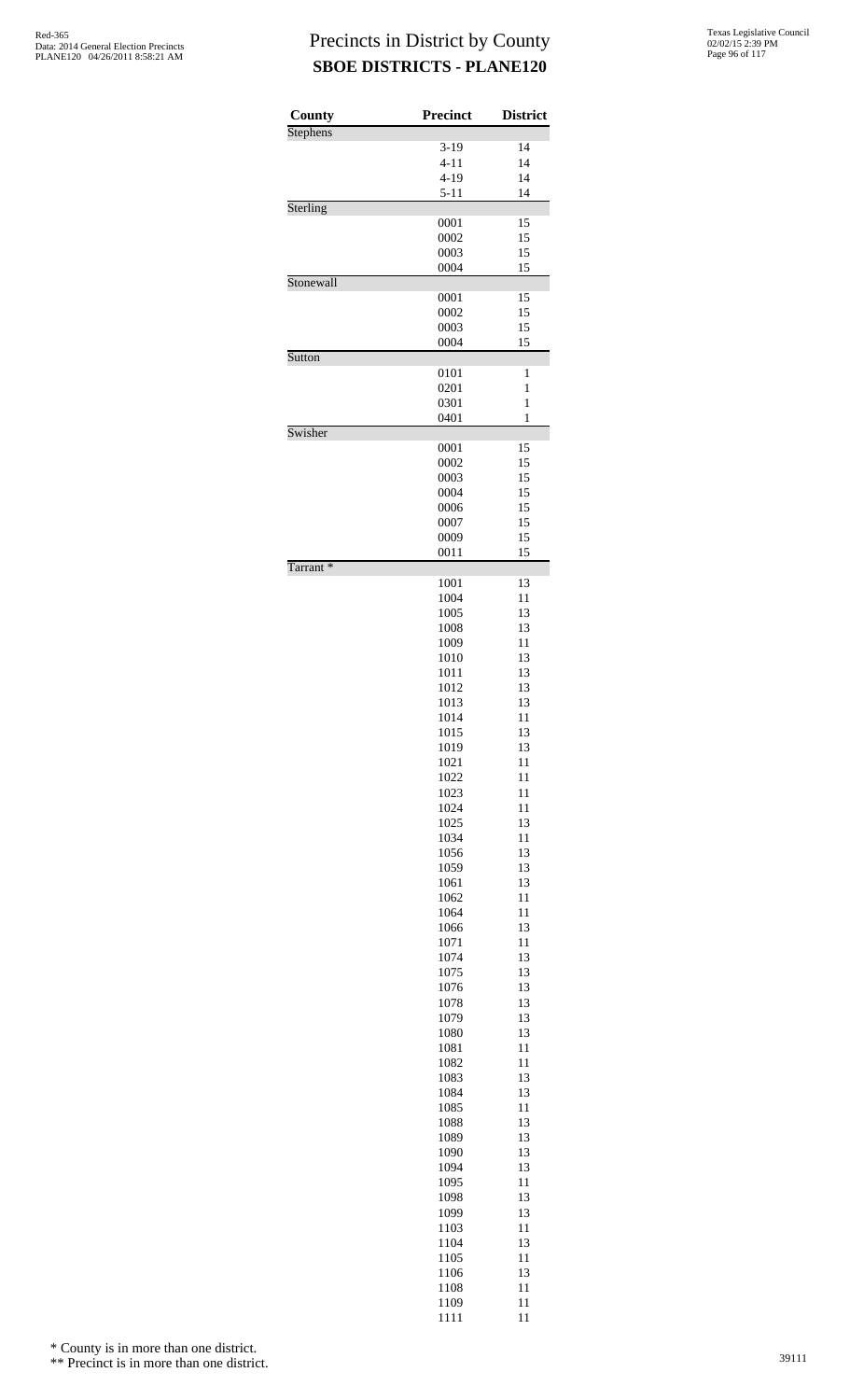| Texas Legislative Council |
|---------------------------|
| 02/02/15 2:39 PM          |
| Page 97 of 117            |

| County               | Precinct     | <b>District</b> |
|----------------------|--------------|-----------------|
| Tarrant <sup>*</sup> | 1117         | 11              |
|                      | 1119         | 11              |
|                      | 1120         | 13              |
|                      | 1126<br>1127 | 13<br>13        |
|                      | 1132         | 13              |
|                      | 1133         | 11              |
|                      | 1142         | 11              |
|                      | 1146<br>1149 | 13<br>13        |
|                      | 1150         | 13              |
|                      | 1151         | 13              |
|                      | 1153<br>1154 | 13<br>13        |
|                      | 1165         | 11              |
|                      | 1167         | 11              |
|                      | 1170         | 13              |
|                      | 1175<br>1184 | 11<br>11        |
|                      | 1186         | 11              |
|                      | 1188         | 13              |
|                      | 1189         | 11<br>11        |
|                      | 1197<br>1198 | 13              |
|                      | 1199         | 13              |
|                      | 1206         | 11              |
|                      | 1207<br>1208 | 11<br>11        |
|                      | 1211         | 13              |
|                      | 1227         | 13              |
|                      | 1236         | 13              |
|                      | 1237<br>1238 | 11<br>11        |
|                      | 1241         | 11              |
|                      | 1244         | 13              |
|                      | 1251         | 11<br>11        |
|                      | 1255<br>1257 | 11              |
|                      | 1264         | 11              |
|                      | 1265         | 11              |
|                      | 1270<br>1271 | 13<br>11        |
|                      | 1273         | 11              |
|                      | 1277         | 13              |
|                      | 1278         | 13              |
|                      | 1279<br>1291 | 13<br>13        |
|                      | 1292         | 11              |
|                      | 1293         | 13              |
|                      | 1294         | 11              |
|                      | 1295<br>1296 | 13<br>11        |
|                      | 1297         | 13              |
|                      | 1298         | 11              |
|                      | 1300<br>1301 | 11<br>13        |
|                      | 1311         | 13              |
|                      | 1337         | 11              |
|                      | 1339         | 11              |
|                      | 1345<br>1346 | 11<br>13        |
|                      | 1347         | 11              |
|                      | 1348         | 11              |
|                      | 1351         | 13              |
|                      | 1352<br>1366 | 11<br>11        |
|                      | 1376         | 13              |
|                      | 1377         | 11              |
|                      | 1378<br>1380 | 11<br>11        |
|                      | 1382         | 11              |
|                      | 1388         | 11              |
|                      | 1394         | 11              |
|                      | 1404<br>1407 | 11<br>13        |
|                      | 1408         | 11              |
|                      | 1412         | 13              |
|                      | 1414<br>1415 | 13<br>13        |
|                      |              |                 |

\* County is in more than one district.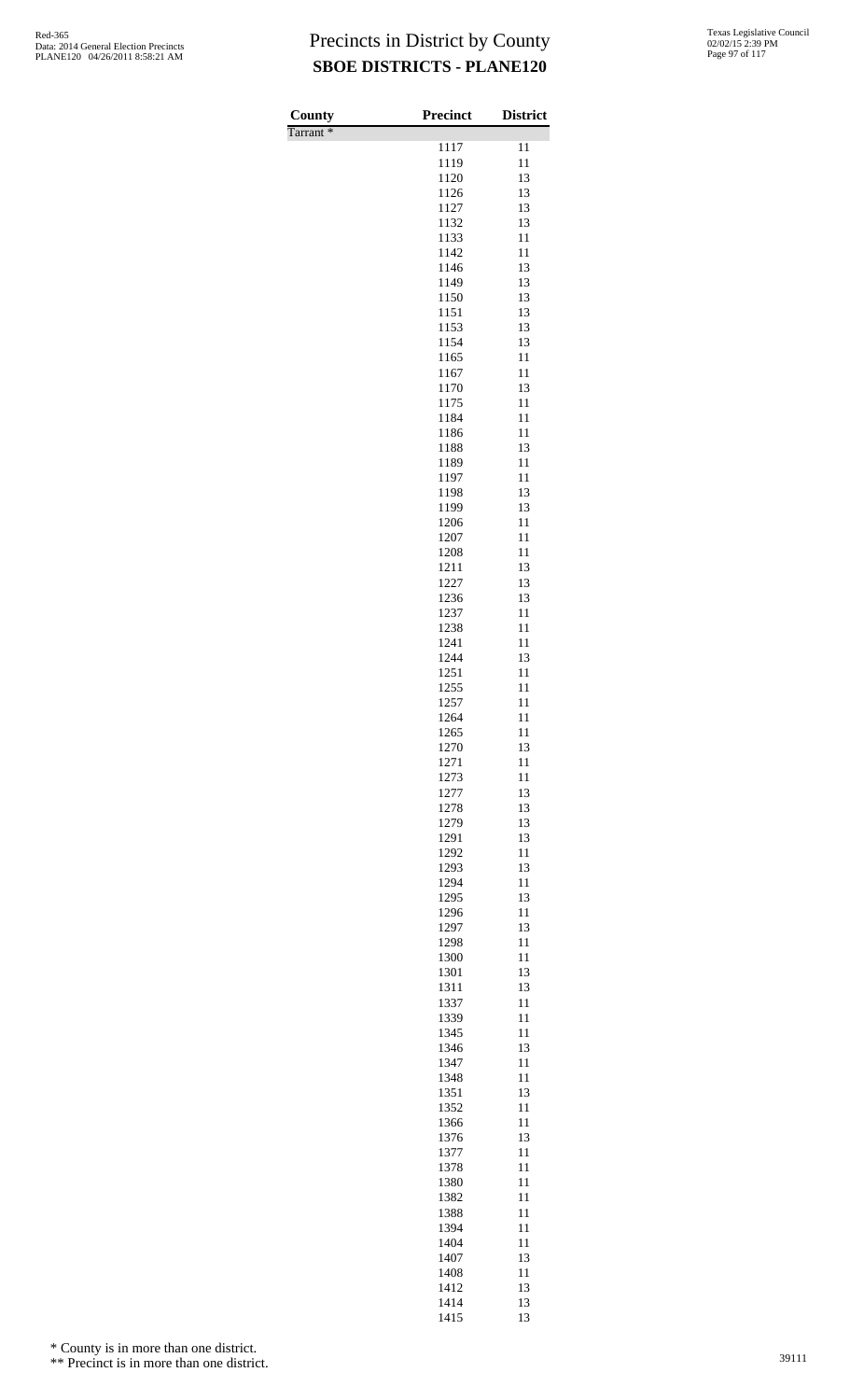Tarrant \*

| County<br>Tarrant <sup>*</sup> | <b>Precinct</b> | <b>District</b> |
|--------------------------------|-----------------|-----------------|
|                                | 1416            | 11              |
|                                | 1418            | 11              |
|                                | 1420<br>1423    | 11<br>11        |
|                                | 1424            | 11              |
|                                | 1427<br>1430    | 13<br>13        |
|                                | 1431            | 11              |
|                                | 1434            | 11              |
|                                | 1436<br>1437    | 11<br>11        |
|                                | 1439            | 13              |
|                                | 1440<br>1441    | 11<br>11        |
|                                | 1442            | 11              |
|                                | 1444            | 13              |
|                                | 1445<br>1455    | 11<br>13        |
|                                | 1457            | 11              |
|                                | 1459            | 11              |
|                                | 1460<br>1463    | 13<br>11        |
|                                | 1472            | 13              |
|                                | 1473<br>1476    | 13<br>13        |
|                                | 1477            | 13              |
|                                | 1479            | 13              |
|                                | 1481<br>1482    | 13<br>13        |
|                                | 1489            | 13              |
|                                | 1490<br>1491    | 11<br>13        |
|                                | 1501            | 11              |
|                                | 1504            | 11              |
|                                | 1514<br>1515    | 13<br>13        |
|                                | 1518            | 13              |
|                                | 1543<br>1544    | 13<br>13        |
|                                | 1547            | 11              |
|                                | 1549            | 13              |
|                                | 1550<br>1555    | 13<br>13        |
|                                | 1559            | 13              |
|                                | 1564            | 11<br>13        |
|                                | 1576<br>1577    | 13              |
|                                | 1578            | 13              |
|                                | 1586<br>1589    | 11<br>11        |
|                                | 1594            | 11              |
|                                | 1597            | 13              |
|                                | 1603<br>1605    | 11<br>13        |
|                                | 1607            | 11              |
|                                | 1608<br>1610    | 11<br>13        |
|                                | 1611            | 11              |
|                                | 1617            | 13              |
|                                | 1619<br>1621    | 13<br>13        |
|                                | 1622            | 13              |
|                                | 1623<br>1625    | 13<br>13        |
|                                | 1627            | 11              |
|                                | 1628            | 13              |
|                                | 1631<br>1633    | 11<br>11        |
|                                | 1639            | 11              |
|                                | 1641<br>1642    | 11<br>11        |
|                                | 1651            | 13              |
|                                | 1652            | 13              |
|                                | 1672<br>1674    | 13<br>13        |
|                                | 1676            | 13              |
|                                | 1677<br>1678    | 13<br>13        |
|                                | 1679            | 13              |

\* County is in more than one district.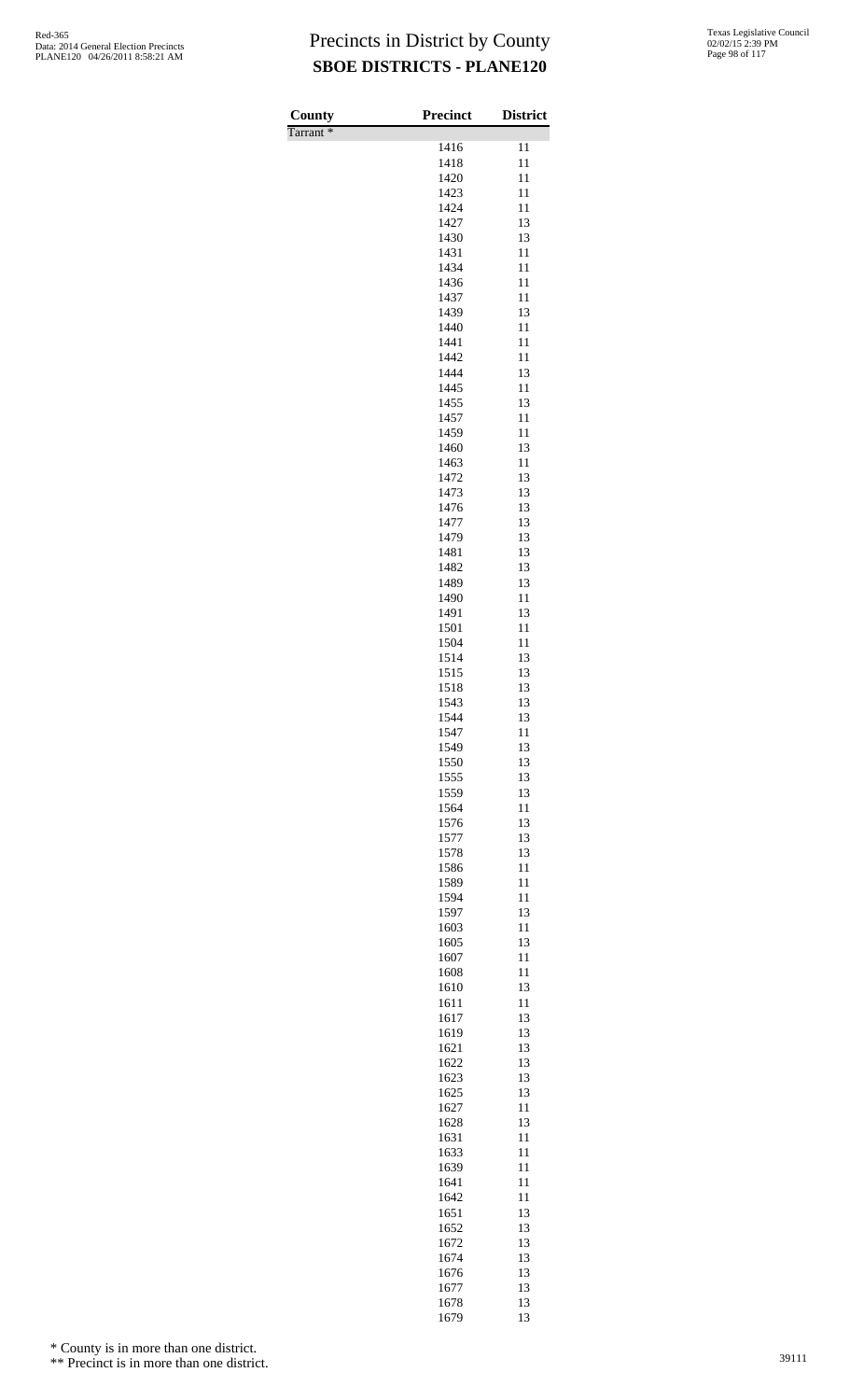Tarrant \*

| County               | <b>Precinct</b> | <b>District</b> |
|----------------------|-----------------|-----------------|
| Tarrant <sup>*</sup> | 1684            | 13              |
|                      | 2002            | 13              |
|                      | 2003            | 13              |
|                      | 2007            | 11              |
|                      | 2026            | 13              |
|                      | 2027            | 13              |
|                      | 2028            | 11<br>11        |
|                      | 2029<br>2030    | 13              |
|                      | 2031            | 13              |
|                      | 2033            | 11              |
|                      | 2052            | 13              |
|                      | 2055            | 11              |
|                      | 2058            | 13              |
|                      | 2100            | 13              |
|                      | 2112<br>2134    | 13<br>13        |
|                      | 2143            | 13              |
|                      | 2145            | 13              |
|                      | 2147            | 13              |
|                      | 2148            | 13              |
|                      | 2158            | 11              |
|                      | 2161            | 13              |
|                      | 2168            | 13              |
|                      | 2169<br>2171    | 13<br>13        |
|                      | 2173            | 11              |
|                      | 2174            | 11              |
|                      | 2180            | 13              |
|                      | 2181            | 13              |
|                      | 2190            | 13              |
|                      | 2205            | 13              |
|                      | 2210            | 13              |
|                      | 2217<br>2219    | 13<br>11        |
|                      | 2220            | 11              |
|                      | 2221            | 11              |
|                      | 2223            | 11              |
|                      | 2224            | 11              |
|                      | 2225            | 13              |
|                      | 2226            | 13              |
|                      | 2228            | 11              |
|                      | 2229            | 11              |
|                      | 2235<br>2246    | 13<br>11        |
|                      | 2258            | 11              |
|                      | 2262            | 11              |
|                      | 2263            | 13              |
|                      | 2266            | 11              |
|                      | 2267            | 13              |
|                      | 2268            | 13              |
|                      | 2269            | 13              |
|                      | 2274            | 13<br>13        |
|                      | 2275<br>2280    | 13              |
|                      | 2281            | 11              |
|                      | 2299            | 13              |
|                      | 2302            | 13              |
|                      | 2303            | 13              |
|                      | 2304            | 11              |
|                      | 2305            | 11              |
|                      | 2306            | 11<br>11        |
|                      | 2307<br>2308    | 11              |
|                      | 2309            | 13              |
|                      | 2310            | 11              |
|                      | 2313            | 11              |
|                      | 2314            | 11              |
|                      | 2315            | 11              |
|                      | 2316            | 11              |
|                      | 2317            | 11              |
|                      | 2318<br>2319    | 13<br>11        |
|                      | 2320            | 13              |
|                      | 2341            | 13              |
|                      | 2349            | 13              |
|                      | 2353            | 13              |
|                      | 2354            | 13              |
|                      | 2355            | 11              |

\* County is in more than one district.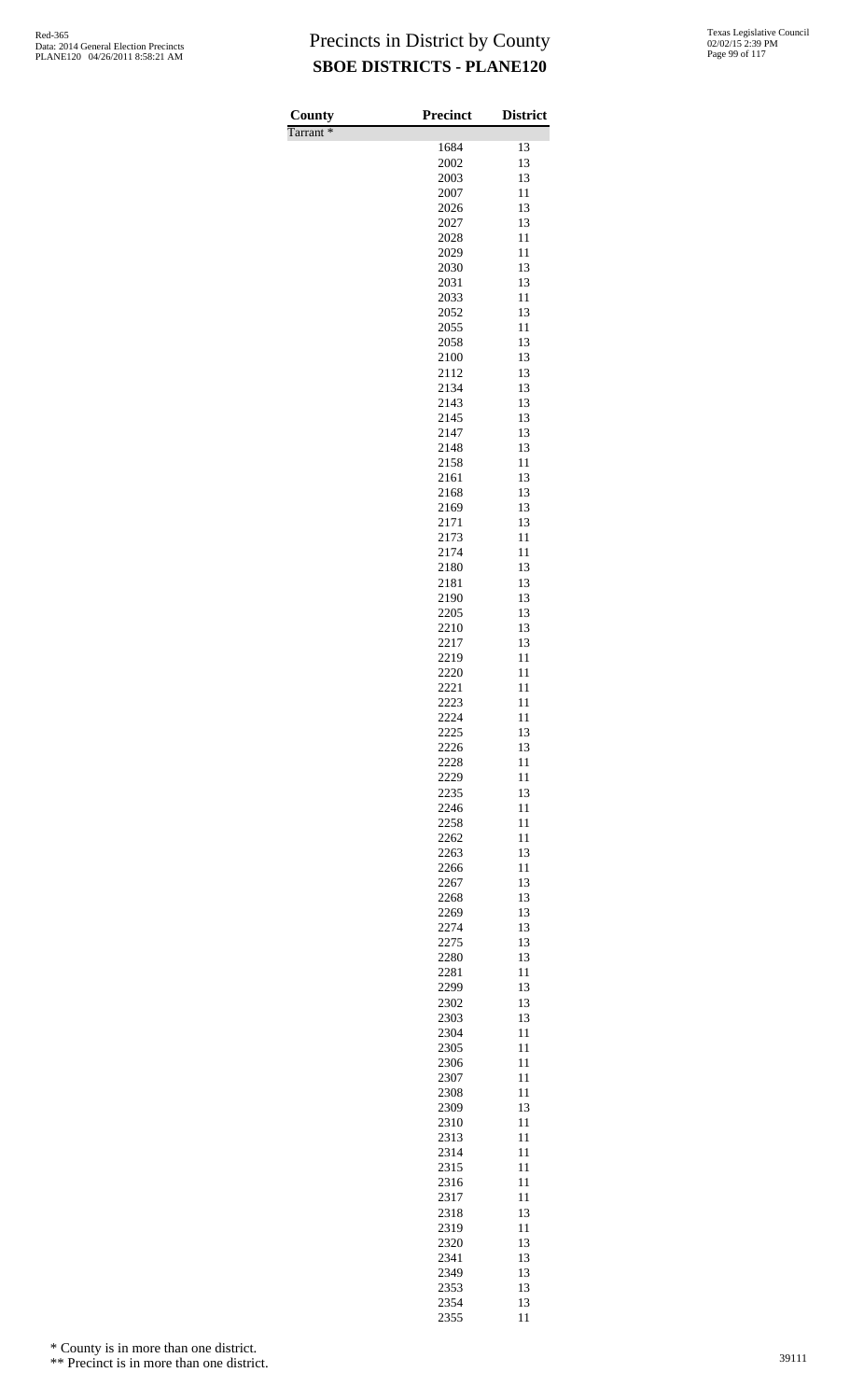| County               | <b>Precinct</b> | <b>District</b> |
|----------------------|-----------------|-----------------|
| Tarrant <sup>*</sup> | 2356            | 13              |
|                      | 2357            | 11              |
|                      | 2358            | 11              |
|                      | 2360            | 11              |
|                      | 2379            | 13              |
|                      | 2381<br>2383    | 13<br>13        |
|                      | 2393            | 13              |
|                      | 2401            | 13              |
|                      | 2402            | 13              |
|                      | 2403            | 13              |
|                      | 2405<br>2411    | 13<br>13        |
|                      | 2413            | 13              |
|                      | 2419            | 13              |
|                      | 2425            | 11              |
|                      | 2426            | 11              |
|                      | 2428<br>2435    | 13<br>11        |
|                      | 2438            | 13              |
|                      | 2448            | 13              |
|                      | 2449            | 13              |
|                      | 2450            | 13              |
|                      | 2451<br>2453    | 13<br>13        |
|                      | 2461            | 13              |
|                      | 2462            | 13              |
|                      | 2464            | 11              |
|                      | 2466            | 13              |
|                      | 2467<br>2468    | 11<br>11        |
|                      | 2474            | 11              |
|                      | 2484            | 13              |
|                      | 2488            | 13              |
|                      | 2505            | 11              |
|                      | 2506<br>2513    | 11<br>13        |
|                      | 2519            | 13              |
|                      | 2520            | 11              |
|                      | 2521            | 11              |
|                      | 2522            | 11              |
|                      | 2523<br>2524    | 13<br>11        |
|                      | 2525            | 13              |
|                      | 2535            | 11              |
|                      | 2536            | 11              |
|                      | 2537            | 11              |
|                      | 2541            | 13<br>11        |
|                      | 2546<br>2548    | 11              |
|                      | 2553            | 13              |
|                      | 2556            | 11              |
|                      | 2557            | 11              |
|                      | 2561            | 11              |
|                      | 2569<br>2571    | 13<br>11        |
|                      | 2581            | 13              |
|                      | 2600            | 11              |
|                      | 2601            | 11              |
|                      | 2606            | 13<br>13        |
|                      | 2609<br>2612    | 11              |
|                      | 2613            | 13              |
|                      | 2614            | 11              |
|                      | 2616            | 11              |
|                      | 2618            | 11              |
|                      | 2635<br>2636    | 13<br>11        |
|                      | 2643            | 11              |
|                      | 2644            | 11              |
|                      | 2645            | 11              |
|                      | 2655            | 13              |
|                      | 2656<br>2657    | 13<br>13        |
|                      | 2658            | 13              |
|                      | 2659            | 13              |
|                      | 2660            | 13              |
|                      | 2670            | 13              |
|                      | 2673            | 13              |

\* County is in more than one district.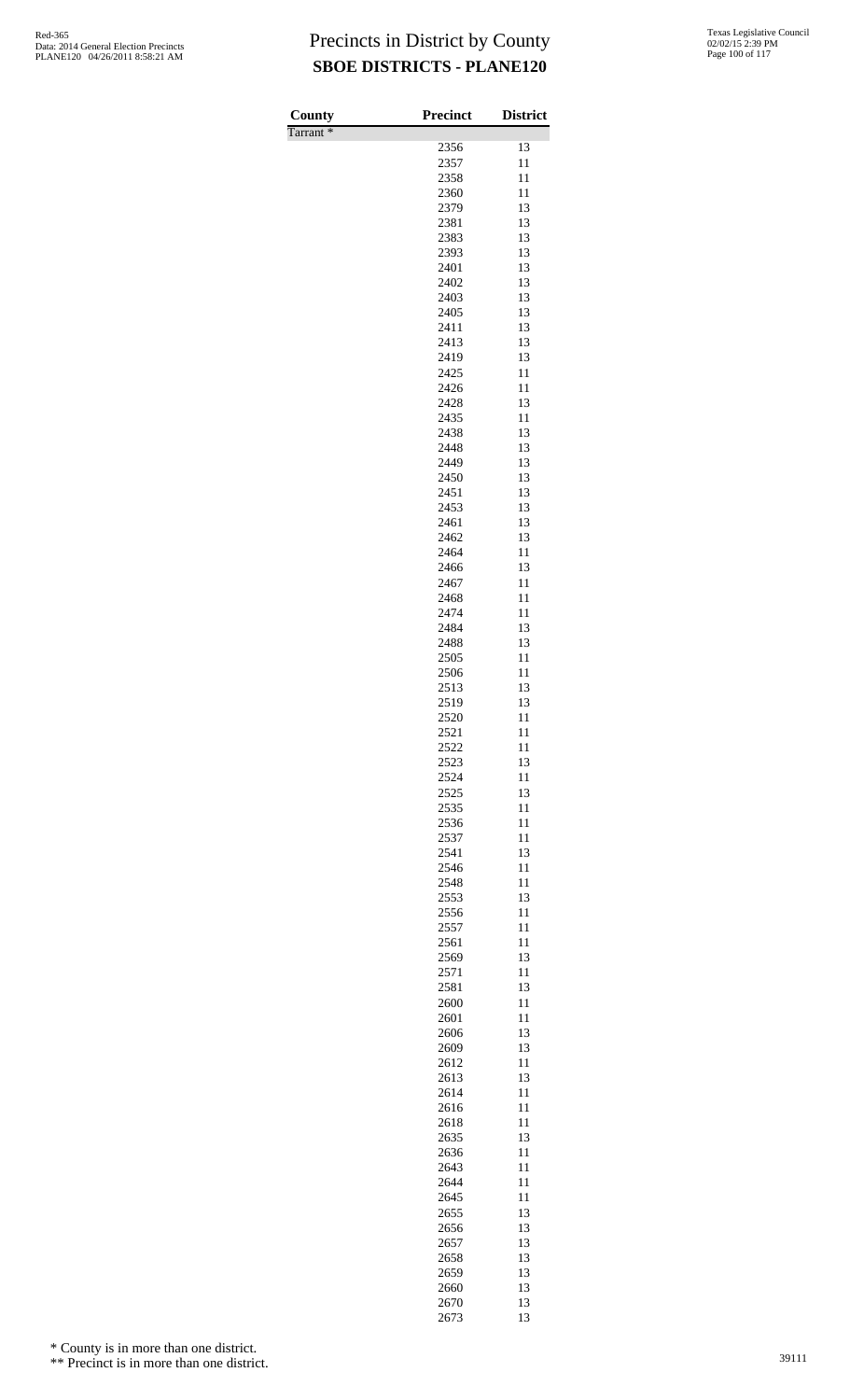| County   | <b>Precinct</b> | <b>District</b> |
|----------|-----------------|-----------------|
| Tarrant* |                 |                 |
|          | 2675            | 13              |
|          | 2680            | 13              |
|          | 2681            | 11              |
|          | 3032            | 11              |
|          | 3035<br>3036    | 11<br>11        |
|          | 3037            | 11              |
|          | 3038            | 11              |
|          | 3039            | 11              |
|          | 3040            | 11              |
|          | 3041            | 11              |
|          | 3043            | 11              |
|          | 3049            | 11              |
|          | 3054            | 11              |
|          | 3063<br>3072    | 11<br>11        |
|          | 3114            | 11              |
|          | 3131            | 11              |
|          | 3139            | 11              |
|          | 3140            | 11              |
|          | 3152            | 11              |
|          | 3156            | 11              |
|          | 3157            | 11              |
|          | 3160            | 11              |
|          | 3164            | 11              |
|          | 3166<br>3172    | 11<br>11        |
|          | 3176            | 11              |
|          | 3177            | 11              |
|          | 3183            | 11              |
|          | 3185            | 11              |
|          | 3187            | 11              |
|          | 3192            | 11              |
|          | 3193            | 11              |
|          | 3194            | 11              |
|          | 3196<br>3200    | 11<br>11        |
|          | 3209            | 11              |
|          | 3212            | 11              |
|          | 3213            | 11              |
|          | 3214            | 11              |
|          | 3215            | 11              |
|          | 3216            | 11              |
|          | 3240            | 11              |
|          | 3247            | 11              |
|          | 3248<br>3249    | 11<br>11        |
|          | 3254            | 11              |
|          | 3260            | 11              |
|          | 3282            | 11              |
|          | 3283            | 11              |
|          | 3286            | 11              |
|          | 3287            | 11              |
|          | 3289            | 11              |
|          | 3321            | 11              |
|          | 3322            | 11              |
|          | 3323<br>3324    | 11<br>11        |
|          | 3325            | 11              |
|          | 3326            | 11              |
|          | 3327            | 11              |
|          | 3329            | 11              |
|          | 3330            | 11              |
|          | 3331            | 11              |
|          | 3332            | 11              |
|          | 3333            | 11              |
|          | 3334<br>3335    | 11<br>11        |
|          | 3336            | 11              |
|          | 3359            | 11              |
|          | 3361            | 11              |
|          | 3363            | 11              |
|          | 3364            | 11              |
|          | 3365            | 11              |
|          | 3367            | 11              |
|          | 3368            | 11              |
|          | 3372            | 11              |
|          | 3384            | 11              |

11

\* County is in more than one district.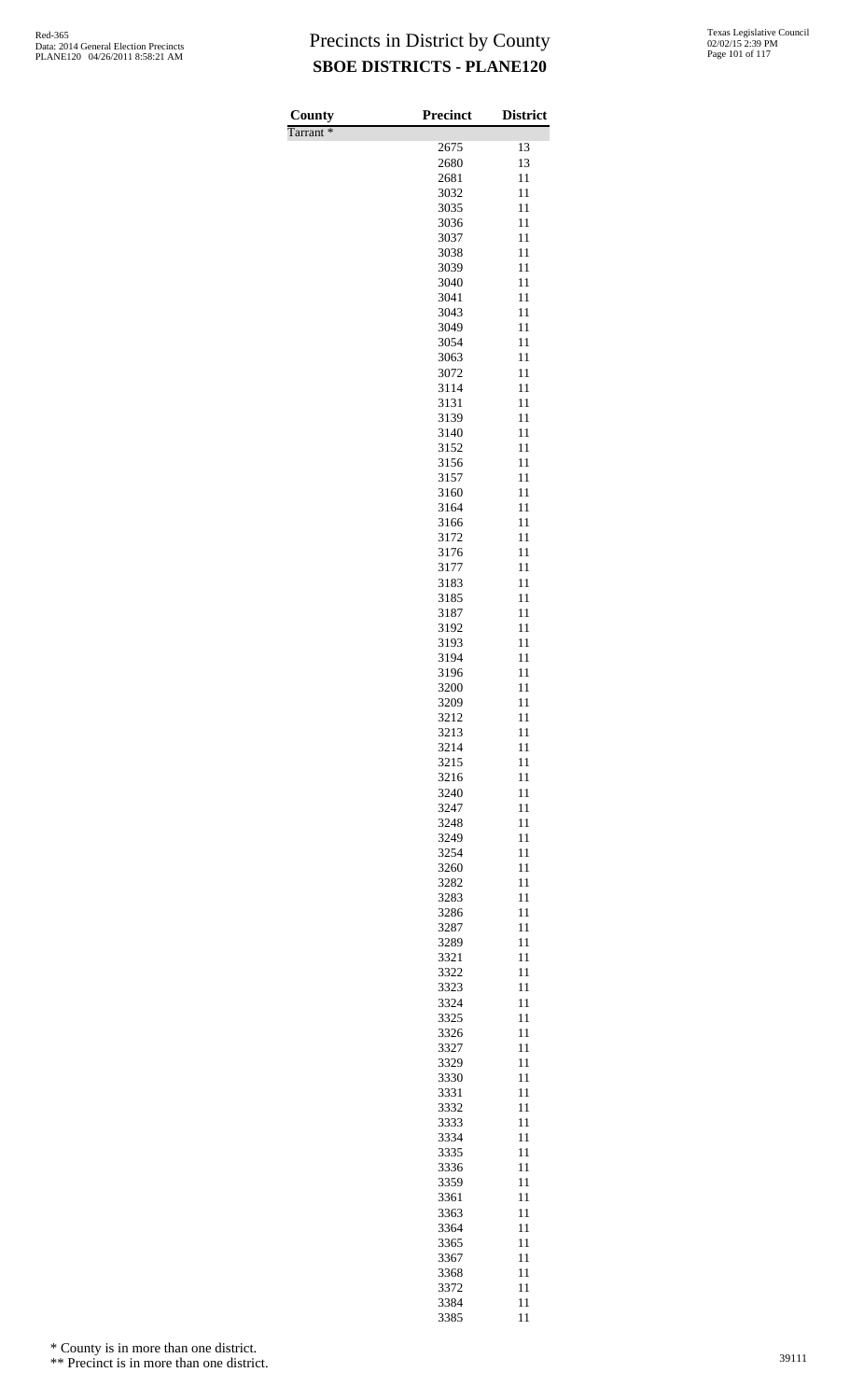| County               | <b>Precinct</b> | <b>District</b> |
|----------------------|-----------------|-----------------|
| Tarrant <sup>*</sup> |                 |                 |
|                      | 3386            | 11              |
|                      | 3387            | 11<br>11        |
|                      | 3389<br>3390    | 11              |
|                      | 3391            | 11              |
|                      | 3392            | 11              |
|                      | 3396            | 11              |
|                      | 3398            | 11              |
|                      | 3406            | 13              |
|                      | 3409            | 11              |
|                      | 3417<br>3421    | 11<br>11        |
|                      | 3422            | 11              |
|                      | 3433            | 11              |
|                      | 3443            | 11              |
|                      | 3446            | 11              |
|                      | 3447            | 11              |
|                      | 3465            | 11              |
|                      | 3469            | 11              |
|                      | 3470            | 11              |
|                      | 3471<br>3486    | 11<br>11        |
|                      | 3500            | 11              |
|                      | 3502            | 11              |
|                      | 3507            | 11              |
|                      | 3509            | 11              |
|                      | 3510            | 11              |
|                      | 3511            | 11              |
|                      | 3516            | 11              |
|                      | 3517            | 11<br>11        |
|                      | 3526<br>3527    | 11              |
|                      | 3529            | 11              |
|                      | 3530            | 11              |
|                      | 3538            | 11              |
|                      | 3539            | 11              |
|                      | 3542            | 11              |
|                      | 3545            | 11              |
|                      | 3552            | 11              |
|                      | 3554<br>3558    | 11<br>11        |
|                      | 3560            | 11              |
|                      | 3562            | 11              |
|                      | 3566            | 11              |
|                      | 3567            | 11              |
|                      | 3570            | 11              |
|                      | 3574            | 11              |
|                      | 3575            | 11              |
|                      | 3579            | 11              |
|                      | 3580<br>3582    | 11<br>11        |
|                      | 3583            | 11              |
|                      | 3584            | 11              |
|                      | 3585            | 11              |
|                      | 3590            | 11              |
|                      | 3624            | 11              |
|                      | 3626            | 11              |
|                      | 3637            | 11<br>11        |
|                      | 3646<br>3647    | 11              |
|                      | 3648            | 11              |
|                      | 3653            | 11              |
|                      | 3654            | 11              |
|                      | 3661            | 11              |
|                      | 3662            | 11              |
|                      | 3663            | 11              |
|                      | 3664            | 11              |
|                      | 3665            | 11<br>11        |
|                      | 3667<br>3668    | 11              |
|                      | 3669            | 11              |
|                      | 3671            | 11              |
|                      | 4006            | 13              |
|                      | 4016            | 11              |
|                      | 4017            | 13              |
|                      | 4018            | 11              |
|                      | 4020            | 11              |
|                      | 4042<br>4044    | 11<br>11        |

\* County is in more than one district.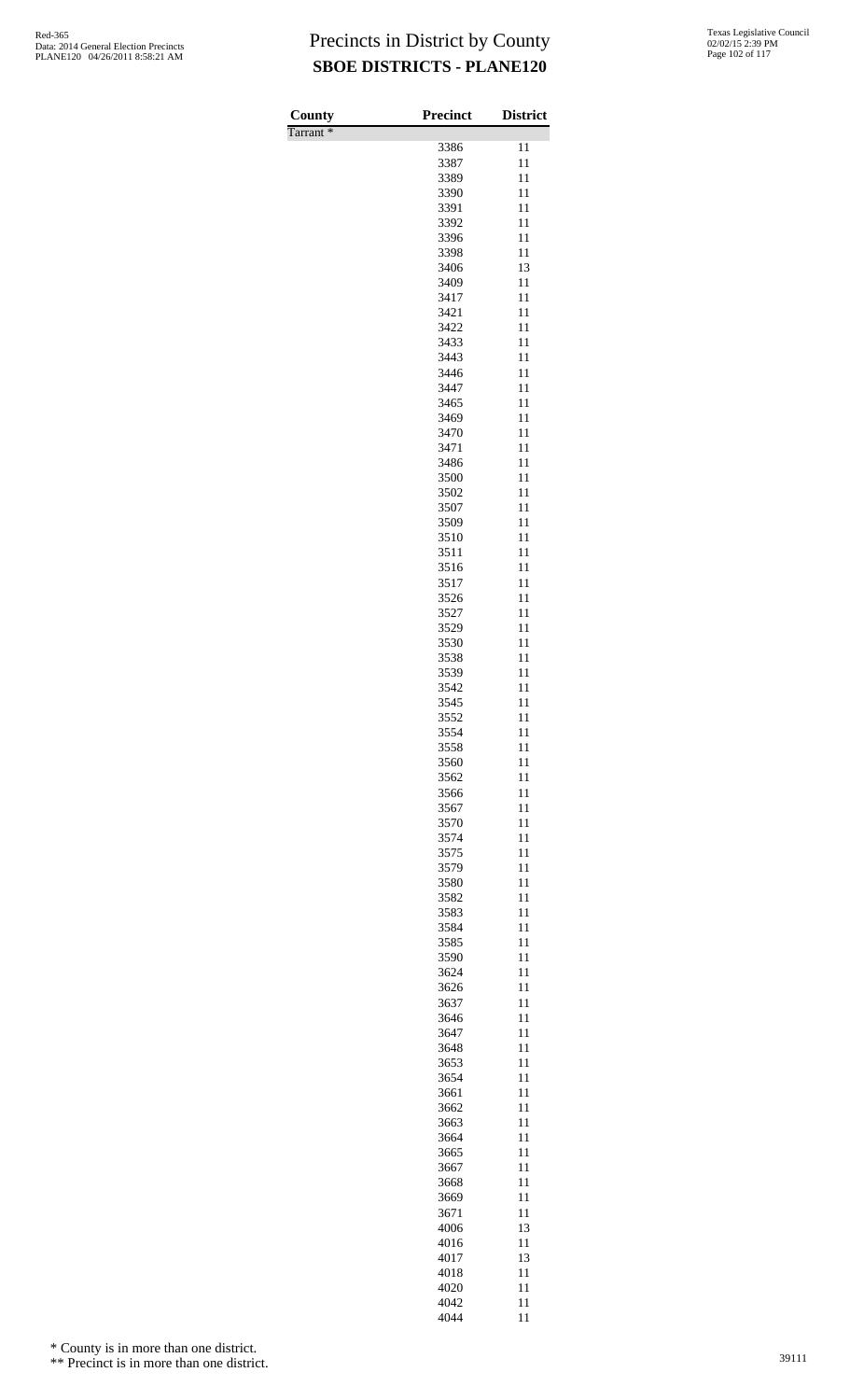| County               | <b>Precinct</b> | <b>District</b> |
|----------------------|-----------------|-----------------|
| Tarrant <sup>*</sup> |                 |                 |
|                      | 4045<br>4046    | 11<br>11        |
|                      | 4047            | 11              |
|                      | 4048            | 13              |
|                      | 4050            | 13              |
|                      | 4051            | 13              |
|                      | 4053<br>4057    | 11<br>13        |
|                      | 4060            | 13              |
|                      | 4065            | 11              |
|                      | 4067            | 13              |
|                      | 4068            | 13              |
|                      | 4069            | 11              |
|                      | 4070<br>4073    | 11<br>13        |
|                      | 4077            | 13              |
|                      | 4086            | 11              |
|                      | 4087            | 13              |
|                      | 4091            | 11              |
|                      | 4092<br>4093    | 13<br>13        |
|                      | 4096            | 13              |
|                      | 4097            | 13              |
|                      | 4101            | 11              |
|                      | 4102            | 11              |
|                      | 4107<br>4110    | 13<br>13        |
|                      | 4113            | 11              |
|                      | 4115            | 11              |
|                      | 4116            | 11              |
|                      | 4118            | 11<br>11        |
|                      | 4121<br>4122    | 11              |
|                      | 4123            | 13              |
|                      | 4124            | 11              |
|                      | 4125            | 11              |
|                      | 4128            | 11              |
|                      | 4129<br>4130    | 11<br>11        |
|                      | 4135            | 11              |
|                      | 4136            | 11              |
|                      | 4137            | 11              |
|                      | 4138            | 11              |
|                      | 4141<br>4144    | 11<br>11        |
|                      | 4155            | 13              |
|                      | 4159            | 11              |
|                      | 4162            | 11              |
|                      | 4163            | 11              |
|                      | 4178<br>4179    | 11<br>11        |
|                      | 4182            | 11              |
|                      | 4191            | 11              |
|                      | 4195            | 13              |
|                      | 4201            | 13              |
|                      | 4202<br>4203    | 11<br>11        |
|                      | 4204            | 11              |
|                      | 4218            | 11              |
|                      | 4222            | 11              |
|                      | 4230            | 11              |
|                      | 4231<br>4232    | 13<br>11        |
|                      | 4233            | 13              |
|                      | 4234            | 11              |
|                      | 4239            | 11              |
|                      | 4242            | 11              |
|                      | 4243<br>4245    | 11<br>11        |
|                      | 4250            | 11              |
|                      | 4252            | 11              |
|                      | 4253            | 13              |
|                      | 4256            | 11              |
|                      | 4259<br>4261    | 11              |
|                      | 4272            | 11<br>11        |
|                      | 4276            | 11              |
|                      | 4284            | 11              |
|                      | 4285            | 11              |

\* County is in more than one district.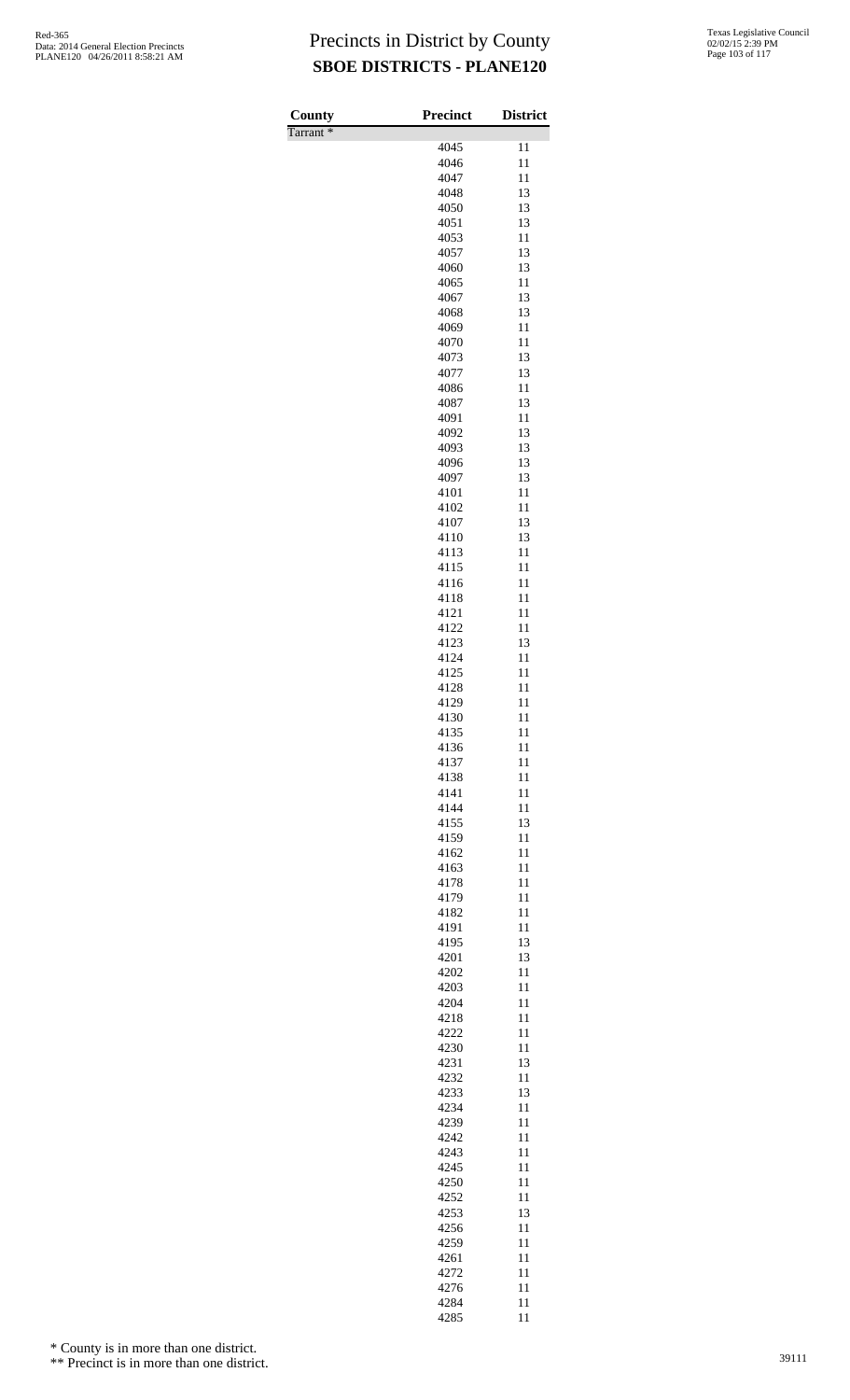| County               | <b>Precinct</b> | <b>District</b> |
|----------------------|-----------------|-----------------|
| Tarrant <sup>*</sup> | 4288            | 13              |
|                      | 4290            | 11              |
|                      | 4312            | 13              |
|                      | 4328            | 11<br>11        |
|                      | 4338<br>4340    | 11              |
|                      | 4342            | 11              |
|                      | 4343            | 11              |
|                      | 4344<br>4350    | 11<br>11        |
|                      | 4362            | 13              |
|                      | 4369            | 11              |
|                      | 4370            | 13              |
|                      | 4371<br>4373    | 11<br>11        |
|                      | 4374            | 11              |
|                      | 4375            | 11              |
|                      | 4395<br>4397    | 11<br>11        |
|                      | 4399            | 11              |
|                      | 4400            | 11              |
|                      | 4410            | 11              |
|                      | 4429<br>4432    | 11<br>13        |
|                      | 4452            | 11              |
|                      | 4454            | 11              |
|                      | 4456            | 11              |
|                      | 4458<br>4475    | 13<br>13        |
|                      | 4478            | 13              |
|                      | 4480            | 11              |
|                      | 4483            | 11              |
|                      | 4485<br>4487    | 11<br>11        |
|                      | 4492            | 13              |
|                      | 4493            | 13              |
|                      | 4494<br>4495    | 13<br>13        |
|                      | 4496            | 11              |
|                      | 4497            | 11              |
|                      | 4498            | 11              |
|                      | 4499<br>4503    | 11<br>11        |
|                      | 4508            | 11              |
|                      | 4512            | 11              |
|                      | 4528<br>4531    | 11<br>11        |
|                      | 4532            | 11              |
|                      | 4533            | 11              |
|                      | 4534            | 11              |
|                      | 4540<br>4551    | 11<br>11        |
|                      | 4563            | 13              |
|                      | 4565            | 11              |
|                      | 4568            | 11<br>13        |
|                      | 4572<br>4573    | 11              |
|                      | 4587            | 13              |
|                      | 4588            | 11              |
|                      | 4591<br>4592    | 11<br>11        |
|                      | 4593            | 11              |
|                      | 4595            | 11              |
|                      | 4596            | 11              |
|                      | 4598<br>4599    | 11<br>11        |
|                      | 4602            | 11              |
|                      | 4604            | 11              |
|                      | 4615<br>4620    | 13<br>11        |
|                      | 4629            | 11              |
|                      | 4630            | 11              |
|                      | 4632            | 13              |
|                      | 4634<br>4638    | 13<br>11        |
|                      | 4640            | 13              |
|                      | 4649            | 11              |
|                      | 4650            | 11<br>11        |
|                      | 4666            |                 |

\* County is in more than one district.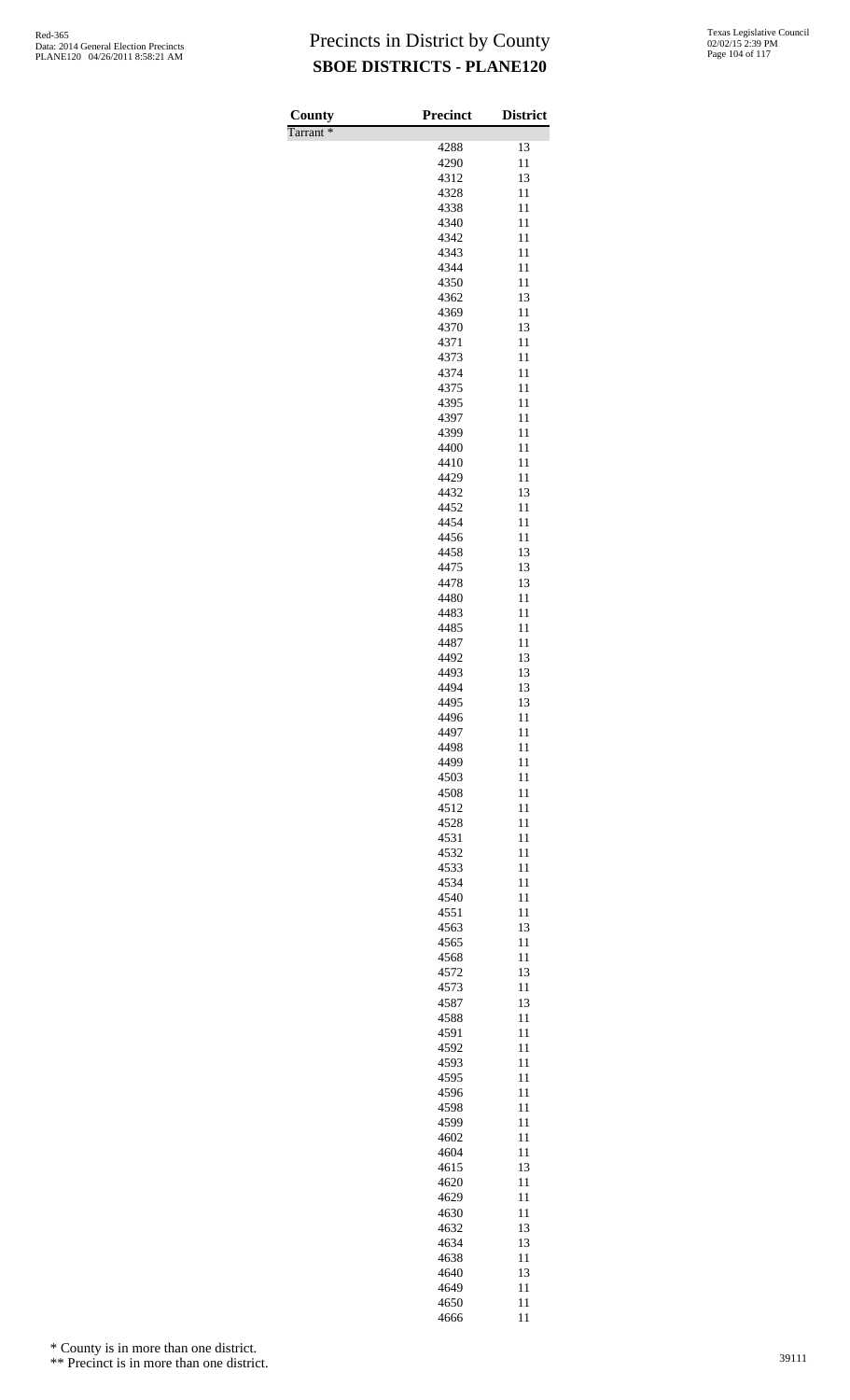| County<br>Tarrant <sup>*</sup> | <b>Precinct</b> | <b>District</b> |
|--------------------------------|-----------------|-----------------|
|                                | 4682            | 11              |
|                                | 4683            | 13              |
|                                | 4685            | 13              |
|                                | 4686            | 13              |
|                                | 4687            | 11              |
|                                | 4688            | 11              |
|                                | 4689            | 11              |
|                                | 4690            | 11              |
|                                | 4691            | 11              |
|                                | 4692            | 11              |
|                                | 4693            | 11              |
| Taylor                         | 4694            | 11              |
|                                | 0101            | 15              |
|                                | 0102            | 15              |
|                                | 0103            | 15<br>15        |
|                                | 0104<br>0105    | 15              |
|                                | 0106            | 15              |
|                                | 0107            | 15              |
|                                | 0108            | 15              |
|                                | 0109            | 15              |
|                                | 0110            | 15              |
|                                | 0201            | 15              |
|                                | 0202            | 15              |
|                                | 0203            | 15              |
|                                | 0204            | 15              |
|                                | 0205            | 15              |
|                                | 0206            | 15              |
|                                | 0207            | 15              |
|                                | 0301            | 15              |
|                                | 0302            | 15              |
|                                | 0303            | 15              |
|                                | 0304            | 15              |
|                                | 0305            | 15              |
|                                | 0306            | 15              |
|                                | 0307            | 15              |
|                                | 0308            | 15              |
|                                | 0401            | 15              |
|                                | 0402            | 15              |
|                                | 0403            | 15              |
|                                | 0404            | 15              |
|                                | 0405<br>0406    | 15<br>15        |
|                                | 0407            | 15              |
|                                | 0408            | 15              |
|                                | 0409            | 15              |
| Terrell                        | 0001            | 1               |
|                                | 0002            | $\mathbf{1}$    |
|                                | 0003            | $\mathbf{1}$    |
|                                | 0004            | 1               |
| Terry                          | 0101            | 15              |
|                                | 0102            | 15              |
|                                | 0201            | 15              |
|                                | 0202            | 15              |
|                                | 0301            | 15              |
|                                | 0401            | 15              |
|                                | 0402            | 15              |
| Throckmorton                   | 0001            | 15              |
|                                | 0002            | 15              |
|                                | 3003            | 15              |
|                                | 4005            | 15              |
|                                | 4006            | 15              |
| <b>Titus</b>                   | 0001            | 9               |
|                                | 0002            | 9               |
|                                | 0003            | 9               |
|                                | 0004            | 9               |
|                                | 0005            | 9               |
|                                | 0006            | 9               |
|                                | 0007            | 9               |
|                                | 0008            | 9               |
|                                | 0009            | 9               |
|                                | 0010            | 9               |
|                                | 0011            | 9               |
|                                | 0012            | 9               |

\* County is in more than one district.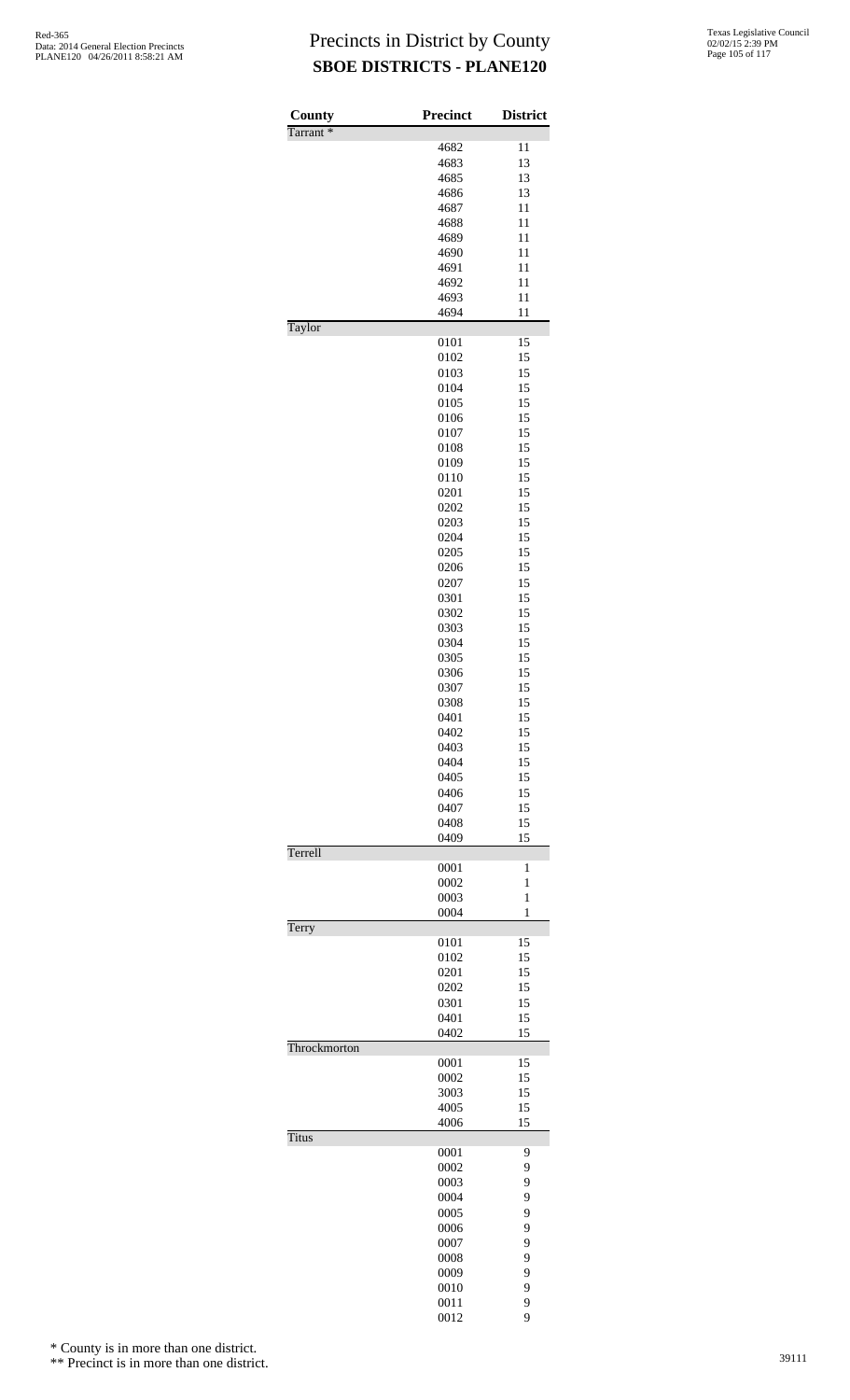| County              | <b>Precinct</b> | <b>District</b> |
|---------------------|-----------------|-----------------|
| <b>Titus</b>        |                 |                 |
|                     | 0014            | 9               |
|                     | 0015            | 9               |
|                     | 0016            | 9               |
|                     | 0017            | 9               |
|                     | 0018            | 9               |
|                     | 0019            | 9               |
|                     | 0020            | 9               |
| Tom Green           |                 |                 |
|                     | 0106            | 15              |
|                     | 0107            | 15              |
|                     | 0108            | 15              |
|                     | 0112            | 15              |
|                     | 0114            | 15              |
|                     | 0124            | 15              |
|                     | 0137            | 15              |
|                     | 0144            | 15<br>15        |
|                     | 0146<br>0213    |                 |
|                     |                 | 15<br>15        |
|                     | 0215            | 15              |
|                     | 0225            | 15              |
|                     | 0228            |                 |
|                     | 0230<br>0241    | 15<br>15        |
|                     | 0304            | 15              |
|                     | 0305            | 15              |
|                     | 0306            | 15              |
|                     | 0308            | 15              |
|                     | 0319            | 15              |
|                     | 0327            | 15              |
|                     | 0348            | 15              |
|                     | 0351            | 15              |
|                     | 0358            | 15              |
|                     | 0401            | 15              |
|                     | 0402            | 15              |
|                     | 0420            | 15              |
|                     | 0421            | 15              |
|                     | 0422            | 15              |
|                     | 0423            | 15              |
|                     | 0424            | 15              |
|                     | 0434            | 15              |
|                     | 0435<br>0436    | 15<br>15        |
| Travis <sup>*</sup> |                 |                 |
|                     | 0101            | 5               |
|                     | 0102            | 10              |
|                     | 0103            | 10              |
|                     | 0104            | 10              |
|                     | 0105            | 10              |
|                     | 0106            | 10              |
|                     | 0107            | 10              |
|                     | 0108            | 10              |
|                     | 0109            | 10              |
|                     | 0110            | 10              |
|                     | 0111            | 10              |
|                     |                 |                 |
|                     | 0112            | 10              |
|                     | 0113            | 10              |
|                     | 0114            | 5               |
|                     | 0115            | 5               |
|                     | 0116            | 5               |
|                     | 0117            | 5               |
|                     | 0118            | 5               |
|                     | 0119            | 5               |
|                     | 0120            | 10              |
|                     | 0121            | 5               |
|                     | 0122            | 5               |
|                     | 0123<br>0124    | 10<br>5         |
|                     | 0125            | 10              |
|                     | 0126            | 5               |
|                     | 0127            | 5               |
|                     | 0128            | 10              |
|                     | 0129            | 5               |
|                     | 0130            | 5               |
|                     | 0131            | 10              |
|                     | 0132            | 5               |
|                     | 0133            | 5               |
|                     | 0134<br>0135    | 10<br>5         |

\* County is in more than one district.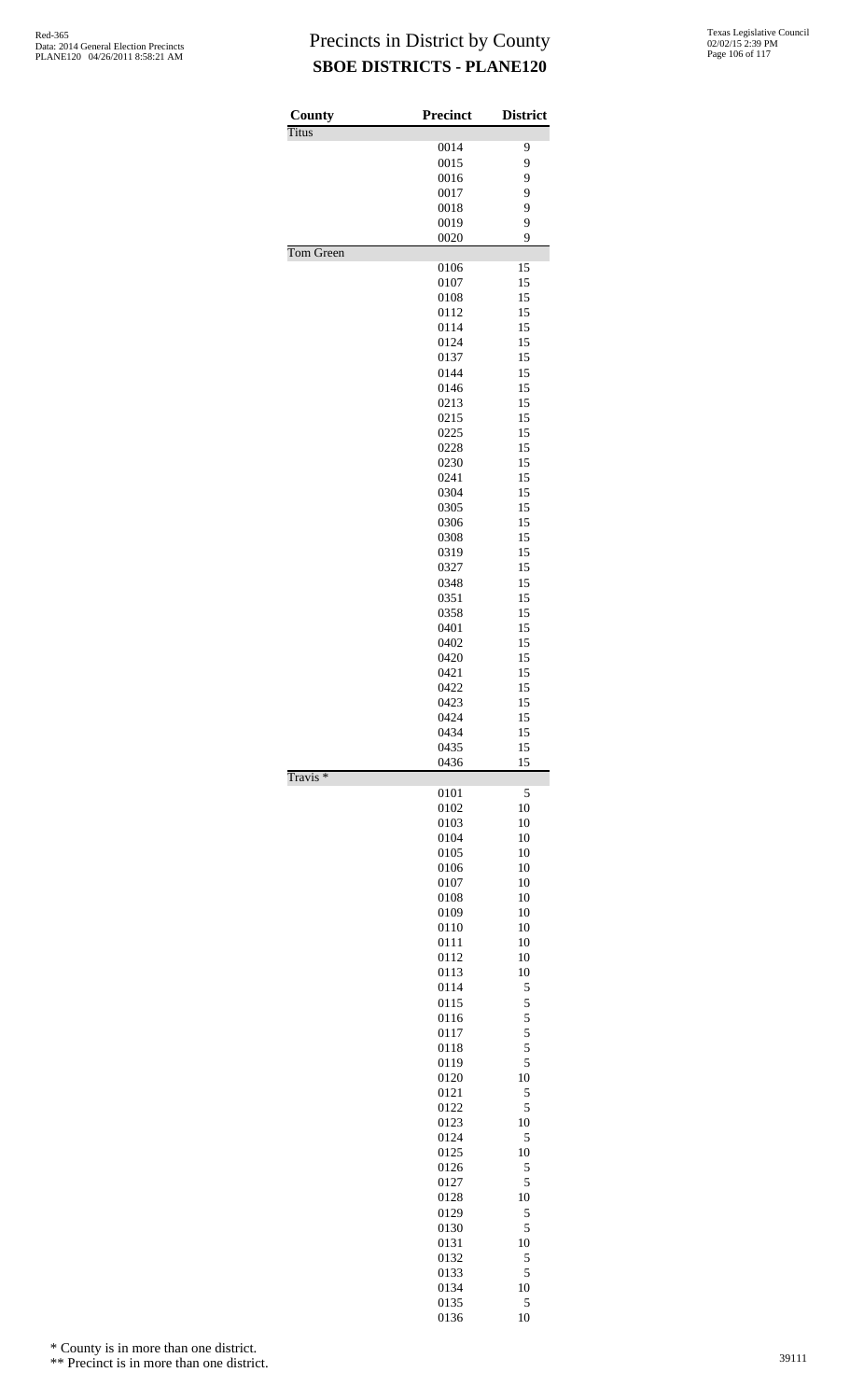Travis \*

| County<br>$\overline{\Gamma}$ ravis * | <b>Precinct</b> | <b>District</b> |
|---------------------------------------|-----------------|-----------------|
|                                       | 0137            | 10              |
|                                       | 0138            | 5               |
|                                       | 0139            | 10              |
|                                       | 0140            | 10              |
|                                       | 0141            | 10              |
|                                       | 0142            | 5               |
|                                       | 0145<br>0146    | 10<br>10        |
|                                       | 0148            | 10              |
|                                       | 0149            | 10              |
|                                       | 0150            | 10              |
|                                       | 0151            | 5               |
|                                       | 0152            | 5               |
|                                       | 0153            | 10              |
|                                       | 0154            | 10<br>10        |
|                                       | 0156<br>0160    | 10              |
|                                       | 0161            | 10              |
|                                       | 0163            | 10              |
|                                       | 0164            | 10              |
|                                       | 0200            | 5               |
|                                       | 0202            | 5               |
|                                       | 0203            | 10              |
|                                       | 0205<br>0206    | 10<br>5         |
|                                       | 0207            | 10              |
|                                       | 0208            | 5               |
|                                       | 0209            | 10              |
|                                       | 0210            | 5               |
|                                       | 0211            | 10              |
|                                       | 0212            | 5               |
|                                       | 0213            | 5               |
|                                       | 0214<br>0215    | 5<br>10         |
|                                       | 0216            | 10              |
|                                       | 0217            | 10              |
|                                       | 0218            | 10              |
|                                       | 0219            | 10              |
|                                       | 0220            | 10              |
|                                       | 0221            | 5               |
|                                       | 0222            | 10              |
|                                       | 0223<br>0224    | 10<br>10        |
|                                       | 0225            | 10              |
|                                       | 0226            | 10              |
|                                       | 0227            | 10              |
|                                       | 0228            | 10              |
|                                       | 0229            | 10              |
|                                       | 0231            | 10              |
|                                       | 0232            | 10              |
|                                       | 0233<br>0234    | 10<br>10        |
|                                       | 0235            | 5               |
|                                       | 0236            | 5               |
|                                       | 0237            | 10              |
|                                       | 0238            | 10              |
|                                       | 0239            | 10              |
|                                       | 0240            | 10              |
|                                       | 0241            | 10              |
|                                       | 0242<br>0243    | 10<br>10        |
|                                       | 0244            | 10              |
|                                       | 0245            | 10              |
|                                       | 0246            | 10              |
|                                       | 0247            | 10              |
|                                       | 0248            | 10              |
|                                       | 0249            | 10              |
|                                       | 0250            | 5               |
|                                       | 0251<br>0252    | 5<br>10         |
|                                       | 0253            | 10              |
|                                       | 0254            | 10              |
|                                       | 0256            | 5               |
|                                       | 0258            | 10              |
|                                       | 0259            | 10              |
|                                       | 0260            | 10              |
|                                       | 0262            | 10              |
|                                       | 0263<br>0266    | 10<br>5         |
|                                       |                 |                 |

\* County is in more than one district.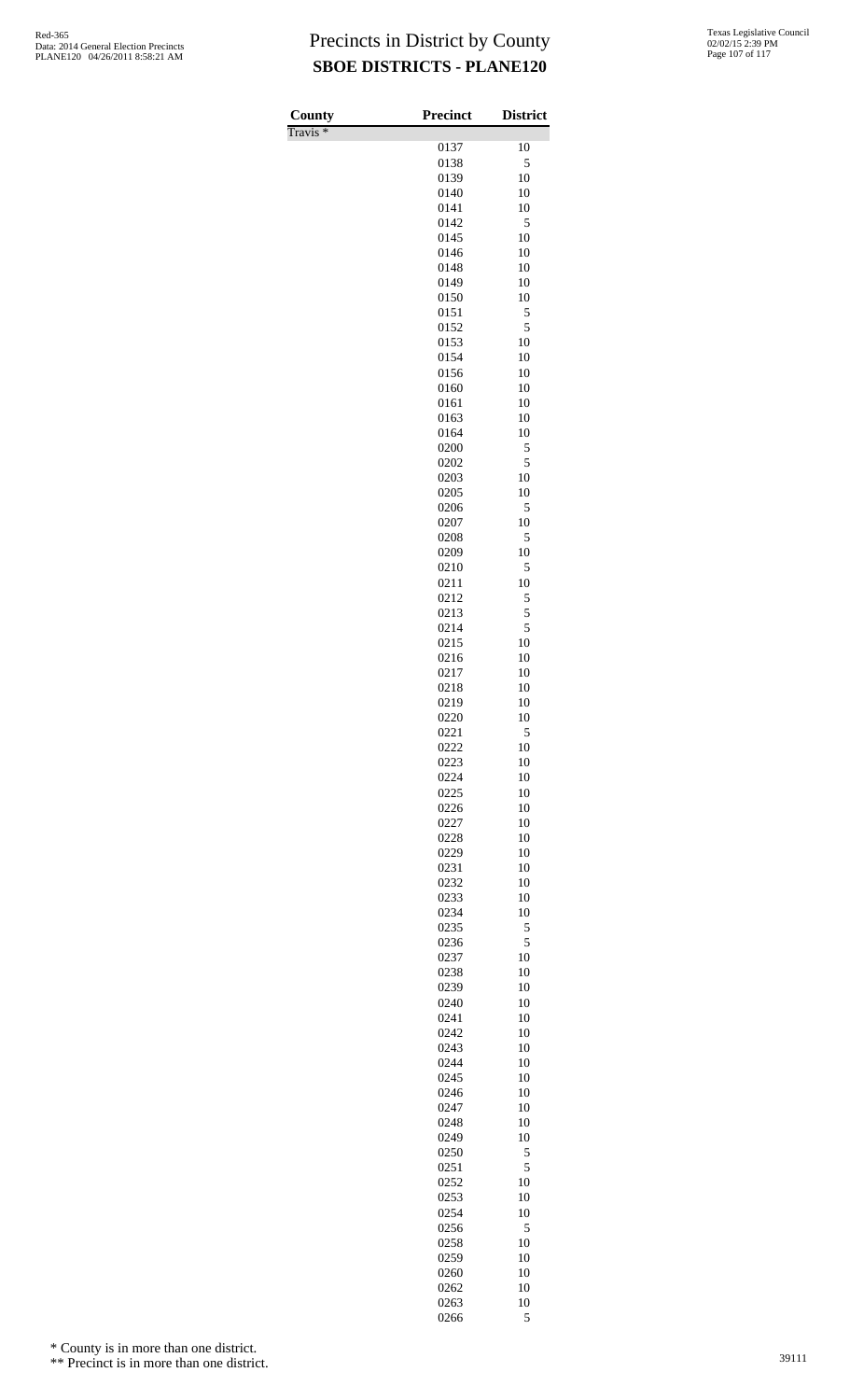Travis \*

| County                      | <b>Precinct</b> | <b>District</b> |
|-----------------------------|-----------------|-----------------|
| $\overline{\Gamma}$ ravis * |                 |                 |
|                             | 0267            | 10              |
|                             | 0268<br>0273    | 10<br>5         |
|                             | 0274            | 5               |
|                             | 0275            | 5               |
|                             | 0277            | 5               |
|                             | 0301            | 5               |
|                             | 0302            | 5               |
|                             | 0303<br>0304    | 5<br>5          |
|                             | 0305            | 10              |
|                             | 0306            | 10              |
|                             | 0307            | 5               |
|                             | 0308            | 10              |
|                             | 0309            | 5               |
|                             | 0310<br>0311    | 5<br>5          |
|                             | 0312            | 10              |
|                             | 0313            | 5               |
|                             | 0314            | 5               |
|                             | 0315            | 5               |
|                             | 0316            | 10              |
|                             | 0317            | 5<br>5          |
|                             | 0318<br>0319    | 10              |
|                             | 0320            | 10              |
|                             | 0321            | 10              |
|                             | 0323            | 10              |
|                             | 0324            | 10              |
|                             | 0325            | 5               |
|                             | 0326<br>0327    | 10<br>10        |
|                             | 0328            | 10              |
|                             | 0329            | 5               |
|                             | 0330            | 5               |
|                             | 0331            | 10              |
|                             | 0332            | 5               |
|                             | 0333<br>0334    | 10<br>10        |
|                             | 0335            | 10              |
|                             | 0336            | 10              |
|                             | 0337            | 10              |
|                             | 0338            | 5               |
|                             | 0339            | 5               |
|                             | 0340<br>0341    | 5<br>5          |
|                             | 0342            | 5               |
|                             | 0343            | 10              |
|                             | 0344            | 5               |
|                             | 0345            | 10              |
|                             | 0346            | 10              |
|                             | 0347<br>0349    | 5<br>5          |
|                             | 0350            | 5               |
|                             | 0351            | 5               |
|                             | 0352            | 5               |
|                             | 0354            | 5               |
|                             | 0356            | 5               |
|                             | 0357<br>0358    | 5<br>5          |
|                             | 0359            | 10              |
|                             | 0360            | 5               |
|                             | 0361            | 5               |
|                             | 0362            | 5               |
|                             | 0363            | 5               |
|                             | 0364            | 5<br>5          |
|                             | 0365<br>0366    | 5               |
|                             | 0367            | 5               |
|                             | 0368            | 10              |
|                             | 0369            | 10              |
|                             | 0370            | 10              |
|                             | 0371            | 10              |
|                             | 0372            | 10              |
|                             | 0373<br>0374    | 10<br>10        |
|                             | 0375            | 10              |
|                             | 0401            | 5               |
|                             | 0402            | 5               |

\* County is in more than one district.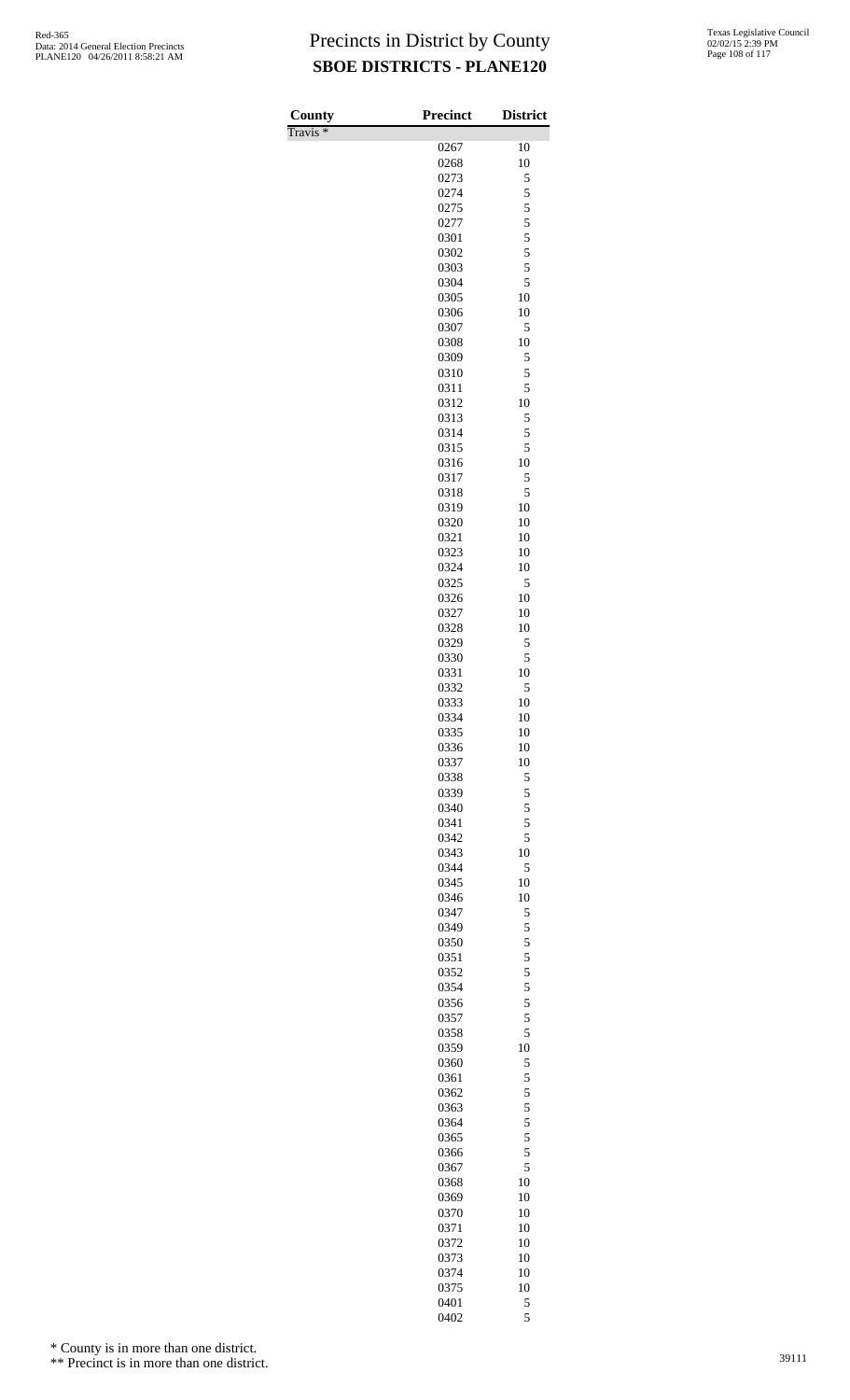| County<br>Travis <sup>*</sup> | <b>Precinct</b> | <b>District</b> |
|-------------------------------|-----------------|-----------------|
|                               | 0403            | 5               |
|                               | 0404            | 5               |
|                               | 0405            | 5               |
|                               | 0406            | 5               |
|                               | 0407            | 5               |
|                               | 0408            | 5               |
|                               | 0409            | 5               |
|                               | 0410            | 5               |
|                               | 0411            | 5               |
|                               | 0412            | 5               |
|                               | 0413            | 5               |
|                               | 0414            | 5               |
|                               | 0415            | 5               |
|                               | 0416            | 5               |
|                               | 0417            | 5               |
|                               | 0418            | 5               |
|                               | 0419            | 5<br>5          |
|                               | 0420<br>0421    | 5               |
|                               | 0422            | 5               |
|                               | 0423            | 5               |
|                               | 0424            | 5               |
|                               | 0425            | 5               |
|                               | 0426            | 5               |
|                               | 0427            | 5               |
|                               | 0428            | 5               |
|                               | 0429            | 5               |
|                               | 0430            | 5               |
|                               | 0431            | 5               |
|                               | 0432            | 5               |
|                               | 0433            | 5               |
|                               | 0434            | 5               |
|                               | 0435            | 5               |
|                               | 0436            | 5               |
|                               | 0437            | 5               |
|                               | 0438            | 5               |
|                               | 0439            | 5               |
|                               | 0440            | 5               |
|                               | 0441            | 5               |
|                               | 0442            | 5               |
|                               | 0443            | 5               |
|                               | 0444            | 5               |
|                               | 0446            | $\frac{5}{5}$   |
|                               | 0447<br>0448    | 5               |
|                               | 0450            | 5               |
|                               | 0451            | 5               |
|                               | 0452            | 5               |
|                               | 0454            | 5               |
|                               | 0458            | 5               |
|                               | 0460            | 5               |
|                               | 0461            | 5               |
|                               | 0463            | 5               |
| Trinity                       |                 |                 |
|                               | 0001            | 8               |
|                               | 0002            | 8               |
|                               | 0003            | 8               |
|                               | 0004            | 8               |
|                               | 0005            | 8               |
|                               | 0006            | 8               |
|                               | 0007            | 8               |
|                               | 0008            | 8               |
|                               | 0009            | 8               |
|                               | 0010            | 8               |
|                               | 0011            | 8               |
|                               | 0012            | 8               |
|                               | 0014            | 8               |
|                               | 0015<br>0016    | 8<br>8          |
|                               | 0017            | 8               |
|                               | 0018            | 8               |
|                               | 0019            | 8               |
|                               | 0020            | 8               |
|                               | 0021            | 8               |
| Tyler                         |                 |                 |
|                               | 0001            | 7               |
|                               | 0002            | 7               |
|                               | 0003            | 7               |
|                               | 0004            | $\overline{7}$  |

\* County is in more than one district.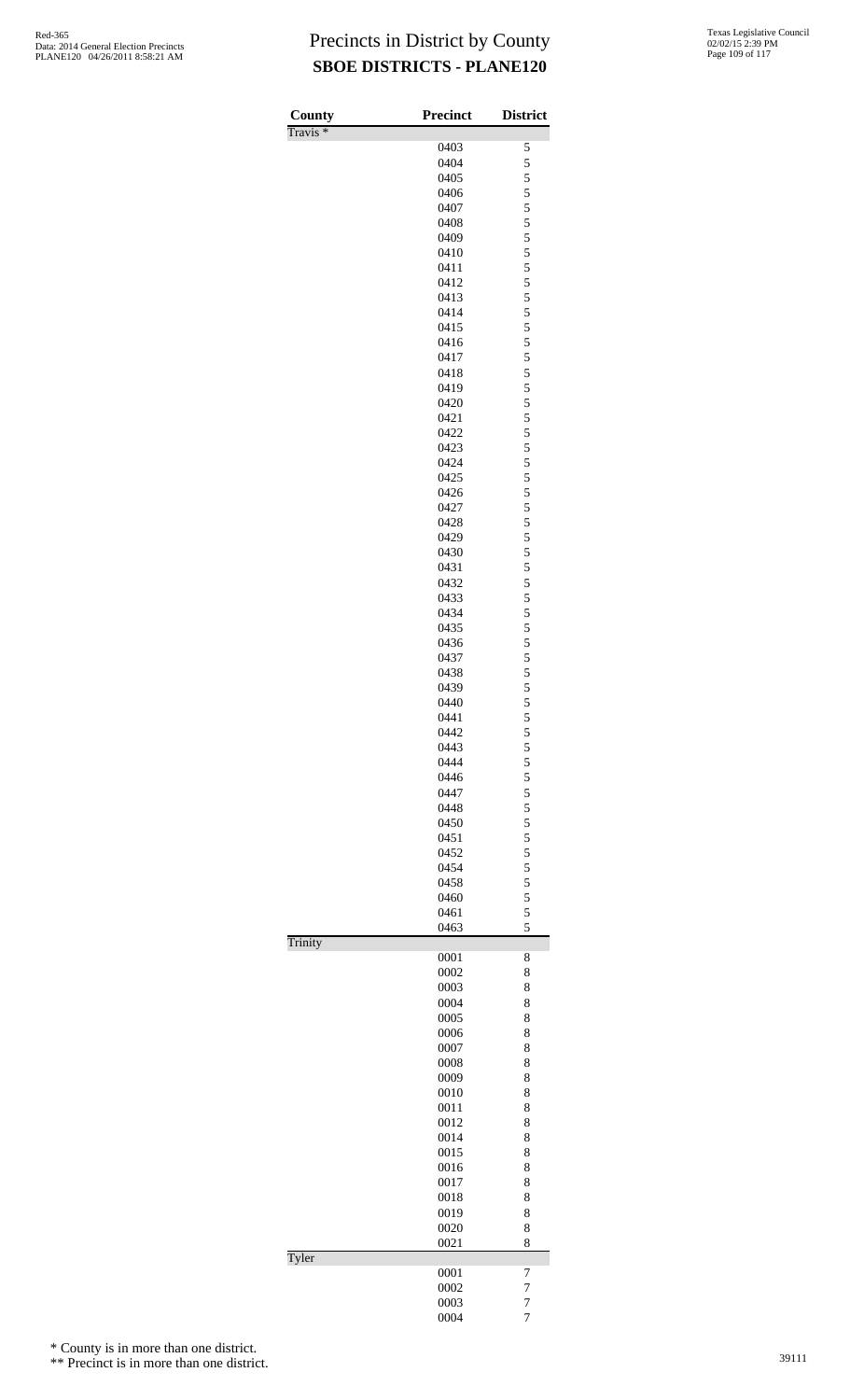| County<br>Tyler | Precinct     | <b>District</b>     |
|-----------------|--------------|---------------------|
|                 | 0005         | 7                   |
|                 | 0006         | $\overline{7}$      |
|                 | 0007         | $\overline{7}$      |
|                 | 0008         | $\overline{7}$      |
|                 | 0009         | 7                   |
|                 | 0010         | $\overline{7}$      |
|                 | 0011<br>0013 | $\overline{7}$<br>7 |
|                 | 0014         | $\overline{7}$      |
|                 | 0015         | 7                   |
|                 | 0016         | $\overline{7}$      |
|                 | 0017         | $\overline{7}$      |
|                 | 0018         | 7                   |
| Upshur          | 0001         | 9                   |
|                 | 0002         | 9                   |
|                 | 0003         | 9                   |
|                 | 0004         | 9                   |
|                 | 0005         | 9                   |
|                 | 0006         | 9                   |
|                 | 0007         | 9                   |
|                 | 0008         | 9                   |
|                 | 0009         | 9                   |
|                 | 0010         | 9                   |
|                 | 0011         | 9                   |
|                 | 0012         | 9                   |
|                 | 0013<br>0014 | 9<br>9              |
|                 | 0015         | 9                   |
|                 | 0016         | 9                   |
|                 | 0017         | 9                   |
|                 | 0018         | 9                   |
|                 | 0019         | 9                   |
|                 | 0020         | 9                   |
|                 | 0021         | 9                   |
| Upton           | 0001         | 1                   |
|                 | 0002         | $\mathbf{1}$        |
|                 | 0003         | $\mathbf{1}$        |
|                 | 0004         | $\mathbf{1}$        |
|                 | 0005         | 1                   |
|                 | 0006         | 1                   |
| Uvalde          | 0001         | 1                   |
|                 | 0002         | $\mathbf{1}$        |
|                 | 0003         | 1                   |
|                 | 0004         | 1                   |
|                 | 0005         | 1                   |
|                 | 0006         | $\mathbf{1}$        |
|                 | 0007         | $\mathbf{1}$        |
|                 | 0008         | 1                   |
|                 | 0009         | 1                   |
|                 | 0010         | 1                   |
|                 | 0011         | $\mathbf{1}$        |
|                 | 0012<br>0013 | $\mathbf{1}$<br>1   |
|                 | 0014         | 1                   |
| Val Verde       |              |                     |
|                 | 0010         | 1                   |
|                 | 0011         | $\mathbf{1}$        |
|                 | 0012         | 1                   |
|                 | 0013         | 1<br>1              |
|                 | 0020<br>0021 | $\mathbf{1}$        |
|                 | 0022         | $\mathbf{1}$        |
|                 | 0023         | 1                   |
|                 | 0024         | 1                   |
|                 | 0030         | 1                   |
|                 | 0031         | $\mathbf{1}$        |
|                 | 0032         | $\mathbf{1}$        |
|                 | 0033         | 1                   |
|                 | 0040         | 1                   |
|                 | 0041         | 1                   |
|                 | 0042         | $\mathbf{1}$        |
| Van Zandt       | 0043         | 1                   |
|                 | 001A         | 9                   |
|                 | 001B         | 9                   |
|                 | 001C         | 9                   |

\* County is in more than one district.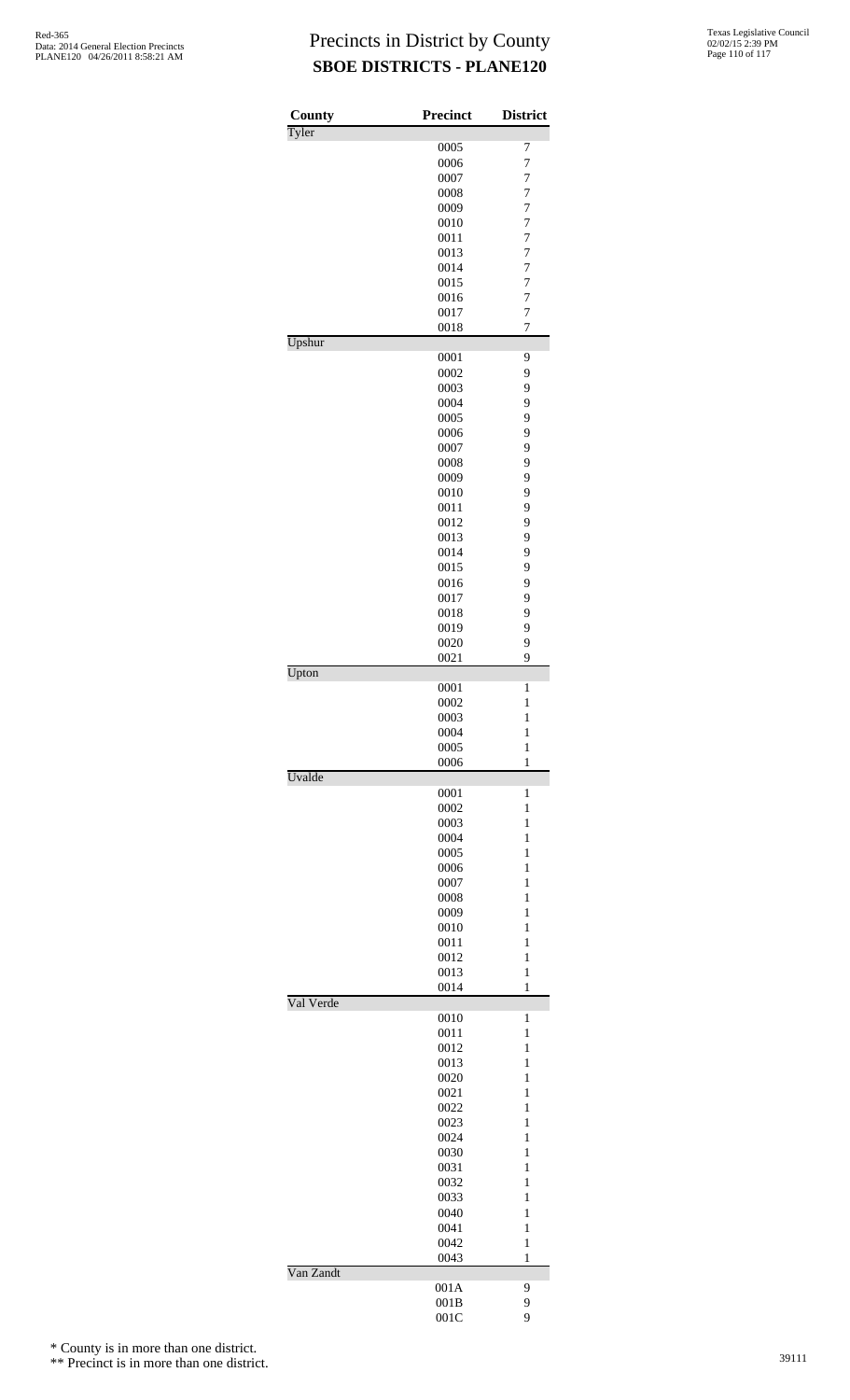| County    | <b>Precinct</b> | <b>District</b>                                    |
|-----------|-----------------|----------------------------------------------------|
| Van Zandt | 001D            | 9                                                  |
|           | 001E            | 9                                                  |
|           | 002A            | 9                                                  |
|           | 002B            | 9                                                  |
|           | 002C            | 9                                                  |
|           | 002D            | 9                                                  |
|           | 003A            | 9                                                  |
|           | 003B            | 9                                                  |
|           | 003C            | 9                                                  |
|           | 003D            | 9                                                  |
|           | 004A            | 9                                                  |
|           | 004B            | 9                                                  |
|           | 004C            | 9                                                  |
|           | 004D<br>004E    | 9<br>9                                             |
| Victoria  |                 |                                                    |
|           | 0001<br>0002    | $\overline{\mathbf{c}}$<br>$\overline{\mathbf{c}}$ |
|           | 0003            | $\overline{c}$                                     |
|           | 0004            | $\overline{c}$                                     |
|           | 0005            | $\overline{\mathbf{c}}$                            |
|           | 0006            | $\overline{c}$                                     |
|           | 0007            |                                                    |
|           | 0008            |                                                    |
|           | 0009            | $\frac{2}{2}$                                      |
|           | 0010            | $\overline{c}$                                     |
|           | 0011            | $\overline{c}$                                     |
|           | 0012            | $\frac{2}{2}$                                      |
|           | 0013            |                                                    |
|           | 0014            | $\overline{c}$                                     |
|           | 0015            | $\overline{\mathbf{c}}$                            |
|           | 0016            | $\overline{c}$                                     |
|           | 0017            | $\frac{2}{2}$                                      |
|           | 0018            |                                                    |
|           | 0019            |                                                    |
|           | 0020            | $\overline{\mathbf{c}}$                            |
|           | 0021            | $\overline{\mathbf{c}}$                            |
|           | 0022            | $\overline{c}$                                     |
|           | 0023            | $\overline{c}$                                     |
|           | 0024            | $\overline{\mathbf{c}}$                            |
|           | 0025<br>0026    | $\overline{c}$<br>$\overline{c}$                   |
|           | 0027            |                                                    |
|           | 0028            | $\frac{2}{2}$                                      |
|           | 0029            | $\overline{c}$                                     |
|           | 0030            | $\overline{c}$                                     |
|           | 0031            | $\overline{c}$                                     |
|           | 0032            | $\overline{c}$                                     |
|           | 0033            | $\overline{c}$                                     |
|           | 0034            | $\overline{c}$                                     |
|           | 0035            | $\overline{c}$                                     |
| Walker    | 0101            | 8                                                  |
|           | 0102            | 8                                                  |
|           | 0103            | 8                                                  |
|           | 0104            | 8                                                  |
|           | 0201            | 8                                                  |
|           | 0203            | 8                                                  |
|           | 0204            | 8                                                  |
|           | 0205            | 8                                                  |
|           | 0206            | 8                                                  |
|           | 0301            | 8                                                  |
|           | 0302            | 8                                                  |
|           | 0303            | 8                                                  |
|           | 0304            | 8<br>8                                             |
|           | 0401<br>0403    | 8                                                  |
|           | 0404            | 8                                                  |
| Waller    | 0101            | 10                                                 |
|           | 0102            | 10                                                 |
|           | 0103            | 10                                                 |
|           | 0104            | 10                                                 |
|           | 0105            | 10                                                 |
|           | 0206            | 10                                                 |
|           | 0207            | 10                                                 |
|           | 0208            | 10                                                 |
|           | 0309            | 10                                                 |
|           | 0310            | 10                                                 |

\* County is in more than one district.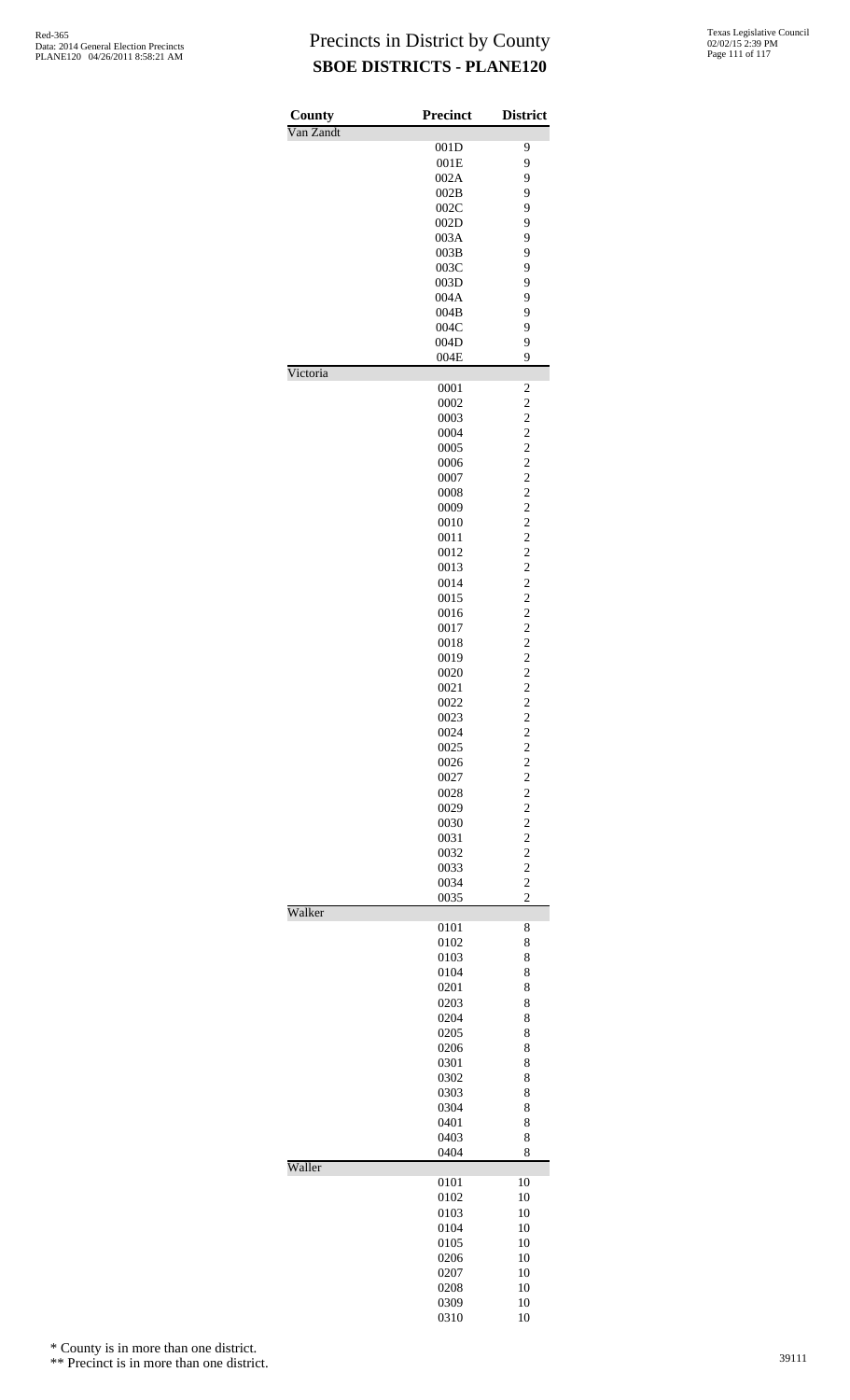| County     | <b>Precinct</b> | <b>District</b>              |
|------------|-----------------|------------------------------|
| Waller     | 0311            | 10                           |
|            | 0312            | 10                           |
|            | 0313            | 10                           |
|            | 0414            | 10                           |
|            | 0415            | 10                           |
|            | 0416            | 10                           |
|            | 0417            | 10                           |
|            | 0418            | 10                           |
|            | 0419<br>0420    | 10<br>10                     |
| Ward       |                 |                              |
|            | 0002            | 1                            |
|            | 001E            | $\mathbf{1}$                 |
|            | 001W            | $\mathbf{1}$                 |
|            | 003N<br>003S    | 1<br>$\mathbf{1}$            |
|            | 004E            | $\mathbf{1}$                 |
|            | 004M            | $\,1$                        |
|            | 004W            | $\mathbf{1}$                 |
| Washington |                 |                              |
|            | 0101            | 10                           |
|            | 0104<br>0109    | 10<br>10                     |
|            | 0115            | 10                           |
|            | 0117            | 10                           |
|            | 0121            | 10                           |
|            | 0202            | 10                           |
|            | 0203            | 10                           |
|            | 0205<br>0208    | 10<br>10                     |
|            | 0307            | 10                           |
|            | 0311            | 10                           |
|            | 0312            | 10                           |
|            | 0316            | 10                           |
|            | 0320            | 10                           |
|            | 0406<br>0410    | 10                           |
|            | 0413            | 10<br>10                     |
|            | 0414            | 10                           |
|            | 0418            | 10                           |
|            | 0419            | 10                           |
| Webb       | 0122            | $\mathbf{1}$                 |
|            | 0124            | $\mathbf{1}$                 |
|            | 0125            | $\mathbf{1}$                 |
|            | 0128            | $\mathbf{1}$                 |
|            | 0129            | $\mathbf{1}$                 |
|            | 0130<br>0132    | $\mathbf{1}$<br>$\mathbf{1}$ |
|            | 0133            | $\mathbf{1}$                 |
|            | 0134            | $\mathbf{1}$                 |
|            | 0135            | $\mathbf{1}$                 |
|            | 0136            | $\mathbf{1}$                 |
|            | 0154            | $\mathbf{1}$                 |
|            | 0164<br>0215    | $\mathbf{1}$<br>$\mathbf{1}$ |
|            | 0218            | $\mathbf{1}$                 |
|            | 0219            | $\mathbf{1}$                 |
|            | 0220            | $\mathbf{1}$                 |
|            | 0221            | $\mathbf{1}$                 |
|            | 0226            | $\mathbf{1}$                 |
|            | 0227<br>0231    | $\mathbf{1}$<br>$\mathbf{1}$ |
|            | 0237            | $\mathbf{1}$                 |
|            | 0239            | $\mathbf{1}$                 |
|            | 0252            | $\mathbf{1}$                 |
|            | 0255            | $\mathbf{1}$                 |
|            | 0266            | $\mathbf{1}$                 |
|            | 0267            | $\mathbf{1}$<br>$\mathbf{1}$ |
|            | 0268<br>0308    | $\mathbf{1}$                 |
|            | 0309            | $\mathbf{1}$                 |
|            | 0310            | $\mathbf{1}$                 |
|            | 0311            | $\mathbf{1}$                 |
|            | 0312            | $\mathbf{1}$                 |
|            | 0338            | $\mathbf{1}$                 |
|            | 0340<br>0341    | $\mathbf{1}$<br>$\mathbf{1}$ |
|            | 0342            | $\mathbf{1}$                 |

\* County is in more than one district.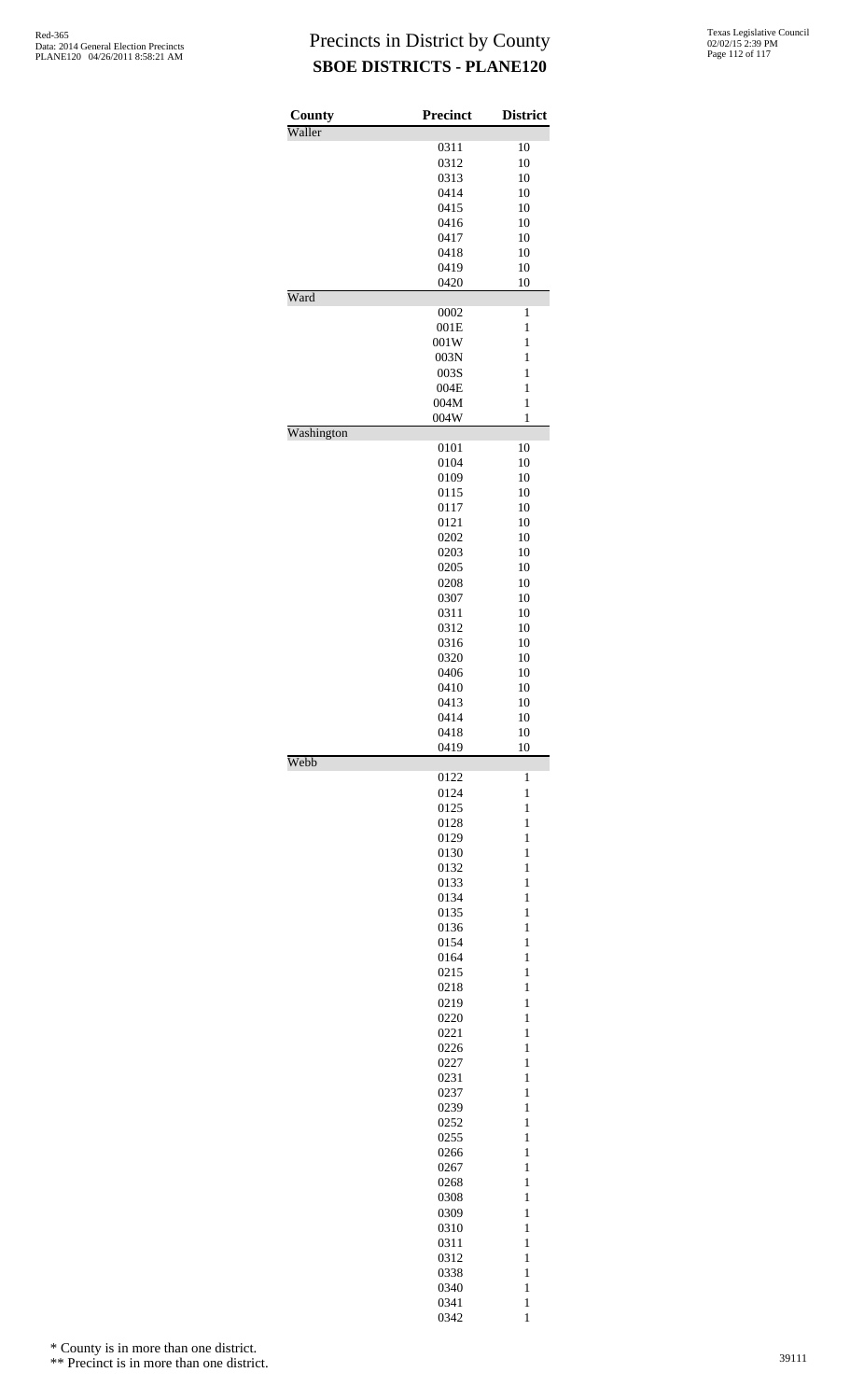| County  | <b>Precinct</b> | <b>District</b>         |
|---------|-----------------|-------------------------|
| Webb    |                 |                         |
|         | 0343            | 1<br>$\mathbf{1}$       |
|         | 0344<br>0345    | 1                       |
|         | 0349            | $\mathbf{1}$            |
|         | 0350            | 1                       |
|         | 0351            | $\mathbf{1}$            |
|         | 0356            | $\mathbf{1}$            |
|         | 0359            | 1                       |
|         | 0360            | $\mathbf{1}$            |
|         | 0361            | 1                       |
|         | 0362            | $\mathbf{1}$            |
|         | 0363<br>0401    | $\mathbf{1}$<br>1       |
|         | 0402            | $\mathbf{1}$            |
|         | 0403            | 1                       |
|         | 0404            | $\mathbf{1}$            |
|         | 0405            | $\mathbf{1}$            |
|         | 0406            | 1                       |
|         | 0407            | $\mathbf{1}$            |
|         | 0413            | 1                       |
|         | 0414            | $\mathbf{1}$            |
|         | 0416            | $\mathbf{1}$            |
|         | 0417            | 1                       |
|         | 0423            | $\mathbf{1}$<br>1       |
|         | 0446<br>0447    | $\mathbf{1}$            |
|         | 0448            | $\mathbf{1}$            |
|         | 0453            | 1                       |
|         | 0457            | $\mathbf{1}$            |
|         | 0458            | $\mathbf{1}$            |
|         | 0465            | $\mathbf{1}$            |
| Wharton |                 |                         |
|         | 0101            | $\overline{\mathbf{c}}$ |
|         | 0102            | $\overline{\mathbf{c}}$ |
|         | 0103            | $\overline{\mathbf{c}}$ |
|         | 0201<br>0202    | $\frac{2}{2}$           |
|         | 0203            | $\overline{c}$          |
|         | 0301            | $\overline{c}$          |
|         | 0302            | $\overline{\mathbf{c}}$ |
|         | 0303            | $\overline{c}$          |
|         | 0401            | $\overline{c}$          |
|         | 0402            | $\overline{\mathbf{c}}$ |
| Wheeler | 0403            | $\overline{c}$          |
|         | 0001            | 15                      |
|         | 0002            | 15                      |
|         | 0003            | 15                      |
|         | 0004            | 15                      |
|         | 0005            | 15                      |
|         | 0006            | 15                      |
|         | 0007            | 15                      |
|         | 0008            | 15                      |
|         | 0009<br>0010    | 15<br>15                |
| Wichita |                 |                         |
|         | 0101            | 15                      |
|         | 0102            | 15                      |
|         | 0103            | 15                      |
|         | 0104            | 15                      |
|         | 0105            | 15                      |
|         | 0106            | 15                      |
|         | 0107            | 15                      |
|         | 0108<br>0109    | 15<br>15                |
|         | 0110            | 15                      |
|         | 0111            | 15                      |
|         | 0112            | 15                      |
|         | 0113            | 15                      |
|         | 0114            | 15                      |
|         | 0115            | 15                      |
|         | 0116            | 15                      |
|         | 0117            | 15                      |
|         | 0201            | 15                      |
|         | 0202            | 15                      |
|         | 0203            | 15                      |
|         | 0204<br>0205    | 15<br>15                |
|         | 0206            | 15                      |

\* County is in more than one district.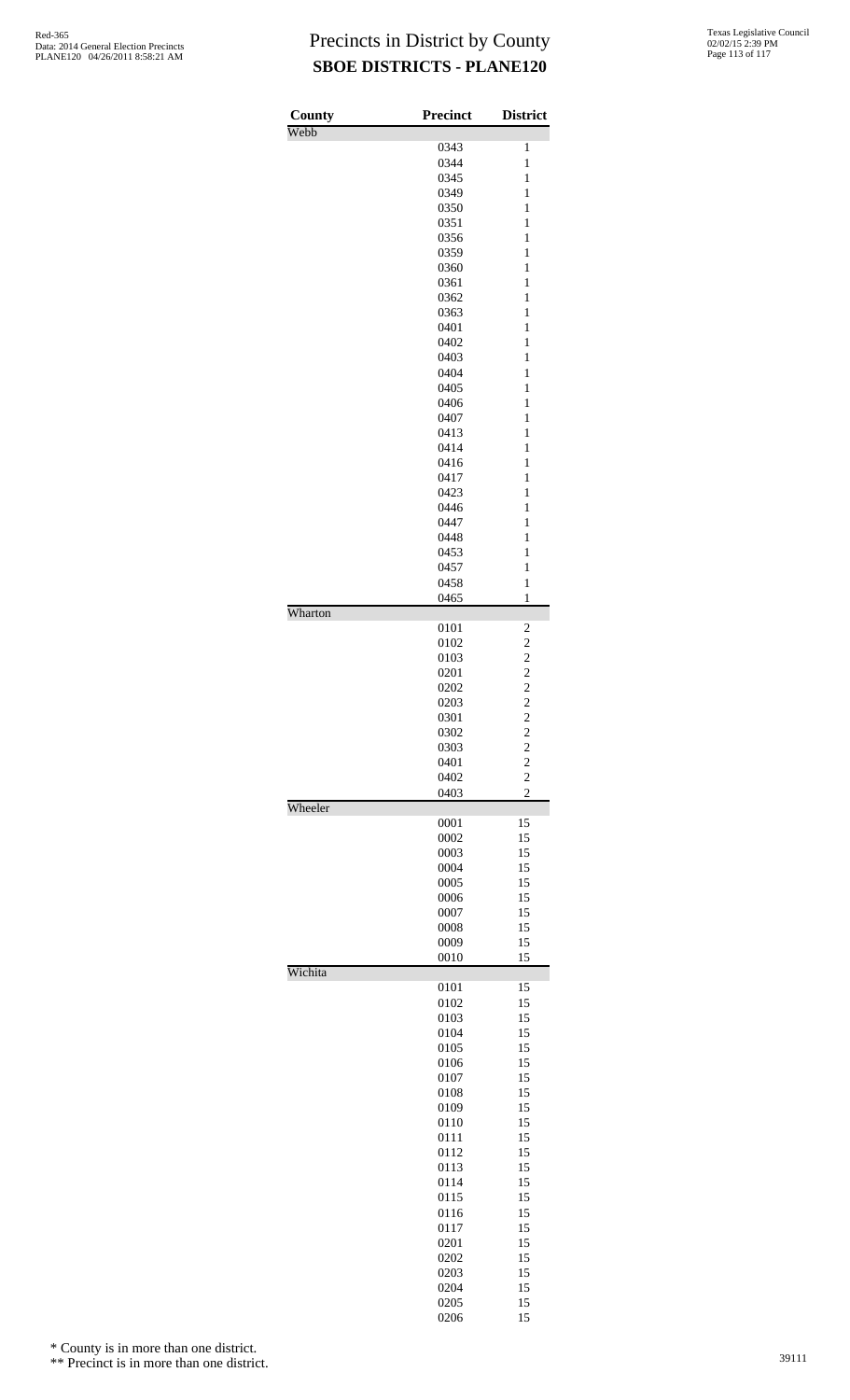| County     | <b>Precinct</b> | <b>District</b>                  |
|------------|-----------------|----------------------------------|
| Wichita    |                 |                                  |
|            | 0207            | 15                               |
|            | 0208            | 15                               |
|            | 0209            | 15                               |
|            | 0210            | 15<br>15                         |
|            | 0211<br>0301    | 15                               |
|            | 0302            | 15                               |
|            | 0303            | 15                               |
|            | 0304            | 15                               |
|            | 0305            | 15                               |
|            | 0306            | 15                               |
|            | 0307            | 15                               |
|            | 0308            | 15                               |
|            | 0309            | 15                               |
|            | 0310            | 15                               |
|            | 0311            | 15                               |
|            | 0312            | 15                               |
|            | 0313            | 15                               |
|            | 0314            | 15                               |
|            | 0315            | 15                               |
|            | 0316            | 15                               |
|            | 0317            | 15                               |
|            | 0318            | 15                               |
|            | 0319            | 15                               |
|            | 0401            | 15                               |
|            | 0402            | 15                               |
|            | 0403            | 15                               |
|            | 0404            | 15                               |
|            | 0405            | 15                               |
|            | 0406            | 15                               |
|            | 0407            | 15                               |
|            | 0408            | 15                               |
|            | 0409<br>0410    | 15<br>15                         |
|            | 0411            | 15                               |
|            | 0412            | 15                               |
|            | 0413            | 15                               |
|            | 0414            | 15                               |
| Wilbarger  |                 |                                  |
|            | 0001            | 15                               |
|            | 0007            | 15                               |
|            | 0009            | 15                               |
|            | 0019            | 15                               |
|            | 0020            | 15                               |
|            | 0021            | 15                               |
| Willacy    |                 |                                  |
|            | 0001            | 2                                |
|            | 0002            | $\overline{c}$                   |
|            | 0003            | $\overline{c}$                   |
|            | 0004            | $\overline{c}$                   |
|            | 0005            | $\overline{c}$                   |
|            | 0006            | $\overline{c}$<br>$\overline{c}$ |
|            | 0007<br>0008    | $\overline{c}$                   |
|            | 0009            | $\overline{c}$                   |
|            | 0010            | $\overline{c}$                   |
|            | 0011            | $\overline{c}$                   |
|            | 0012            | $\overline{c}$                   |
| Williamson |                 |                                  |
|            | 0119            | 10                               |
|            | 0122            | 10                               |
|            | 0135            | 10                               |
|            | 0138            | 10                               |
|            | 0140            | 10                               |
|            | 0145            | 10                               |
|            | 0146            | 10                               |
|            | 0147            | 10                               |
|            | 0149            | 10                               |
|            | 0150            | 10                               |
|            | 0151            | 10                               |
|            | 0152            | 10                               |
|            | 0160            | 10                               |
|            | 0162            | 10                               |
|            | 0172            | 10<br>10                         |
|            | 0182<br>0185    | 10                               |
|            | 0186            | 10                               |
|            | 0189            | 10                               |
|            | 0190            | 10                               |

\* County is in more than one district.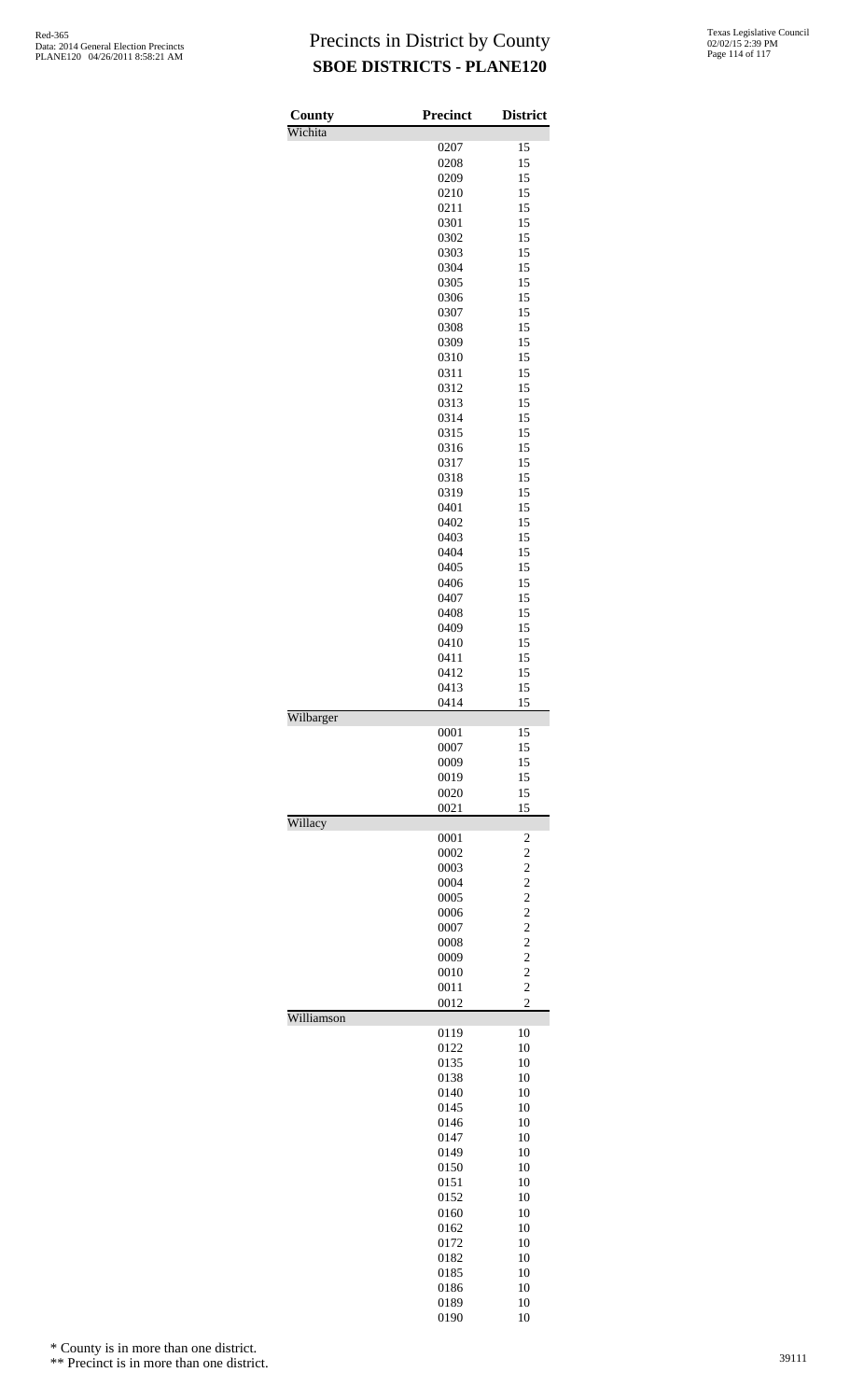| County     | <b>Precinct</b> | <b>District</b> |
|------------|-----------------|-----------------|
| Williamson | 0197            | 10              |
|            | 0198            | 10              |
|            | 0201            | 10              |
|            | 0204            | 10              |
|            | 0206            | 10              |
|            | 0207            | 10<br>10        |
|            | 0216<br>0218    | 10              |
|            | 0253            | 10              |
|            | 0254            | 10              |
|            | 0259            | 10              |
|            | 0264            | 10              |
|            | 0266            | 10              |
|            | 0267            | 10              |
|            | 0273<br>0274    | 10<br>10        |
|            | 0275            | 10              |
|            | 0277            | 10              |
|            | 0278            | 10              |
|            | 0283            | 10              |
|            | 0287            | 10              |
|            | 0305            | 10<br>10        |
|            | 0309<br>0310    | 10              |
|            | 0311            | 10              |
|            | 0312            | 10              |
|            | 0314            | 10              |
|            | 0330            | 10              |
|            | 0331            | 10              |
|            | 0332            | 10              |
|            | 0333<br>0337    | 10<br>10        |
|            | 0339            | 10              |
|            | 0341            | 10              |
|            | 0342            | 10              |
|            | 0343            | 10              |
|            | 0344            | 10              |
|            | 0368<br>0369    | 10<br>10        |
|            | 0370            | 10              |
|            | 0371            | 10              |
|            | 0379            | 10              |
|            | 0381            | 10              |
|            | 0392            | 10              |
|            | 0394            | 10<br>10        |
|            | 0395<br>0396    | 10              |
|            | 0402            | 10              |
|            | 0403            | 10              |
|            | 0413            | 10              |
|            | 0415            | 10              |
|            | 0420            | 10              |
|            | 0423<br>0424    | 10<br>10        |
|            | 0425            | 10              |
|            | 0426            | 10              |
|            | 0427            | 10              |
|            | 0428            | 10              |
|            | 0429            | 10              |
|            | 0434<br>0436    | 10<br>10        |
|            | 0455            | 10              |
|            | 0456            | 10              |
|            | 0463            | 10              |
|            | 0480            | 10              |
|            | 0484            | 10              |
|            | 0488<br>0491    | 10<br>10        |
| Wilson     |                 |                 |
|            | 0101            | 3               |
|            | 0102            | 3               |
|            | 0103            | 3               |
|            | 0104<br>0205    | 3<br>3          |
|            | 0206            | 3               |
|            | 0207            | 3               |
|            | 0208            | 3               |
|            | 0209            | 3               |
|            | 0310            | 3               |

\* County is in more than one district.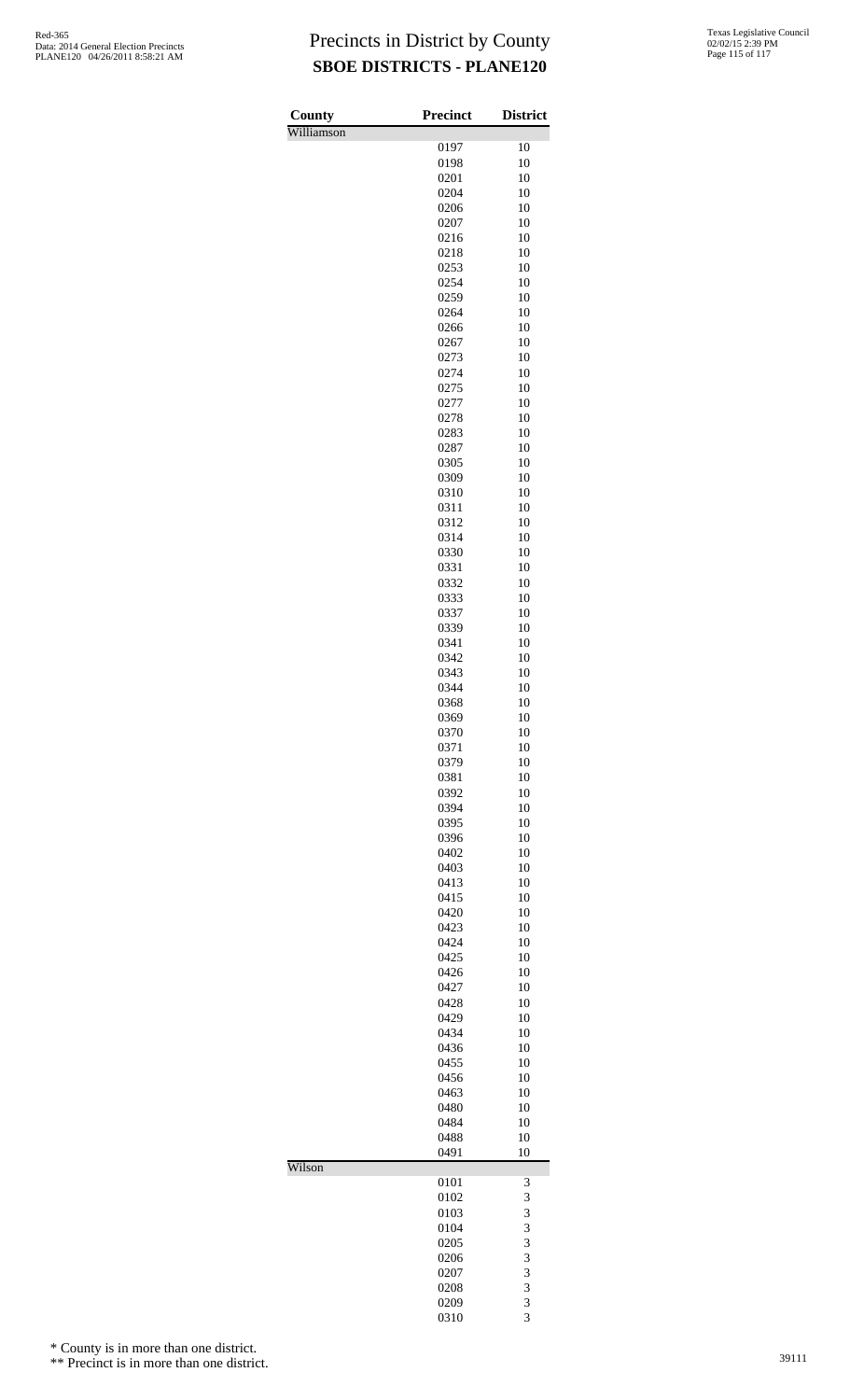| County  | Precinct             | <b>District</b>              |
|---------|----------------------|------------------------------|
| Wilson  |                      |                              |
|         | 0311                 | 3                            |
|         | 0312                 | 3                            |
|         | 0313<br>0414         | 3<br>3                       |
|         | 0415                 | 3                            |
|         | 0416                 | 3                            |
| Winkler |                      |                              |
|         | 0101                 | 1                            |
|         | 0201                 | $\mathbf{1}$                 |
|         | 0202                 | $\mathbf{1}$                 |
|         | 0301<br>0401         | $\mathbf{1}$<br>$\mathbf{1}$ |
| Wise    |                      |                              |
|         | 0001                 | 14                           |
|         | 0002                 | 14                           |
|         | 0003                 | 14                           |
|         | 0004                 | 14                           |
|         | 0005                 | 14                           |
|         | 0006<br>0007         | 14<br>14                     |
|         | 0008                 | 14                           |
|         | 0009                 | 14                           |
|         | 0010                 | 14                           |
|         | 0011                 | 14                           |
|         | 0012                 | 14                           |
|         | 0013                 | 14                           |
|         | 0014<br>0015         | 14<br>14                     |
|         | 0016                 | 14                           |
|         | 0017                 | 14                           |
|         | 0018                 | 14                           |
|         | 0019                 | 14                           |
|         | 0020                 | 14                           |
|         | 0022                 | 14                           |
|         | 0023<br>0024         | 14<br>14                     |
|         | 0025                 | 14                           |
|         | 0027                 | 14                           |
| Wood    |                      |                              |
|         | $01-1$               | 9                            |
|         | $01 - 2$             | 9                            |
|         | $01 - 3$             | 9                            |
|         | $01 - 4$<br>$02 - 1$ | 9<br>9                       |
|         | $02 - 2$             | 9                            |
|         | $02 - 3$             | 9                            |
|         | $03-1$               | 9                            |
|         | $03 - 2$             | 9                            |
|         | $03 - 3$             | 9                            |
|         | $04 - 1$<br>$04 - 2$ | 9<br>9                       |
|         | $04 - 3$             | 9                            |
|         | $04 - 4$             | 9                            |
| Yoakum  |                      |                              |
|         | 0101                 | 15                           |
|         | 0202                 | 15                           |
|         | 0303                 | 15                           |
|         | 0305<br>0404         | 15<br>15                     |
|         | 0406                 | 15                           |
| Young   |                      |                              |
|         | 0005                 | 15                           |
|         | 0006                 | 15                           |
|         | 0007<br>0010         | 15<br>15                     |
|         | 0016                 | 15                           |
|         | 0020                 | 15                           |
|         | 0022                 | 15                           |
|         | 0023                 | 15                           |
|         | 0024                 | 15                           |
| Zapata  | 0001                 | 1                            |
|         | 0002                 | $\mathbf{1}$                 |
|         | 0003                 | $\mathbf{1}$                 |
|         | 0004                 | $\mathbf{1}$                 |
|         | 001A                 | $\mathbf{1}$                 |
|         | 001B                 | 1                            |
|         | 002A                 | $\mathbf{1}$                 |

\* County is in more than one district.